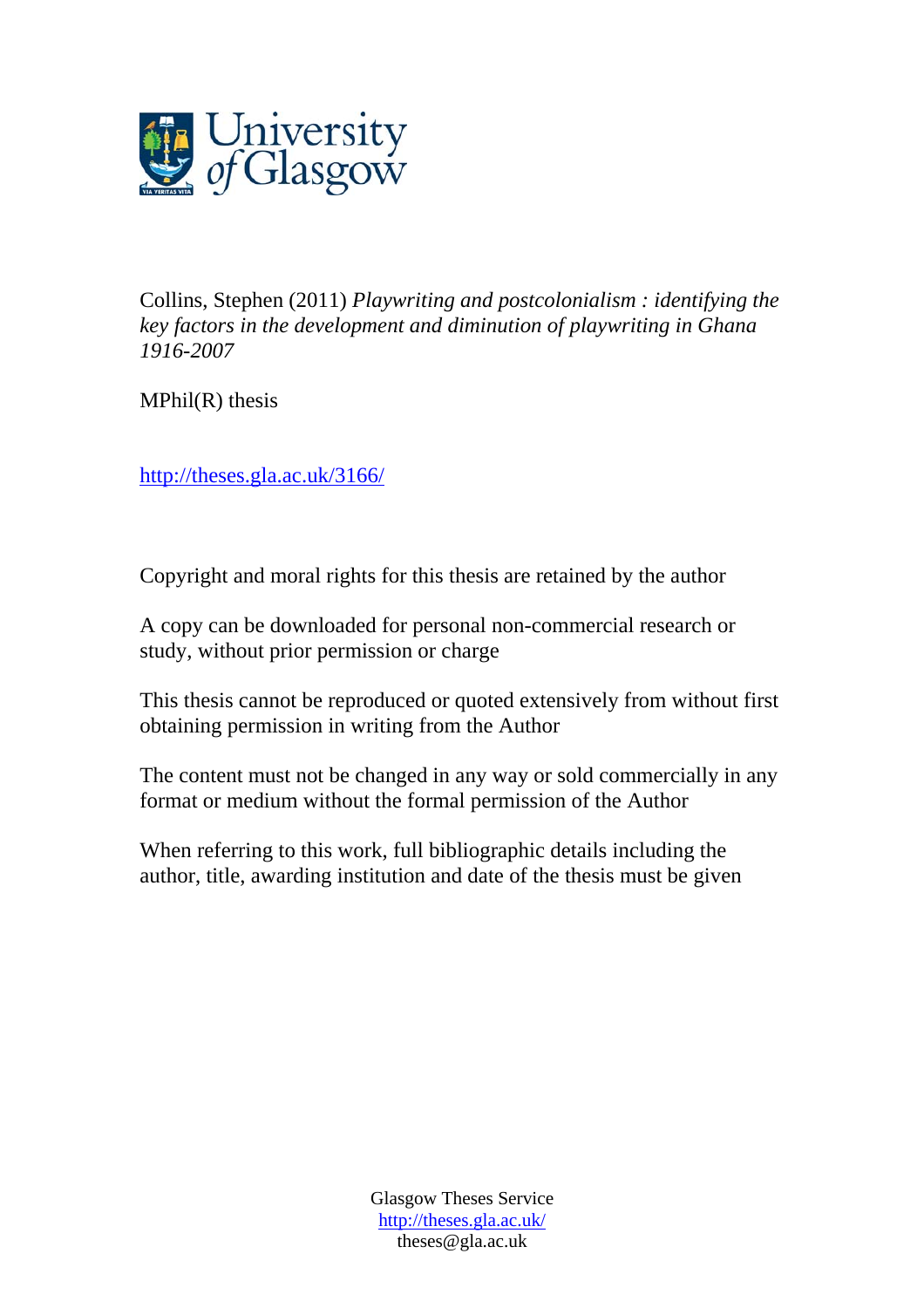# Playwriting and Postcolonialism: identifying the key factors in the development and diminution of playwriting in Ghana 1916 - 2007.

Stephen Collins

BA (hons)

Submitted in fulfillment of the requirements for the Degree of MPhil

School of Culture and Creative Arts College of Arts University of Glasgow

÷.

January 2011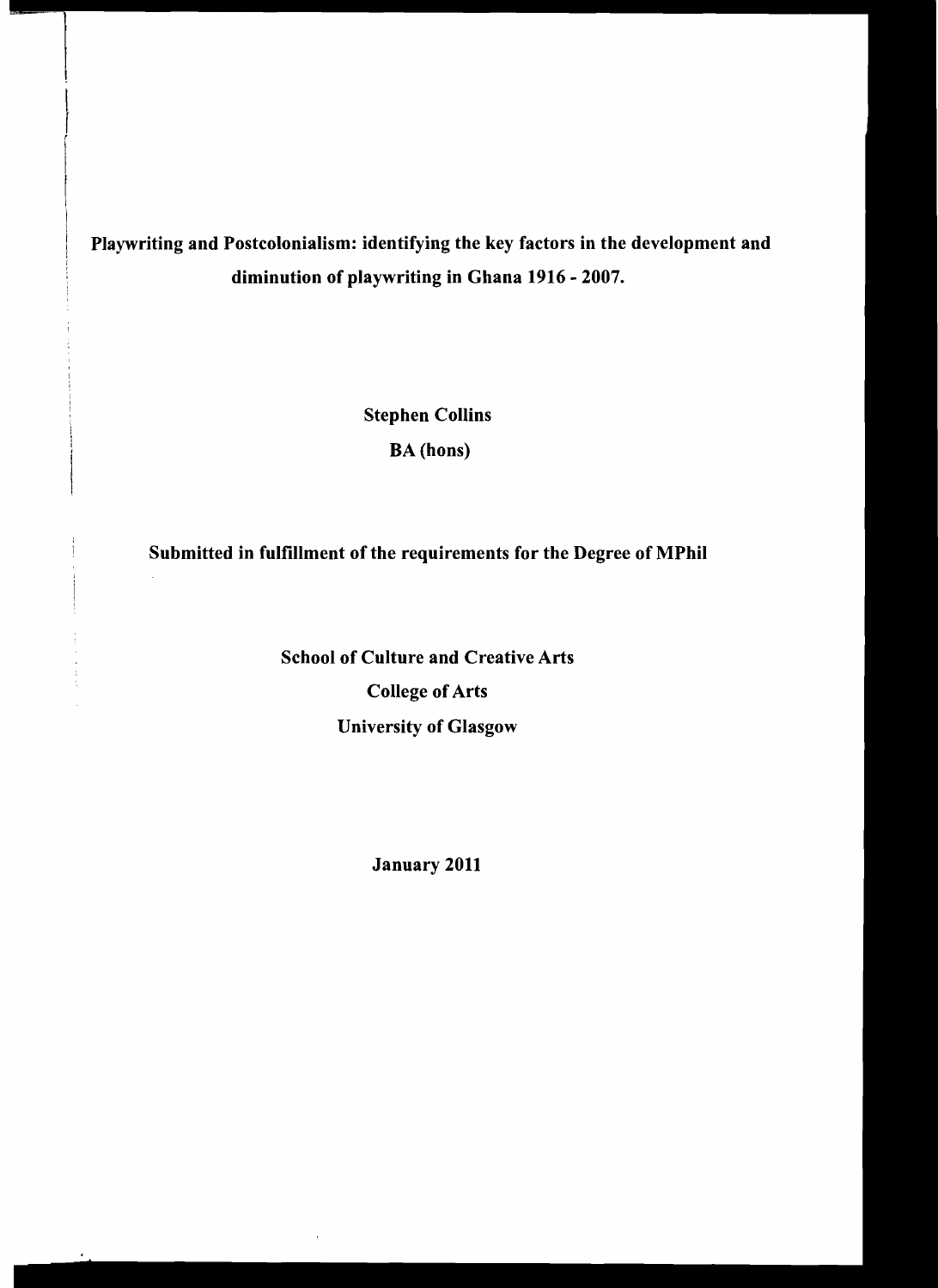#### **Abstract**

The focus of this thesis is playwriting in Ghana from the colonial era to the in 2007 and the Ghana@50 celebrations which marked fifty years of independence from Britain. Through the analysis of key playtexts produced in this period, which I use as a collective document of Ghana's cultural history, I seek to uncover the major factors that contributed to the flourishing of playwriting directly post independence and its recent dramatic diminution. Over this time period only a few dozen Ghanaian plays were published and of those only a handful have become known to an international audience. However, collectively they document an intricate relationship between politics and culture within a colonial and then postcolonial society. The story that is revealed by the analysis of that relationship unveils a fascinating trajectory in the development of playwriting in Ghana, and highlights a complex, often over-lapping, interplay between theatre and politics.

For this research I have drawn significantly on original interviews with artists and academics. The importance of Ghana as a choice of study lies both in analysing why the current situation exists and how, through that analysis, Ghana's postcolonial experience speaks to, and questions, dominant trends in postcolonial theory. Through an analysis of the work of colonial and postcolonial playwrights I interrogate the claim of the politician and playwright Mohammed ben-Abdallah that his plays fit within Fanon's 'third phase' of postcolonial artistic expression, and suggest that Ghana's actual position in terms of postcolonial theory (and the effect of the postcolonial experience on playwrights) is far more nuanced.

The findings of this research point towards the historic success of playwriting in Ghana being contingent upon the political promotion of a unitary sense of national identity, a situation that occurred both directly post-independence and in the 1980s after a series of military coups. Playwrights' synchronicity with politics during these periods (compounded by the establishment of institutions and the publishing of play texts as icons of Ghanaian culture) enabled political agendas to shape and influence the creative and performative codes of Ghanaian theatre. This led to the promotion of a strict model of legitimating criteria that simultaneously delegitimised alternative or pluralist voices. I argue that this process problematised playwriting and ultimately contributed to a situation where Ghana boasts strong theatrical institutions, but very few new published plays.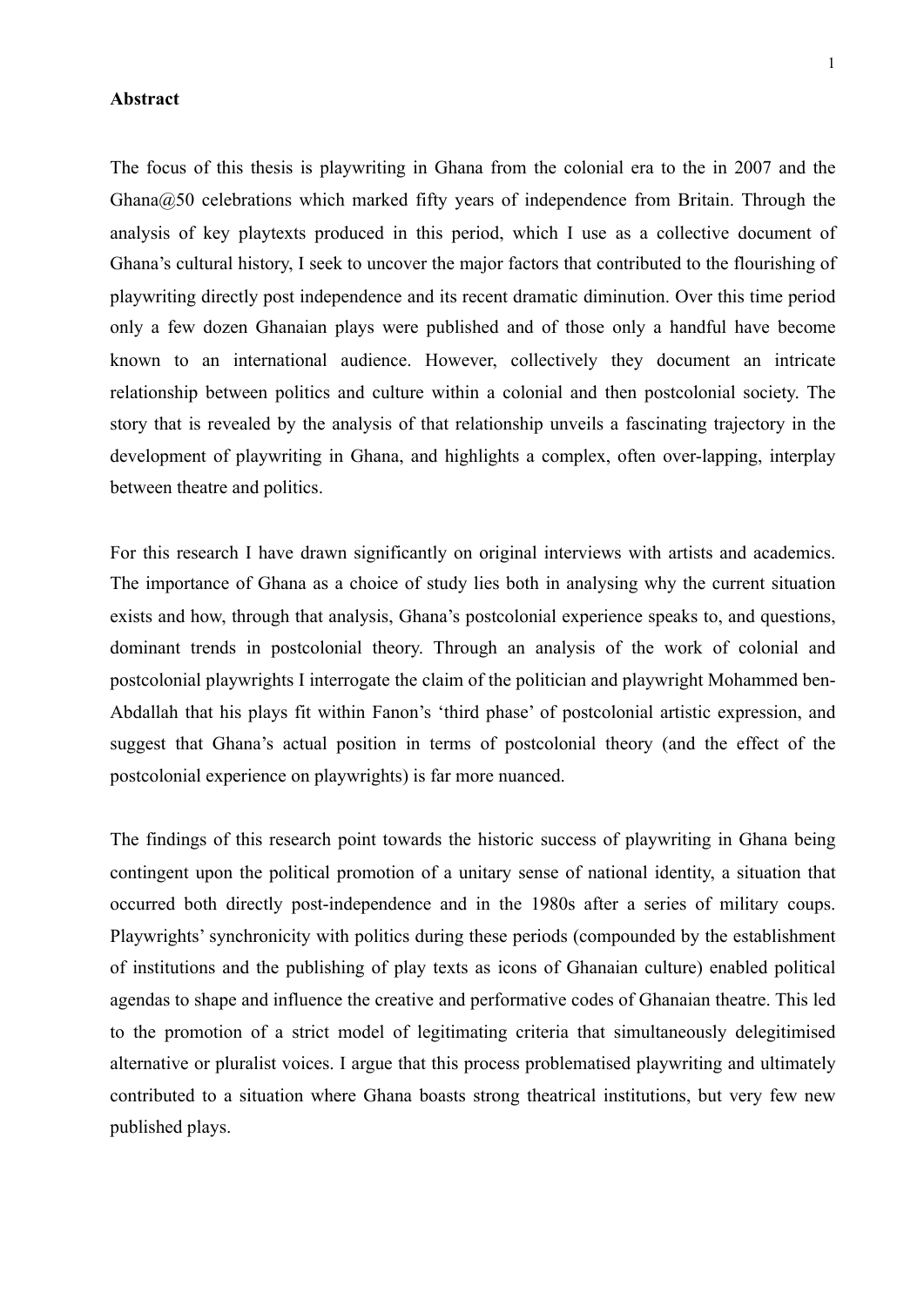## **Contents**

| Abstract                                                             | 1  |
|----------------------------------------------------------------------|----|
| Acknowledgement                                                      | 3  |
| Author's Declaration                                                 | 4  |
| Introduction                                                         | 5  |
| Chapter 1:                                                           |    |
| Playwriting in the Gold Coast, 1916 - 1957.                          | 20 |
| Chapter 2:                                                           |    |
| Playwriting and nation building in Nkrumah's Ghana, 1957 - 1966.     | 33 |
| Chapter 3:                                                           |    |
| 'An era of decline': playwriting in Ghana 1966 - 1981.               | 47 |
| Chapter 4:                                                           |    |
| The playwright, the President and the National Theatre: 1981 - 1991. | 59 |
| Chapter 5/ Conclusion:                                               |    |
| Playwriting and Democracy, 1991 - 2007.                              | 71 |
| Appendix A: Map of Ghana.                                            | 80 |
| Appendix B: List of Ghanaian Heads of State.                         | 81 |
| Appendix C: List of plays analysed in this thesis.                   | 82 |
| Bibliography.                                                        | 84 |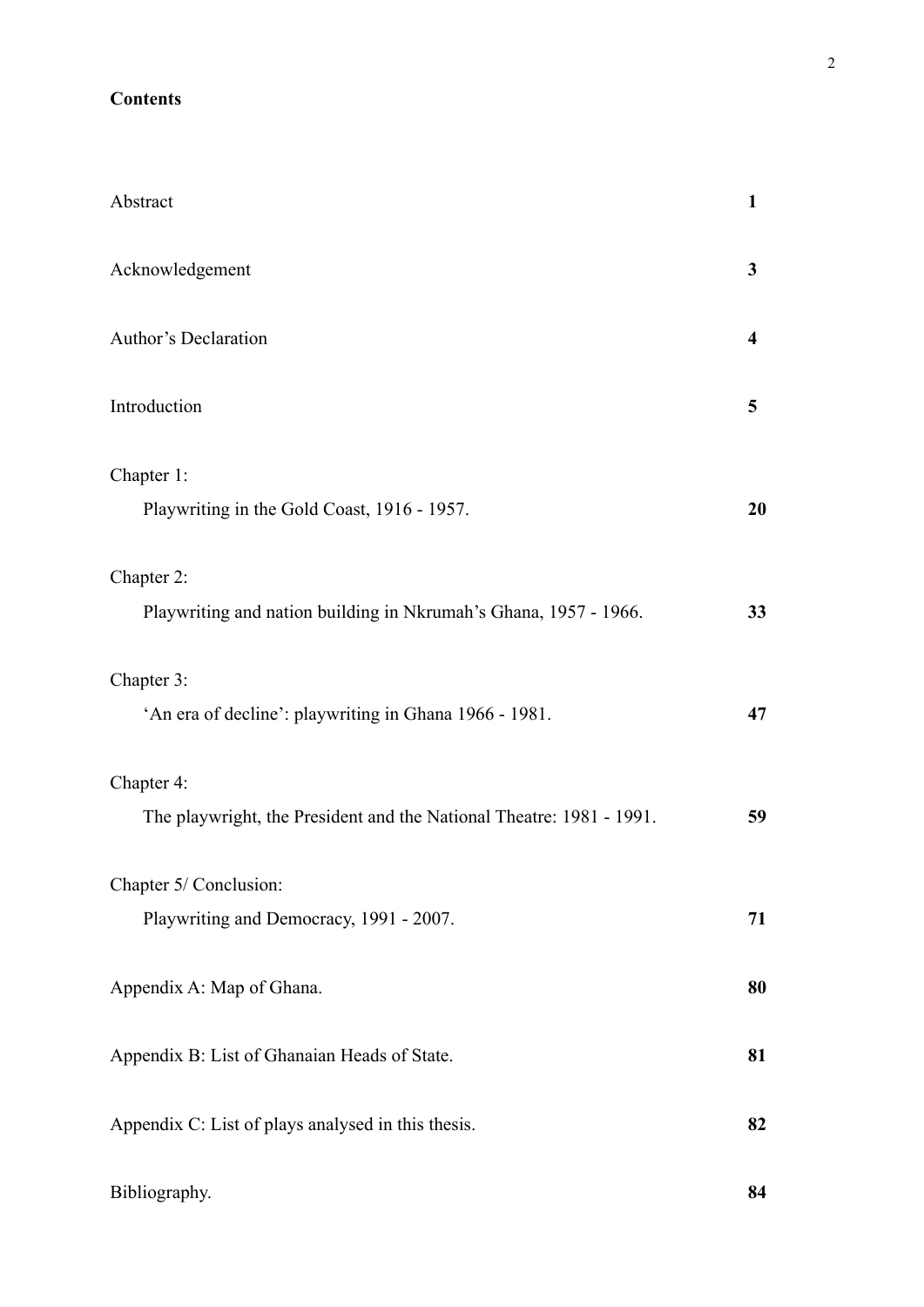## **Acknowledgement**

I would like to take this opportunity to thank the interviewees, both in the UK and Ghana, without whom this research would not have been possible: James Gibbs, Dzifa Glikpoe, Dr Awo Asiedu and John Agyeman.

I would like to thank my supervisors, Prof. Adrienne Scullion and Dr Katie Gough, for their support, encouragement and patience.

I would also like to thank Efo Kodjo Mawugbe, who sadly passed away during the course of this research, for his generosity of time and spirit.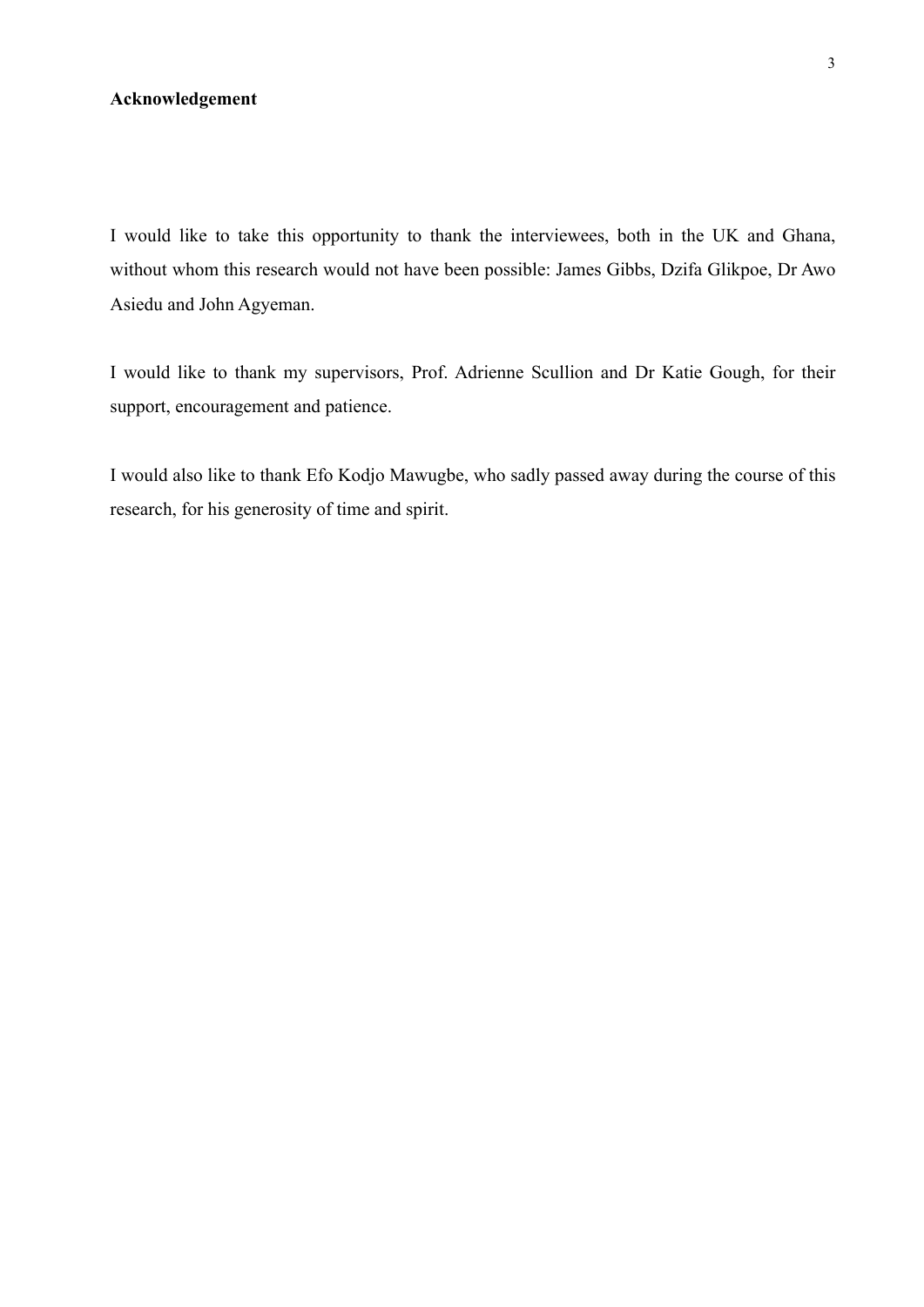## **Authors declaration**

" I declare that, except where explicit reference is made to the contribution of others, that this dissertation is the result of my own work and has not been submitted for any other degree at the University of Glasgow or any other institution.

Signature \_\_\_\_\_\_\_\_\_\_\_\_\_\_\_\_\_\_\_\_\_\_\_\_\_\_\_\_\_\_\_

Printed name \_\_\_\_\_\_\_\_\_\_\_\_\_\_\_\_\_\_\_\_\_\_\_\_\_\_\_\_\_\_\_ "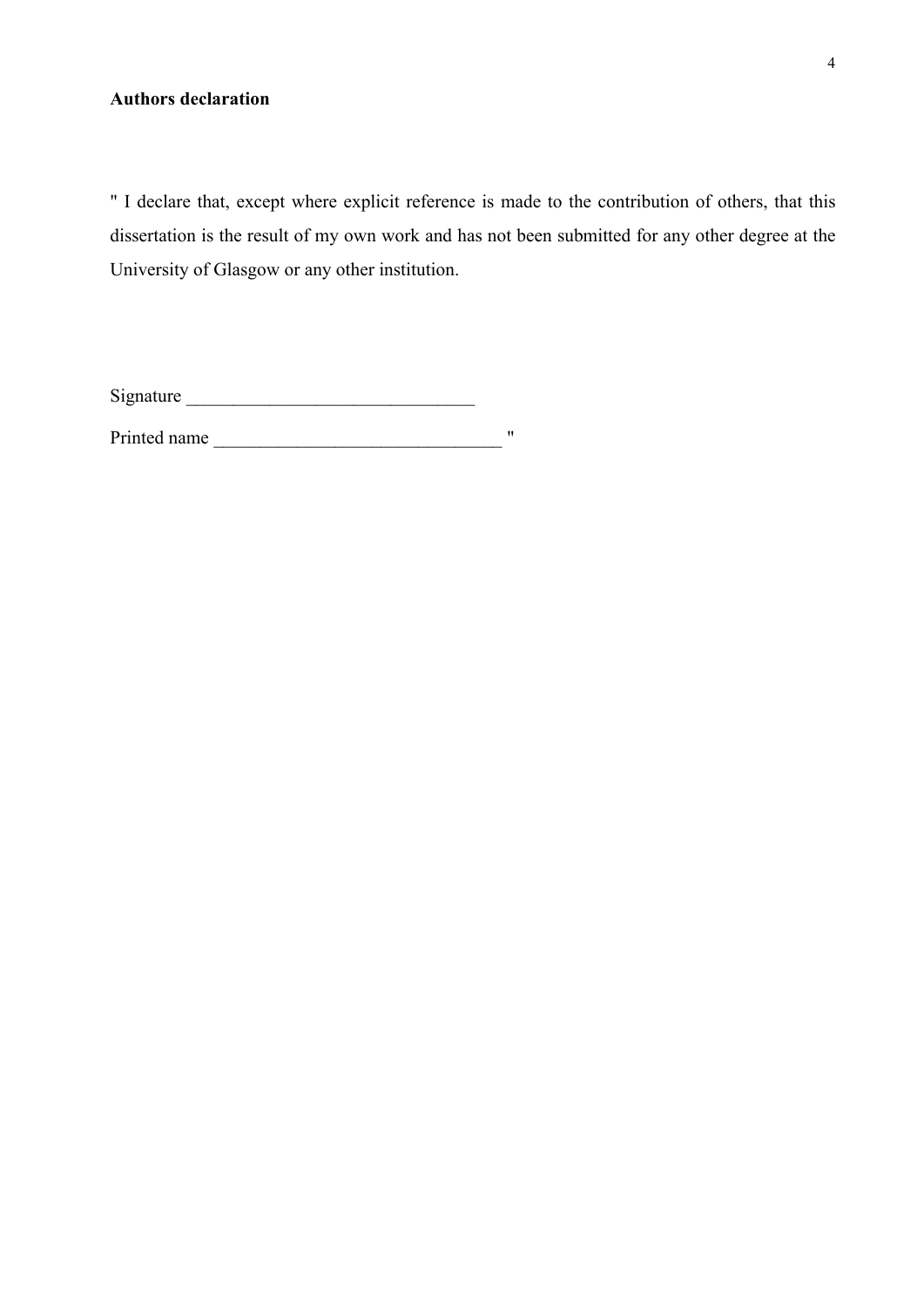## **Introduction**

In this thesis I will analyse the development of playwriting in Ghana from colonialism to the Ghana $@50$  celebrations in 2007, which marked fifty years of independence from Britain.<sup>1</sup> Over this time period only a few dozen Ghanaian plays were published and of those only a handful have become known to an international audience. However, the focus of this thesis is not the individual works but the fact that collectively they document an intricate relationship between politics and culture within a colonial and then postcolonial society. The story that is revealed by the analysis of that relationship unveils a fascinating trajectory in the development of playwriting in Ghana, and highlights a complex, often over-lapping, interplay between theatre and politics.

Throughout this thesis I analyse how the play texts, the playwriting process and national cultural policy describe specific socio-political moments. I then investigate how those moments articulate the ways in which contemporary politics shaped and influenced the development of a codified Ghanaian theatrical aesthetic. I argue that political agendas shaped the creation and performance style of Ghanaian theatre, its theatrical infrastructure and even the type of spaces in which it was performed. The result of the relationship between theatre and politics is that various political administrations (most notably the Kwame Nkrumah government of the 1960s and the J.J. Rawlings government of the 1980s and 1990s) invested in politically important icons, designed to communicate a robust and unitary culture, rather than developing a sustainable culture of playwriting in Ghana.[2](#page-6-1)

This research is informed by my experiences of living and working in Ghana at various points over the past decade. I first travelled to Ghana in 2000 and then returned in 2004 to undertake research on the National Theatre of Ghana for my undergraduate dissertation. Through that research I met Dr Awo Asiedu, Head of the School of Performing Arts at the University of Legon, and began a fledgling investigation of the history and politics of Ghanaian theatre.

<span id="page-6-0"></span><sup>1</sup> For a map of Ghana please see Appendix A.

<span id="page-6-1"></span><sup>2</sup> For a full list of Ghana's post-independence leaders and their political affiliation please see Appendix B.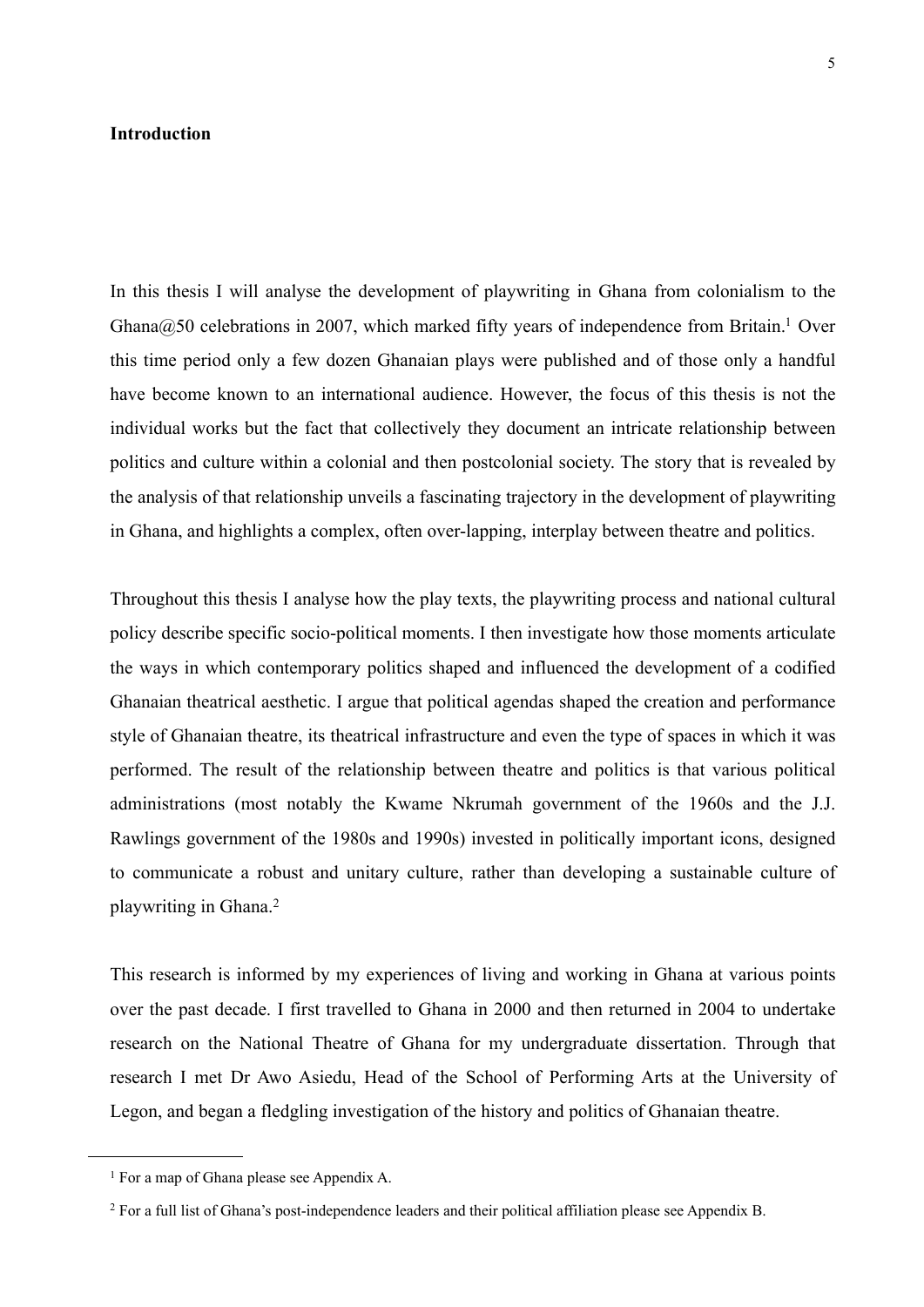In 2007, prior to being Assistant Director for the UK premier of Ama Ata Aidoo's *Dilemma of a Ghost* with Border Crossings and the National Theatre of Ghana, I returned to Ghana to meet the cast with whom we would be working: Dzifa Glikpoe, Agnes Dapaah, and the great Concert Party actor Ama Buabeng. Whilst in Ghana I was also able to work with the NGO Theatre for a Change (TfaC) which engages in Theatre for Development in Ghana and Malawi.

Many of the workshop facilitators working for TfaC were graduates of the School of Performing Arts and several had graduated from the playwriting specialism. Over the course of the following months we discussed the state of Ghanaian theatre and an apparent lack of contemporary playwrights. My initial misconception was that it was simply no longer fashionable in Ghana to write plays or make theatre. However, they explained that all playwriting students write a full length play as part of their assessment but that these plays are not performed, rather they are marked and placed in the library with the previous years' work. Furthermore, there are no opportunities at industry level for new writers to showcase their work. I was fortunate enough to read a great deal of plays from current students and recent graduates, some of which, particularly those written by Nii Quartey, Murtala Mohammed and Evelyn Eduku, were compelling pieces of theatre.

The plays seemed doubly important within the context of Ghanaian theatre because they spoke to the concerns of 21st Century Ghanaians and were so different from the work of well known Ghanaian playwrights, such as Efua Sutherland, Ama Ata Aidoo, and Mohammed ben-Abdallah, whose work I analyse throughout this thesis. However, the opportunities for production and publication of new plays in Ghana today is lower than at any point since independence and no Ghanaian play written this century has been been published. Therefore, a generation of modern African voices are going unheard. It is this disconnect -- the reality that new plays of quality are regularly being written by Ghanaians within a robust and long standing training institution, but that none are being produced and no new playwrights are coming through -- that I investigate through this thesis. The aim of this thesis is, therefore, not to reconsider Ghanaian theatre history, but rather to examine why the rich legacy of post-independence Ghanaian theatre has not led to a proliferation, or even a continuation, of new plays and new playwrights adding to the Ghanaian theatre canon.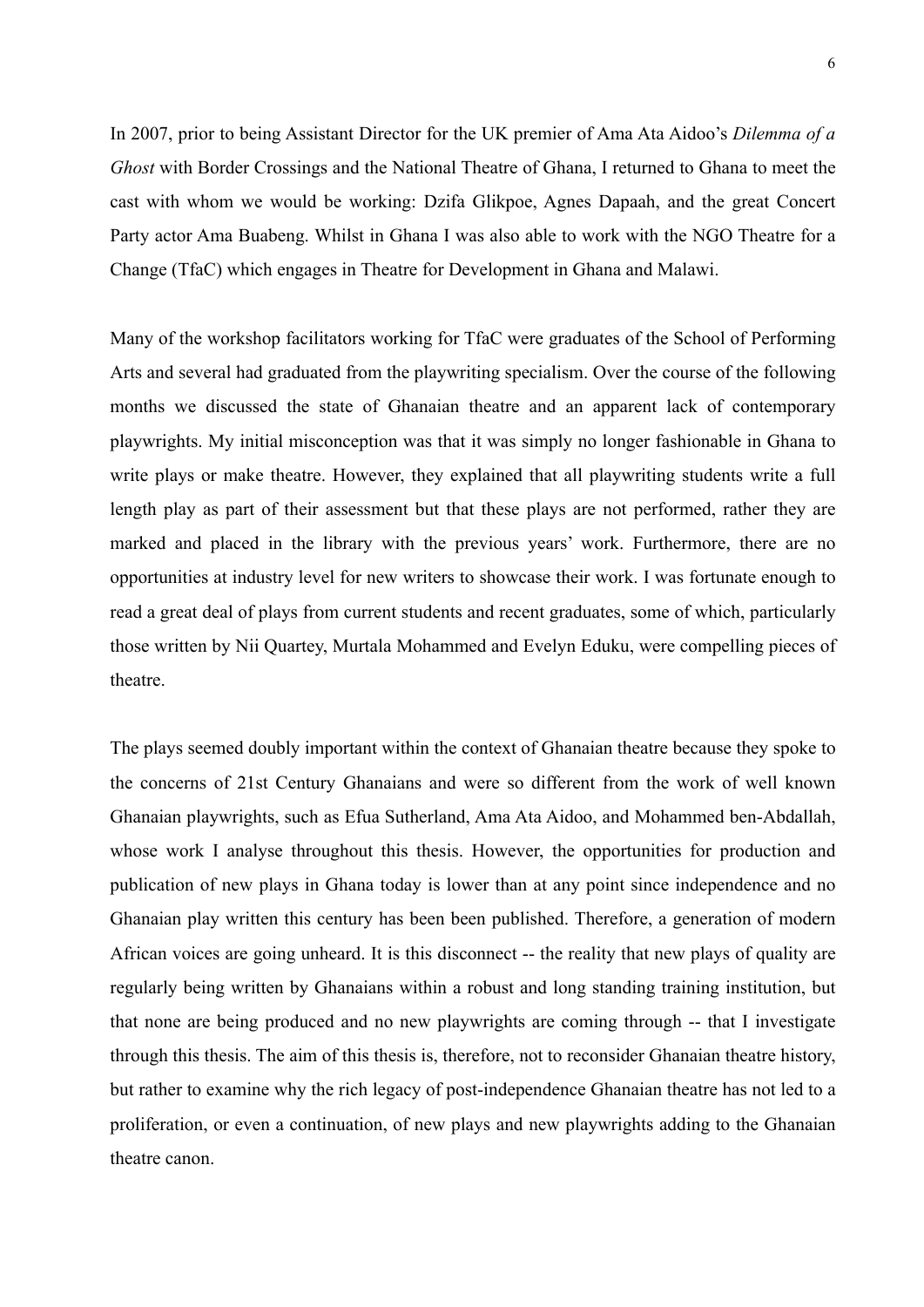The scope of this study is, I believe, unique in Ghanaian theatrical discourse. As a result I have drawn significantly on original interviews with artists and academics undertaken as part of my research. These accounts offer a unique insight into the development of Ghanaian theatre. However, the necessity for such an investigation also highlights a lack of existing secondary material covering the period from the 1980s to the contemporary moment.

The general trend towards a decline in playwriting and critical discourse in Ghana are in marked contrast to the situation directly after independence. In the years following full independence in 1957, playwriting suddenly flourished as a form through writers such as Efua Sutherland and Joe de Graft. This development was actively encouraged by a wider political agenda that placed specific significance on theatre as a means of defining and communicating a unitary sense of nation. In 1961, at the inaugural performance of Sutherland's Ghana Drama Studio, Kwame Nkrumah, first President of Ghana, personally attended and addressed the audience. Robert July notes that his speech emphasised:

 the desire that a network of theaters be established throughout the land, the hope for a renascence of the arts in Africa [and] most of all, Nkrumah's recurrent dream of pan-African unity, aided in this instance by the universal language of art.[3](#page-8-0)

Nkrumah clearly saw theatre as a means of promoting his own political agenda and funded it accordingly. However, productivity diminished during the upheavals of the military coups of the 1970s. Theatre re-emerged during the Rawlings government of the 1980s and 1990s but since that time playwriting in Ghana has suffered another long period of decline[.4](#page-8-1)

The importance of Ghana as a choice of study lies both in analysing why the current situation exists and how, through that analysis, Ghana's postcolonial experience speaks to dominant trends in postcolonial theory. By analysing the development of Ghanaian playwriting with reference to postcolonial theory, I argue that the experience of Ghana as a postcolonial nation is underrepresented in postcolonial discourse.

<span id="page-8-0"></span><sup>&</sup>lt;sup>3</sup> Robert July, *An African Voice: the role of the humanities in African independence, (Durham: Duke University* Press, 1987) 74.

<span id="page-8-1"></span><sup>4</sup> At the time of my writing Efo Kodjo Mawugbe's *The Prison Graduates,* winner of the 2010 BBC World Service competition for radio plays is due to be self published in China. Mr Mawugbe was, until his recent death, the Artistic Director of the National Theatre of Ghana. The play was originally written in 2002 under the title APTS (Acquired Prison Traumatic Syndrome).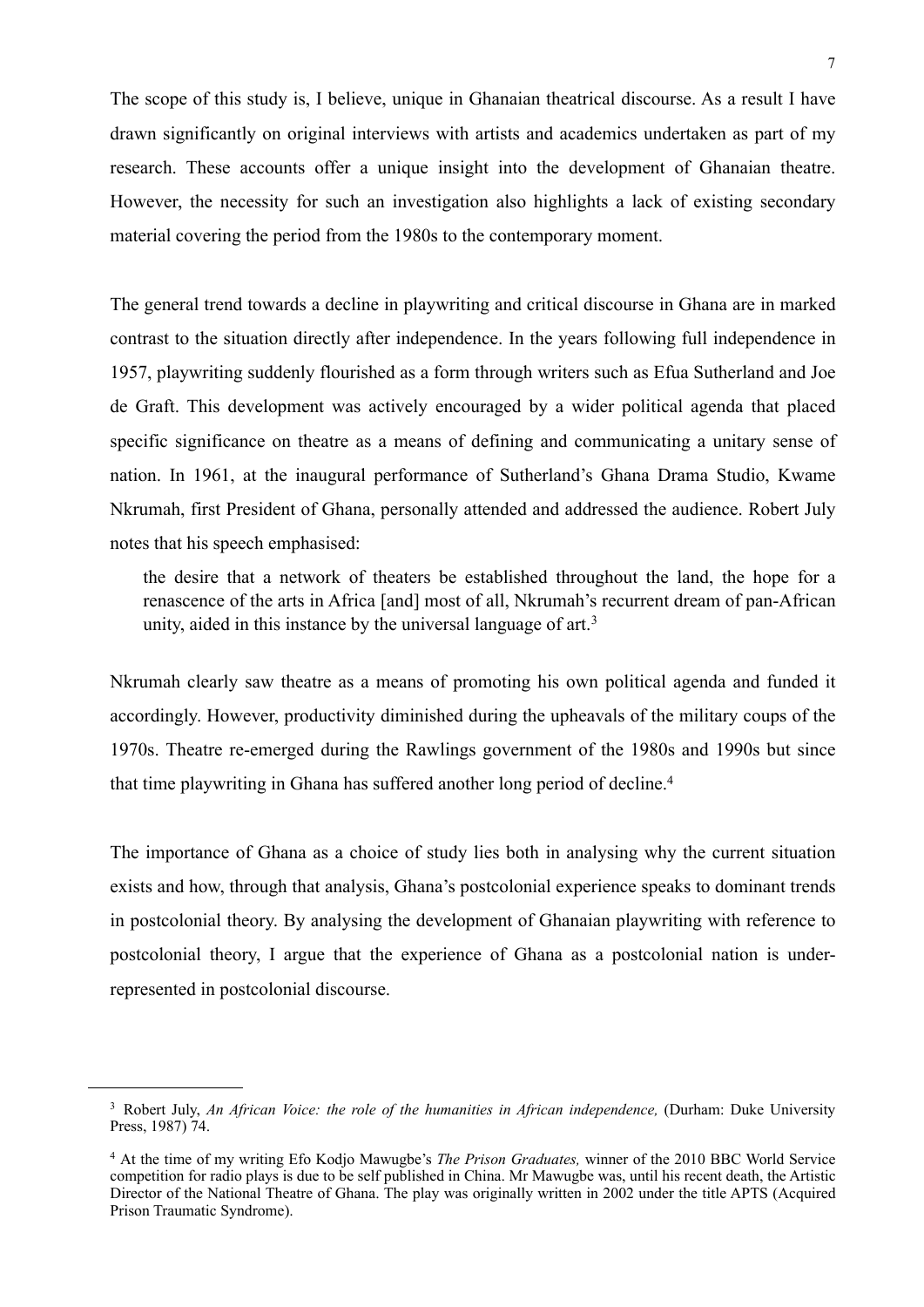Although the experience of Ghanaian playwrights, particularly colonial era playwrights, within the wider context of British West Africa is not unique, in 1957 Ghana became the first sub-Saharan country to gain independence. Thus, Ghanaian independence set the precedent for other African countries as they struggled to gain independence from colonial rule. As Ngugi suggests, 'all the continents' nationalist roads of the fifties led to Nkrumah's Ghana'[.5](#page-9-0) I argue in the following chapters that it was Nkrumah's response to a lack of coherent cultural insurgency in the Gold Coast that laid the foundations for Ghana becoming 'the revolutionary Mecca of the entire anti-colonial movement in Africa'.<sup>6</sup> Furthermore, I suggest that this status on the continent came at the cost of those colonial era writers who had used playwriting to express a multiplicity of jostling and contradictory accounts of the colonial experience.

To consider the experience of playwrights within the context of colonial British West Africa further, Janet Beik states that prior to Ghanaian independence in 1957 only 'three long and three short plays [were] published in English' in the whole of British Africa. <sup>7</sup> Though this figure is possibly misleading in terms of the totality of theatrical endeavor, as it does not take into account plays that were performed but not published and by no means allows for Ngugi's suggestion that pre-colonial theatre in Africa was 'was part and parcel of the rhythm of daily and seasonal life of the community. It was an activity among other activities, often drawing its energy from those tether activities'[,8](#page-9-3) it highlights both how few plays are extant from that time and introduces the key concept of how theatre was legitimated under the colonial system. As an example of this, in 1934 J.A. Winterbottom wrote in his book *Experimental Drama in the Gold Coast,* 'there is no indigenous drama, in the sense in which a European understands drama, in the Gold Coast'. Despite the fact that two full length plays had been written in the Gold Coast by 1934 (Kobina Sekyi's *The Blinkards* (1916) and J.B. Danquah's *The Third Woman* (1934), both of which I analyse in the following chapter), the colonial structure had ignored them. The issue of legitimisation continued to be a contentious issue in Ghanaian theatre, and is discussed at length throughout this thesis.

<span id="page-9-0"></span><sup>5</sup>Ngugi wa Thiong'o, "Writing Against Neo-Colonialism", *African Literature: an anthology of criticism and theory,*  eds., Tejumola Olaniyan and Ato Quayson (Oxford: Blackwell Publishing Ltd, 2007) 158.

<span id="page-9-1"></span><sup>6</sup> Ngugi wa Thiong'o, "Writing Against Neo-Colonialism", *African Literature: an anthology of criticism and theory,*  eds., Tejumola Olaniyan and Ato Quayson (Oxford: Blackwell Publishing Ltd, 2007) 157.

<span id="page-9-2"></span><sup>7</sup>Janet Beik, *Hausa Theatre in Niger: A Contemporary Oral Art* (New York and London: Garland Publishing, 1987) 20.

<span id="page-9-3"></span><sup>8</sup> Ngugi wa Thiong'o, *Decolonising the Mind* (Harare: Zimbabwe Publishing House, 1987) 37.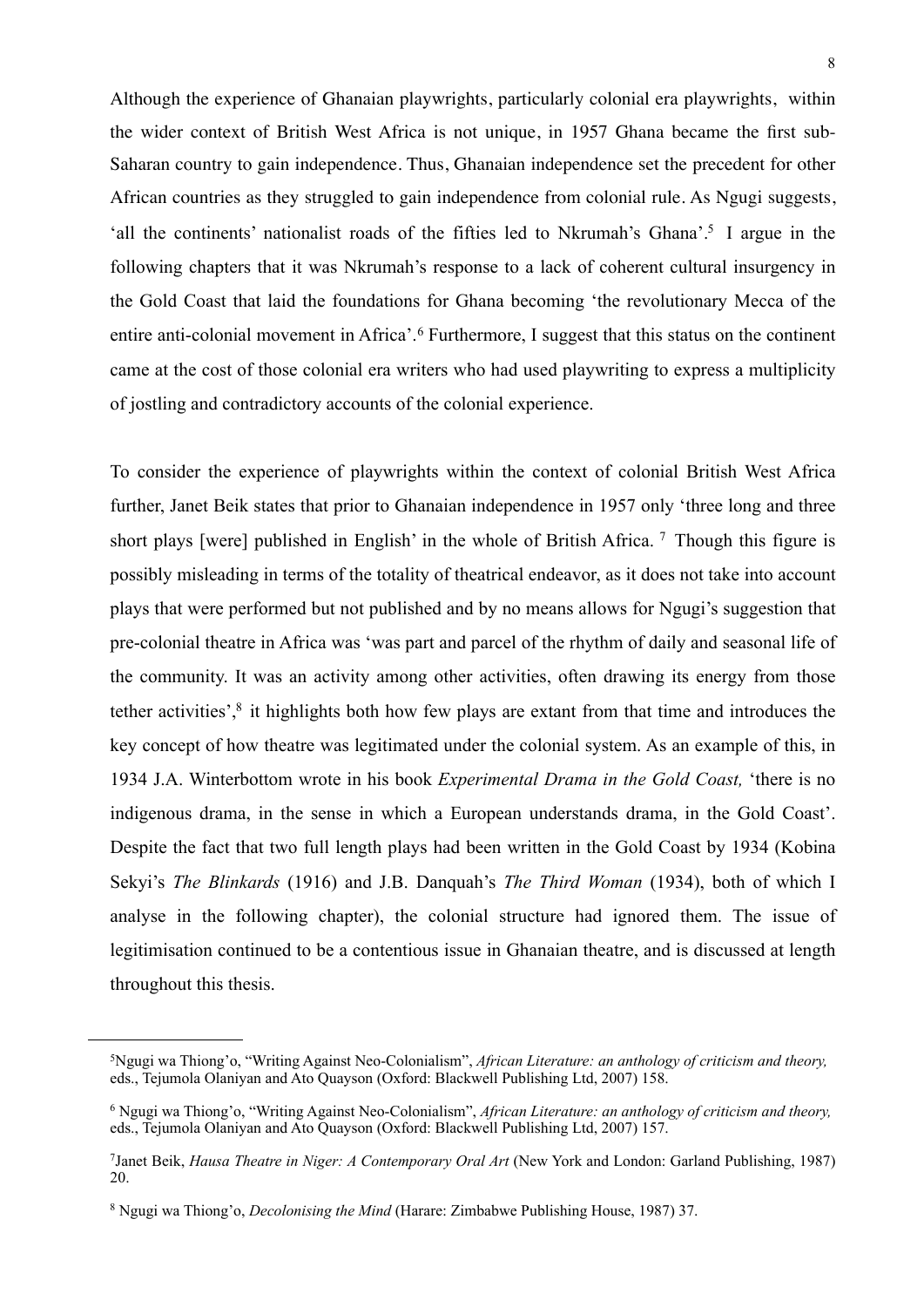Coupled with the issue of legitimisation of playwriting in the colonial structure, is the issue of the influence of Christian missions in the areas of education, publication and dissemination of thought in the region (and their inconsistent support of what they valued and promoted). For example, Stephanie Newell's examination of playwriting in colonial British West Africa suggests that in the Gold Coast there were 'a trickle of printed vernacular plays' but that by contrast in Nigeria 'the missionary presses clamoured for vernacular texts above all else'.[9](#page-10-0) However, these texts were not insurgent or seditious but linked to the aims of the missions who 'dominated literary output' across the region. In the Gold Coast, Newell suggests, a lack of published texts was 'intimately connected with the ownership and control of publishing facilities'.<sup>10</sup> Therefore, even if, hypothetically, seditious or anti-imperialist plays were being written, they would not have found a publisher in British West Africa. This was not just the case with theatre but with every aspect of colonial life. Nkrumah, writing in 1963, spoke to this situation when he said that in colonial Ghana 'The mission bookshops more or less controlled the importation and distribution of […] books'. The result of this cultural control was that:

Our text-books were English text-books telling us about English history, English geography, English ways of living, English customs, English ideas, English weather. Many of these manuals had not been altered since 1895.[11](#page-10-2)

However, within the context of this thesis, the significance of interrogating the position of Ghanaian playwriting within dominant postcolonial discourse is informed by an interview conducted by James Gibbs and Anastasia Agbenyega with the Ghanaian playwright and politician Mohammed ben-Abdallah in the 1990s. In this interview, ben-Abdallan suggests that his plays fit within Frantz Fanon's 'third phase', in which 'the African artist liberates himself or herself utterly from [...] colonial enslavement'.<sup>12</sup> Ben-Abdallah was a prolific playwright during the 1970s and 1980s and is a significant figure in the history of Ghanaian theatre. By placing his work, and by inference Ghanaian playwriting as a whole, within the framework of postcolonial

<span id="page-10-0"></span><sup>9</sup>Stephanie Newell, *Literary Culture in Colonial Ghana: how to play the game of life* (Manchester University Press, 2002) 76.

<span id="page-10-1"></span><sup>&</sup>lt;sup>10</sup>Stephanie Newell, *Literary Culture in Colonial Ghana: how to play the game of life* (Manchester University Press, 2002) 76.

<span id="page-10-2"></span><sup>11</sup> Kwame Nkrumah, *Africa Must Unite* (London: Heinemann Educational Books Ltd. 1963) 49.

<span id="page-10-3"></span><sup>12</sup> Anastasia Agbeyega and James Gibbs, "Mohammed ben-Abdallah: On Plays and Playwriting," *Fontomfrom: Contemporary Ghanaian Literature, Theater and Film,* eds., Kofi Anyidoho and James Gibbs (Atlanta: Matutu, 2000) 64.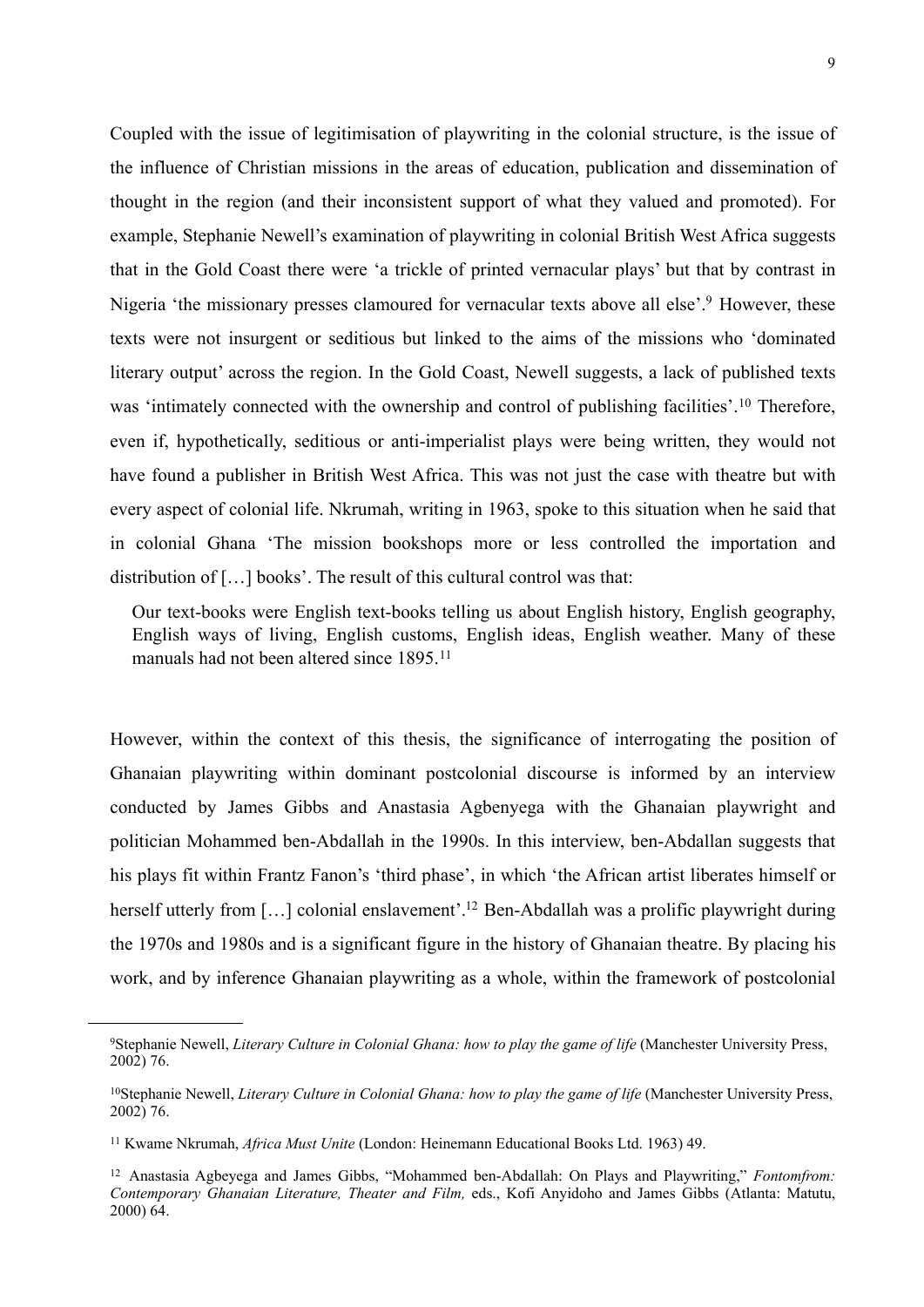theory, ben-Abdallah established a revisionist, straight forward reading of Ghana's postcolonial cultural experience that made claims about the role of plays and playwrights within that experience. However, the reality was very different. As Fanon famously asserts, 'to fight for national culture means in the first place to fight for the liberation of the nation'[,13](#page-11-0) however in chapter one I will demonstrate how playwrights in the colonial era explored multiple concepts of national culture divorced from a concept of national liberation. So why ben-Abdallah saw his plays in this way, and where Ghana is actually situated in terms of postcolonial theory, forms a key strand of this thesis.

The questions, therefore, that this thesis will address are: what are the major factors that have contributed to the decline in Ghanaian theatre from independence to the present day? To what extent are the colonial and postcolonial theatres connected, and does this offer clues as to the flourishing and diminution of Ghanaian playwriting? And finally, does the analysis of Ghanaian theatre within the framework of postcolonial theory suggest the need for a renegotiation or reinterpretation of the place of playwriting within small postcolonial nations?

My object of study are published play texts. However, in Ghana other forms of dramatic expression exist that I will mention briefly here in order to define the place of play texts within the wider cultural output. Today in Ghana there exists a rich heritage of annual festivals and specific communal rituals that date from pre-colonialism. James Gibbs describes these as 'annual community gatherings [which] incorporate specific elements of drama'.<sup>14</sup> These gatherings, such as festivals, funerals and weddings, contain unique performative codes and fulfill specific cultural functions which throughout the colonial era stood distinct from British culture.

Further to this, the populist concert party form, in which small troupes perform skits, topical sketches and songs, flourished throughout the twentieth century in Ghana. Within the scope of Ghanaian cultural studies there is a growing body of research that focusses on the concert party. In her book *Ghana's Concert Party Theatre,* Catherine Cole states that the concert party started 'as British imperial cultural propaganda honoring Empire Day [May 24th]',[15](#page-11-2) and was 'popular,

<span id="page-11-0"></span><sup>13</sup>Frantz Fanon, *The Wretched of the Earth,* (London: Penguin, 2001) 31.

<span id="page-11-1"></span><sup>14</sup> James Gibbs "Ghana" *A History of Theatre in Africa* ed. Martin Banham (Cambridge: Cambridge University Press, 2004) 159.

<span id="page-11-2"></span><sup>15</sup> Catherine Cole *Ghana's Concert Party Theatre* (Bloomington: Indiana University Press, 2001) 3.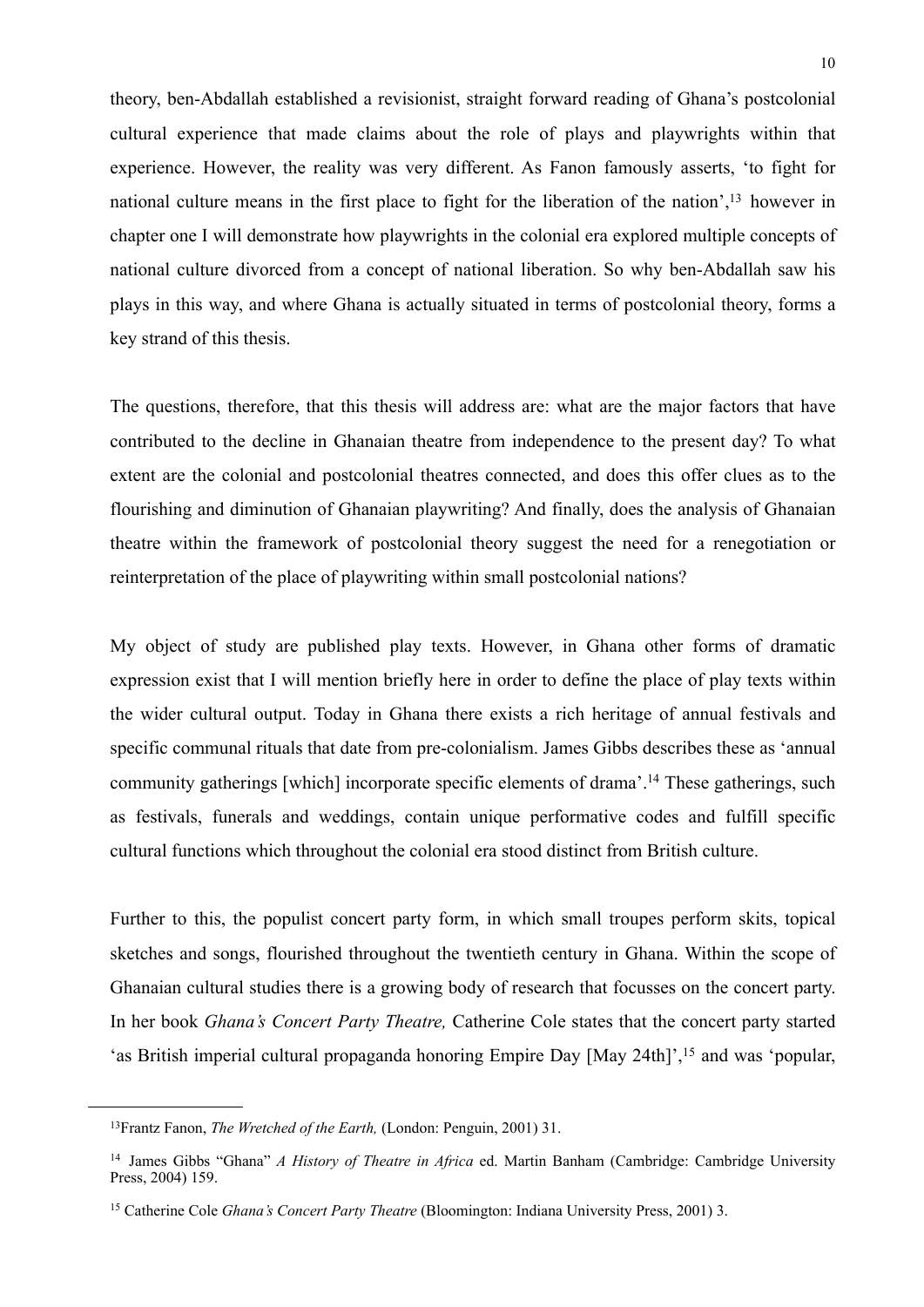modern, commercial, [and] traveling'[.16](#page-12-0) From the 1920s 'African actors trekked the length and breadth of the British colony [the Gold Coast] performing comic variety shows'.[17](#page-12-1) The concert party borrowed heavily from popular western forms, American humour, music and drama brought by African American sailors, and silent films showing stars such as Charlie Chaplin and Al Jolson. Though it too has diminished significantly in recent years, the concert party retains its performative style and its topicality.

Though the history and development of the concert party often overlaps with that of playwriting, it inhabits a distinct space from that of literary theatre in Ghanaian culture.[18](#page-12-2) The key feature that distinguishes playwriting from the concert party (and what made it so appealing to Nkrumah) is the potential permanence of the play text, as opposed to the ephemerality of the performance. Whereas the concert party was designed to be immediate and transitory, playwriting provided a permanent, published product that could be disseminated to a national and global audience. For Nkrumah, published play texts were both a product of a robust culture and an icon of it.

In *The Location of Culture,* Bhabha suggests that 'It is the very authority of culture as a knowledge of referential truth which is at issue in the concept and moment of enunciation*'.*[19](#page-12-3) Using the playtexts as expressions of significant cultural moments of enunciation enables me to identify significant trends in the development of Ghanaian theatre at specific moments, and establishes an understanding of the changing function of playwriting through very different political eras. To that end, this thesis is structured chronologically in order to effectively analyse the development of playwriting in Ghana during the course of its turbulent political history. Throughout, I identify key practitioners in Ghanaian theatre, and place their work within the contemporary socio-political context. In this way I identify why certain periods were more productive than others, and how and why the unique aesthetic of Ghanaian theatre was established. This thesis mentions key texts and practitioners but is not an exhaustive list of all

<span id="page-12-0"></span><sup>16</sup> Karin Barber, John Collins and Alain Ricard *West African Popular Theatre* (Oxford: James Currey, 1997) 2.

<span id="page-12-1"></span><sup>17</sup> Catherine Cole *Ghana's Concert Party Theatre* (Bloomington: Indiana University Press, 2001) 1.

<span id="page-12-2"></span><sup>&</sup>lt;sup>18</sup>Performers often switched codes and the concert party troupe, the Workers Brigade Party, played an intrinsic part in the codification of Ghanaian theatre under the directorship of Felix Morrisseau-Leroy, who I mention further in chapter three.

<span id="page-12-3"></span><sup>19</sup> Homi K. Bhabha, *The Location of Culture,* (London: Routledge, 1994) 34-35.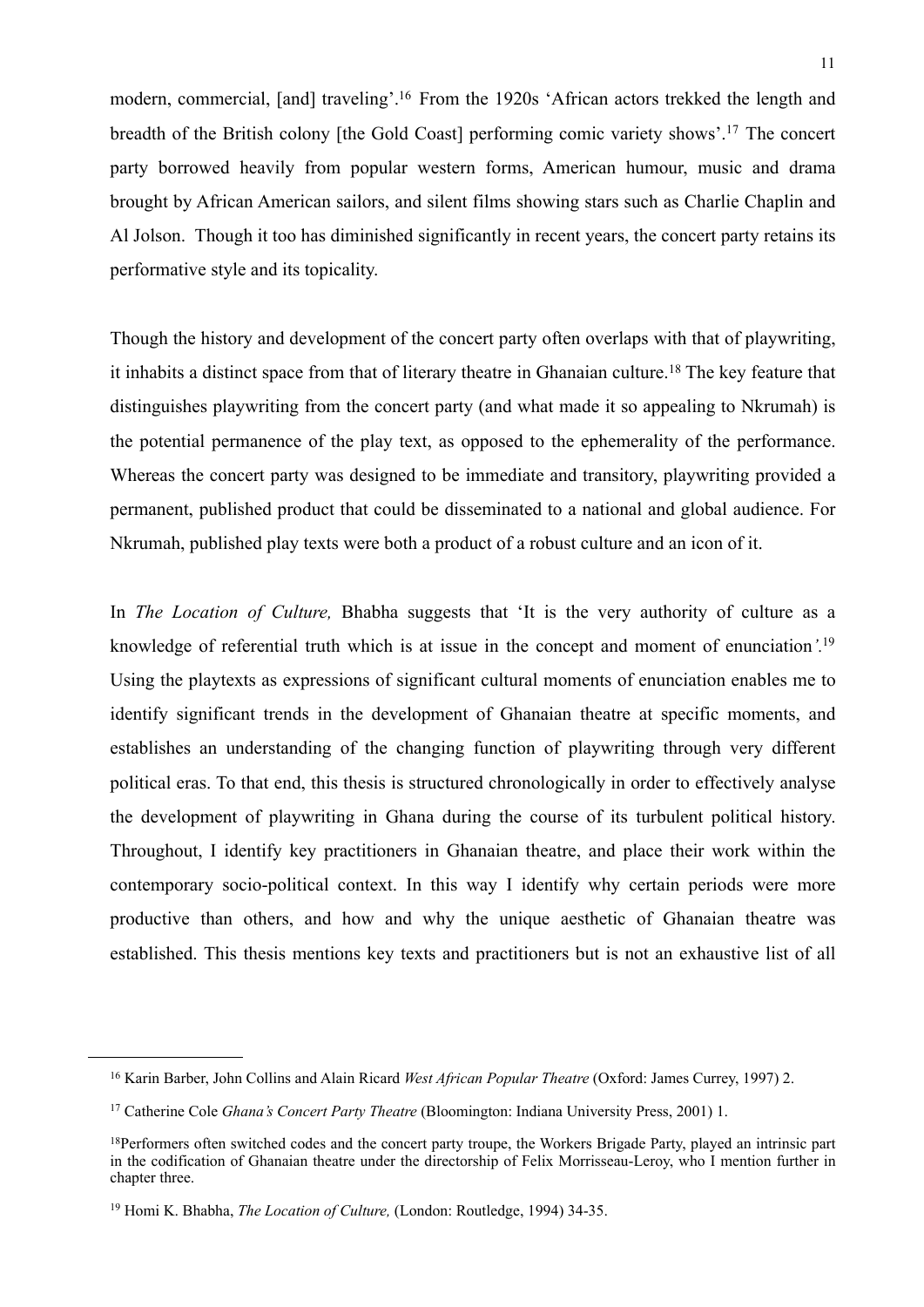Ghanaian plays or theatre artists.[20](#page-13-0) James Gibbs has written extensively on Ghanaian theatre and his *Nkyin-kyin* is an excellent resource.<sup>21</sup>

Much of the early part of this thesis is bound up with the geo-political and geo-historical development of the Gold Coast that informs the cultural and political life of present day Ghana. Here, I give a sense of that development that speaks to the complex cultural, linguistic and territorial picture that influenced the ideologies of the cultural and political leaders in the early years of independence. In chapters one and two I analyse this situation further and argue that the patchwork of ethnicities that emerged from colonialism was a major reason for Nkrumah's patronage of playwriting. In 1472 the Portuguese Prince, Henry the Navigator, sent an expedition to find a sea route that bypassed the Arab dominated trans-Saharan gold trade. His explorers landed at a place they named El Mina, the mine. In 1482 they built the first fortified trading post, which became Elmina castle which still stands today.<sup>[22](#page-13-2)</sup> In 1660 the British started trading interests in Ghana through the Company of Royal Adventurers, which was established by James Stewart, Duke of York. This was succeeded by the African Company of Merchants, which was abolished by the Crown in 1821 as the slave trade was suppressed and all privately held lands were taken over by the British government. The Gold Coast became an official Protectorate of Britain in 1874 after the Dutch and Danish signed over their interests and land. Still, at this time the Gold Coast colony was a small strip of coastal land in which the fort cities of Accra, Cape Coast and Sekondi controlled trade from the interior to the rest of the world. Following a series of wars with the Ashanti to the North, the Ashanti Region and Northern Regions were annexed by Britain in 1901. The only subsequent territorial change was the inclusion of British Togoland in 1956.[23](#page-13-3) At independence in 1957 over sixty separate languages were spoken in Ghana, and this remains the case today.

From 1700-1877, Cape Coast was the administrative centre of British colony of the Gold Coast and is therefore the city with the longest history of missionary education and interaction between

<span id="page-13-0"></span><sup>20</sup> For a list of plays analysed in this thesis see appendix 3.

<span id="page-13-1"></span><sup>21</sup> Anastasia Agbeyega and James Gibbs, "Mohammed ben-Abdallah: On Plays and Playwriting," *Fontomfrom: Contemporary Ghanaian Literature, Theater and Film,* eds., Kofi Anyidoho and James Gibbs (Atlanta: Matutu, 2000)

<span id="page-13-2"></span><sup>22</sup> The name Elmina derives from the Portuguese La Costa d'El Mina d'Or, The Coast of the Gold Mines, which subsequently became anglicised to the Gold Coast.

<span id="page-13-3"></span><sup>&</sup>lt;sup>23</sup> Britain ruled Togoland on a League of Nations mandate, ratified at the Treaty of Versailles, after Britain and France had seized German Togo in 1914. Togo remained a French colony until its independence in 1960.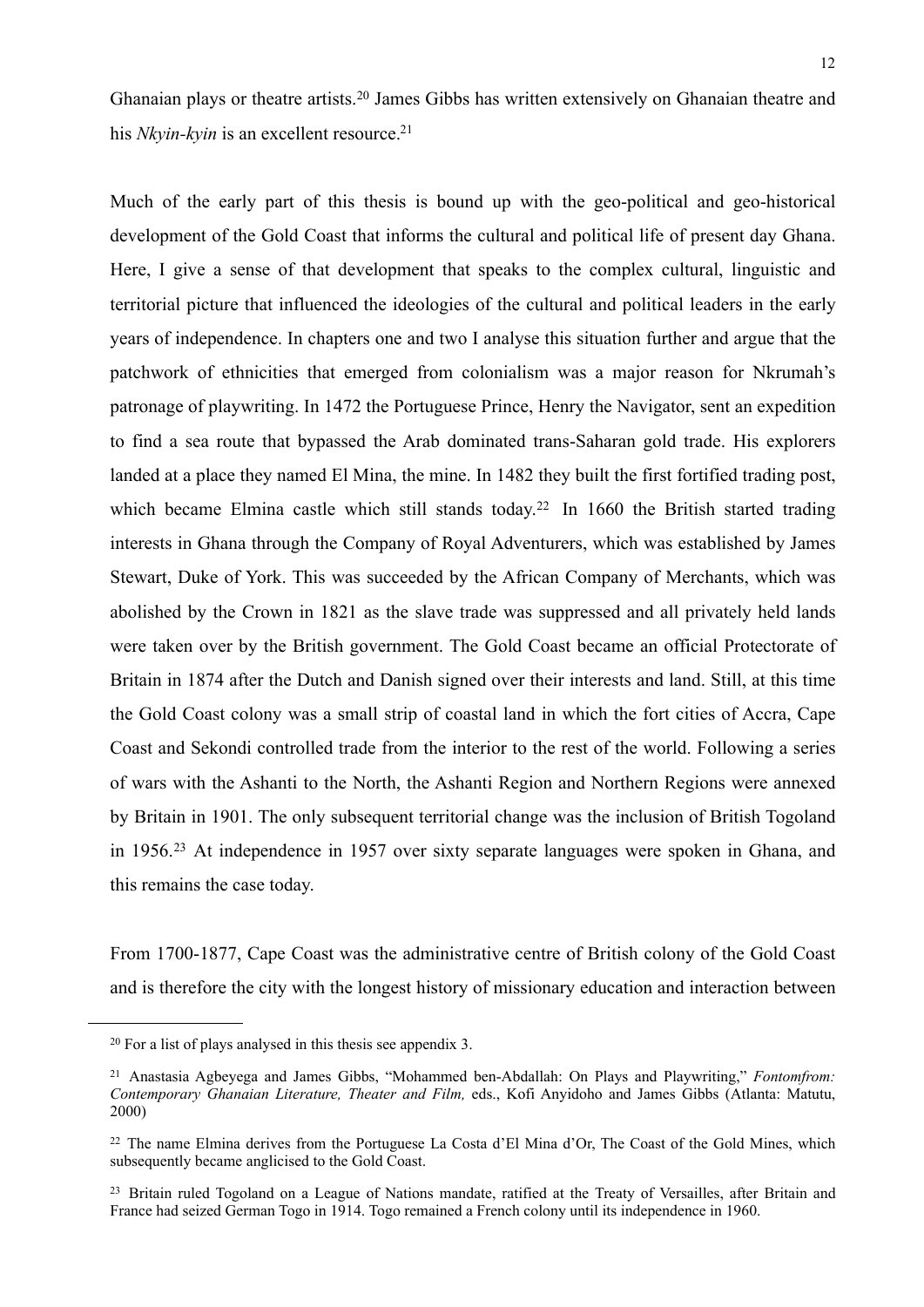British and indigenous cultures. As Gibbs states, 'During the first part of the twentieth century, Cape Coast became a major centre for formal, Western education'[.24](#page-14-0) It was here, in the 'cradle of Gold Coast nationalism',[25](#page-14-1) that Kobina Sekyi wrote the first Ghanaian play, *The Blinkards*  (1916) and Efua Sutherland (1924-1996) was born and educated by Christian missionaries. In 1877 the capital moved East along the coast to Accra and it was here that Mabel Dove wrote her commentaries on colonial life. In the mid and latter part of the twentieth century Accra grew into a sprawling modern African metropolis and became the centre for theatrical life. Sutherland founded the Ghana Drama Studio on the corner of Liberia Road and Independence Avenue in the heart of Accra (1960), a site that is now occupied by the National Theatre of Ghana. The University of Ghana, home to the Efua T. Sutherland Drama Studio and School of Performing Arts, is situated about 13km North of Accra.

In chapter one I focus on playwrights in the colonial period and explore the ways these writers engaged with the process of playwriting and how the plays that they produced highlight the role of playwriting in the decolonising process in the Gold Coast. Nicholas Dirks states that 'cultural forms became fundamental to the development of resistance against colonialism, most notably in nationalist movements that used Western notions of national integrity and self determination to justify claims for independence'.<sup>26</sup> Furthermore, Ngugi wa Thiong'o suggests that African literature produced 'in the post-war world of national democratic revolutionary and anti-colonial liberation in […] Ghana and Nigeria […] was part of the great anti-colonial and anti-imperialist upheaval'[.27](#page-14-3) However, the assumption that playwrights at this time were engaged in an anticolonial resistance movement was highly complex, as was Dirks' notion of national integrity[.28](#page-14-4)

<span id="page-14-0"></span><sup>24</sup> James Gibbs, 'Efua Sutherland: The Mother of Ghanaian Theatre', *Plays and Playwriting* 

<span id="page-14-1"></span><sup>&</sup>lt;sup>25</sup> Kobina Sekyi, *The Blinkards: A Comedy and The Anglo-Fanti: A Short Story* (Accra: Readwide Publishers, 1997) xiv.

<span id="page-14-2"></span><sup>26</sup> Nicholas B. Dirks "Introduction: Colonialism and Culture" *Colonialism and Culture* ed. Nicholas B. Dirks (Michigan: University of Michigan press, 1994) 4.

<span id="page-14-3"></span><sup>27</sup>Ngugi wa Thiong'o, "The Language of African Literature", *African Literature: an anthology of criticism and theory,* eds., Tejumola Olaniyan and Ato Quayson (Oxford: Blackwell Publishing Ltd, 2007) 297.

<span id="page-14-4"></span><sup>&</sup>lt;sup>28</sup>The lack of literary insurgency in the Gold Coast addressed in chapter one was evident throughout British Africa during the colonial period and is underlined by Michael Etherton in his essay 'Plays about colonialism and the struggle for independence' in which he undertakes an analysis of several plays from across anglophone Africa. Of the plays that fit his description all were written after independence and he is unable to cite a single example of genuinely insurgent theatre. However, Etherton does suggest that post-independence playwrights such as Kabwe Kasoma in Zambia and Ebrahim Hussein in Tanzania were 'committed to creating local audiences for a theatre which is part of the process of national development', an analysis which is strikingly resonant with the pioneering work of Efua Sutherland post Ghanaian independence. Michael Etherton, *The Development of African Drama* (London: Hutchinson & Co., 1982).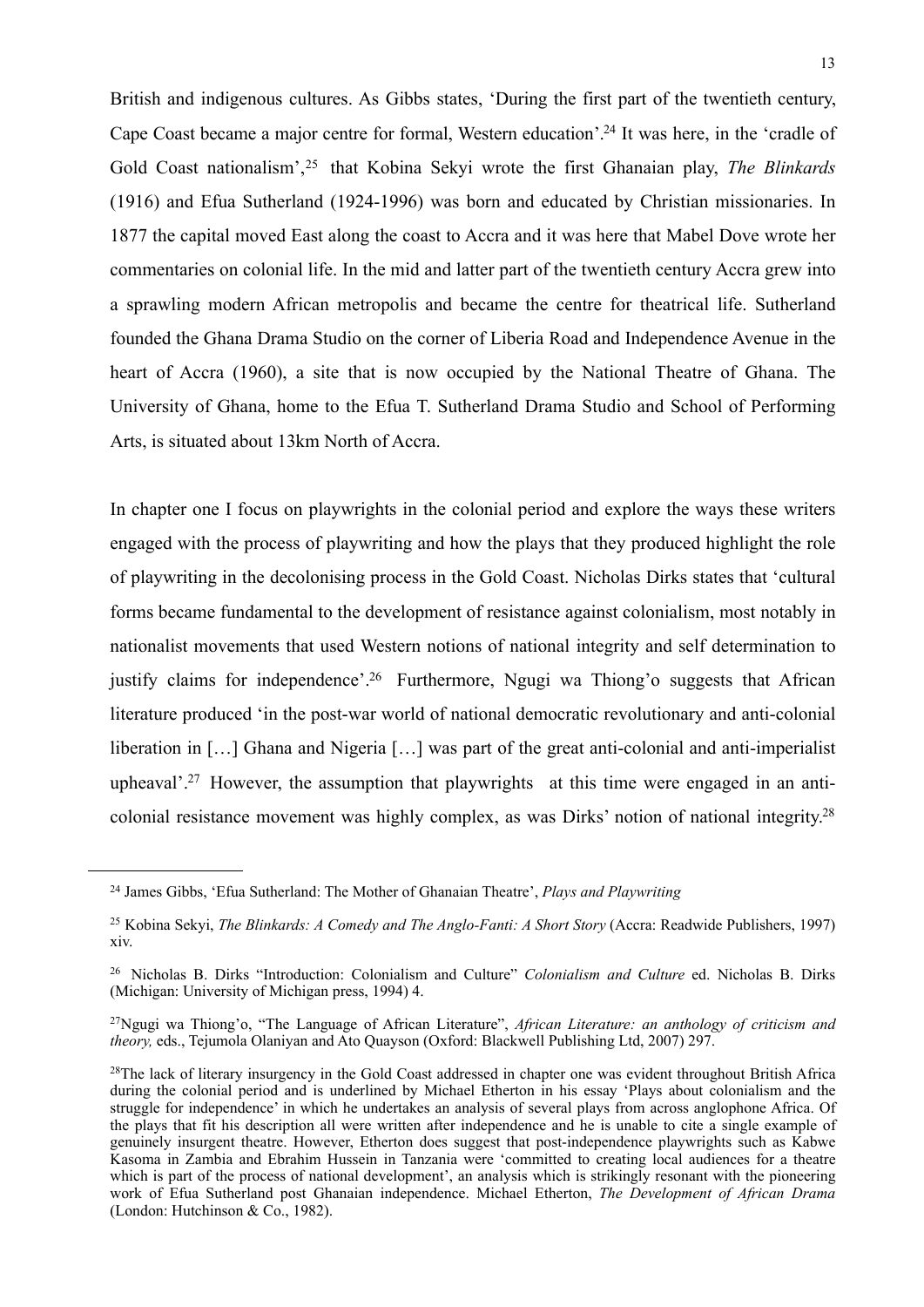This complexity had a profound effect on the role of theatre in post-independence Ghana and Nkrumah's cultural policy which was motivated by the fact that the colonial era playwrights trained in the colonial schools and universities occupied such a culturally liminal space.<sup>[29](#page-15-0)</sup>

In chapter two I trace the development of Efua Sutherland as a playwright and director and analyse how Nkrumah's political agenda enabled her work and initiated distinct trends in Ghanaian theatre. Through an analysis of her early work I explore how Sutherland, inspired by the changing political landscape and her 'determination to reach the ordinary person',<sup>30</sup> radically altered the place of literary theatre within Ghanaian culture. In *Decolonising the Mind,* Ngugi suggests that early postcolonial writers, what he terms 'the petit bourgeoisie', worked to create 'a common literary frame of references, which it otherwise lacked in its uneasy roots in the culture of the peasantry'[.31](#page-15-2) It was the identification by Sutherland and Nkrumah that these roots were so uneasy that began a period of intense creativity for Sutherland in which she, as Gibbs notes:

stimulated the development of a writers' group, encouraged local publishing, created a literary journal, helped establish the study of African performance traditions at University level, and was the moving force behind a professional theatre group'.[32](#page-15-3)

Though this thesis undertakes a critical analysis of the diminution of Ghanaian playwriting, Sutherland's role in its development cannot be over stated. To that end, I will here outline some of her major achievements. In 1959 Sutherland established the Experimental Players who rehearsed in a Sea Scout's hut on the Accra beach. In 1960, with financial help from the Rockerfeller Foundation and the Ghanaian government she took a radical step by designing and

<span id="page-15-0"></span><sup>&</sup>lt;sup>29</sup>Gender and the role of women in the development of Ghanaian theatre is a fascinating area of further study. Anne McClintock asserts that in postcolonial literature women are presented as the 'authentic body of national tradition (inert, backward-looking and natural), embodying nationalism's conservative principle of continuity'. However, both the depiction of women and the creative role of women in theatre in Ghana runs counter to expectations. This is particularly highlighted by the depiction of women in colonial era plays, and the role of women in the development of theatre, particularly Mabel Dove during the colonial era and Efua Sutherland after independence. Though this thesis does not focus in depth in on the subject of gender (though I do return to it briefly in the following chapter) it is interesting that women are not commonly depicted in Ghanaian theatre as atavistic or representative of nation. See Stephanie Newell and Esi Sutherland-Addy.

<span id="page-15-1"></span><sup>&</sup>lt;sup>30</sup>Anthony Graham-White "Drama" *European Language Writing in Sub-Saharan Africa, Volume 2, eds. Albert S.* Gerard and Gyorgy M. Vajda (Amsterdam: John Benjamins Publishing Company, 1986) 812

<span id="page-15-2"></span><sup>31</sup> Ngugi wa Thiong'o, "The Language of African Literature", *African Literature: an anthology of criticism and theory,* eds., Tejumola Olaniyan and Ato Quayson (Oxford: Blackwell Publishing Ltd, 2007) 297.

<span id="page-15-3"></span><sup>32</sup>James Gibbs, "Introduction" *Nkyin-Kyin: Essays on the Ghanaian Theatre,* ed. James Gibbs (Amsterdam: Editions Rodolphi, 2009) xx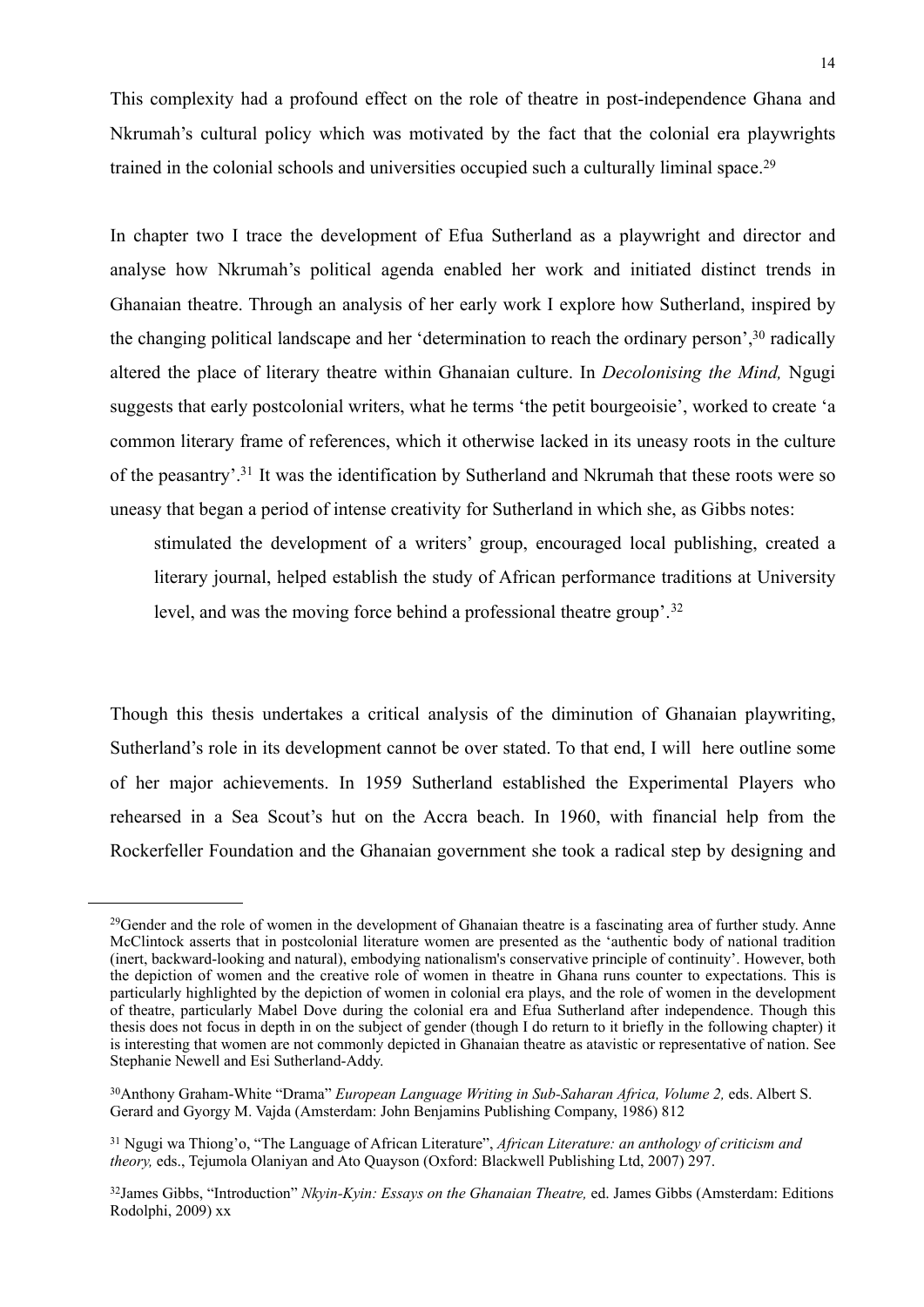building the Ghana Drama Studio. Sutherland's theatre, as Ngugi suggests, 'drew its stamina and even its form from the peasantry'[33](#page-16-0) and key to Sutherland's cultural politics was a desire to reconnect with the 'peasantry' as both an inspiration for her work and an audience for it. She quickly began to explore and formalise the popular 'folk theatre' style that was so important in the development of Ghanaian theatre. As Gibbs notes:

In 1959 the Ghana Drama Studio Players 'put on an anansegoro, or 'spider play', in Akropong. The performance, for which a text was meticulously rehearsed and a set constructed, incorporated formalized exchange between a storyteller and the (paying) 'audience', and a songs (mboguo) which were performed by the cast and by members of the audience. The experiment showed Sutherland beginning to realize her dream of brining together indigenous traditions, particularly those linked with Ananse stories, and relevant imported conventions[.34](#page-16-1)

Within a few years Sutherland had instigated Ghana's greatest period of theatrical productivity in its history. As Gibbs notes by 1962 'the theatre in Ghana could be said to be flourishing*'.*[35](#page-16-2) In 1963 the Drama Studio became part of the University of Ghana and Sutherland took on a role of Researcher in the newly formed School of Performing Arts.

In chapter two I argue that Ghana's recent colonial experience led Nkrumah and Sutherland to establish a theatrical form designed to construct a common frame of cultural reference that could foster a pan-Ghanaian sense of nation. This began two major trends in Ghanaian theatre: that of building symbolic edifices, such as the Ghana Drama Studio and the National Theatre, as icons of cultural robustness, and the codification of the creative and aesthetic modes of Ghanaian theatre.

The buildings in Ghanaian theatre have taken on their own political significance, and I will briefly describe the key buildings here before going on to analyse their political dimension in chapters two and four. The Ghana Drama Studio, built in the centre of Accra, was 'a courtyard theatre which drew in concept upon traditional [African] performance areas at a time, 1960,

<span id="page-16-0"></span><sup>33</sup>Ngugi wa Thiong'o, "The Language of African Literature", *African Literature: an anthology of criticism and theory,* eds., Tejumola Olaniyan and Ato Quayson (Oxford: Blackwell Publishing Ltd, 2007) 297.

<span id="page-16-1"></span><sup>34</sup>James Gibbs, "Introduction" *Nkyin-Kyin: Essays on the Ghanaian Theatre,* ed. James Gibbs (Amsterdam: Editions Rodolphi, 2009) xx

<span id="page-16-2"></span><sup>35</sup>James Gibbs, "Introduction" *Nkyin-Kyin: Essays on the Ghanaian Theatre,* ed. James Gibbs (Amsterdam: Editions Rodolphi, 2009) xx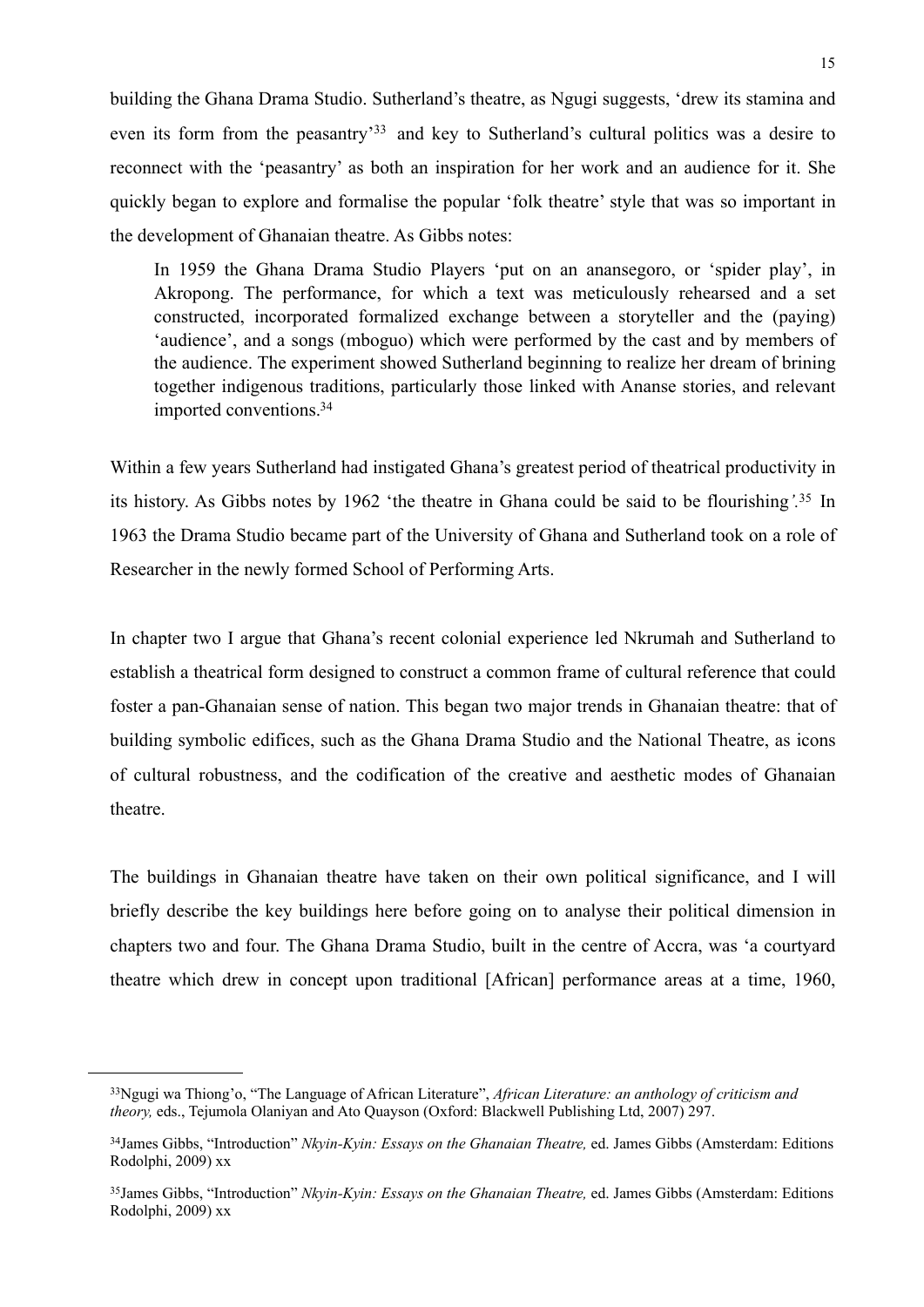when African theatre buildings were usually modeled upon European theatres'.<sup>36</sup> It had a capacity of approximately five hundred seats and the audience would sit on three sides of an octagonal playing area. The Drama Studio was home to *Kusum Agroma*, the resident company who would perform both at the Drama Studio and 'go out to tour schools and colleges with plays in English and the vernacular'.<sup>37</sup> As Gibbs notes, after an agreement signed with the Chinese government in 1985, 'the Drama Studio was razed and 'rebuilt' on the campus at Legon [University of Ghana]'[.38](#page-17-2) The newly named Efua T. Sutherland Drama Studio, with a capacity of four hundred, became the University theatre. With a resident audience of students and a thriving School of Performing Arts, it has remained popular ever since. In 2009, during my research trip, a production was staged at least every month in term time by various student companies. These productions ranged from Ghanaian and Nigerian classics to adaptations of Jeffry Archer novels*.*  That season, only John Agyeman's *Asanteman* was a new, untested play. Performances generally ran over three nights and were well attended by a mainly student audience.

The National Theatre of Ghana was built by the Chinese on the site of the Ghana Drama Studio in the centre of Accra. Unlike the Drama Studio the auditorium of the National Theatre seats one thousand, four hundred and ninety-two people and, as Gibbs observes, 'The facilities are dominated by a vast proscenium stage with a huge auditorium […] The design of the whole building requires huge expenditure on air-conditioning - a cost that has made the hiring the hall prohibitively expensive'.[39](#page-17-3)

The National Theatre's resident theatre company, *Abibigromma,* was originally made up of members of the *Abibigromma* company formed by ben-Abdallah at the University of Ghana in 1982. The campus based company were invited by the government to take up residence at the National Theatre in 1991 and though most agreed, some did not, preferring to stay at the university. As a result two *Abibigrommas* now exist. Currently the National Theatre's

<span id="page-17-0"></span><sup>&</sup>lt;sup>36</sup> Anthony Graham-White "Drama" *European Language Writing in Sub-Saharan Africa, Volume 2, eds. Albert S.* Gerard and Gyorgy M. Vajda (Amsterdam: John Benjamins Publishing Company, 1986) 812

<span id="page-17-1"></span><sup>&</sup>lt;sup>37</sup>Anthony Graham-White "Drama" *European Language Writing in Sub-Saharan Africa, Volume 2, eds. Albert S.* Gerard and Gyorgy M. Vajda (Amsterdam: John Benjamins Publishing Company, 1986) 812

<span id="page-17-2"></span><sup>38</sup>James Gibbs, "Introduction" *Nkyin-Kyin: Essays on the Ghanaian Theatre,* ed. James Gibbs (Amsterdam: Editions Rodolphi, 2009) xxii

<span id="page-17-3"></span><sup>39</sup>James Gibbs, "Introduction" *Nkyin-Kyin: Essays on the Ghanaian Theatre,* ed. James Gibbs (Amsterdam: Editions Rodolphi, 2009) xxii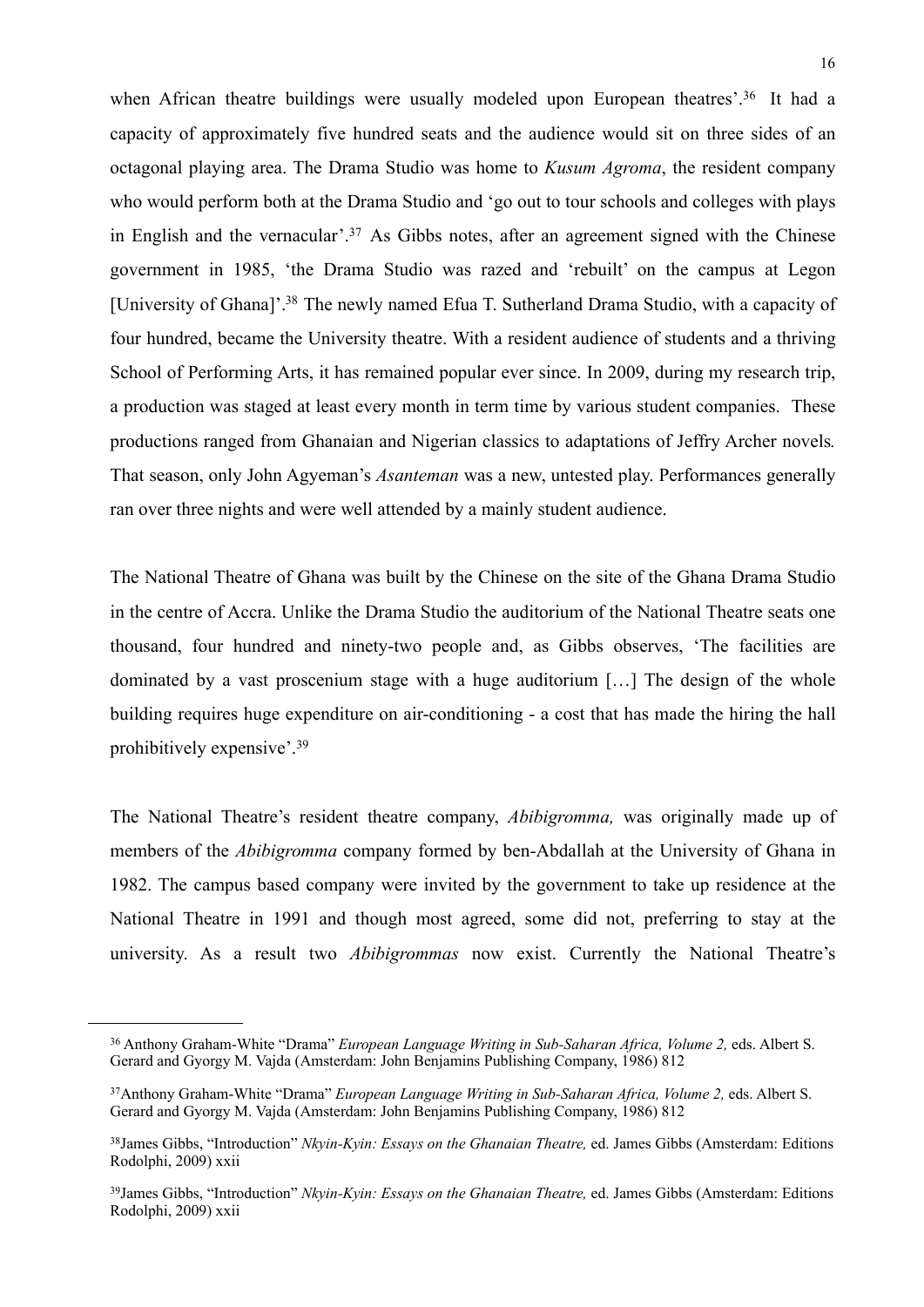*Abibigromma* have a permanent company of twelve and is run by the actor and director Dzifa Glikpoe with whom I undertook extensive interviews for this research.

Capturing an audience for the National Theatre has been a key issue since the theatre opened its doors in 1991. In an interview for this research Glikpoe, who was a founding member of both *Abibigrommas,* describes the methods the company initially adopted:

When we came here at first, we wanted people to know about *Abibigromma*, so lunch break we went out to the offices. We would go to Bank of Ghana […] we would go to their canteen, play and dance, do all sorts. Tomorrow we go elsewhere, we go elsewhere, we go *elsewhere,* just to build our audiences so people were coming here. Then it wasn't difficult to buy air time, shoot a clip and advertise your shows. It wasn't difficult, we were doing it. Now we don't have money for that […] so it became very difficult. When we were at Legon we didn't have a problem with publicity, we had a captive audience there. All you have to do is write something in front of their hall with chalk [...] Here you need to do a lot of publicity work […] our transport system is not what you have in Europe, you finish a performance here at night, how do people get home? It's difficult[.40](#page-18-0)

The result is that very few performances are now staged at the National Theatre and the facilities are more often used for filming beauty pageants or as a venue for conferences. In 2009 there were no theatre performances in the month that I was in Ghana researching. Indeed in 2008 *Abibigromma'*s production of Sutherland's *Edufa,* directed by Glikpoe, played at Efua T. Sutherland Drama Studio at the University of Ghana, rather than at the National Theatre in order to guarantee an audience. The current situation of the National Theatre and the reasons behind it are described in greater detail in chapters four and five.

In chapter three I analyse how the playwrights and institutions such as the Drama Studio, established during Nkrumah's rule, developed under a series of short lived military and civilian regimes from 1966-1981. In this chapter I undertake a textual analysis of Efua Sutherland's *The Marriage of Anansewa* (1975) and Mohammed ben-Abdallah's *The Trial of Mallam Ilya* (1982)*.*  As Sutherland's final major play *The Marriage of Anansewa* contains all the elements of her *Anansegoro* developed throughout the 1960s, and fulfils Nkrumah's vision for Ghanaian

<span id="page-18-0"></span><sup>40</sup> Dzifa Glikpoe interview. Conducted 28/9/09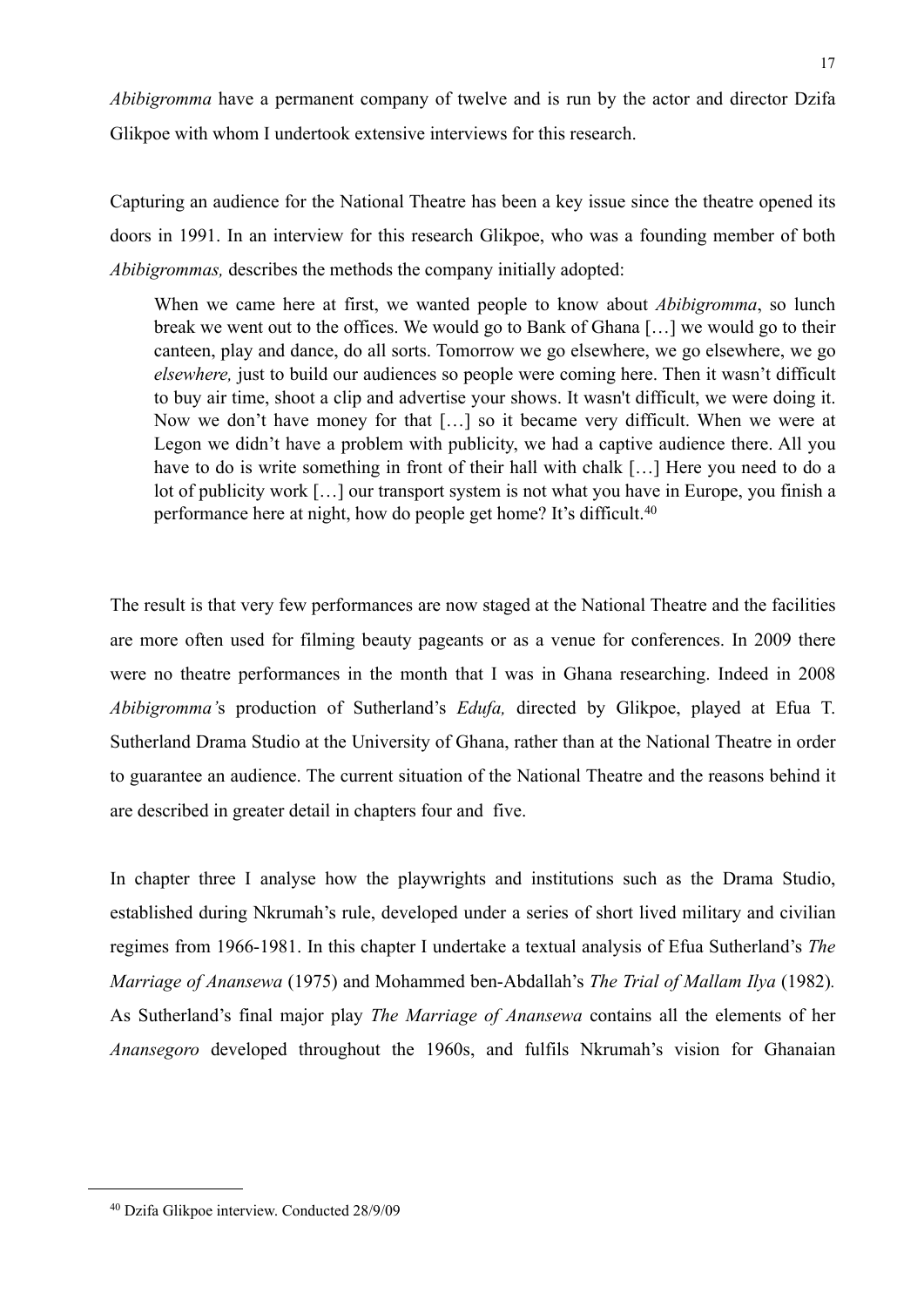theatre.[41](#page-19-0) *The Trial of Mallam Ilya* demonstrates how the next generation of playwrights adopted and developed *Anansegoro* within very different political circumstances. During the analysis of these two plays I engage with Frederick Jameson's theory of third-world literature as national allegory. I argue that the most seminal text in Ghanaian theatre, Efua Sutherland's *The Marriage of Anansewa*, as a moment of enunciation, cannot be read as national allegory in a political sense, as it speaks far more to the Nkrumah era. Whereas, *The Trial of Mallam Ilya* can be read as national allegory, as the performative and thematic choices speak directly to the political situation in which it was written. The analysis of these texts demonstrates Ghana's continuing atypical trajectory as a postcolonial nation and therefore enables a clearer understanding of the developing role of plays and playwrights in postcolonial Ghana.

In chapter four I examine how the forms of theatrical creation and presentation defined in the Nkrumah era, and reinforced by ben-Abdallah, had successfully become a cypher for a pannational culture by the late 1980s. As a result, when President J.J. Rawlings followed a similar cultural policy to Nkrumah, born from a need to unify the country after a decade of military coups, the modes of Ghanaian theatre established in the 1960s re-emerged. This included ben-Abdallah's development of *Anansegoro* into his own *Abibigoro,*[42](#page-19-1) which firmly established the performative codes of Ghanaian theatre, and the replacement of the Ghana Drama Studio with the National Theatre of Ghana. Thus, rather than establishing an alternative, diverse theatrical landscape, the Rawlings era reinforced the role and modes of theatre within Ghanaian culture and continued to deligitimise alternative or insurgent voices. This affirmation of the political worth of theatre in Ghana contributed to the establishment of the 1985 Copyright Act which commodified folk culture and restricted its use in the creation of new works. The reinforcement of unitary creative and aesthetic modes, contingent on political sponsorship, and compounded by the Copyright Act, were key factors in the subsequent decline of Ghanaian theatre after the restoration of democracy in the 1990s.

<span id="page-19-0"></span><sup>41</sup> *Anansegoro* was developed by the playwright Efua Sutherland in the decades following independence and mixes traditional storytelling techniques with western theatrical forms. Key features of *Anansegoro* are the use of a storyteller who communicates directly with the audience, and a chorus who comment on the action. Music and dance form an integral part of the performance and often the stories revolve around the trickster god Ananse. I explain *Anansegoro* more fully at the beginning of chapter three.

<span id="page-19-1"></span><sup>42</sup>*Abibigoro* adopted many of the performative elements of *Anansegoro,* but took the stories from a national to a pan-African landscape.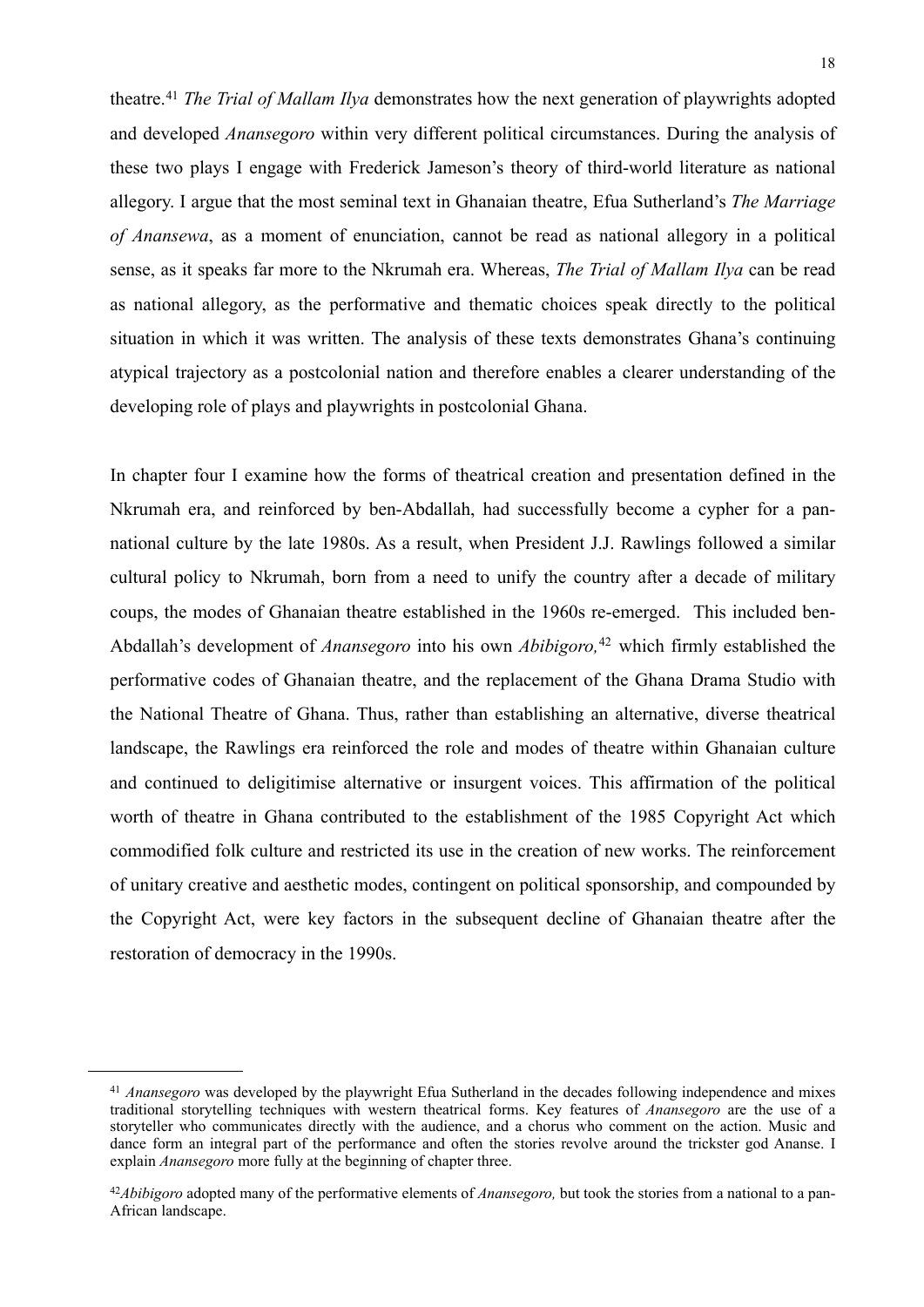In the final chapter I examine the next significant progression of Ghana's theatrical conventions through an analysis of Yaw Asare's 1990s play, *Ananse in the Land of Idiots* (2006)*.* I analyse how Asare's innovations reflect the ways in which playwrights negotiated their position within a new democracy where, with the icon of the National Theatre established, playwriting was no longer as politically important. Furthermore, I trace how trends developed from the colonial era to the Rawlings government of the 1980s and 1990s, contributed to the slow decline of playwriting in Ghana after the building of the National Theatre, and suggest that this is exemplified by the 2007 Ghana $@50$  programme during which one Ghanaian play was staged every month.

Therefore, the plays, when analysed collectively, illustrate how the modes of theatrical creation and aesthetics were established in response to specific political agendas during the Nkrumah and Rawlings governments. The result is a national theatre limited by its specific cultural role and political association, where (as will be demonstrated throughout this thesis) new writers must continually adopt and maintain the codes of Ghanaian theatre in order to remain legitimately Ghanaian.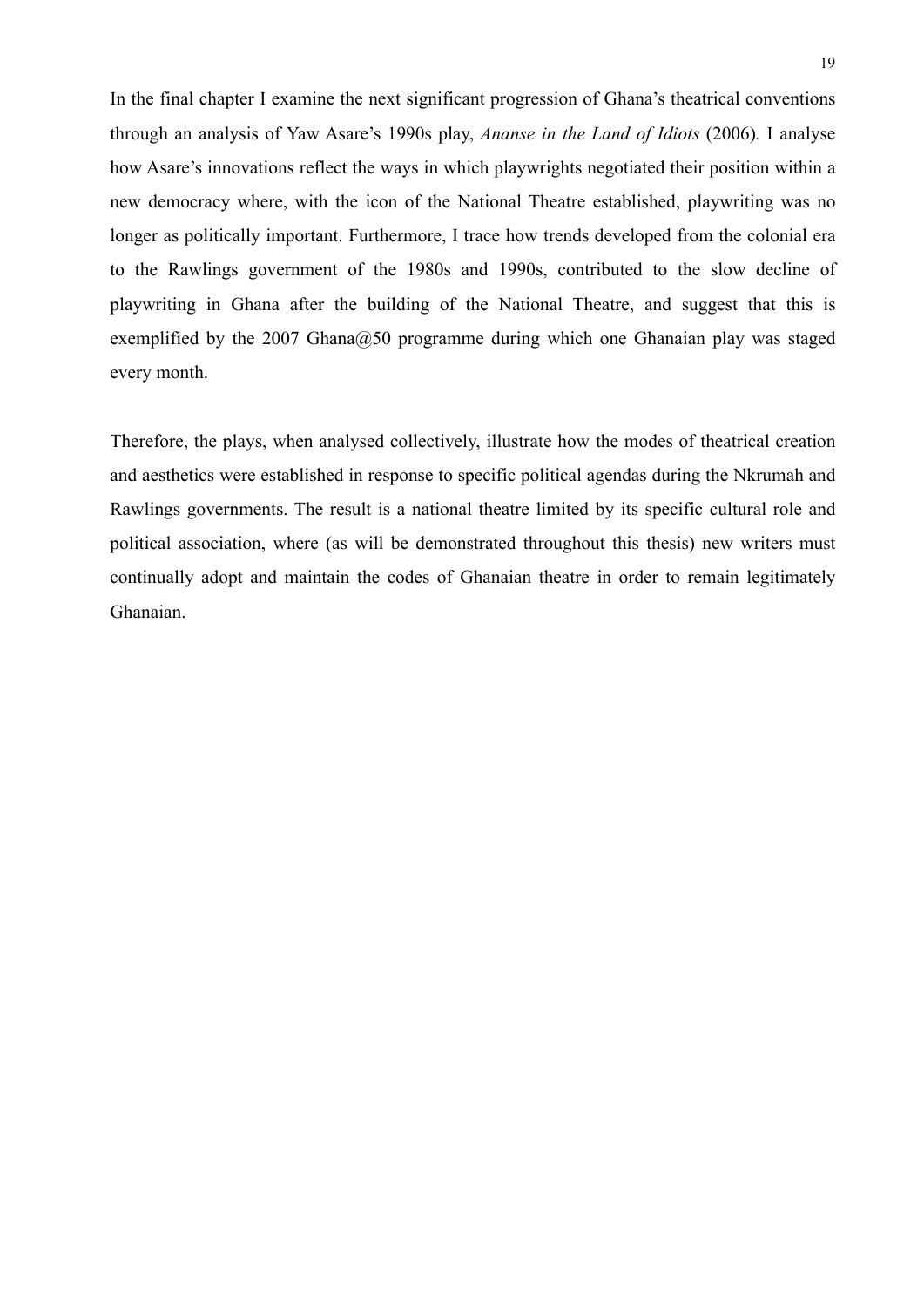#### **Chapter 1**

### **Playwriting in the Gold Coast, 1916 - 1957.**

In this chapter I will examine the emergence of playwriting in the Gold Coast from 1916 to independence in 1957. Throughout, I will refer to the plays of four writers: Kobina Sekyi's *The Blinkards* (1916), Mabel Dove's *A Woman in Jade* (1935), J.B. Danquah' *The Third Woman*  (1934) and F. Kwesi Fiawoo's *The Fifth Landing Stage* (1943). I will analyse the very different ways in which these writers, who were not career playwrights, used playwriting to articulate very different responses to colonialism. I will examine how the plays reveal the complexities of the relationship between cultural and political nationalism within the colonial structure, and analyse the status and 'cultural authority['43](#page-21-0) of playwrights within Gold Coast society and ultimately the reasons why these playwrights were unable to construct a common literary frame of references.

The place of these writers within Gold Coast society is highlighted by Frantz Fanon's statement that 'The governing race is first and foremost those who come from elsewhere, those who are unlike the original inhabitants, 'the others''. [44](#page-21-1) Fanon's identification of 'those who are unlike the original inhabitants' equally describes a *native* 'Merchant-Lawyer class'[45](#page-21-2) that is educated in British culture and customs and thus caught on 'the boundaries of cultures', <sup>46</sup> what Robert July refers to as 'cultural hybrids'.<sup>47</sup> Furthermore, Homi Bhabha suggests that within a colonial context, the boundaries of culture exist between coloniser and colonised, however, the boundary that the playwrights of this period straddle is located at the meeting point of the educated and uneducated African population. Therefore the work that they created exists in an equally liminal space. It is this sentiment that forms the central theme of Kobina Sekyi's *The Blinkards.*

<span id="page-21-0"></span><sup>43</sup>Homi K. Bhabha, *The Location of Culture,* (London: Routledge, 1994) 34.

<span id="page-21-1"></span><sup>44</sup> Frantz Fanon, *The Wretched of the Earth,* (London: Penguin, 2001) 31.

<span id="page-21-2"></span><sup>45</sup>Kofi.E.Agovi, "The origin of literary theatre in colonial Ghana, 1920 - 1957"*, Research Review,* 6.1, 1990, 20 May 2010. *<http://archive.lib.msu.edu/DMC>*

<span id="page-21-3"></span><sup>46</sup>Homi K. Bhabha, *The Location of Culture,* (London: Routledge, 1994) 34.

<span id="page-21-4"></span><sup>47</sup>Robert July, *An African Voice: the role of the humanities in African independence,* (Durham: Duke University Press, 1987) 13.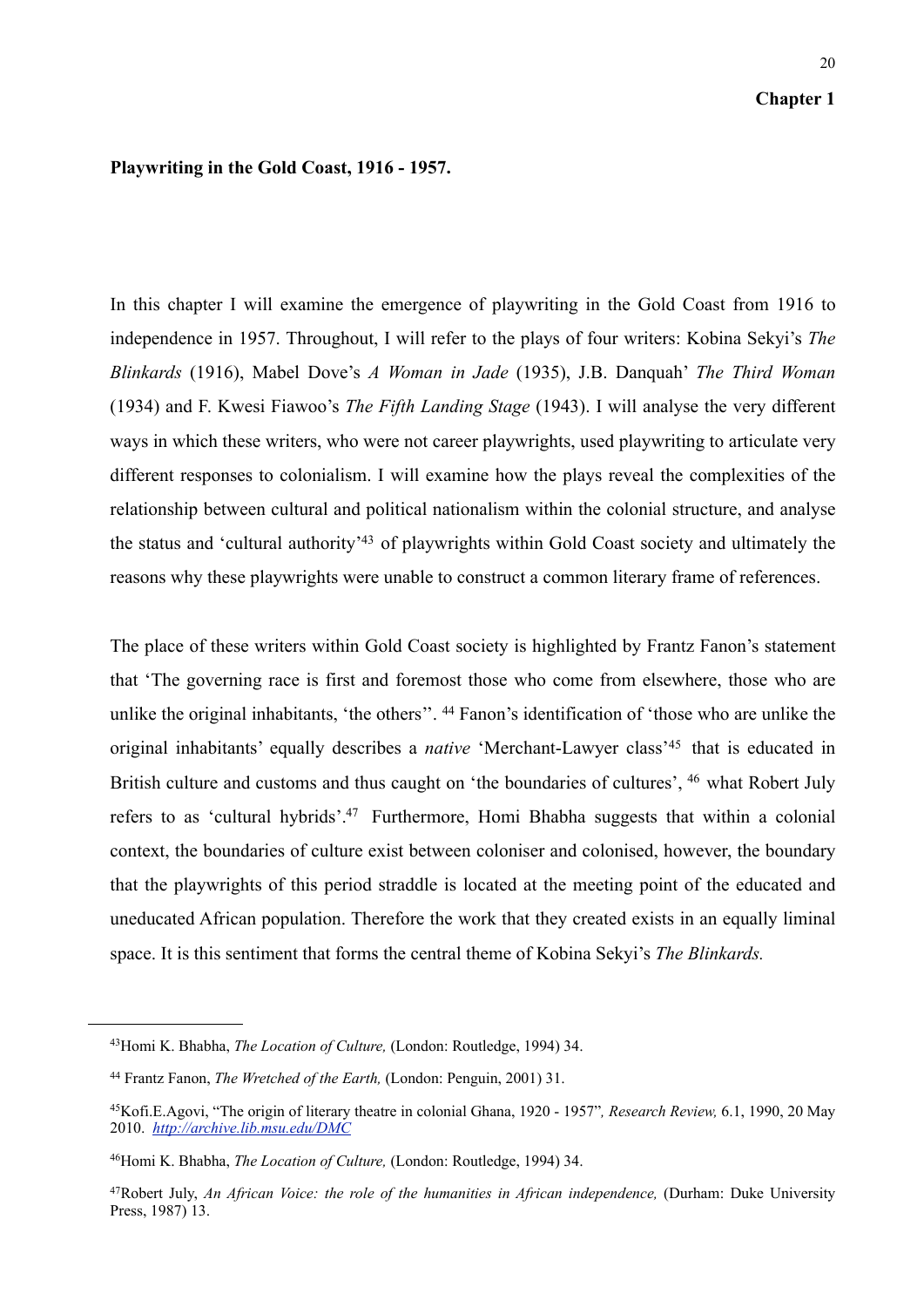Written in a mix of Akan and English, suggesting that it was intended solely for an educated, native audience, *The Blinkards* satirises 'thoughtfully but mercilessly, a kind of social epidemic which first appeared along with the missionaries [that confused] all that was good with all that was European'.<sup>48</sup> Set in the 'Kaiser-days<sup>'49</sup> of the First World War, the play deals explicitly with colonial life in the Gold Coast from the point of view of the educated middle class, and explores the frustration and confusion of inhabiting a complex space that exists in a hinterland between the binarised positions of what Fanon terms 'the settler' and 'the native'.[50](#page-22-2)

The play had only one performance in 1916 in a school classroom, and that performance had to be curtailed after the second act 'owing to the tardy shifting of the scenes due to the want of proper apparatus'[.51](#page-22-3) The drama of the play occurs when a young couple get engaged 'in the English fashion'.<sup>52</sup> They marry in a chapel but it later transpires that the bride, Miss Tsiba, has previously married 'under the native law'.[53](#page-22-5) As a result she is charged with bigamy but Mr Onyimdze, a lawyer, successfully argues that as her second engagement did not follow native custom as, 'the proper witnesses to an engagement […] are certain relatives of both parties, and not the parties themselves<sup>'54</sup> (whereas 'In England, the young people get engaged first, and break the news to the parents afterwards.'),<sup>55</sup> the ensuing marriage is declared void. Underpinning the play is Sekyi's philosophy, espoused by Mr Onyimdze, that 'our genuine Fanti old men who are proud in every way of their nationality are wiser, healthier and infinitely more respectable and dignified than those who are anglecised'.<sup>56</sup>

<span id="page-22-8"></span>56Sekyi, *The Blinkards,* 59

<span id="page-22-0"></span><sup>48</sup>Kobina Sekyi, *The Blinkards: A Comedy and The Anglo-Fanti: A Short Story* (Accra: Readwide Publishers, 1997) vii.

<span id="page-22-1"></span><sup>49</sup>Sekyi, *The Blinkards,* 128.

<span id="page-22-2"></span><sup>50</sup>Frantz Fanon, *The Wretched of the Earth,* (London: Penguin, 2001) 31.

<span id="page-22-3"></span><sup>51</sup> James Gibbs 'Seeking the Founding Father: the story of Kobina Sekyi's *The Blinkards* (1916) (unpub, 2010) 11.

<span id="page-22-4"></span><sup>52</sup>Kobina Sekyi, *The Blinkards: A Comedy and The Anglo-Fanti: A Short Story* (Accra: Readwide Publishers, 1997) 73.

<span id="page-22-5"></span><sup>53</sup>Sekyi, *The Blinkards,* 167.

<span id="page-22-6"></span><sup>54</sup>Sekyi, *The Blinkards,*167.

<span id="page-22-7"></span><sup>55</sup>Sekyi, *The Blinkards,* 73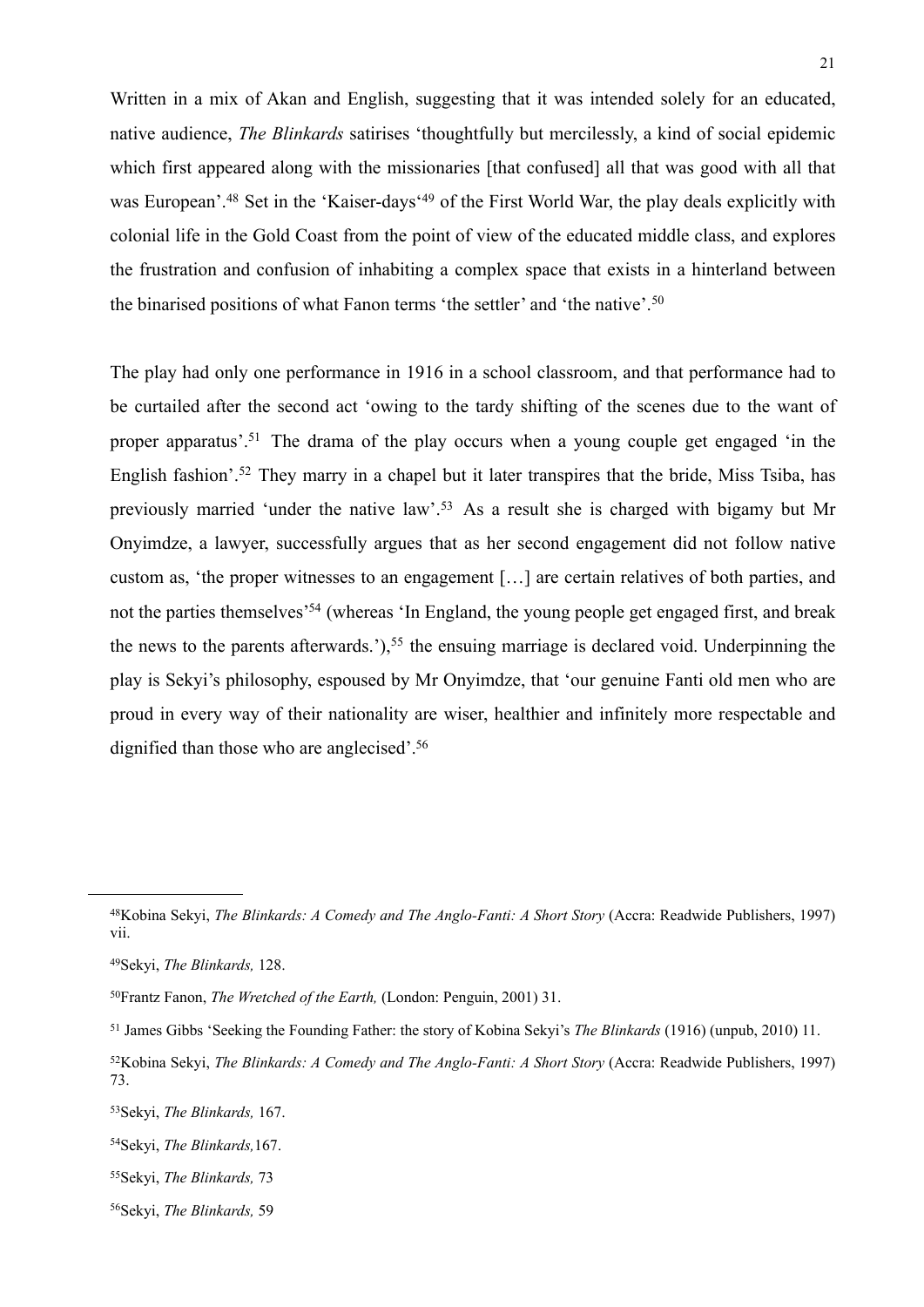A review of the first two acts appeared in *The Nation* on 19 October 1916[,57](#page-23-0) in which it was noted that 'Before the production, certain wild rumours had been circulated by some person or persons to the effect that the play was of an impious nature'.[58](#page-23-1) The 'impiety' seems to be a euphemism for seditious and anti-imperial sentiment. However, Sekyi uses the act of playwriting to struggle with ideas that do not easily allow for a straight forward anti-colonial diatribe. Rather, he explores a fundamental paradox of colonialism: that of the 'social hybrids, born into one race, and brought up to live like members of another race',<sup>59</sup> who are not in binary relationship with the coloniser but are 'heavily hyphenated, located at the meeting point of English and West African cultures'[.60](#page-23-3) Ngugi suggests that this hyphenation is reflected in language, stating that 'Language, any language, has a dual character: it is both a means of communication and a carrier of culture'[,61](#page-23-4) a sentiment that parallels Sekyi's central argument that the affectation of English, and the valuing of English language and culture is an active denial of Fanti language and culture. Sekyi emphasises his argument with moments of acerbic comedy that touch on the domestic and seemingly minor realities of colonial life. When early in the play there is a knock at the door Mrs Borofosem, who has recently returned from a visit to England, states, 'I think the man who knocked must be in native dress. If he were in European clothes, he would have rung the bell'.<sup>62</sup>

Sekyi uses the play to explore the dilemmas of the educated population, who acknowledge a dislocation from the 'historical identity of culture as a homogenizing, unifying force, authenticated by the originary past'.[63](#page-23-6) Through that acknowledgement Mr Brofosem, a business man, perceives an originary past in both the 'coloniser' and 'native' from which he is excluded, underlining his liminal position in the colonial system. Again, Sekyi highlights this through a moment of domesticity when Mr Borofosem states that, 'I feel hampered when I put on native

<span id="page-23-0"></span><sup>&</sup>lt;sup>57</sup>The reviewer states that the play was 'the first attempt by a native and the effort has been crowned with marvelous success' thereby citing this production firmly as the first of its kind in the Gold Coast.

<span id="page-23-1"></span><sup>58</sup>James Gibbs 'Seeking the Founding Father: the story of Kobina Sekyi's *The Blinkards* (1916) (unpub, 2010) 11.

<span id="page-23-2"></span><sup>59</sup>Kobina Sekyi, *The Blinkards: A Comedy and The Anglo-Fanti: A Short Story* (Accra: Readwide Publishers, 1997) 35.

<span id="page-23-3"></span><sup>60</sup> Mabel Dove, *Selected Writings of a Pioneer West African Feminist* (Nottingham: Trent Editions, 2004) xv.

<span id="page-23-4"></span><sup>61</sup>Ngugi wa Thiong'o, "The Language of African Literature," *The Post-Colonial Studies Reader,* eds., Bill Ashcroft, Gareth Griffiths and Helen Tiffin, (London: Routledge, 2006) 291.

<span id="page-23-5"></span><sup>62</sup>Kobina Sekyi, *The Blinkards: A Comedy and The Anglo-Fanti: A Short Story* (Accra: Readwide Publishers, 1997) 16.

<span id="page-23-6"></span><sup>63</sup>Homi K. Bhabha, *The Location of Culture,* (London: Routledge, 1994) 37.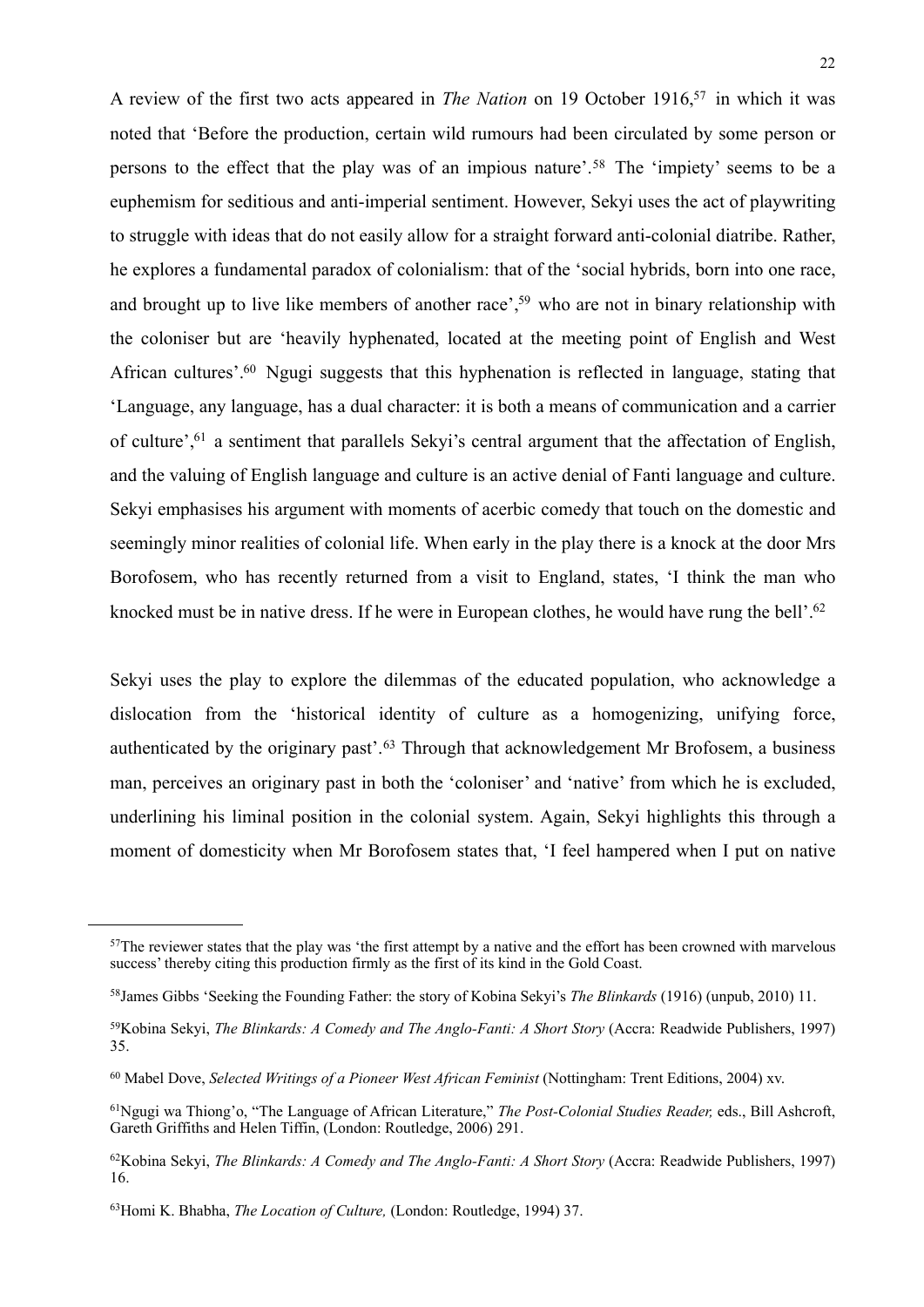dress, because I do not know how to wear it properly'[.64](#page-24-0) The implication is that the wearing of certain clothes is demonstrative of a connection to an originary past from which he and the audience are excluded. This moment is quickly passed over but the play is peppered with such asides and Sekyi loses no opportunity to enable his audience to reflect upon their own situation[.65](#page-24-1)

Throughout, Sekyi equates Westernisation to feminisation, taking a masculine, almost misogynist, stance towards the effects of colonialism and the desire of his peers to mimic British customs. Anne McClintock states that 'Women are typically constructed as the symbolic bearers of the nation'.[66](#page-24-2) However, this sentiment is subverted by Sekyi, as he uses his characters to articulate a reversal of the binary of colonial power which sought to emasculate and infatalise colonised peoples. This is evident in Mr Onyimdze statement that 'To be civilised is to be made effeminate: your wants increase, and your contentment decreases in proportion'[.67](#page-24-3) The gender differences attributed by Sekyi become thematically important as they are perpetuated throughout the play. Early in the play when Mrs Borofosem takes on Miss Tsiba in order to 'make her English',<sup>68 69</sup> Mr Onyimdze laments, 'I am afraid the dear girl will be metamorphosed into an idiotic, conceited, simpering piece of femininity in a short while'[.70](#page-24-6)

The play concludes with Mr Brofosem addressing the audience with a speech which gets to the heart of Sekyi's philosophy:

If only we were national, we should be more rational and infinitely more respectable. Our ways and our things suit our climate […] The people of the old days were wise indeed: if only we would follow the customs they left us a little more, and adopt the ways of other races a little less, we should all be as healthy as they were.<sup>[71](#page-24-7)</sup>

<span id="page-24-0"></span>64Kobina Sekyi, *The Blinkards: A Comedy and The Anglo-Fanti: A Short Story* (Accra: Readwide Publishers, 1997) 9.

<span id="page-24-2"></span>66Anne McClintock, *Imperial Leather: race, gender and sexuality in the colonial contest* (London: Routledge, 1995) 354.

<span id="page-24-3"></span>67 Kobina Sekyi, *The Blinkards: A Comedy and The Anglo-Fanti: A Short Story* (Accra: Readwide Publishers, 1997) 65.

<span id="page-24-4"></span>68Sekyi, *The Blinkards,* 21.

<span id="page-24-5"></span>69 Coincidentally, Miss Tsiba's family name is Araba Mansa, which was also the name of Efua Sutherland's maternal grandmother and the name she gave to her house in Accra.

<span id="page-24-6"></span>70Kobina Sekyi, *The Blinkards: A Comedy and The Anglo-Fanti: A Short Story* (Accra: Readwide Publishers, 1997) 39.

<span id="page-24-7"></span>71Sekyi, *The Blinkards,*173.

<span id="page-24-1"></span><sup>&</sup>lt;sup>65</sup> Sekyi furthers the domestic satire when later in the play he focusses on the newly imported concept of kissing. Mr Tsiba, Miss Tsiba's father states, 'I read the other day that white men kiss their wives. So, yesterday, I try to kiss my wife: but she scratch my face, and say I am drunk'. Sekyi, *The Blinkards,* 75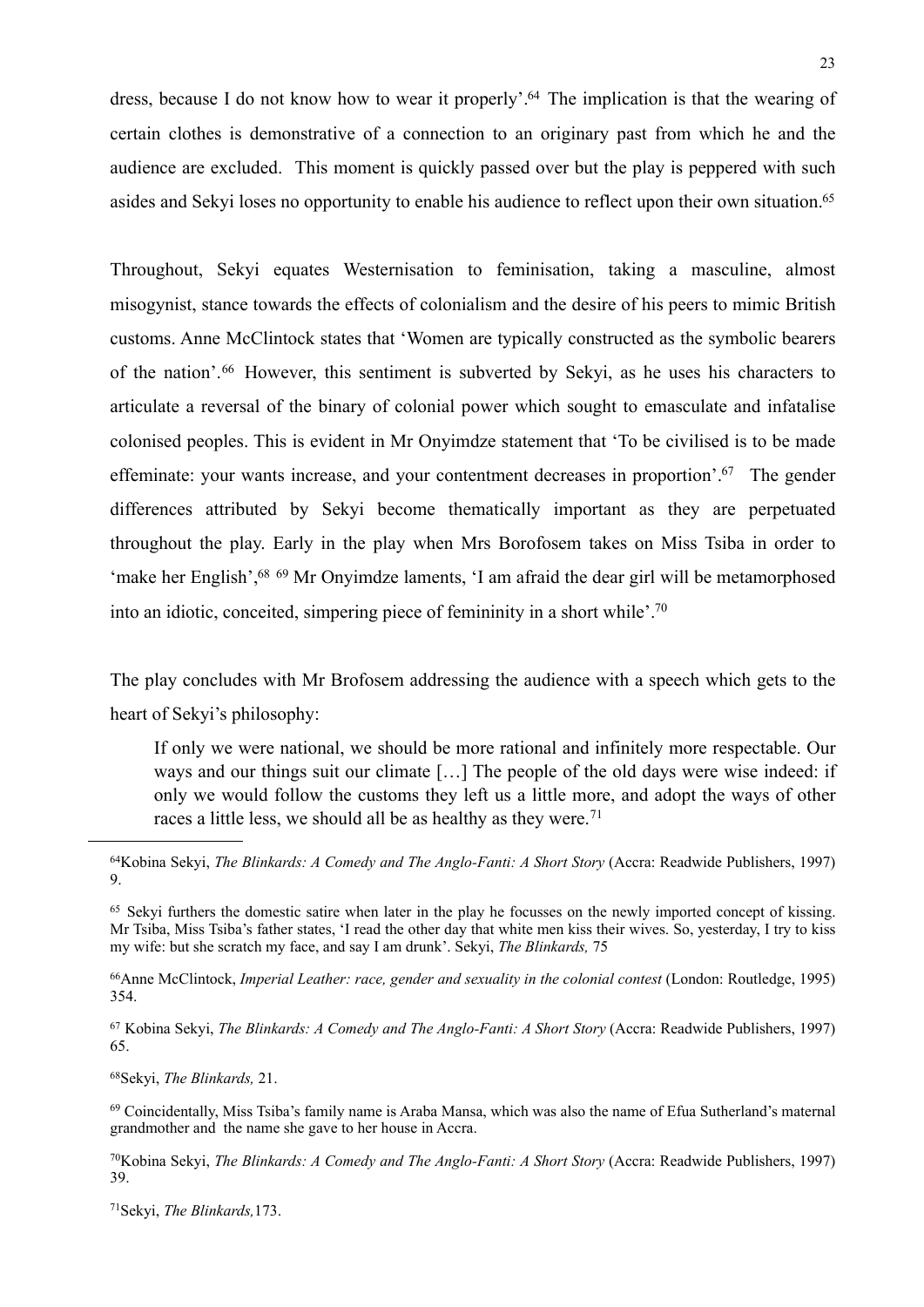The play's reviewer suggests that 'the lessons [the play] taught were wholesome and they brought some valuable home-truths to those who overstep the boundary of impropriety in engrafting foreign customs on their own'.[72](#page-25-0) Therefore, the themes and criticisms that Sekyi presents in the play were evidently not revolutionary, but current in contemporary discourse.<sup>73</sup> The 'impiety' referred to by the reviewer is therefore complex and aimed at Fantis, not the British. This play does not call for an end to colonialism but rather a re-examination of how the people of the Gold Coast live with, and make themselves distinct from, the British. Therefore, the 'moment of enunciation' does not reflect a moment of decolonisation. Rather, it demonstrates an acknowledgement by the playwright that he, and his audience, are separate from both the 'native' and the 'settler'. Therefore, Sekyi is unable to fulfill the role of the the colonised artist as Fanon sees it, which is to 'fight for national culture['74](#page-25-2) as there was no clear sense in 1916 (only fifteen years after the annexation of Ashanti and the Northern regions), what the nation was, nor what a unitary national culture could or should look like.

Page proofs of *The Blinkards* for the publishers Alan and Unwin dating from the early 1940s have recently been uncovered in the Cape Coast archive by James Gibbs, and, as he suggests in an interview given for this research, their existence indicates that Sekyi 'had nursed hopes of seeing it in print [and] had made some progress towards that end'.<sup>75</sup> However, the play was not published at this time and as a result did not enter into discourses surrounding pre-independence Ghanaian theatre. Despite Sekyi's efforts the play 'dropped out of the memory of Cape Coast'[.76](#page-25-4) In 1967, eleven years after Sekyi's death, K.A.B. Jones-Quartey wrote a biographical article for the Legon *Research Review* in which 'no mention was made of Sekyi the dramatist'[.77](#page-25-5) Since the play's rediscovery in 1974, *The Blinkards* has been acknowledged as an important work, however its treatment at the time emphasises the lack of cultural authority exercised by

<span id="page-25-0"></span><sup>72</sup>James Gibbs 'Seeking the Founding Father: the story of Kobina Sekyi's *The Blinkards* (1916) (unpub, 2010) 11.

<span id="page-25-1"></span><sup>73</sup> Interestingly, as Gibbs points out, Sekyi donated the proceeds of the performance to 'the Red Cross Fund', which, though taking place thousands of miles away in Europe, foregrounds the prominence of World War I and the concerns of the colonial regime whilst simultaneously investigating the domestic effects of colonialism.

<span id="page-25-2"></span><sup>74</sup> Frantz Fanon, "National Culture," *The Post-Colonial Studies Reader,* eds., Bill Ashcroft, Gareth Griffiths and Helen Tiffin, (London: Routledge, 2006) 120.

<span id="page-25-3"></span><sup>75</sup> James Gibbs Interview, conducted 1 September 2010

<span id="page-25-4"></span><sup>76</sup> Gibbs interview.

<span id="page-25-5"></span><sup>77</sup>James Gibbs 'Seeking the Founding Father: the story of Kobina Sekyi's *The Blinkards* (1916) (unpub, 2010), 11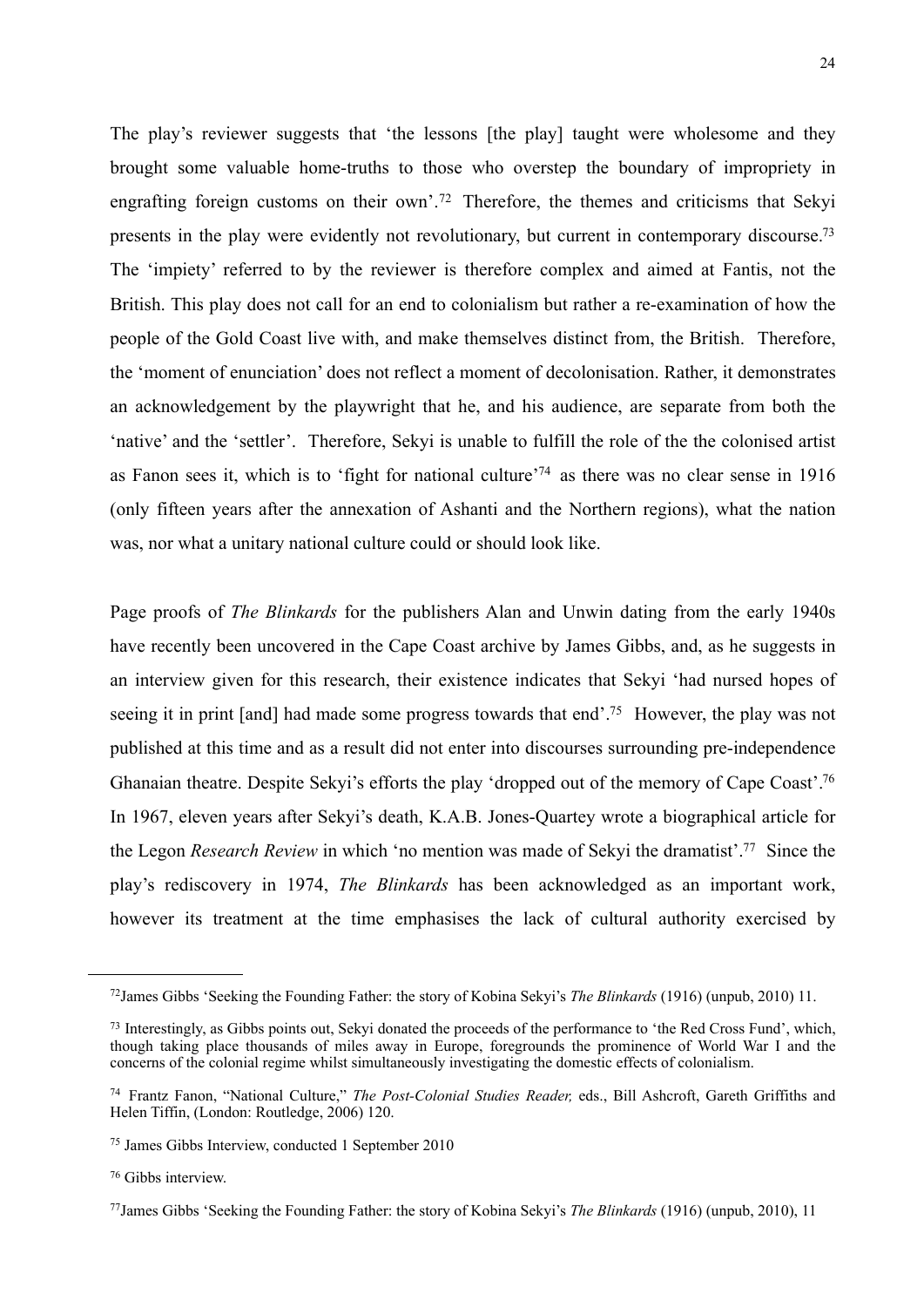playwrights in this period. Furthermore, that Sekyi was not remembered as a playwright speaks to the fact that plays which explored life within the colonial structure, rather than contributing to revolutionary change, were effectively disregarded post independence; a clearer example of which can be seen in the completely contrasting play *A Woman in Jade* (1934) by the columnist Mabel Dove.

Like Sekyi, Mabel Dove wrote for a specific audience, though not a theatre audience. As a journalist writing for Danquah's *The Times of West Africa*, she had a readership of 'married and unmarried, old and young, male and female',[78](#page-26-0) all of whom were educated. She wrote in English on an array of subjects, using her daily column to discuss 'women's issues [and] to provide Gold Coast women with knowledge and information for 'proper' moral living and self-edification'[.79](#page-26-1) Hers was the first daily column written by a woman in West Africa and she wrote prolifically for a host of publications until the onset of blindness in 1972. Born in 1905 to wealthy parents in Accra, her mother regularly 'hosted amateur dramatics performances and English song recitals',<sup>80</sup> which formed Dove's early theatrical education. Mabel Dove was briefly married to Danquah and her up bringing and education marked her out as 'a [westernised] 'modern' elite African woman'[.81](#page-26-3) However, In 1975, just three years after she had retired, Mabel Dove gave an interview to K. A. B. Jones-Quartey who commented that '[t]he present generation knows nothing about her [...] history [...] seems to be passing this woman by without further notice'.<sup>82</sup>

Dove's play *A Woman in Jade,* is naturalistic and was serialised in *The Times of West Africa,* but never performed. Like much of her journalism, the play has a highly moral overtone and warns young women about the potential perils of mixing with young white officers in the Gold Coast, whilst at the same time proselytising English customs and culture. Set in Accra, the play draws on 'the resources of the Edwardian drawing room['83](#page-26-5) of her youth. The plot consists of a young engaged woman, Baake Quaynor, flirting with an English Officer, Captain Hawke, and because of her loose morals, losing her African fiancee and reputation.

<span id="page-26-0"></span><sup>78</sup> Mabel Dove, *Selected Writings of a Pioneer West African Feminist* (Nottingham: Trent Editions, 2004) viii.

<span id="page-26-1"></span><sup>79</sup> Dove, *Selected Writings,* vii.

<span id="page-26-2"></span><sup>80</sup> Dove, *Selected Writings,* xiii.

<span id="page-26-3"></span><sup>81</sup> Dove, *Selected Writings,* xv.

<span id="page-26-4"></span><sup>82</sup>Dove, *Selected Writings,* xxi.

<span id="page-26-5"></span><sup>83</sup>Gibbs interview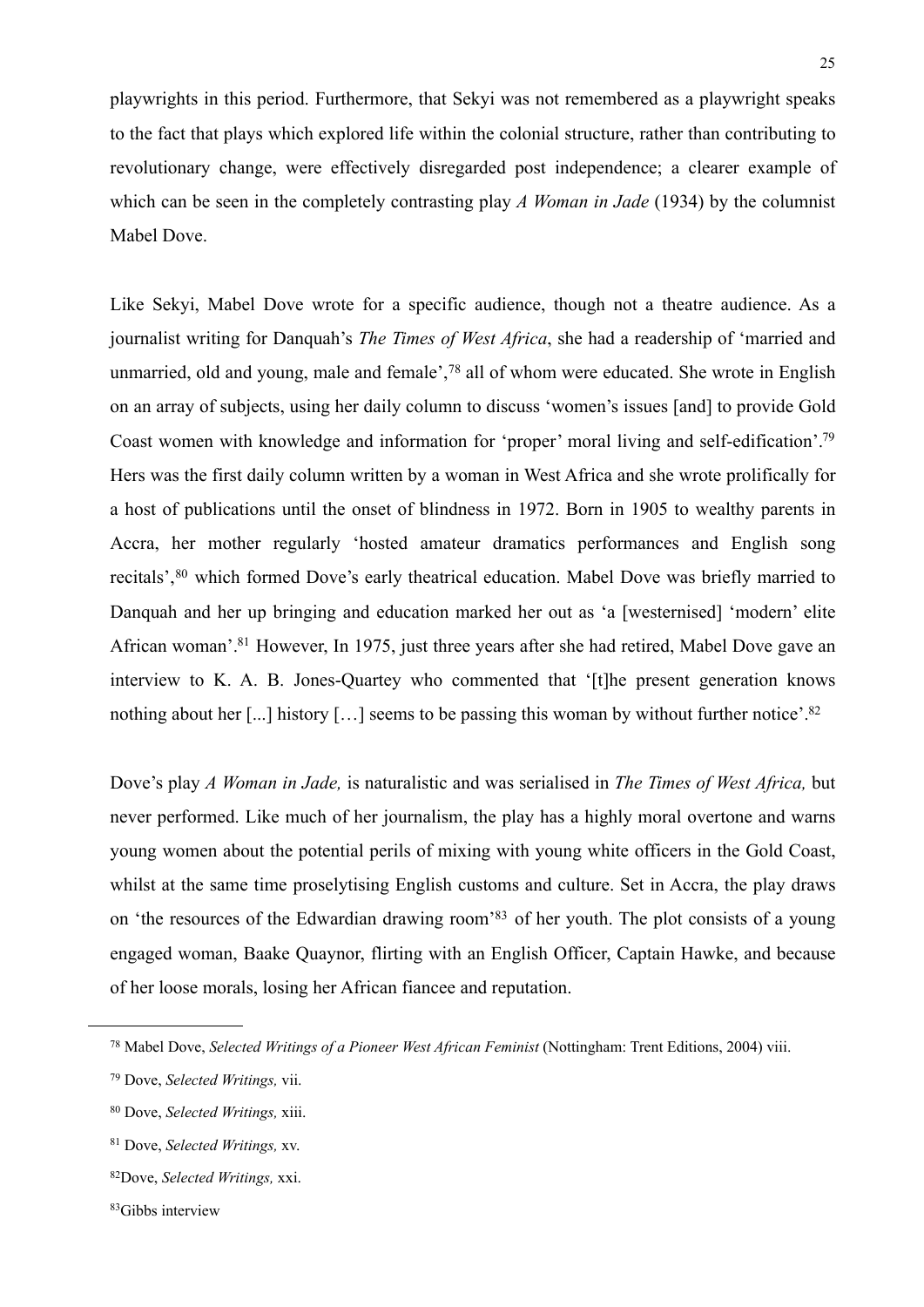Throughout the play the adoption of 'English customs['84](#page-27-0) are presented as the ultimate aspiration, and Dove attributes characteristics according to gender and race in a similar way to Sekyi. The young African women, who are the main focus of the play, are vapid and dangerously amoral, painted as the 'quintessence of evil';<sup>85</sup> the young British officers are seen as morally vacant and corrupting influences; the British missionaries are pious and despairing; and the young African men, who are both lawyers, are aspirational and articulate and seem to represent Dove's own Eurocentric, patriarchal standpoint. In one exchange between the lawyer, Harry Quashie-Bentil and the English missionaries, he tries to explain the young women's inability to lead moralistic lives:

Out here, a girl or a child may be the offspring of a polygamic union: it [the child] does not necessarily live with the father; it often is permitted to live with the mother who is also far removed from the direct control of the husband. How can the mother impart to the daughter high moral precepts of which she herself does not know!<sup>[86](#page-27-2)</sup>

As a widely read and long standing columnist, it can be expected that Dove's politics reflected those of her readership and that her views were representative of contemporary concerns.

These contemporary concerns are illustrated in a passage in which the other lawyer, Clement, states 'We look to the European in this country for certain material upon which to model our ethics'.[87](#page-27-3) Further to this, the characters' wish for a 'pure type of English that revolts against […] moral lapses',<sup>88</sup> delivers a key, and quickly unfashionable, insight into the relationship between deracinated, educated Africans based on the coast and the colonial administration. Though Fanon suggests that 'the settler only ends his work of breaking in the native when the latter admits loudly and intelligibly the supremacy of the white man's values', <sup>89</sup> in 1935 amongst the intellectual and political vanguard, independence was not yet conceived of as a viable alternative to colonial occupation. Therefore, Dove's work, of which *A Woman in Jade* is a small part, reflects her concern for the moral welfare of the young women of the Gold Coast within the

<span id="page-27-0"></span><sup>84</sup>Mabel Dove, *Selected Writings of a Pioneer West African Feminist* (Nottingham: Trent Editions, 2004) 73.

<span id="page-27-1"></span><sup>85</sup>Frantz Fanon, *The Wretched of the Earth,* (London: Penguin, 2001) 32.

<span id="page-27-2"></span><sup>86</sup>Mabel Dove, *Selected Writings of a Pioneer West African Feminist* (Nottingham: Trent Editions, 2004) 73.

<span id="page-27-3"></span><sup>87</sup>Dove, *Selected Writings,* 75.

<span id="page-27-4"></span><sup>88</sup>Dove, *Selected Writings,* 75.

<span id="page-27-5"></span><sup>89</sup>Ngugi Wa Thiong'o, *Penpoints, Gunpoints and Dreams* (Oxford: Clarendon PRess, 1998) 34.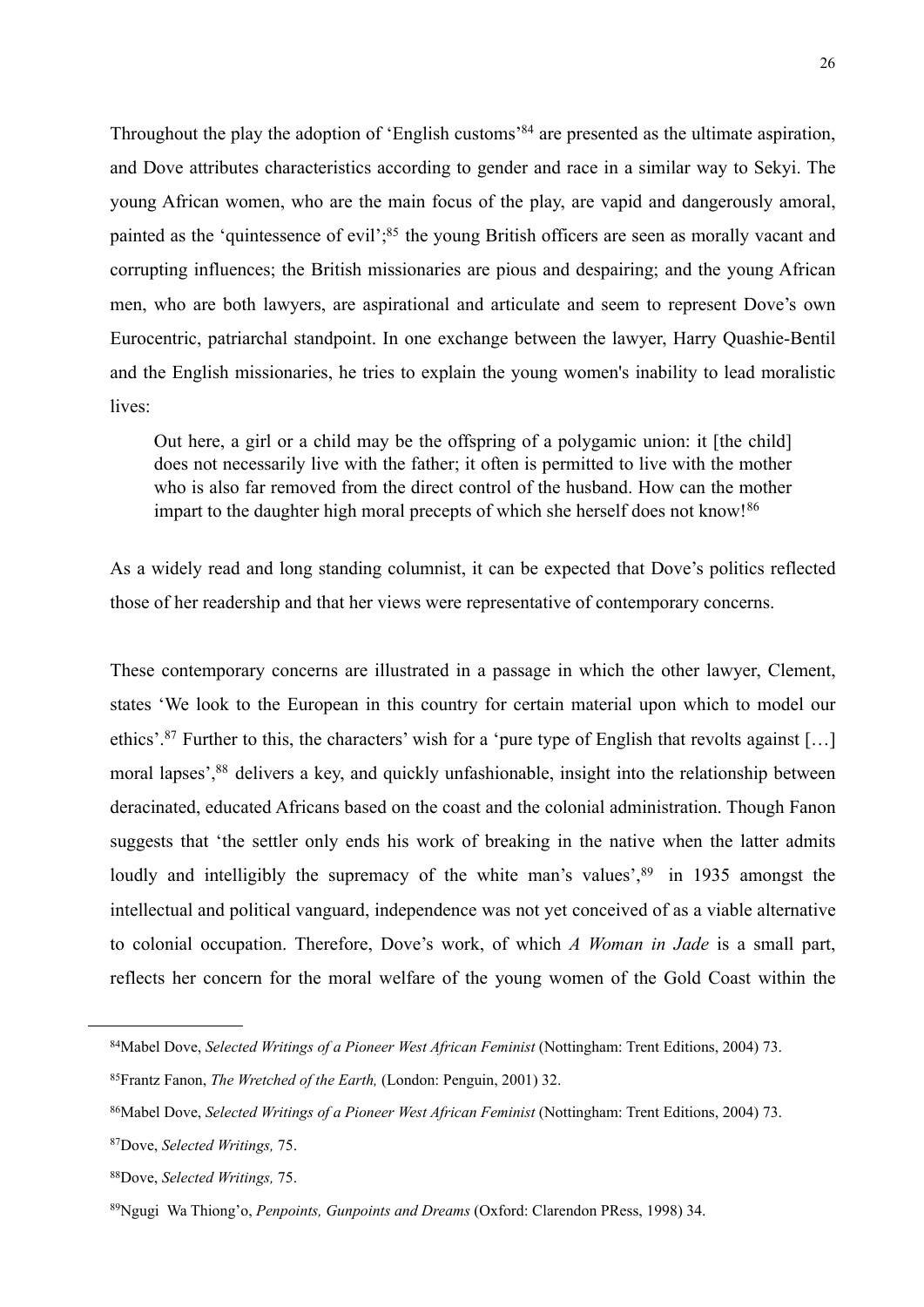contemporary reality of colonial life. It is, as Stephanie Nudent suggests, a search for a 'usable present'[90](#page-28-0) that seeks to work with, rather than against, the colonial administration. Therefore, through exploring the contemporary concerns of the educated elite, Dove was unable to connect with a broader native audience and was consequently quickly forgotten.

The struggle to imagine and articulate an independent Gold Coast evident in these plays, is perhaps best represented in the work of J.B. Danquah. Danquah was a lawyer, a nationalist and in 1946 formed Ghana's first recognised political party: the United Gold Coast Convention (UGCC) [.91](#page-28-1) He founded and edited *The Times of West Africa,* which had launched the career of Mabel Dove, and ultimately became a source of support and encouragement for Efua Sutherland and Ghana's National Theatre Movement. His play, *The Third Woman* (1934)*,* which was performed once and published in 1943, offers an insight into the early development of a key figure in Gold Coast nationalism. The play also effectively demonstrates the place of playwriting within the nationalist movement, as an arena for complex philosophical thought, not designed to articulate liberatory politics or be the vanguard of revolutionary cultural change.<sup>[92](#page-28-2)</sup>

The play is an artistic reflection Danquah's political struggle to fuse Western and indigenous values in order to create a new, useable sense of national identity. All of the five acts are written in iambic pentameter and Danquah draws the themes from 'three main sources: legend, folklore and Christian doctrine'.<sup>93</sup> The eponymous third woman is Oni, who is made at the beginning of the play by the demiurge Odomankama, the Akan god of creation. She is created to be the equal of man and bring an end to fighting. The dramatic peril in the story is delivered in the form of a deadly gnome, Kwasi Sasahooden, whose cries are fatal and who can only be placated by gluing hair to his bald head. Despite the story of Oni seeming to be the main theme, it is the story of Sasahooden that lends drama and structure to the play. Priesie, the village fool, puts himself

<span id="page-28-2"></span>92Danquah went on to be a towering presence in Ghanaian politics and is recognised as one of the 'Big Six', the founding fathers of Ghana. His opposition to Nkrumah eventually led to his imprisonment and death in 1965.

<span id="page-28-0"></span><sup>90</sup> Mabel Dove, *Selected Writings of a Pioneer West African Feminist* (Nottingham: Trent Editions, 2004) xv.

<span id="page-28-1"></span><sup>91</sup>From the formation of the British Colony of the Gold Coast, nationalist bodies had formed to protect the interests and culture of the indigenous population. Padmore notes that the Aborigines' Rights and Protection Society, formed in 1897 in Cape Coast, was a 'body of chiefs and educated Africans whose purpose was to serve as a link between the traditional rulers and the British Government'. Crucially he also states that, 'It was never conceived as an organization to advocate complete severance from the British'. Padmore makes a direct link between the aspirations of the Aborigines' Rights and Protection Society and Danquah's UGCC. George Padmore, *The Gold Coast Revolution* (London: Dennis Dobson Ltd, 1953) 58.

<span id="page-28-3"></span><sup>93</sup> Charles Angmor, *Contemporary Literature in Ghana 1911-1978: A Critical Evaluation* (Accra: Woeli Publishing Services, 1996) 197.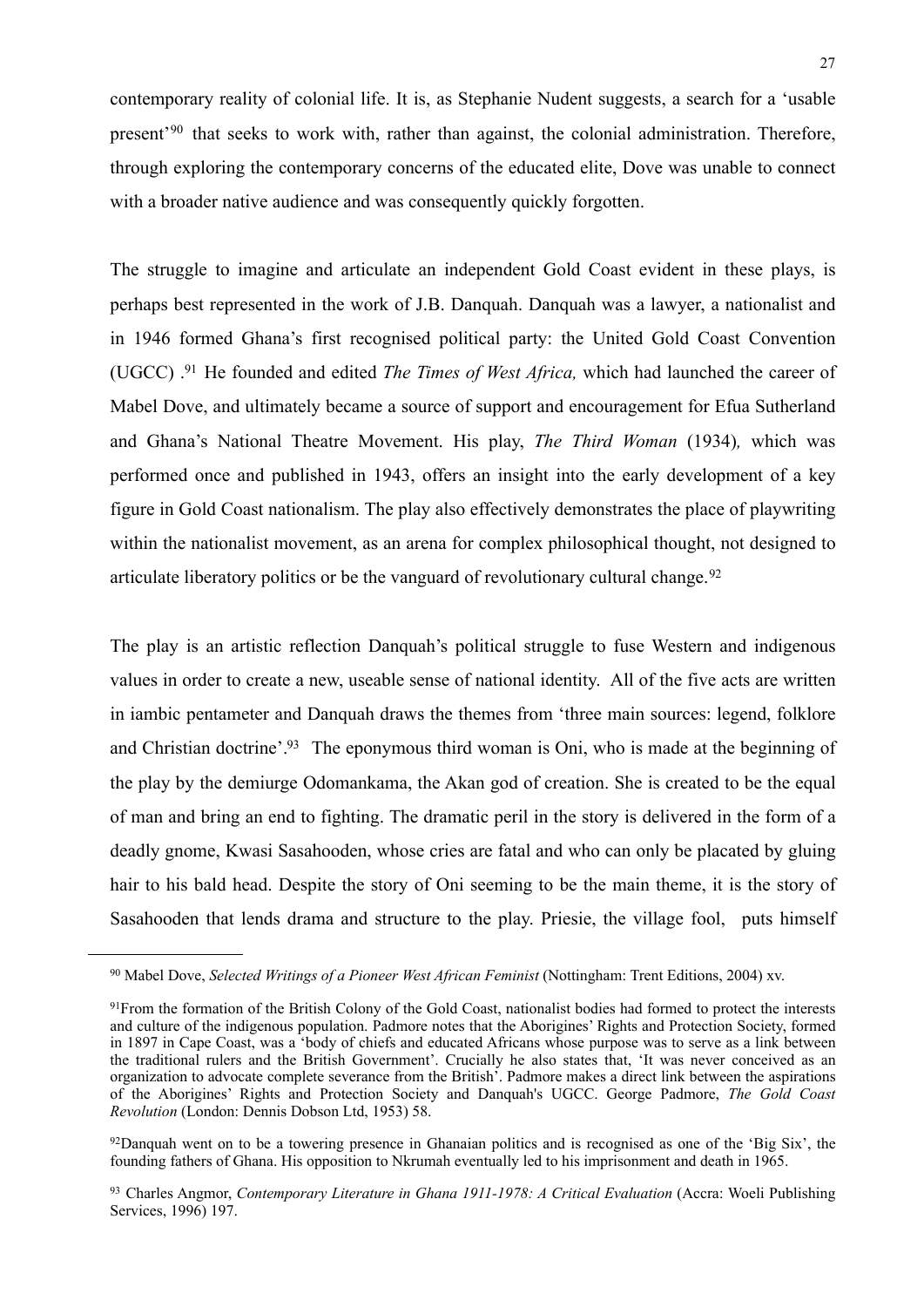forward as the kingdom's champion, defeats Sasahooden with a chant, and so gains Oni's hand and the kingship.

*The Third Woman* is a result of what Helen Tiffin describes as a 'a dialectical relationship between European ontology and epistemology' which resulted in 'the impulse to create or recreate independent local identity'.<sup>94</sup> Like Sekyi, Danquah had studied in London, gaining a law degree and returning to the Gold Coast in 1927. This similarity underlines the idea that young educated Africans were returning to their homelands 'hybridised'[,95](#page-29-1) and disconnected from the broader native population. This is exemplified in the play by the presence of Akan gods who, though key to the narrative, occupy a demi-god status, subservient to a Christian hierarchy. Danquah's foregrounding of native gods presents the audience with a scene that is unmistakably Akan, as Danquah attempts to create a compromised world view that accepts westernisation without sacrificing tradition.

The play is reflective of Danquah's political stance during the 1930s in which he tried to articulate a political nationalism within reality of colonialism whilst taking into account the multiplicity of ethnicities in the Gold Coast. In his book *Liberty of the Subject* (1938)*,* Danquah states that 'The national State shall be completely realized in a homogenous government of Gold Coast races only'[.96](#page-29-2) This contradictory statement, which points to a simultaneous homogeneity and a plurality of races in the Gold Coast, illustrates the complexity of Danquah's political position, and later Nkrumah's, that first and foremost had to construct a sense of a unitary national culture with a culturally diverse society.

George Padmore, a prominent pan-Africanist, writing in 1953 and a staunch supporter of Kwame Nkrumah, is highly critical of Danquah and what he sees as the 'confusion of [political] ideas of the Akan philosopher-politician'.<sup>97</sup> The title of 'philosopher-politician' implies that in Padmore's, and so Nkrumah's eyes, Danquah was intellectually ephemeral and politically ineffectual. A sentiment echoed by Charles Angmor in his criticism of *The Third Woman,* in which he suggests

<span id="page-29-0"></span><sup>94</sup> Helen Tiffin, "Post-Colonial Literatures and Counter Discourse," *The Post-Colonial Studies Reader,* eds., Bill Ashcroft, Gareth Griffiths and Helen Tiffin, (London: Routledge, 2006), 99.

<span id="page-29-1"></span><sup>95</sup>Helen Tiffin, "Post-Colonial Literatures and Counter Discourse," *The Post-Colonial Studies Reader,* eds., Bill Ashcroft, Gareth Griffiths and Helen Tiffin, (London: Routledge, 2006) 99.

<span id="page-29-2"></span><sup>96</sup>George Padmore, *The Gold Coast Revolution* (London: Dennis Dobson Ltd, 1953) 58.

<span id="page-29-3"></span><sup>97</sup>George Padmore, *The Gold Coast Revolution* (London: Dennis Dobson Ltd, 1953) 58.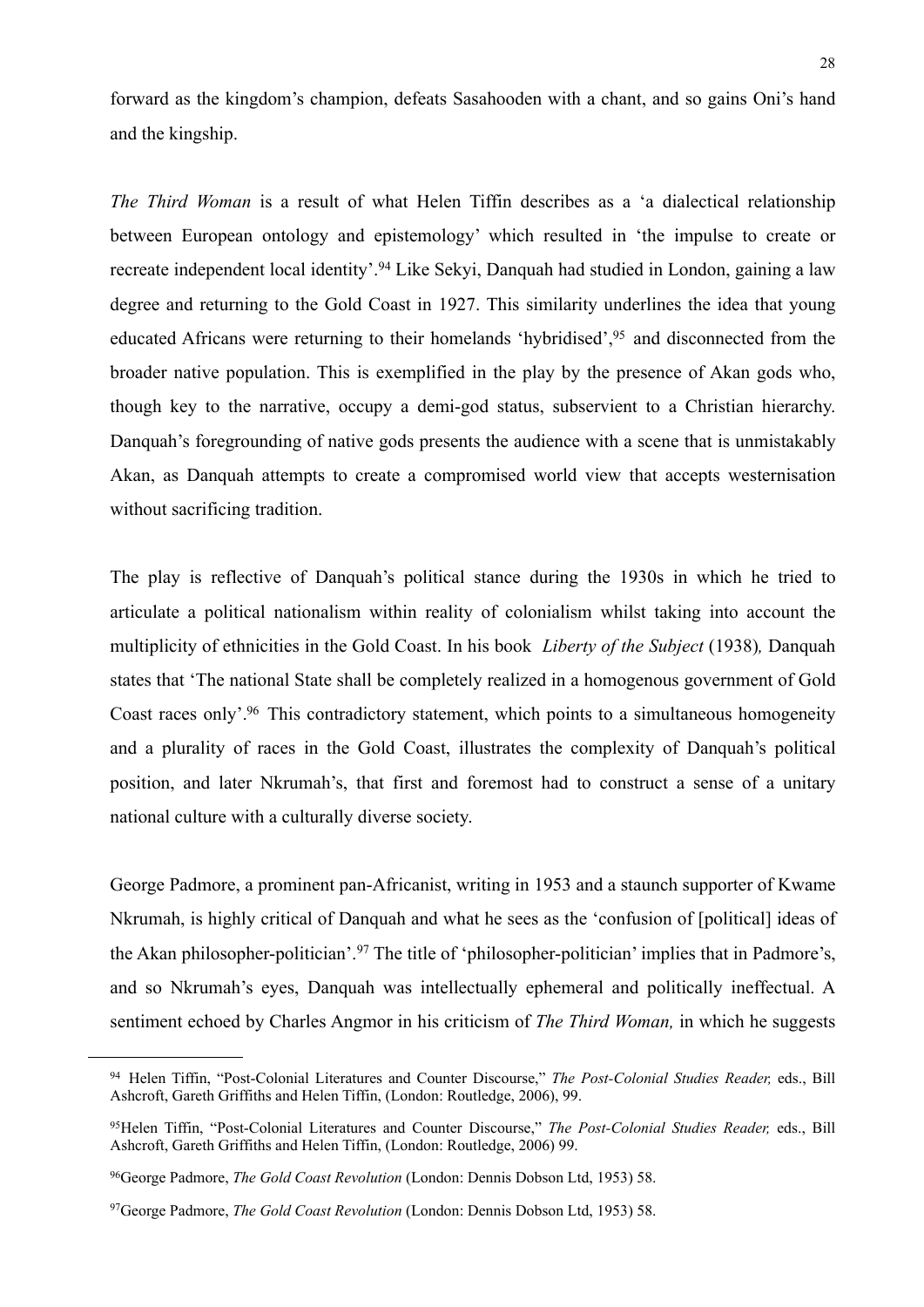that the play is 'so overloaded with such a flux of ideas that Danquah's point of view is blurred'.[98](#page-30-0) However the value of Danquah's play lies precisely in the fact that 'of all the ideas displayed, it is difficult to pinpoint Danquah's central theme'.[99](#page-30-1) Though the criticism is reflective of Danquah's inexperience as a playwright, it equally demonstrates the development of political nationalism in the Gold Coast, as in 1939 Danquah was articulating a desire for autonomy that went a small but significant step beyond the 'useable present' of Dove and Sekyi.<sup>100</sup>

Of the four plays analysed in this chapter the only one that does articulate a 'shared knowledge of referential truths',[101](#page-30-3) is F. Kwesi Fiawoo's *The Fifth Landing Stage* (1943). By so doing the play also exemplifies the complexity of constructing a unitary pan-national culture in the Gold Coast, as the referential truths contained in the play are exclusive to the Ewe people of eastern Ghana. Eweland was geographically on the periphery of the colonial administrative centre, on the eastern limits of the British colony. Therefore Fiawoo's national scope was limited precisely because of the specificity of his cultural authority within the micro-culture of Eweland. Unlike his contemporaries, Fiawoo 'did his play many times' in Ewelands to 'raise funds for his school'[.102](#page-30-4)

*The Fifth Landing Stage* is set in the second half of the nineteenth century and Fiawoo draws upon historical fact to explore the tension between the modern world and the traditions of the Ewe people.<sup>103</sup> The play centres around the character of Agbebada, a 'reprobate'<sup>104</sup> who, through a series of misadventures, is sentenced to death at the fifth landing stage, a punishment that involved being buried to the neck at low tide and drowned as the tide came in.

<span id="page-30-0"></span><sup>98</sup> Charles Angmor, *Contemporary Literature in Ghana 1911-1978: A Critical Evaluation* (Accra: Woeli Publishing Services, 1996) 197.

<span id="page-30-1"></span><sup>99</sup>Angmor, *Contemporary Literature in Ghana 1911-1978,* 197.

<span id="page-30-2"></span><sup>100</sup>However, by 1949, the political landscape had changed to such an extent that Danquah's politics was seen as tired and conservative, leading Nkrumah to break away from the UGCC and form the Convention People's Party (CPP) under the slogan 'Self Government now', as opposed to the UGCC's 'Self Government within the shortest possible time'. David Rooney, *Kwame Nkrumah: Vision and Tragedy* (Accra: Sub-Saharan Publishers, 2007) 68.

<span id="page-30-3"></span><sup>101</sup>Homi K. Bhabha, *The Location of Culture,* (London: Routledge, 1994) 34-35.

<span id="page-30-4"></span><sup>102</sup> Gibbs interview

<span id="page-30-5"></span><sup>103</sup> Eweland now makes up parts of Eastern Ghana and Togo.

<span id="page-30-6"></span><sup>104</sup>F. Kwesi Fiawoo, *The Fifth Landing Stage* (Accra: Sedco Publishing Ltd, 1983) xiv.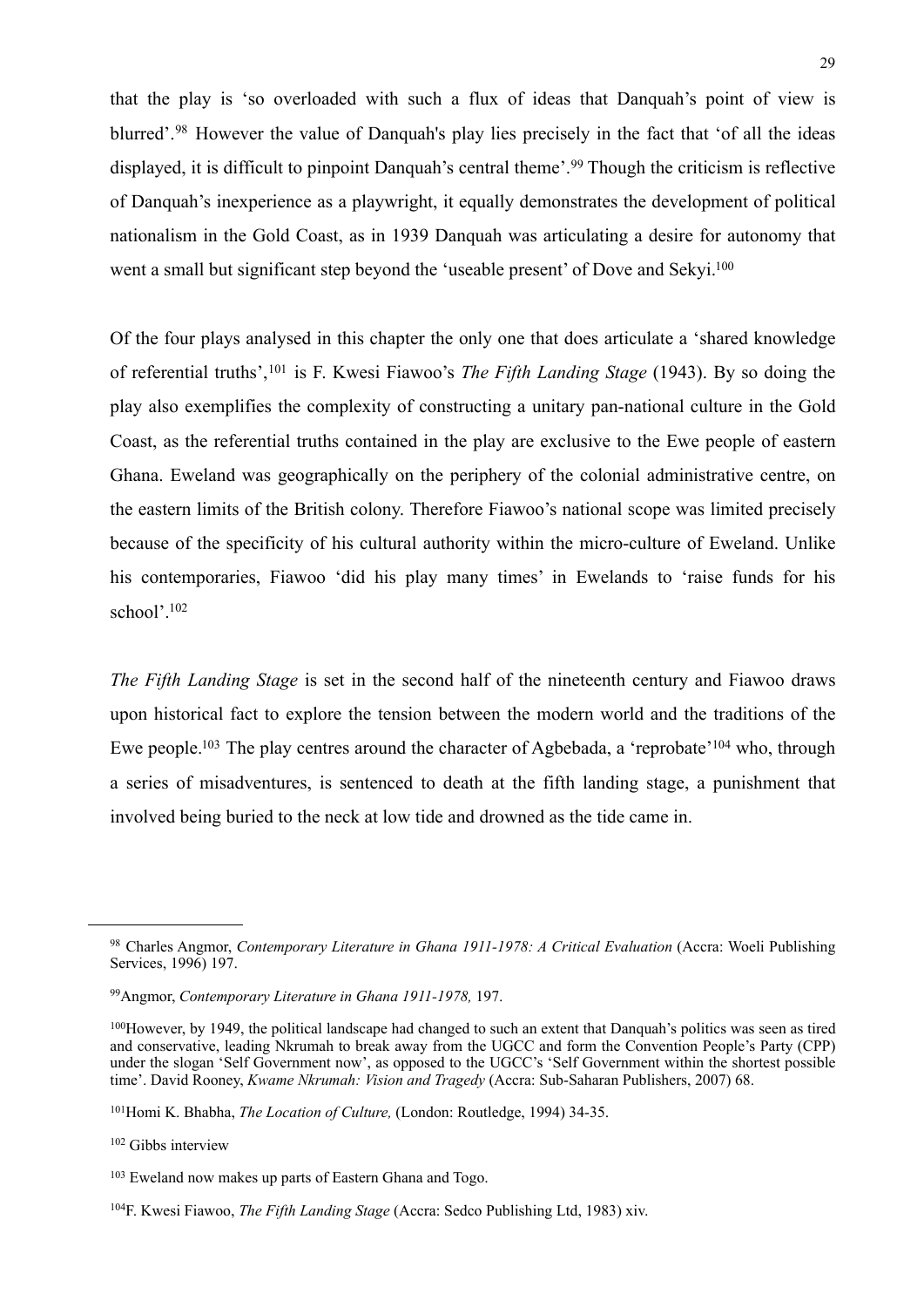The drama of the play focusses entirely on local, traditional concerns and customs as Agbebada is condemned, escapes and eventually returns to face his fate. The only European character in the play is a Portuguese slaver based in Accra, and though his status as a slaver is significant, his geographical distance from Ewelands is matched by his peripherality to the plot. The play is naturalistic, well written and perhaps the most dramaturgically successful of the plays described in this chapter. However, by not exploring the tension between 'coloniser' and 'native', as the other plays of this period do[,105](#page-31-0) the local success of *The Fifth Landing Stage* underlines a lack of a pan-national identity shared between the various peoples of the Gold Coast. By so doing it emphasises the complexities of establishing a collective liberatory movement within the multicultural, multi-ethnic context of the Gold Coast.

However, though the play did not identify with a pan-national culture Fiawoo did translate *The Fifth Landing Stage* into English for publication. This seems to be an acknowledgment that in order to be seen as a legitimate contribution to culture within the colonial structure, and to access a transnational reading audience, the play had to conform to the dominant legitimising cultural codes. Significantly, and perhaps in an act of defiance, the play's cultural specificity is underlined by the Publisher's Note, which states that in the translation 'the sounds and tones of the appropriately selected words and phrases cannot be enjoyed. They are in the *Ewe* original alone'.[106](#page-31-1)

This period of playwriting in the Gold Coast draws to an end with the establishment in 1943 of the British Council in Accra. Kofi Agovi suggests that the 'from 1943, the British Council gradually came to replace both formal and informal colonial policy initiatives and institutions that were consciously used as part of the network of colonial indoctrination of British theatre and culture in Colonial Ghana'[.107](#page-31-2) Though Agovi sees the British Council as responsible for stifling an indigenous counter-cultural movement, it was also responsible for exposing potential artists to theatre, and the potential of theatre to politicians.

<span id="page-31-0"></span><sup>105</sup> Though *The Third Woman* does not explore this directly, tension between Western influences and indigenous values are thematically important within the play.

<span id="page-31-1"></span><sup>106</sup> F. Kwesi Fiawoo, *The Fifth Landing Stage* (Accra: Sedco Publishing Ltd, 1983) xi.

<span id="page-31-2"></span><sup>107</sup>Kofi.E.Agovi, "The origin of literary theatre in colonial Ghana, 1920 - 1957"*, Research Review,* 6.1, 1990, 20 May 2010. *<http://archive.lib.msu.edu/DMC>*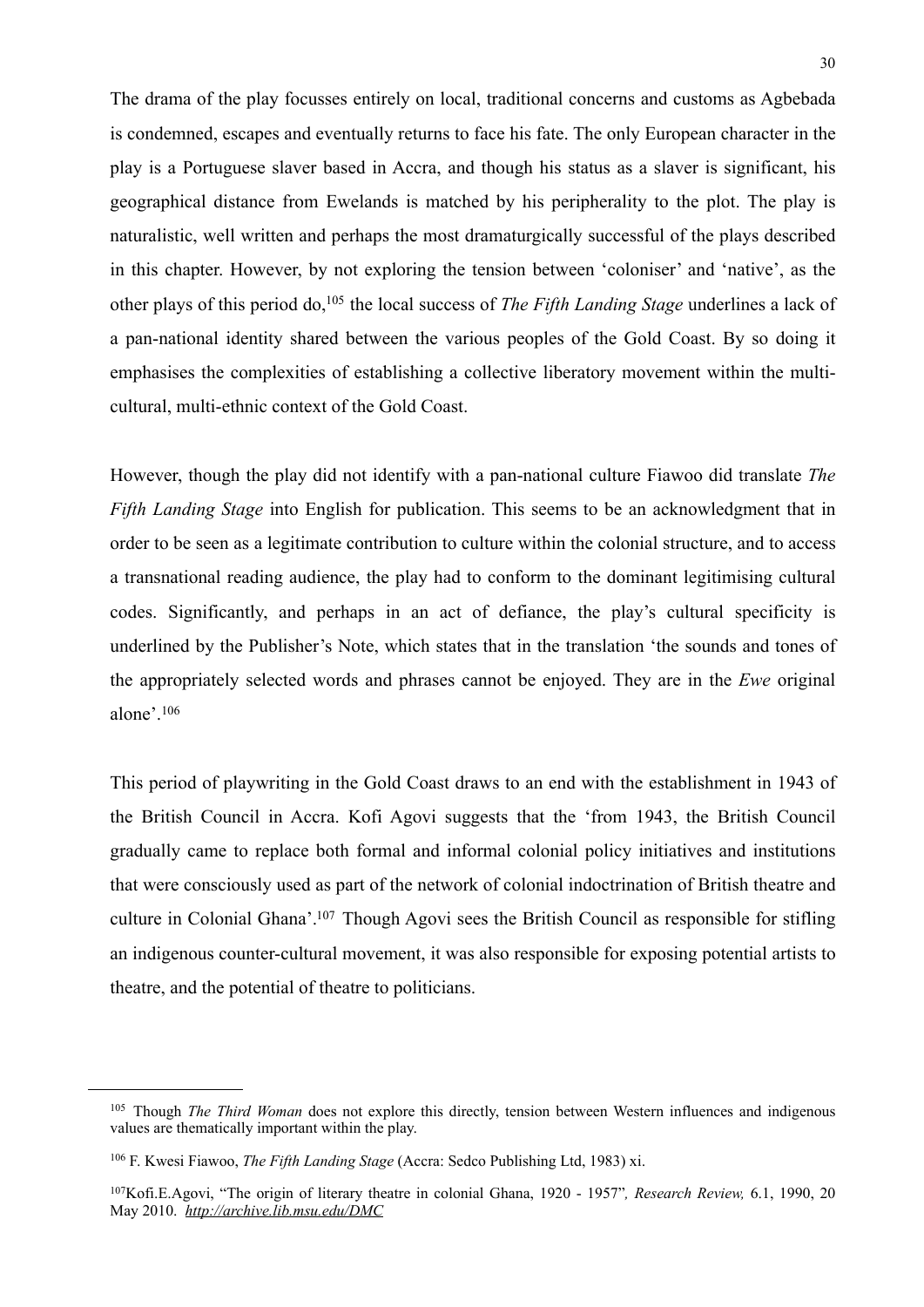From the 1950s the British Council encouraged the establishment of theatre companies and the documenting of theatrical work, and from then on there are records of many more performances being staged by various groups.<sup>108</sup> The role of playwriting fundamentally changed from a solitary intellectual medium (or one that spoke to specific, regional concerns) to becoming part of the apparatus of nation building, a situation that was echoed across British Africa.

Nkrumah's commitment to theatre as part of the apparatus of nation building was evident as early as 1955 when he established

a ten man government Committee of the Ministry of Education [which] was appointed "to examine how best a national theatre movement could be developed"'[.109](#page-32-1) This was followed by an 'Interim Committee for an Arts Council [which] was set up and charged "to formulate and carry out a practical policy for a National Theatre Movement". Soon afterwards, an Arts Council of Ghana was formally constituted by an Act of Parliament in 1958[.110](#page-32-2)

Therefore, only a year into independence Nkrumah had established a new cultural body with the aim of facilitating a national theatre movement that would investigate, formulate and disseminate a specifically Ghanaian form of theatre.

The legacy of the writers of this period is ambiguous as collectively they represent a non-unified artistic movement that failed to initiate a productive instability or effectively connect with a political nationalist urgency in the Gold Coast. However, the collective importance of the plays is evidenced by the insight they deliver into early twentieth century colonialism, in which contentious aspects of contemporary life, its confusion and frustrations, are foregrounded against the fact of colonial occupation. Through their striking differences, these plays represent the scope of hybridity at play within the colonial structure of the Gold Coast, and illuminate the role of the artist-intellectual in the Gold Coast as disconnected from, or perhaps simply too far ahead of, the urgent political decolonisation that spread through the Gold Coast in the 1950s.

<span id="page-32-0"></span><sup>108</sup> James Gibbs, *Bibliography*

<span id="page-32-1"></span><sup>109</sup> Kofi.E.Agovi, "The origin of literary theatre in colonial Ghana, 1920 - 1957"*, Research Review,* 6.1, 1990, 20 May 2010. *<http://archive.lib.msu.edu/DMC>*

<span id="page-32-2"></span><sup>110</sup> Kofi.E.Agovi, "The origin of literary theatre in colonial Ghana, 1920 - 1957"*, Research Review,* 6.1, 1990, 20 May 2010. *<http://archive.lib.msu.edu/DMC>* 3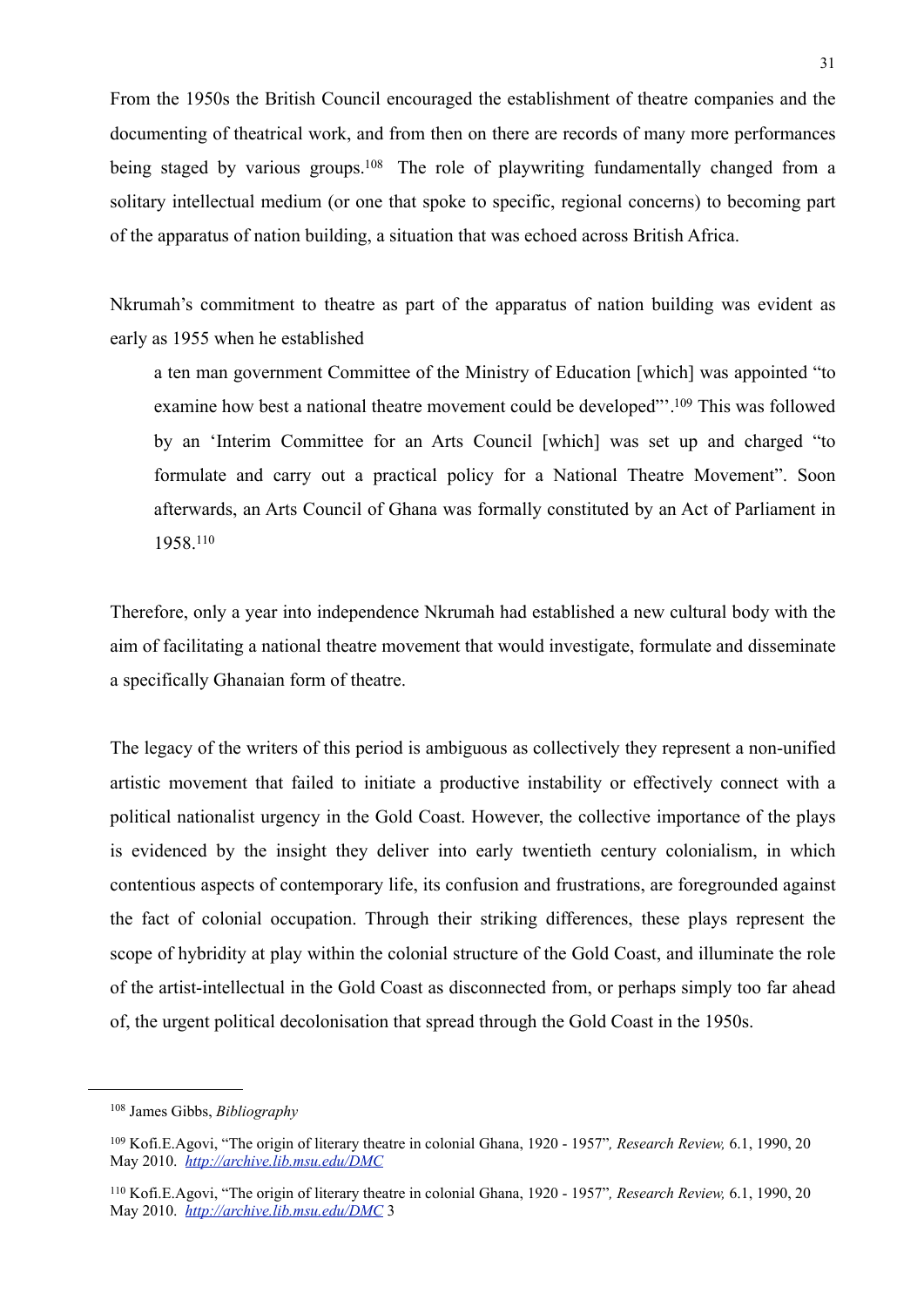Fanon suggests that the articulation of culture within the decolonising process underlines 'the legitimacy of the claims of a nation'.<sup>111</sup> However, the presence of multiple voices articulating multiple views on colonialism in the Gold Coast, served to highlight the absence of a pannational cultural authority and a lack of a coherent insurgent movement. When it did happen, the decolonising experience of the Gold Coast was not represented by 'a murderous and decisive struggle',<sup>112</sup> but by a complex negotiation of political devolution that took eight years to complete. Trevor Jones makes clear that:

 What followed resembled nothing so much as a strange waltz in which the British Government danced the female part […] As the nationalist moved forward, so the British withdrew - not so fast as to throw them off balance, but not so slow as to risk a collision.<sup>113</sup>

The absence of a coherent cultural movement within the colonial period became a key issue during the early Nkrumah period, inspiring a reinvention of the role of playwriting within the apparatus of nation building. The colonial experience enabled Nkrumah to understand the value of a unitary and authoritative Ghanaian culture that could describe a pan-national cultural identity. It was Nkrumah's understanding of this situation that led him to move playwriting from the margins of culture and redefine it as a central, significant space post independence.

<span id="page-33-0"></span><sup>111</sup>Frantz Fanon, *The Wretched of the Earth,* (London: Penguin, 2001) 167.

<span id="page-33-1"></span><sup>112</sup>Fanon, *The Wretched of the Earth,* 28.

<span id="page-33-2"></span><sup>113</sup>Trevor Jones, *Ghana's First Republic 1960 - 1966: the pursuit of the political kingdom,* (London: Methuen, 1976) 11.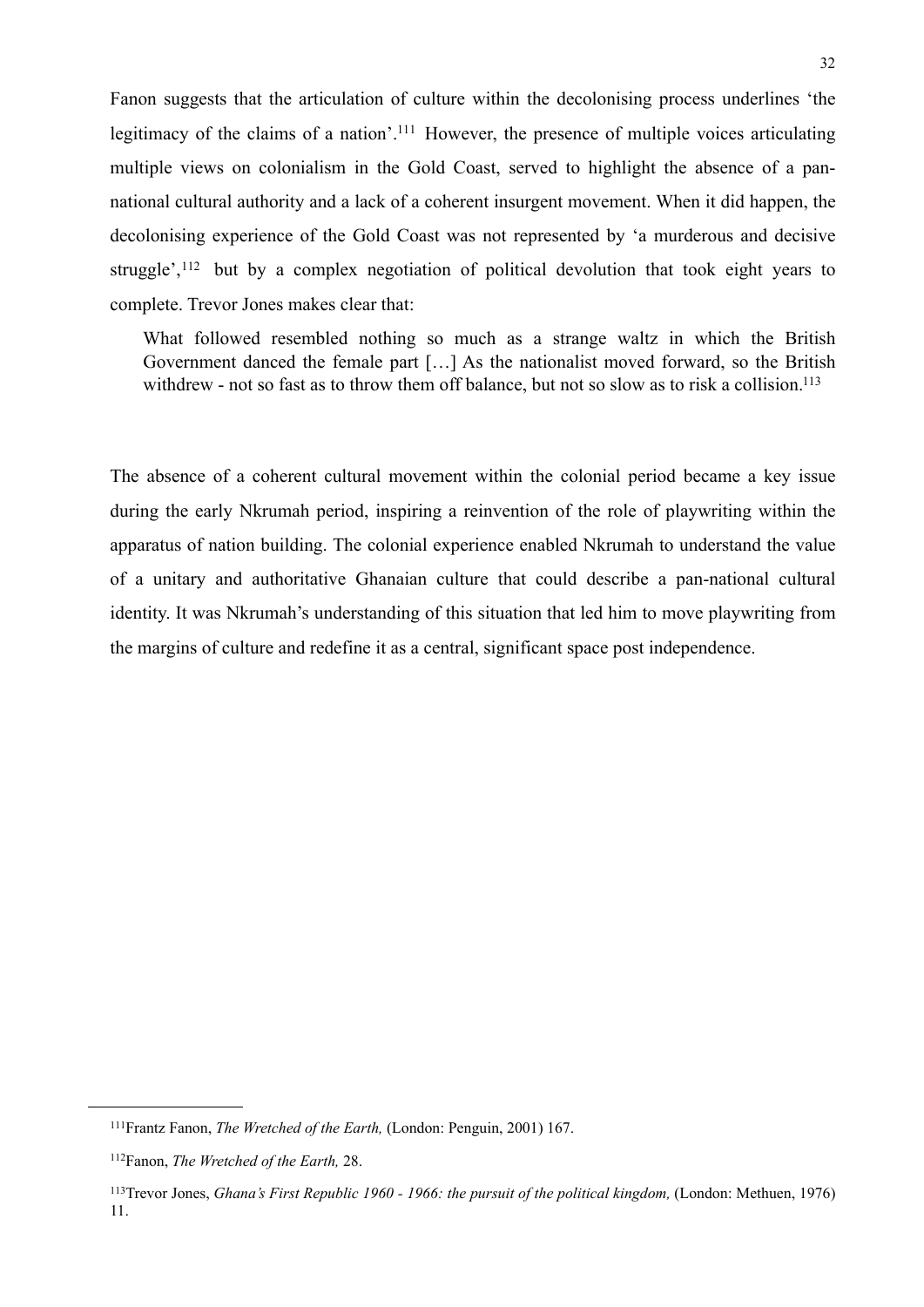'The real language of African theatre could only be found among the people- the peasantry in particular - in their life, history and struggles['114](#page-34-0)

## **Playwriting and nation building in Nkrumah's Ghana, 1957 - 1966.**

In this chapter I will analyse the relationship between playwriting and politics developed in Ghana from 1957 to the military coup that deposed Kwame Nkrumah in 1966. Working with Robert July's statement that 'The early years of independence were politically trying. Opposition to the government tended to be regional, ethnic, and potentially secessionist, serious concern to those committed to national unity'.[115](#page-34-1) I will analyse how Nkrumah employed theatre in Ghana, as part of a wider nation building process, to construct cultural symbols that were designed to communicate a homogenous sense of nation, and analyse how Nkrumah's drive for pan-national unity led to the promotion of English in Ghanaian theatre. I will trace the development of Efua Sutherland as a playwright and educationalist and analyse how her work complemented, and was enabled by, Nkrumah's political agenda. I will compare the reception of key texts by Sutherland and Joe de Graft, and the role of the exiled Haitian poet and dramatist Felix Morrisseau-Leroy who had sought refuge in Ghana, in order to trace the emergence of a single, dominant 'framework of aesthetics['116](#page-34-2) in Ghanaian theatre. I argue that theatre's political association had the effect of limiting the potential of playwrights to explore individualist or multiple notions of self and nation.

As discussed in the previous chapter, playwriting had not flourished in Ghana prior to independence and there was therefore, no legacy or set of accepted aesthetic codes to inspire and

<span id="page-34-0"></span><sup>114</sup>Ngugi wa Thiong'o, *Decolonising the Mind* (Harare: Zimbabwe Publishing House, 1987) 41

<span id="page-34-1"></span><sup>&</sup>lt;sup>115</sup>Robert July, *An African Voice: the role of the humanities in African independence*, (Durham: Duke University Press, 1987) 167.

<span id="page-34-2"></span><sup>116</sup>Ngugi Wa Thiong'o, *Penpoints, Gunpoints and Dreams* (Oxford: Clarendon Press, 1998) 114.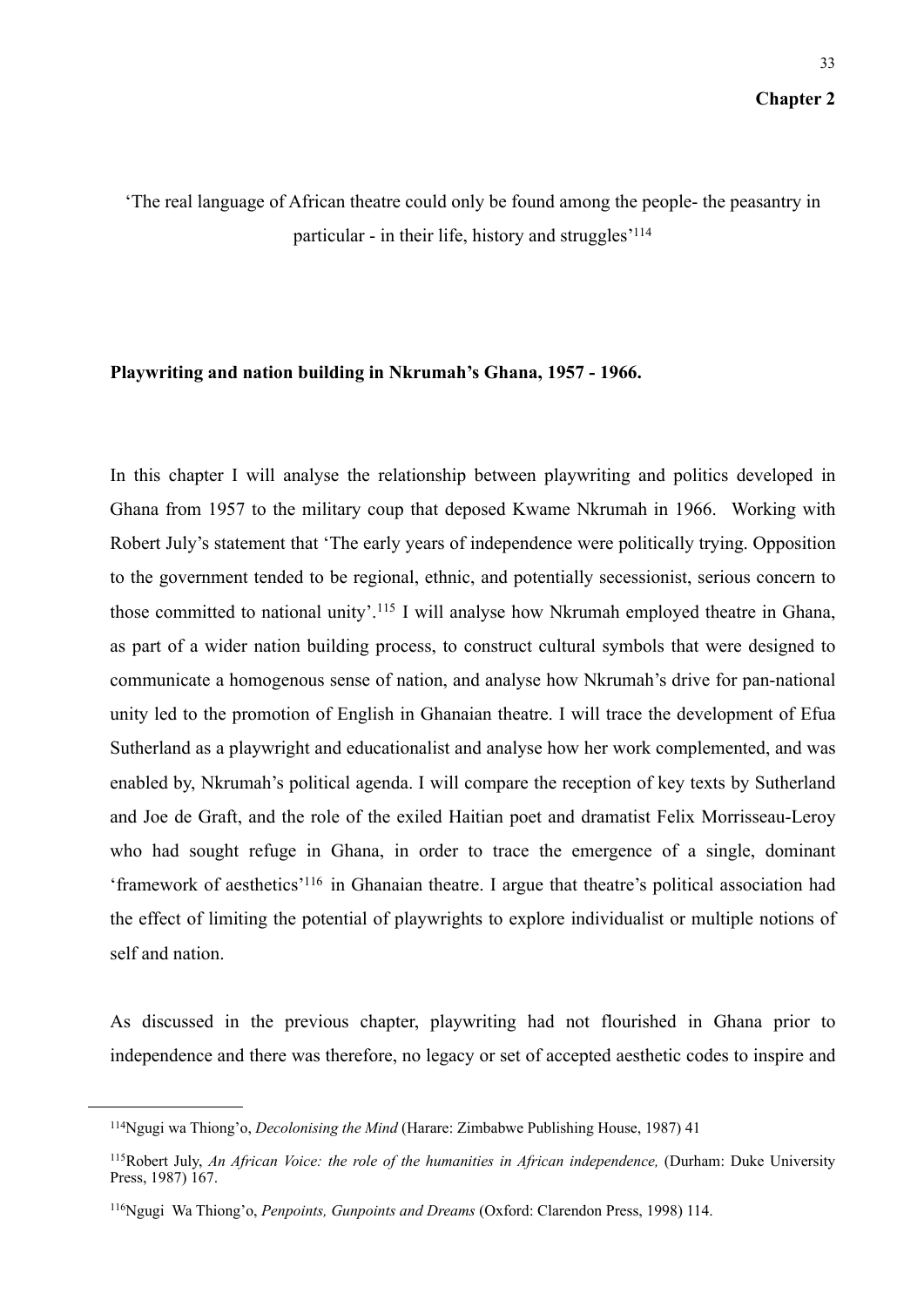inform new artists post-independence. Efua Sutherland, in an interview given to Robert July, cites the influence for her artistic work as the move towards political independence rather than the theatrical output of the colonial era.

Suddenly in 1951 I started writing, I started creative writing seriously […] It wasn't until 1957 I said, oh, I see, Independence […] Let's get on with this business of writing for ourselves.<sup>117</sup>

With this statement Sutherland explicitly connected her own artistic awakening with the development of Ghanaian nationalism, implicating her work with the key dates in Ghanaian decolonisation: Nkrumah's election as Prime Minister in 1951 and full political independence in 1957. The statement also offers some clarification of the relationship between the artistintellectual and the nationalist political movement in Ghana: that politics inspired art, rather than art inspiring politics.

Chinua Achebe suggests that the 'writer cannot expect to be excused from the task of reeducation and regeneration that must be done. In fact [s]he must march right in front'. [118](#page-35-1) Sutherland saw the mission of re-education and regeneration as bound up with cultural decolonisation, which is why her response to independence was to establish a writers' group. As she recalled later: 'I felt that a newly independent country needed a society of writers'[.119](#page-35-2) During the period of colonialism the 'intellectual vanguard' had not seen literature or literary theatre as a effective tool for deconstructing the colonial apparatus. However, with independence, the mood changed and Nkrumah made it part of the job of the intellectual to contribute to 'the systematic effort to achieve cultural decolonization'.[120](#page-35-3)

Sutherland's focus on the education of future generations led her away from a nativist, revisionist path and caused her to search for an accessible means of education, and it was this search that led her to drama and playwriting. Pal Ahluwalia in his essay 'Negritude and

<span id="page-35-0"></span><sup>117</sup> Robert July, "'Here, Then, is Efua': Sutherland and the Drama Studio," *The Legacy of Efua Sutherland: Pan-African Cultural Activism* eds. Anne Adams and, Esi Sutherland-Addy (Banbury: Ayebia Clarke Publishing, 2007) 161

<span id="page-35-1"></span><sup>118</sup> Mabel Komasi, "Efua Theodora Sutherland: Visionary Pioneer of Ghanaian Children's Literature," *The Legacy of Efua Sutherland: Pan-African Cultural Activism* eds. Anne Adams and, Esi Sutherland-Addy (Banbury: Ayebia Clarke Publishing, 2007) 71.

<span id="page-35-2"></span><sup>119</sup> Robert July, "'Here, Then, is Efua': Sutherland and the Drama Studio," *The Legacy of Efua Sutherland: Pan-African Cultural Activism* eds. Anne Adams and, Esi Sutherland-Addy (Banbury: Ayebia Clarke Publishing, 2007) 160.

<span id="page-35-3"></span><sup>120</sup> Felix Morrisseau-Leroy, "African National Theatre: For Whom?", *Okyeame*, 4.1 (1968): 91-95.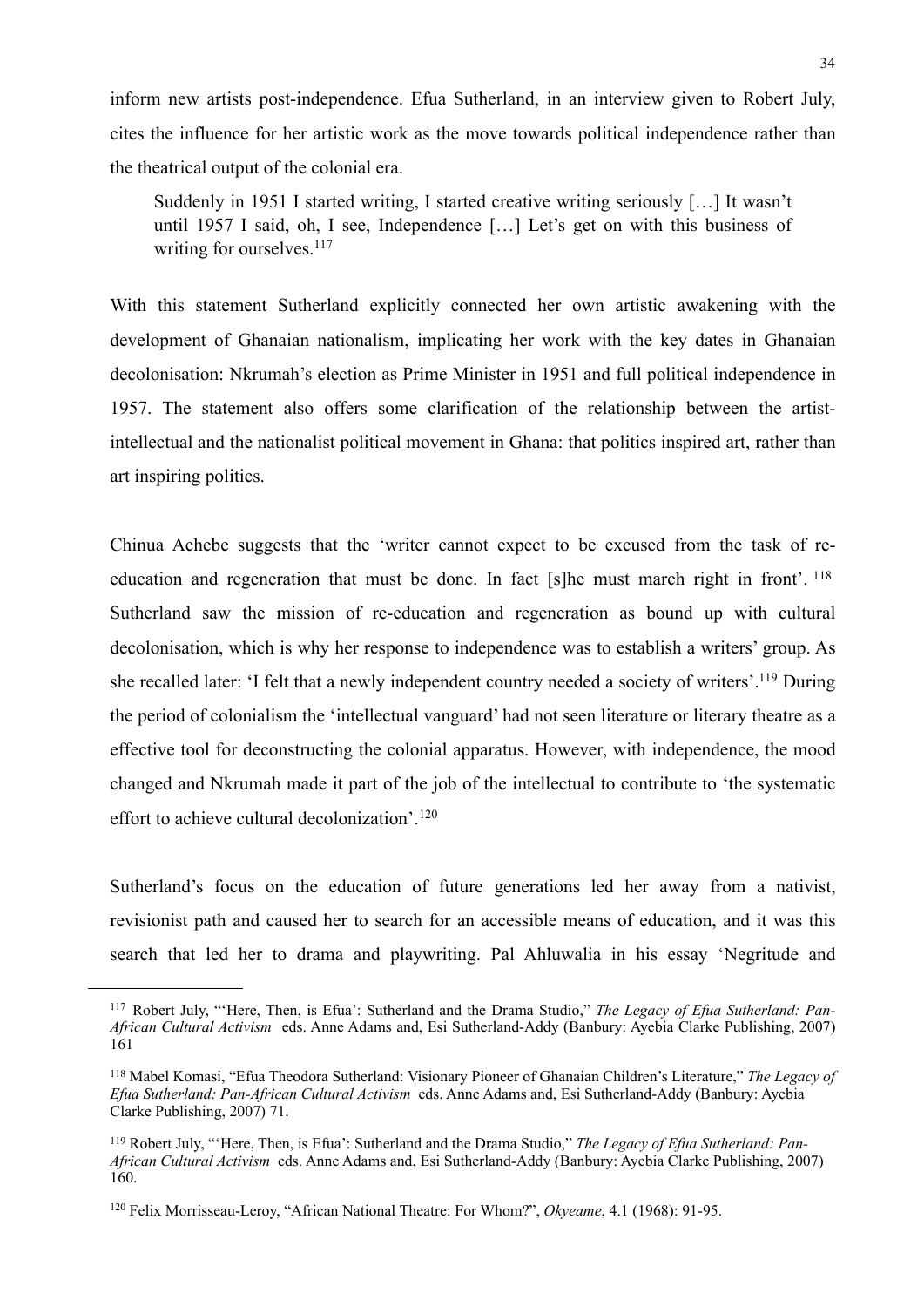Nativism', draws on Cesaire's definition of *negritudism* as 'the simple recognition of the fact of being black, and the existence of this fact  $[\,\ldots]$  of our history and our culture'.<sup>121</sup> Although this ideology formed a part of what motivated Sutherland's exploration of 'traditional drama', where she was involved in 'evolving a form from a theatrical tradition', $122$  she was also aware of the need to 'tear away at the superficiality of blind adherence to tradition and replace it with a carefully considered reinterpretation of ritual structures to promote the essence of a future ideal'. [123](#page-36-2) Her 'ideal' emphasised progress over revisionist tradition, and nation over tribe as evidenced in her early play *Foriwa* (1962).

At independence cultural debates 'focussed attention on the vital issue of cross cultural communication in a linguistically pluralistic society and beyond that, how to create an integrated and homogenous national theatre audience'.[124](#page-36-3) This cultural agenda was reflected in the political arena as the Nkrumah government undertook the huge task of forming a homogenous nation from a multi-ethnic, multi-lingual, multi-cultural state. Independence brought a reconsideration of what it meant to be Ghanaian, and an acknowledgement at a political level of 'the importance of cultural awareness in generating […] a single coherent, cohesive new nation from the disparate peoples that made up the Gold Coast colony'.[125](#page-36-4) With *Foriwa* Sutherland explicitly responded to the need to create a theatre that reflected the contemporary political agenda. The play tells the story of Foriwa, the daughter of the queen mother of Kyerefaso, a small Ghanaian village, 'sunk in stagnation and decrepitude'[.126](#page-36-5) The dramatic tension of the play arrives in the form of the university educated Labaran, 'an *otani,* a northerner in a southern Ghanaian town'[.127](#page-36-6)

<span id="page-36-0"></span><sup>121</sup> Pal Ahluwalia "Negritude and Nativism" *The Post-Colonial Studies Reader*, eds. Bill Ashcroft, Gareth Griffins, Helen Tiffin (London: Routledge 2009) 231.

<span id="page-36-1"></span><sup>122</sup> Robert July, "'Here, Then, is Efua': Sutherland and the Drama Studio," *The Legacy of Efua Sutherland: Pan-African Cultural Activism* eds. Anne Adams and, Esi Sutherland-Addy (Banbury: Ayebia Clarke Publishing, 2007) 163

<span id="page-36-2"></span><sup>123</sup>Anne V. Adams and Esi Sutherland Addy, "Introduction" *The Legacy of Efua Sutherland: Pan-African Cultural Activism* eds. Anne Adams and, Esi Sutherland-Addy (Banbury: Ayebia Clarke Publishing, 2007) 12

<span id="page-36-3"></span><sup>124</sup>Kofi.E.Agovi, 'The origin of literary theatre in colonial Ghana, 1920 - 1957'*, Research Review,* 6.1, 1990, 20 May 2010. *<http://archive.lib.msu.edu/DMC>*

<span id="page-36-4"></span><sup>&</sup>lt;sup>125</sup>Robert July, *An African Voice: the role of the humanities in African independence*, (Durham: Duke University Press, 1987) 181.

<span id="page-36-5"></span><sup>126</sup> Biodun Jeyifo, "When *Anansegoro* Begins to Grow: Reading Efua Sutherland three Decades on," *The Legacy of Efua Sutherland: Pan-African Cultural Activism* eds. Anne Adams and, Esi Sutherland-Addy (Banbury: Ayebia Clarke Publishing, 2007) 33.

<span id="page-36-6"></span><sup>127</sup>Jeyifo, "When *Anansegoro* Begins to Grow: Reading Efua Sutherland three Decades on," *The Legacy of Efua Sutherland,* 33.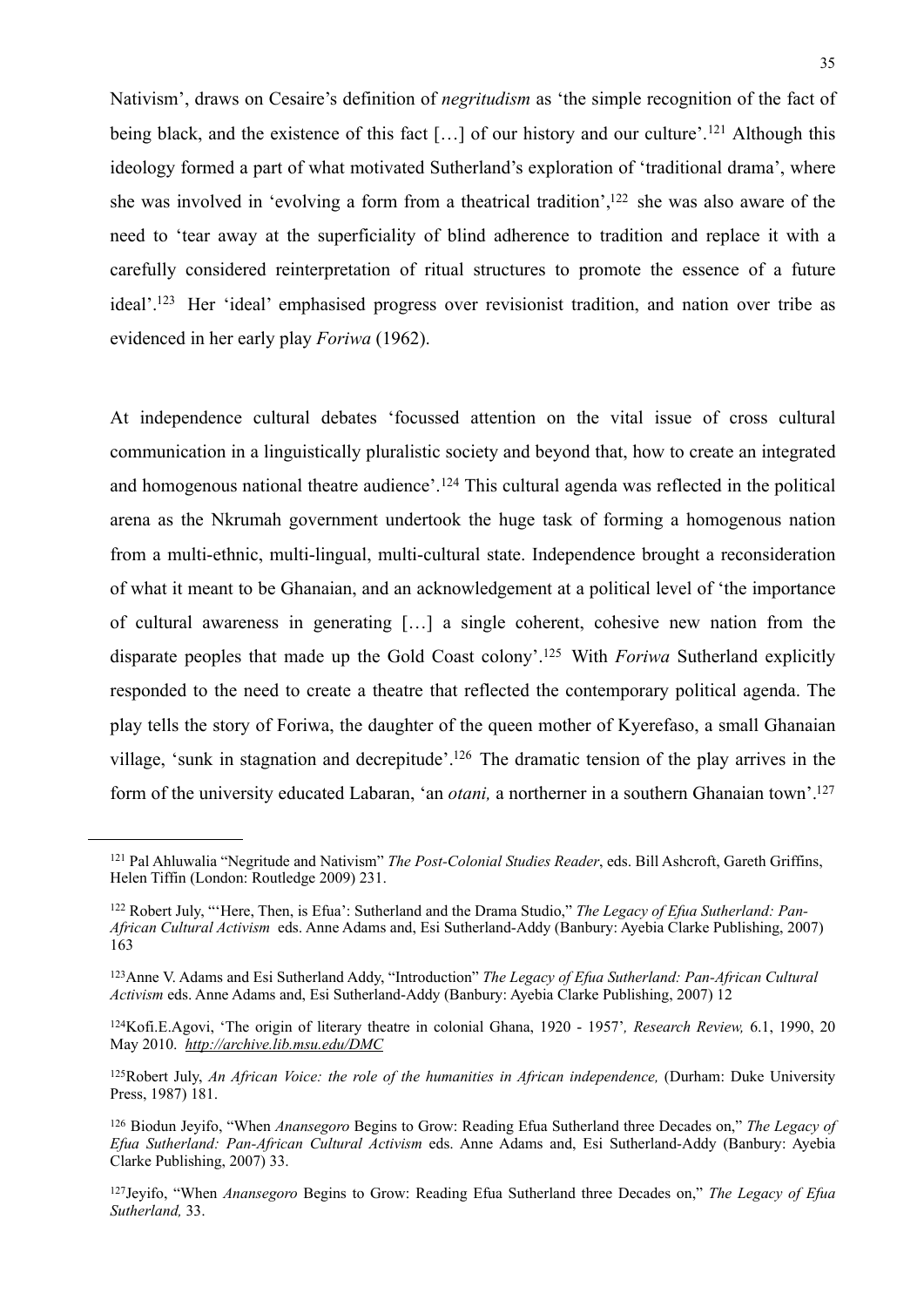Foriwa falls in love with Labaran and together their progressive values reinvigorate the village. The play is essentially a representation of Nkrumah's post independence nationalist policies. Sutherland confronts intra-national divisions directly and strikes a triumphantly nationalist note when Labaran states 'Who is a stranger, anywhere, in these times, in whose veins the blood of this land flows?'.[128](#page-37-0)

Sutherland's next play, *Edufa* (1966), expands on the themes of progress and traditionalism present in *Foriwa.* In a significant move away from the straight forward naturalism of *Foriwa,*  Sutherland begins to explore the place of ritual in performance and introduces performative elements that she later develops into the codified framework of aesthetics of Ghanaian theatre*. Edufa* tells the story of a successful business man who, fearing his own death, mistakenly tricks his wife into dying instead of him. The play is fraught with generational conflict between the old, traditional values and modern, rational, consumerist values. The interplay between the two is far more nuanced that in *Foriwa*, demonstrated by the fact that at one point Edufa's father mockingly refers to his son as the 'Emancipated one'.<sup>129</sup> Throughout the play the chorus of old women undertake rites and Edufa, abandoning his rational beliefs as he desperately tries to save his wife, enacts the ceremonial burning of a charm in an attempt to negate his first fatal oath. The prominent use of ritual demonstrates Sutherland's politico-cultural trajectory as she moved towards 'a carefully considered reinterpretation of ritual structures [which] promote the essence of a future ideal'[,130](#page-37-2) an idea which became essential to her development of *Anansegoro. Edufa*  represents a huge leap forward in the status of theatre in Ghanaian society. The play was, for the first time in Ghana, the work of a career playwright whose work was supported by, and explicitly linked to, the political administration.

The political association of Sutherland's work delivers insights into the means with which cultural, and therefore national, homogeneity was constructed in Nkrumah's Ghana, which raises the question the use of English in Ghanaian theatre as 'both a means of communication and a

<span id="page-37-0"></span><sup>128</sup>Jeyifo, "When *Anansegoro* Begins to Grow: Reading Efua Sutherland three Decades on," *The Legacy of Efua Sutherland,* 33.

<span id="page-37-1"></span><sup>129</sup> Efua Sutherland, *Edufa,* (Accra: Sedco, 1966) 16.

<span id="page-37-2"></span><sup>130</sup>Anne V. Adams and Esi Sutherland Addy, "Introduction," *The Legacy of Efua Sutherland: Pan-African Cultural Activism* eds. Anne Adams and, Esi Sutherland-Addy (Banbury: Ayebia Clarke Publishing, 2007) 12.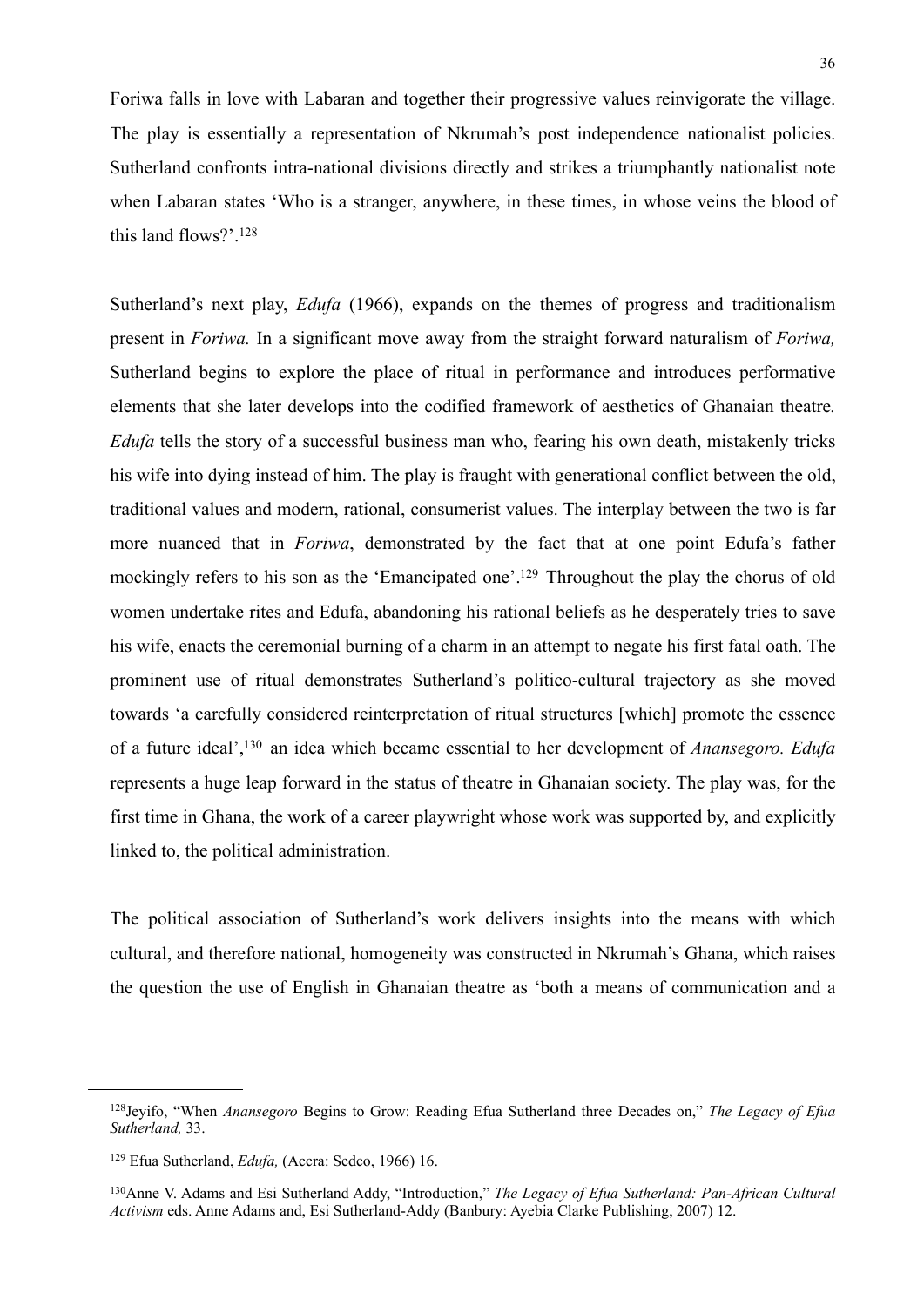carrier of culture'[.131](#page-38-0) Frantz Fanon suggests that 'To speak a language is to take on a world, a culture['132](#page-38-1) and Nkrumah recalled that as a school boy, 'Our text-books were English text-books telling us about English history, English geography, English ways of living, English customs, English ideas, English weather'.[133](#page-38-2) However, the construction and legitmisation of a national culture through the denial of the colonial language and the reclamation of an indigenous language is a debate that seems to have found very little traction at a political level in Nkrumah's Ghana. In his essay 'The Politics of Language' (1989), Chinua Achebe suggests that the reason for this was pragmatic, writing that:

Ghana faced the practical question of teaching mother tongues when ethnic mixing had reached significant levels in urban and rural schools as a result of internal migrations. Already by 1956 the Bernard Committee had found that schools where the pupils spoke a single mother tongue were far fewer than schools in which more than five languages were represented in fair number, the simple consequence of this is that if the policy of teaching in mother tongues were to be enforced the schools concerned would have to hire more than five teachers for every class[.134](#page-38-3)

Nkrumah summarised his position on this subject when he wrote 'The fact that I speak English does not make me an Englishman'[.135](#page-38-4) By separating nationality from language Nkrumah was attempting to legitimise English as a mode of Ghanaian expression by suggesting that language need not be a carrier of colonial culture but the means by which a newly defined Ghanaian culture could be legitimately carried. A view which was actively supported by Sutherland who stated that English should 'be used to serve the mind and spirit of the drama in Ghana'[.136](#page-38-5)

By promoting the use of English to facilitate a linguistic commonality between otherwise disparate ethnic groups, Nkrumah gave playwrights the legitimating ability to construct symbols of Ghanaian culture in English that could achieve a national 'homogenizing effect'[.137](#page-38-6)Sutherland

<span id="page-38-0"></span><sup>131</sup>Ngugi wa Thiong'o, "The Language of African Literature," *The Post-Colonial Studies Reader,* eds., Bill Ashcroft, Gareth Griffiths and Helen Tiffin, (London: Routledge, 2006) 291.

<span id="page-38-1"></span><sup>132</sup> Frantz Fanon, "National Culture," *The Post-Colonial Studies Reader,* eds., Bill Ashcroft, Gareth Griffiths and Helen Tiffin, (London: Routledge, 2006) 120.

<span id="page-38-2"></span><sup>133</sup> Kwame Nkrumah, *Africa Must Unite* (London: Heinemann Educational Books Ltd. 1963) 49.

<span id="page-38-3"></span><sup>134</sup> Chinua Achebe, "The Politics of Language," *The Post-Colonial Studies Reader,* eds., Bill Ashcroft, Gareth Griffiths and Helen Tiffin, (London: Routledge, 2006) 271.

<span id="page-38-4"></span><sup>135</sup> Kwame Nkrumah, *Africa Must Unite* (London: Heinemann Educational Books Ltd. 1963) 217.

<span id="page-38-5"></span><sup>136</sup> Efua Sutherland "The Second Phase of the National Theatre Movement," *FonTomFrom: Contemporary Ghanaian Literature, and Film,* eds., Anyidoho, Kofi, and James Gibbs (Amsterdam: Editions Rodophi, 2000) 47.

<span id="page-38-6"></span><sup>137</sup>Homi K. Bhabha, *The Location of Culture,* (London: Routledge, 1994) 35.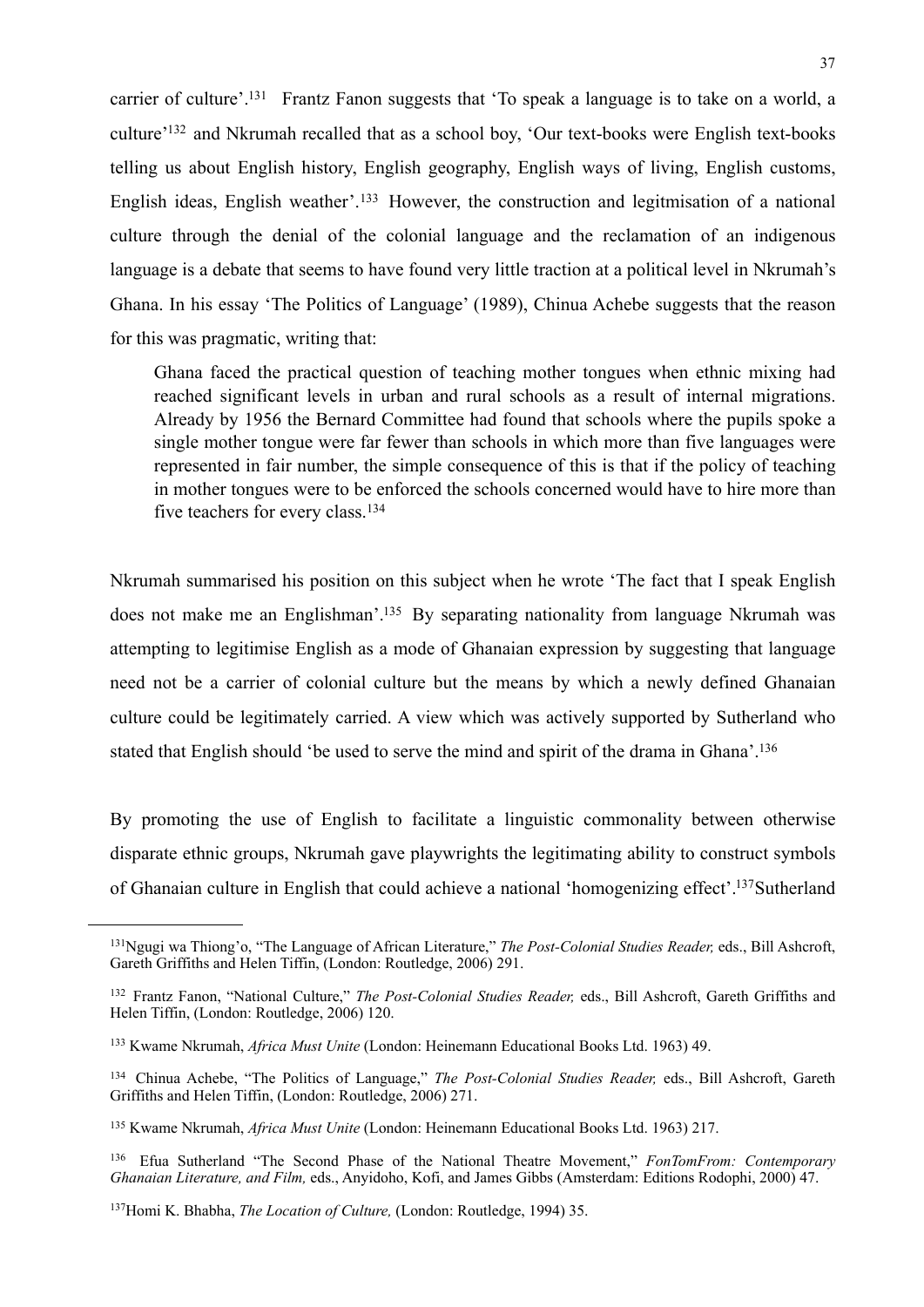and Nkrumah's response to the issue of language is traceable to the experience of colonial era playwrights wherein Fiawoo, who possessed the cultural authority necessary to communicate with an Ewe audience, was unable to communicate a pan-national agenda. However, the promotion of English also offers clues as to why the aesthetics and role of theatre in Ghana became so strictly codified as the use of Ghanaian languages in theatre changed significantly from this moment. This is demonstrated within the plays of Sutherland, and Ama Ata Aidoo where Twi is used as a dramatic device rather than as a language.[138](#page-39-0) In Aidoo's *The Dilemma of a Ghost* (1965), for example, the family speaks Twi in Eulalie's presence in order to highlight her alienation, whereas when Eulalie is absent they speak English. Unlike Sekyi, post independent writers at this time did not use Ghanaian languages to include or exclude a specific audience. Rather, the use of English in plays became an accepted extension of English as the language of education, thereby marginalising native languages to concert party performances, and making a linguistic distinction between the high art of the theatre and populist entertainment.

As well as promoting a unitary language, Nkrumah's sought to construct symbols of cultural robustness and national unity. He had appointed a committee in 1955 "to examine how best a National Theatre Movement could be developed";<sup>139</sup> followed by an 'Interim Committee for an Arts Council', and finally after that an Arts Council of Ghana was formally constituted by an Act of Parliament in 1958'.[140](#page-39-2) Nkrumah's belief in institutions as symbols of progress was shared by Sutherland. In 1959 Sutherland had founded the Ghana Experimental Theatre in a hut on the beach, but soon she saw the need for a permanent home that would:

not just provide us with a space for the programme, but would also stand as a symbol [...] Something tangible that people could point their fingers at and say, 'That's a place where African drama  $[\dots]$  is going on.<sup>141</sup>

<span id="page-39-0"></span><sup>138</sup> Twi is the language of the Akans.

<span id="page-39-1"></span><sup>139</sup> Kofi.E.Agovi, "The origin of literary theatre in colonial Ghana, 1920 - 1957"*, Research Review,* 6.1, 1990, 20 May 2010. *<http://archive.lib.msu.edu/DMC>*

<span id="page-39-2"></span><sup>140</sup> Agovi, "The origin of literary theatre in colonial Ghana", 3

<span id="page-39-3"></span><sup>141</sup> Robert July, "'Here, Then, is Efua': Sutherland and the Drama Studio," *The Legacy of Efua Sutherland: Pan-African Cultural Activism* eds. Anne Adams and, Esi Sutherland-Addy (Banbury: Ayebia Clarke Publishing, 2007) 163.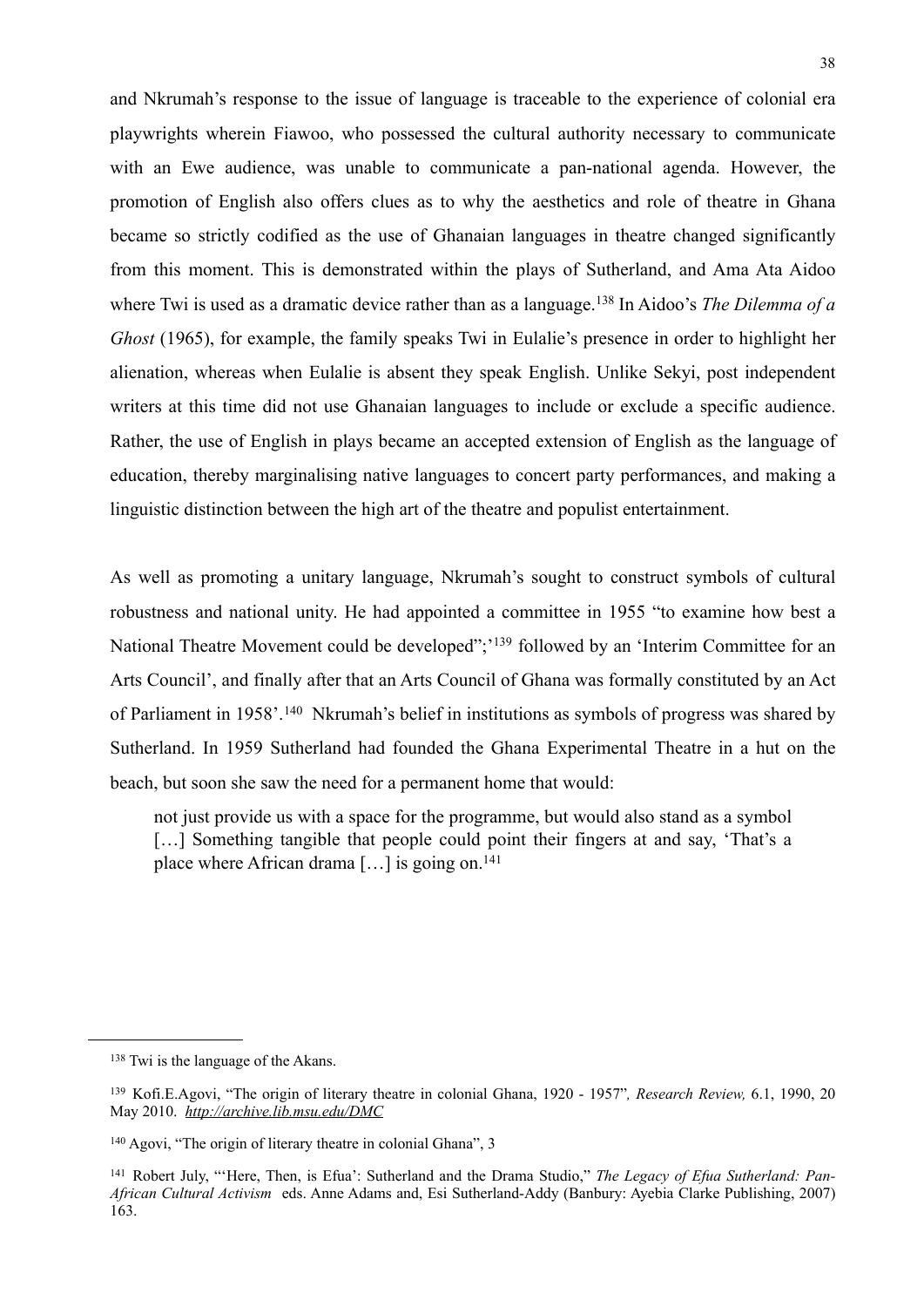By 1960 Sutherland's success had drawn international attention, Sutherland made one of her most significant moves as an educationalist and dramatist when she 'moved out of the shed and into the Drama Studio'[.142](#page-40-0) Peter Carpenter noted that:

her work in the small wooden rehearsal hut above the seashore in Accra where the drum rhythms of her group with the beat of the surf beneath them, attracted the attention not only of the Arts Council of Ghana but also of the Rockerfeller Foundation and the American "Fund for Tomorrow". From these two philanthropic bodies and from the Council, the Experimental Theatre received money grants. The greater part of this money, plus a Government grant, was devoted to building the Ghana Drama Studio, Ghana's first professional theatre, which cost (without equipment or seating) £8,50[0143](#page-40-1)

The Ghana Drama Studio was both a home for Ghanaian Theatre and an icon of it. Through creating a core company and establishing an actor training model specific to the demands of her developing neo-folk drama, Sutherland provided an effective political image which represented the active cultural experimentation that Nkrumah sought.

Throughout this period the link between education and cultural development at a political level in Ghana is explicit and the Drama Studio lasted independently for only two years before becoming attached to the University of Ghana. Nkrumah made it part of the job of the intellectual to contribute to 'the systematic effort to achieve cultural decolonization'[.144](#page-40-2) To that end, in 1963, Nkrumah opened the Institute of African Studies at the University of Ghana and Efua Sutherland was invited to become a Research Associate, with her Drama Studio being 'absorbed into the Institute'[.145](#page-40-3) On opening the new School of Performing Arts, headed by Joe de Graft, Nkrumah made a speech in which he articulated his view on the responsibility of artists and educators within post independence Ghana:

Your researchers must stimulate creative activity; they must contribute to the development of the arts in Ghana and in other parts of Africa, they must stimulate the birth of a particularly African literature.[146](#page-40-4)

<span id="page-40-0"></span><sup>142</sup> July, "'Here, Then, is Efua': Sutherland and the Drama Studio," *The Legacy of Efua Sutherland,*163.

<span id="page-40-1"></span><sup>&</sup>lt;sup>143</sup> Anthony Graham-White "Drama" *European Language Writing in Sub-Saharan Africa, Volume 2, eds. Albert S.* Gerard and Gyorgy M. Vajda (Amsterdam: John Benjamins Publishing Company, 1986) 811-812

<span id="page-40-2"></span><sup>144</sup> Felix Morrisseau-Leroy, "African National Theatre: For Whom?", *Okyeame*, 4.1 (1968): 91-95.

<span id="page-40-3"></span><sup>145</sup> Amowi Sutherland Phillips "Chronology," *The Legacy of Efua Sutherland: Pan-African Cultural Activism* eds. Anne Adams and, Esi Sutherland-Addy (Banbury: Ayebia Clarke Publishing, 2007) 240.

<span id="page-40-4"></span><sup>146</sup> Samuel Obeng, *Selected Speeches of Kwame Nkrumah, Vol. 5* (Accra: Afram Publications Ltd, 1997) 128.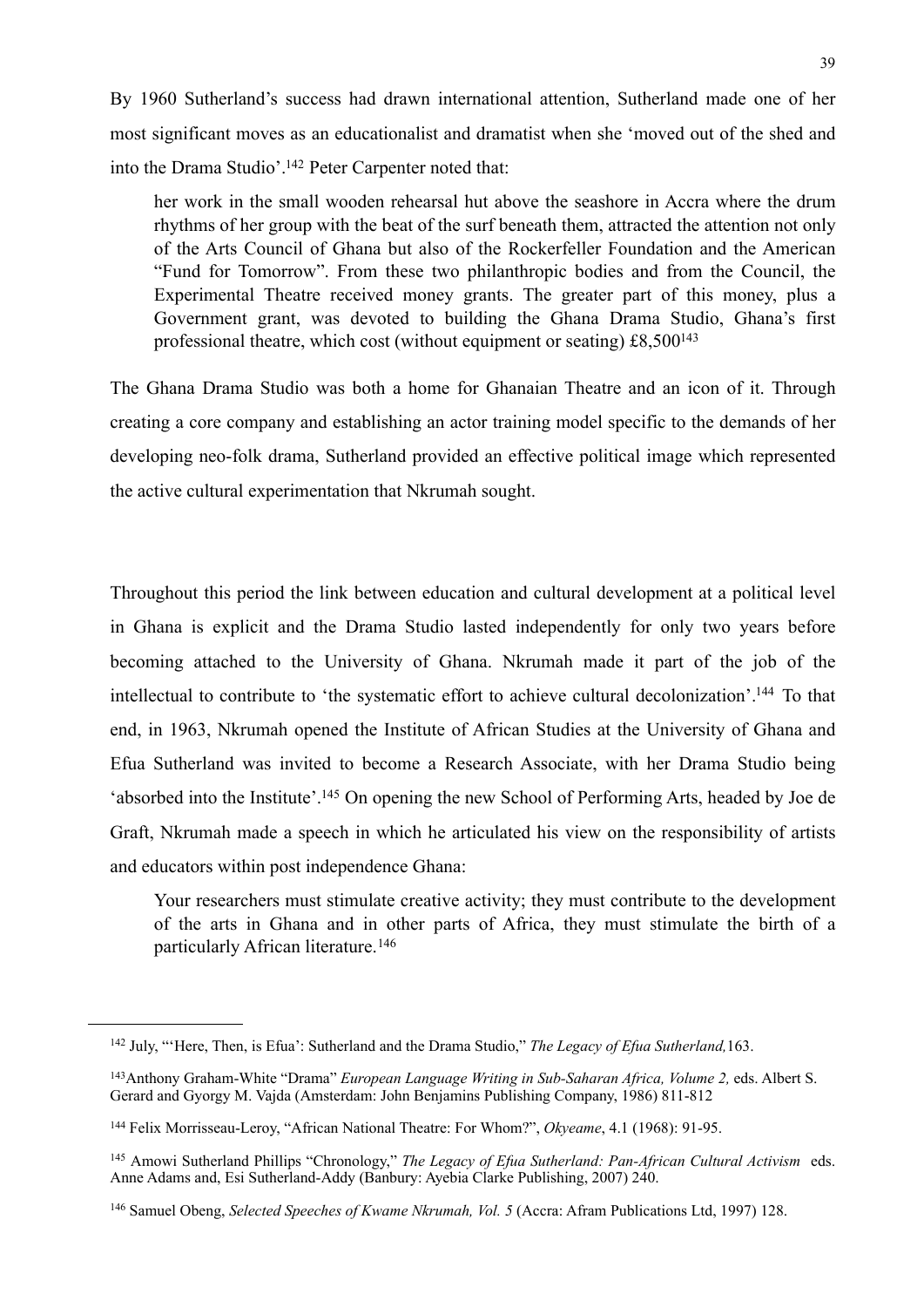Nkrumah was not content that intellectuals might revert to their pre-independence role of forming a disconnected elite within society, but bound Sutherland and her colleagues to the task of developing and defining an 'African literature'.

In her new role at the University, Sutherland began to research the stories that formed the folk traditions of Ghana and their performative codes in order to 'Find out what the forms of traditional drama that exist can do for modern theatre'.[147](#page-41-0) Possibly the greatest testament to Sutherland's success during this period is noted in Pietro Deandrea's book *Fertile Crossing's.* In an interview given by Mohammed ben-Abdallah he states:

[Sutherland and de Graft] started the School of Music and Drama, but the interesting thing is that quite a few people came from Nigeria to study the model and then went back, and suddenly Nigeria took over. There was Wole Soyinka, J.P.Clark, Ola Rotimi, Duro Ladipo'.<sup>148</sup>

Dzifa Glikpoe, Director of the National Theatre of Ghana Players, recalls that 'When we were young, in the village, there was no electricity, no television. So we would go to an old woman, or old man and ask them to tell us stories'[.149](#page-41-2) Glikpoe also recalls that many of these stories focused on 'Kweku Ananse, the trickster, the spider'[.150](#page-41-3) It was through this research that Sutherland began to develop what would become the most recognisable manifestation of Ghanaian theatre: *Anansegoro.* Constructed as a framework of aesthetics that drew explicitly from village storytelling experience, *Anansegoro* was not a historical or nativist reconstruction of Ghanaian culture, but a cultivation an oral literature that complimented Nkrumah's concept of a new African literature. Roach suggests that 'orature goes beyond a schematized opposition of literacy and orality as transcendent categories; rather, it acknowledges that these modes of communication have produced one another interactively over time'[.151](#page-41-4) Sutherland sought to engage in an active dialogue between the oral folk culture and her own literary theatre, she felt

<span id="page-41-0"></span><sup>147</sup> Robert July, "'Here, Then, is Efua': Sutherland and the Drama Studio," *The Legacy of Efua Sutherland: Pan-African Cultural Activism* eds. Anne Adams and, Esi Sutherland-Addy (Banbury: Ayebia Clarke Publishing, 2007) 163.

<span id="page-41-1"></span><sup>148</sup> Pietro Deandrea, *Fertile Crossings: Metamorphoses of Genre in Anglophone West African Literature*  (amsterdam: Editions Rodolphi, 2002) 222

<span id="page-41-2"></span><sup>149</sup> Dzifa Glikpoe interview, conducted 24 September 2009.

<span id="page-41-3"></span><sup>150</sup> Glikpoe interview

<span id="page-41-4"></span><sup>151</sup> Joseph R. Roach, *Cities of the Dead: Circum-Atlantic Performance* (New York: Columbia University Press, 1996) 11.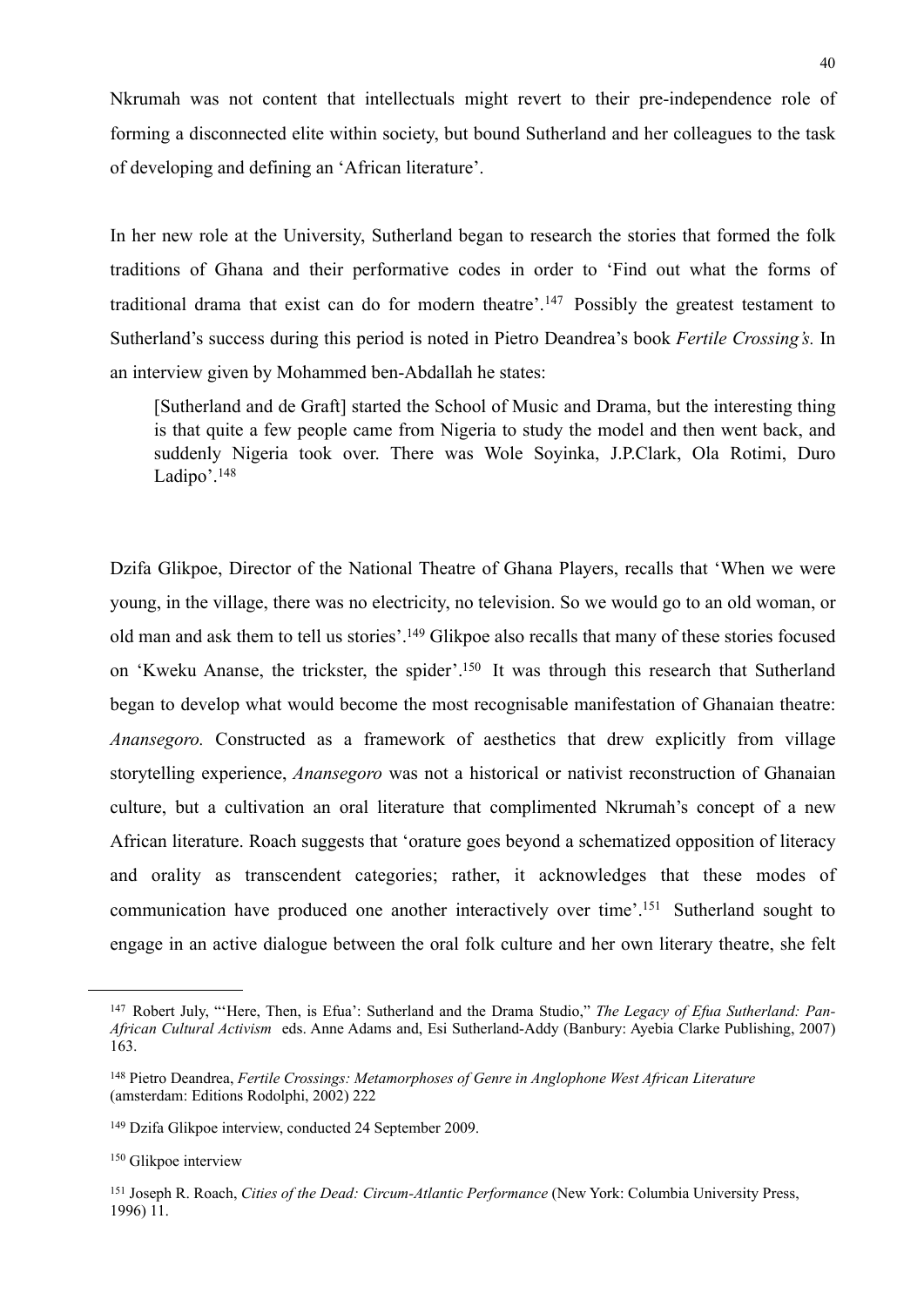that there was a 'natural transition of the oral tradition to the written tradition'[.152](#page-42-0) Key to this process was not just the enactment of orature but also a final published play text.

Early in her artistic development Sutherland had led the Ghana delegation to the 1958 Afro-Asian Writers' Conference in Tashkent, USSR. She later recalled:

what moved me was to see a huge exhibition of books from all the other countries that were represented, and see the African area...the few shelves...I said to myself then that I would help fill those shelves.<sup>153</sup>

Therefore, a key part of Sutherland's motivation for writing was the production of a symbol of African literary activity. *Anansegoro*, therefore, represents the high point both of her theatrical experiments and explorations, and the relationship between theatre and politics in the Nkrumah era.

By 1964 Nkrumah had banned political opposition and appointed himself President for Life. This sense of an indefinite and singular political model was reflected in the cultural policy that began to define and promote a single vision of Ghanaian culture based on the work of Sutherland. However, at this time playwrights still continued to explore alternative notions of nation and expressed a multiplicity of national identities within contemporary Ghana. The reception the playwrights received is demonstrative of how clearly delineated the function of theatre in Ghana had become.

The most prominent of these writers was Joe de Graft, head of the School of Performing Arts, whose play *Through a Film Darkly* (1970) was first performed in 1962 and revised in 1966. The play begins with the confused and distressed shouts of Ofiri on discovering his friend John lying bleeding on the floor. Before the audience can determine who these characters are or what the situation means, Fenyinka, the storyteller, enters, strumming his guitar and, apologising to the audience, he declares this 'a false start'.[154](#page-42-2) The Stage Manager enters, also apologising to the audience and saying that 'Our leading player cut open an artery, and upset the lighting man so

<span id="page-42-0"></span><sup>152</sup> Vivian Windley, "Pan-African Partnership on Children's Literature: Reminiscences of a Diaspora Educator," *The Legacy of Efua Sutherland: Pan-African Cultural Activism* eds. Anne Adams and, Esi Sutherland-Addy (Banbury: Ayebia Clarke Publishing, 2007) 196.

<span id="page-42-1"></span><sup>153</sup> Robert July, "'Here, Then, is Efua': Sutherland and the Drama Studio," *The Legacy of Efua Sutherland: Pan-African Cultural Activism* eds. Anne Adams and, Esi Sutherland-Addy (Banbury: Ayebia Clarke Publishing, 2007) 161.

<span id="page-42-2"></span><sup>154</sup> J.C. De Graft, *Through A Film Darkly,* (London: Oxford University Press, 1970) 2.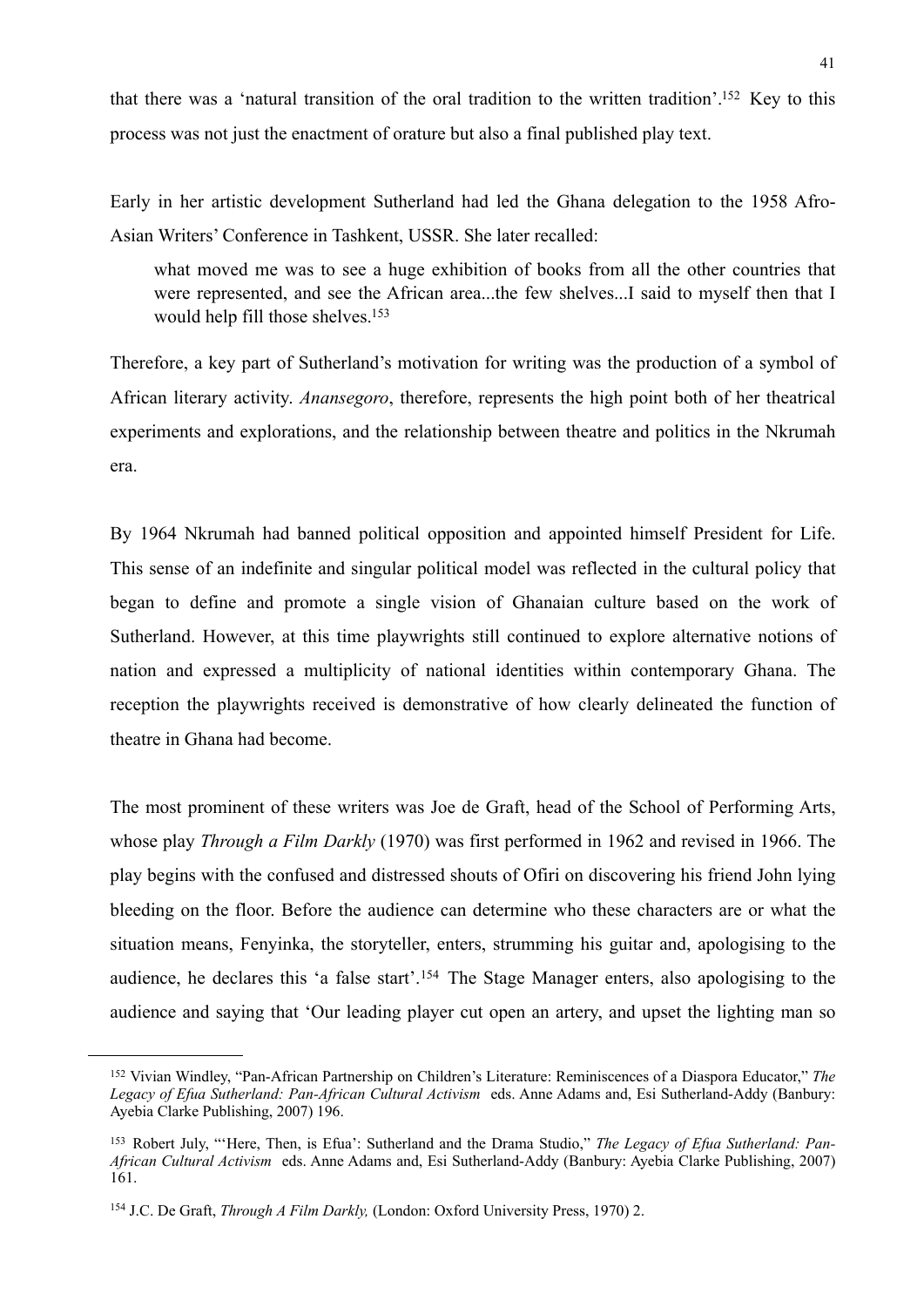badly that he messed up the switchboard. We'll be ready to start in a few minutes'.<sup>155</sup> Through acknowledging both the theatricality and the physical reality of the performance space, de Graft places his audience firmly within the present, and unfolds within the space a subtle and nuanced narrative that explores the darker side of nationalism.

Throughout, de Graft uses his characters to question Ghana's post-independence trajectory. In an attempt to prevent the audience from seeing the issues articulated in the play as distinct from their lives, de Graft uses Fenyinka as a bridge between the action and the audience. His reference to 'the play' as both separate but indistinguishable from the constructed 'reality' of his direct address, blurs the line between the narrative, Fenyinka, and the audience. At the beginning of the play Fenyinka addresses the audience directly, stating:

My wife is in the play: Janet is her name. You'll be seeing her soon/ I'm very fond of her, that's why I don't fancy her being in this play. You see I don't like people insulting my wife; but there's a chap in this play who *can't help* insulting her.<sup>[156](#page-43-1)</sup>

John insults Janet because she is white. Fanon argues that 'it is the settler who has brought the native into existence and who perpetuates his existence'[.157](#page-43-2) Within the context of the play it is Janet's presence that perpetuates John's existence as a 'native' and a product of a colonial system. John, having spent time in London, and fallen in love with an English girl called Molly, had his heart broken when he found Molly's anthropological notes detailing 'Every thought I confided in her analyzed, every intimate feeling set down and examined, every action crosschecked and indexed'.[158](#page-43-3) This experience has left John bitter and unable to separate his experience of one white person with the race as a whole. De Graft, unlike Sutherland or Aidoo, does not seek a collective resolution where the values of a homogenous Ghanaian nation are able to overcome the colonial experience. Rather, he uses the characters to explore the contemporaneous effects of colonialism present within society.

The playwright's suggestion that Ghana is still negotiating its sense of self within the complex framework of postcolonialism, runs counter to the national narrative proscribed by Nkrumist

<span id="page-43-0"></span><sup>155</sup> De Graft, *Through A Film Darkly,* 3.

<span id="page-43-1"></span><sup>156</sup>De Graft, *Through A Film Darkly,* 4.

<span id="page-43-2"></span><sup>157</sup> Frantz Fanon, *The Wretched of the Earth,* (London: Penguin, 2001) 28.

<span id="page-43-3"></span><sup>158</sup>J.C. De Graft, *Through A Film Darkly,* (London: Oxford University Press, 1970) 55.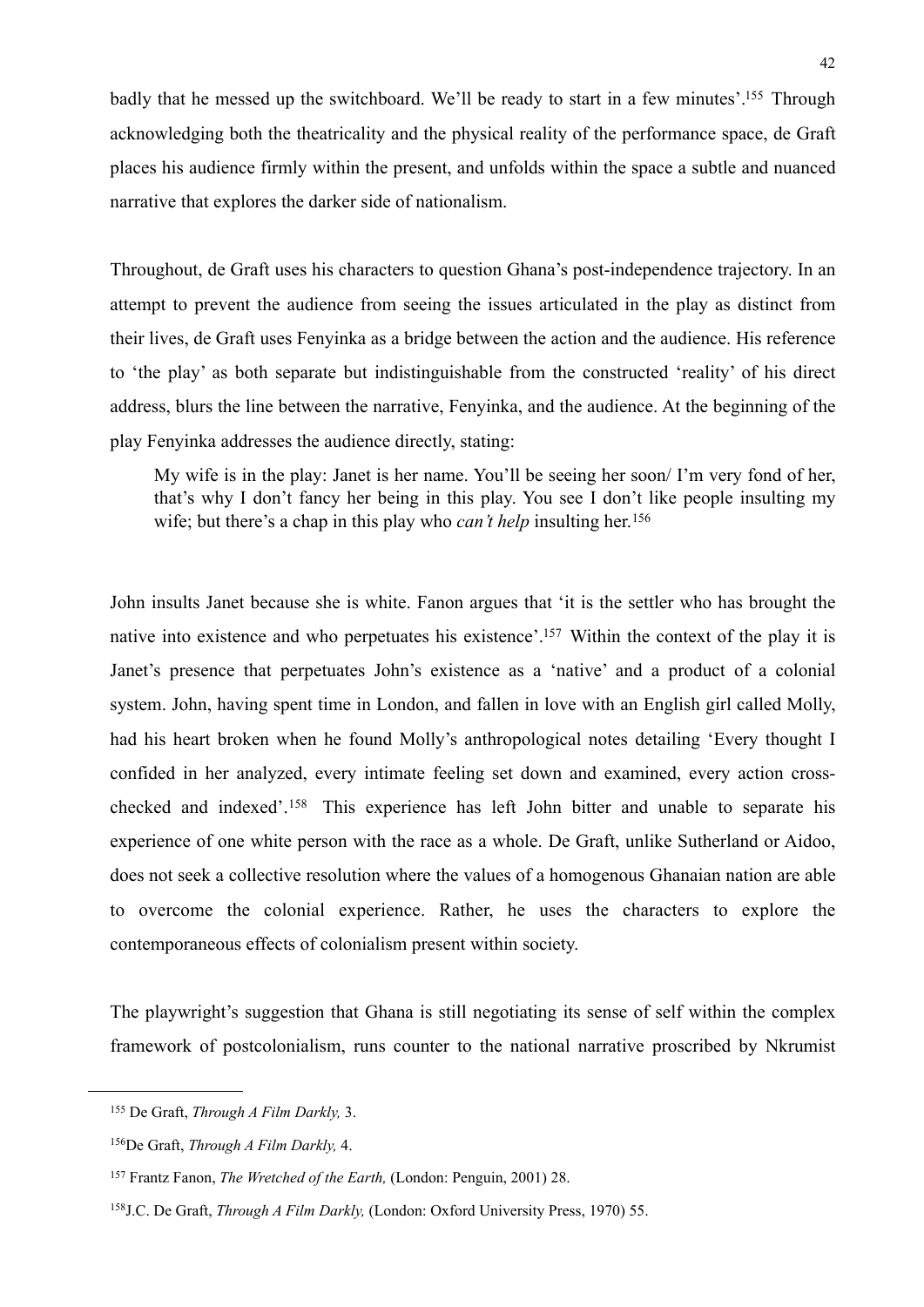cultural policy. Therefore, the play represents for the first time in Ghana an oppositional voice that seeks to question the political regime, rather than work with it. The oppositional stance of the play is compounded by de Graft's constant reminders to his audience that the play is about them, and its themes relevant to them:

remember that this play is about young Ghanaians […] all of them articulate and intelligent, and living in a Ghana that is changing so rapidly in so many ways that you're simply pissing in your pants if you think you can go on imagining that we're still in Livingstone's Africa[.159](#page-44-0)

Through not adhering to the emerging dominant aesthetics and function of Ghanaian theatre, and actively questioning the darker connotations of the nationalist movement, Agovi suggests that de Graft was 'completely at odds with the ideology of the [national theatre] Movement'[.160](#page-44-1) Agovi's assessment, though dramatic, is indicative of a view promoted by the head of the Traditional and Experimental Theatre Division, the Haitian poet Felix Morrisseau-Leroy, <sup>161</sup> who held that the task of theatre post-independence was to define and promote a unitary sense of national identity inline with Nkrumaist policy. Anything that deviated from that task was not considered, at a political level, as a legitimate contribution to Ghanaian culture. The evidence for this can be seen in two essays written in 1965, one by Sutherland and one by Morrisseau-Leroy.

Morrisseau-Leroy, writing in *The Ghana Cultural Review* states, 'The playwrights, actors and producers of Ghana are agreed that traditional forms of drama should constitute the basis of a National Theatre'[.162](#page-44-3) Here, by explicitly identifying 'traditional forms of drama' as the basis of a national theatre, Morrisseau-Leroy promoted a unitary model for theatrical creation based on 'work already begun on the exploration of the dramatic possibilities of our folklore and the development of our traditional folk drama'.<sup>163</sup> This defined Ghanaian theatre at a policy level as a specific set of performative codes crystalised in Sutherland's *Anansegoro.* Further to this, Sutherland, in 'The Second Phase of the National Theatre Movement in Ghana', evaluates the progress made by the movement in the years following independence. In it she states, 'The

<span id="page-44-0"></span><sup>159</sup>De Graft, *Through A Film Darkly,* 18.

<span id="page-44-1"></span><sup>160</sup>Kofi.E.Agovi, "The origin of literary theatre in colonial Ghana, 1920 - 1957"*, Research Review,* 6.1, 1990, 20 May 2010. *<http://archive.lib.msu.edu/DMC>*

<span id="page-44-2"></span><sup>161</sup>Morisseau-Leroy was appointed in 1965 by Nkrumah when the Ghana Institute of Art and Culture became the the Ministry of Art and Culture

<span id="page-44-3"></span><sup>162</sup> James Gibbs, *Ghanaian Theatre: A Bibliography* (Unpublished, 1995/7) 23.

<span id="page-44-4"></span><sup>163</sup> James Gibbs, *Ghanaian Theatre,* 24.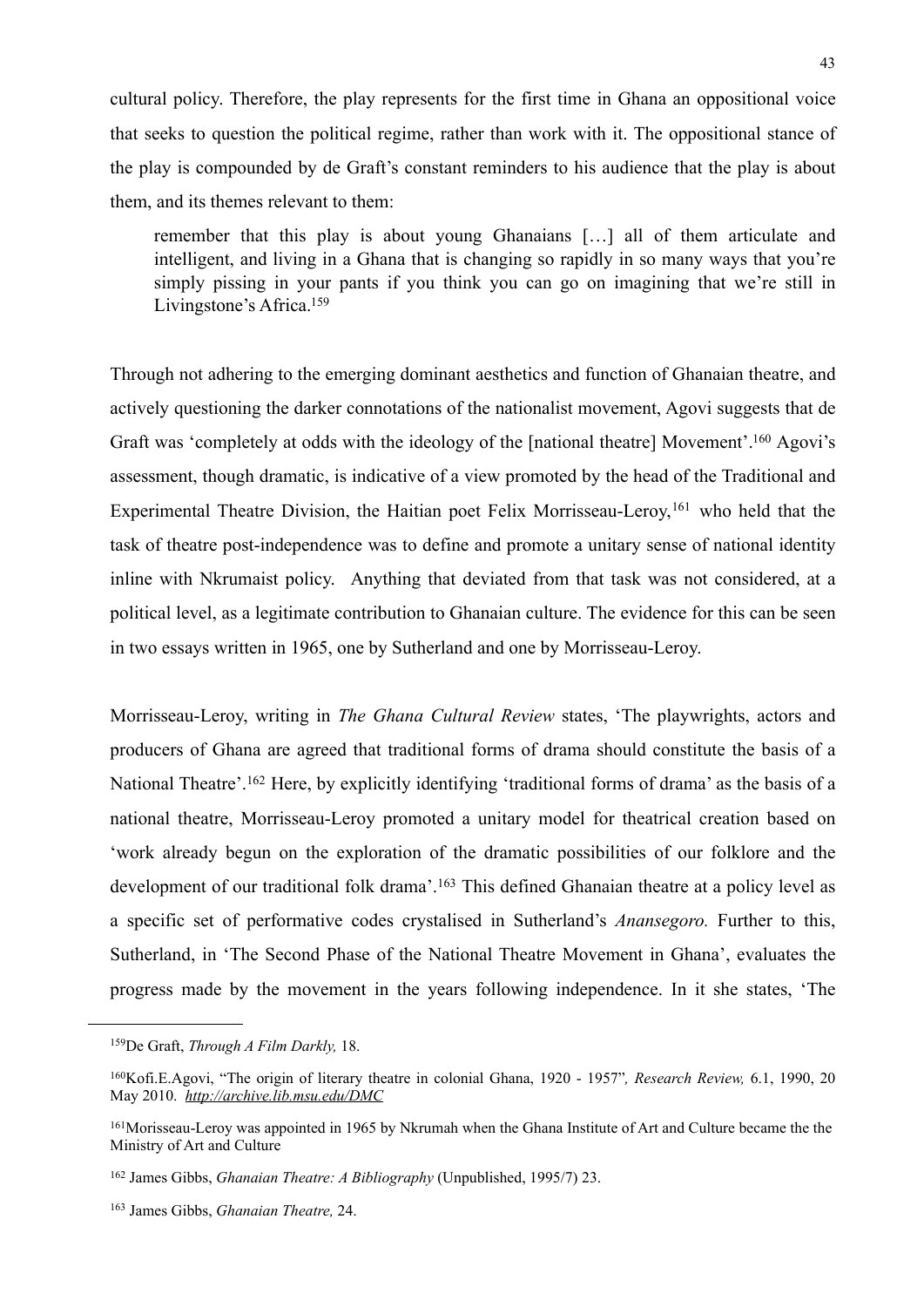National Theatre Movement is only just beginning to achieve the character to which several important statements and actions by the President of Ghana aspire', demonstrating how implicit Nkrumah and his cultural policy were in Ghanaian theatre.[164](#page-45-0) Morrisseau-Leroy linked the performative codes developed by Sutherland to the National Theatre Movement that Sutherland had explicitly linked to Nkrumah's cultural aspirations, and summarised them as the 'complete fusion between African culture and African politics'.<sup>165</sup> Though Sutherland did not synonymies the National Theatre Movement with her own *Anansegoro,* and actively encouraged and supported playwrights such as de Graft and Ama Ata Aidoo whose work explored very different performative and thematic areas, the political success of *Anansegoro* informed Morrisseau-Leroy's stance which, through defining Ghanaian theatre, actively sidelined alternative voices.

Joe de Graft, in the forward to a collection of poems, articulated his frustration at these reductive and constrictive cultural classifications:

I do not imagine that any of my readers will like more than a very few of my poems in this collection... But I hope they will desist from asking me why I have not written them "African poetry". Simply because I am this individual; neither a tribe living in some long inaccessible African jungle, nor a committee of pan-Africanist ethnographers'[.166](#page-45-2)

Fanon suggests that 'decolonisation is simply the replacing of a certain 'species of men' by another 'species' of men'.[167](#page-45-3) De Graft's forward highlights the tension between the political desire to define and disseminate a single vision of Ghanaian culture, and the sense that for the artist, the definition of the role of culture post-independence had replaced one set of legitimatising cultural codes with another.

Despite the feelings of de Graft, under Nkrumah, the National Theatre Movement gained momentum. In 1965 the National Drama Company was launched to 'foster the continued growth of and expansion of the emergent theatre movement'[.168](#page-45-4) The founding of the company represents

<span id="page-45-0"></span><sup>164</sup> Efua T Sutherland, "The Second Phase of the National Theatre Movement in Ghana," *FonTomFrom: Contemporary Ghanaian Literature, and Film,* eds Kofi Anyidoho and James Gibbs, (Amsterdam: Editions Rodophi, 2000) 45.

<span id="page-45-1"></span><sup>165</sup> Kwame Nkrumah, "1964 Drama Workshop'", *Ghana Cultural Review* I, (1965) 30.

<span id="page-45-2"></span><sup>166</sup>Sandra E. Green, "Developing the Arts for Development: Perspectives on Ghana:, *Africa Notes* (1998)*.* [http://](http://www.einaudi.cornell.edu/files/content/848/Developing_the_Arts_for_Development.pdf) [www.einaudi.cornell.edu/files/content/848/Developing\\_the\\_Arts\\_for\\_Development.pdf](http://www.einaudi.cornell.edu/files/content/848/Developing_the_Arts_for_Development.pdf) 4 accessed August 24 2010

<span id="page-45-3"></span><sup>167</sup>Frantz Fanon, *The Wretched of the Earth,* (London: Penguin, 2001) 27.

<span id="page-45-4"></span><sup>168</sup> James Gibbs, *Ghanaian Theatre: A Bibliography* (Unpublished, 1995/7) 24.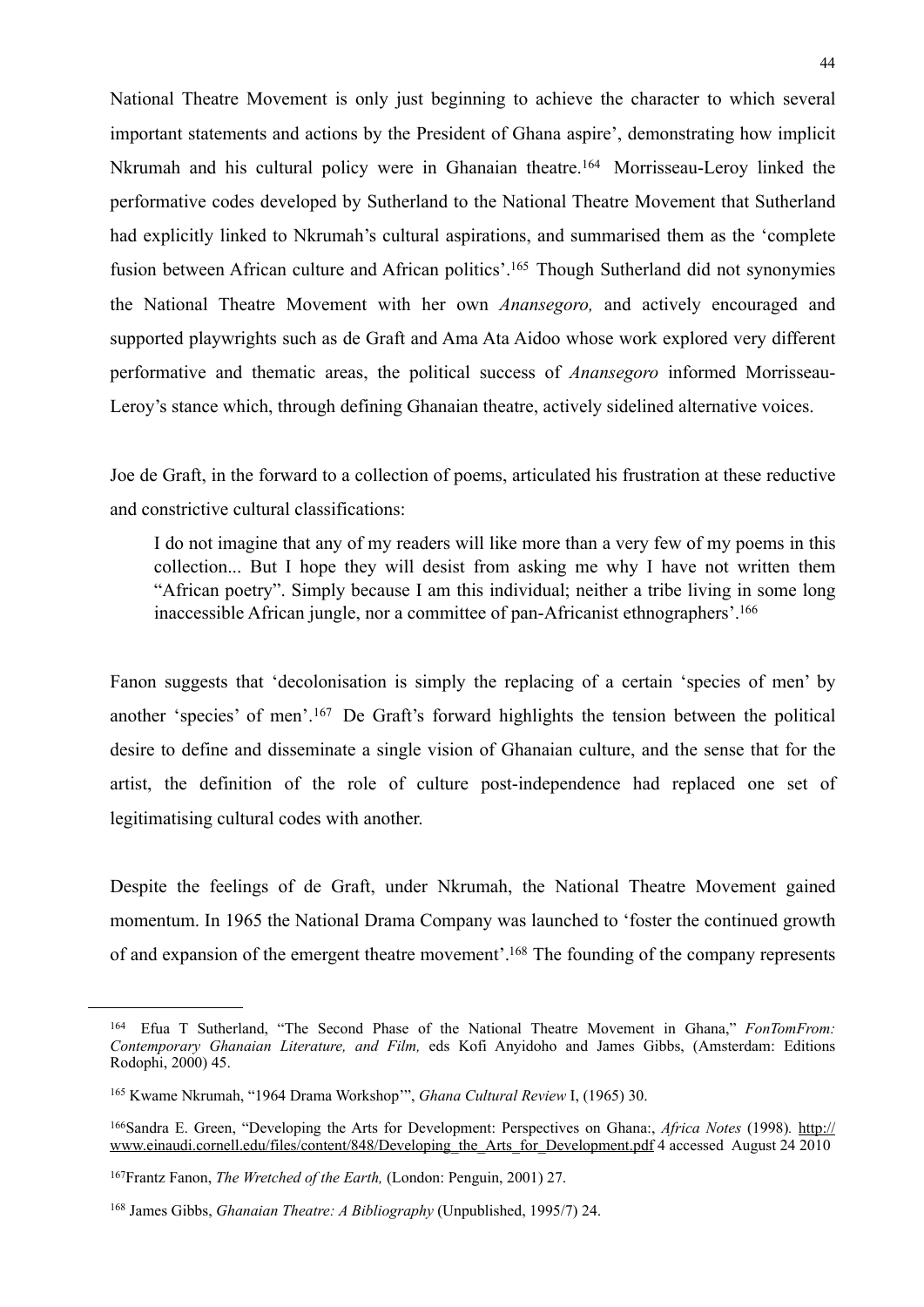the success of Sutherland's continuing work, and the claiming of that work at a political level. Morriseau-Leroy wrote in 1965 that 'The theatre workers find great inspiration in the keen interest Osagefo [sic] [Nkrumah] takes in the theatre'[.169](#page-46-0) Nkrumah's increasing dominance of cultural life in Ghana culminated with the establishment of the Osagyefo Players in February 1965. The company were founded 'by direct order of the President', and Nkrumah said of them 'I look upon this Drama group to be the intellectual centre for artistic stimulus and driving force behind the theatre movement in Ghana and the cultural revival of Africa'[.170](#page-46-1) That Nkrumah founded the company at this time demonstrates how politically effective the National Theatre Movement in Ghana had been. Throughout his Presidency, Nkrumah had increasingly moved theatre and playwrights closer to politics, funding their ability to work, and then creating institutions that implicated his regime in their success. Largely thanks to Sutherland's belief in Nkrumah's cultural policy, there was now a theatre industry in place where an artist could expect to make a living wage.

By 1966, the year in which Nkrumah was deposed in a military coup,<sup>171</sup> at least ten new plays had been published, including two transcripts of concert party plays. In addition, dozens of articles, reviews and works in progress had been written and performed*.* Both the university campus and the Drama Studio had become thriving arenas in which the next generation of playwrights were beginning to form their ideas under Sutherland's guidance. The University campus began to grow an international reputation, with Nigerian artists like Soyinka making regular visits. In nine years Nkrumah and Sutherland had created and defined a theatre industry which had become 'a vehicle for the development of a modern African reality'.<sup>172</sup>

<span id="page-46-3"></span>172 Anne V. Adams and Esi Sutherland Addy, "Introduction," *The Legacy of Efua Sutherland: Pan-African Cultural Activism* eds. Anne Adams and, Esi Sutherland-Addy (Banbury: Ayebia Clarke Publishing, 2007) 14.

<span id="page-46-0"></span><sup>169</sup>James Gibbs, *Ghanaian Theatre,* 21.

<span id="page-46-1"></span><sup>170</sup> James Gibbs, *Ghanaian Theatre,* 21.

<span id="page-46-2"></span><sup>171</sup>In February 1966, while on a diplomatic trip to Hanoi, Nkrumah was deposed by a military coup. Increasing tensions between Nkrumah and the West, particularly America had led to a doubling of CIA agents in Accra. At home, with concern about being mobilised for a campaign in Rhodesia, and increasing cut backs, the military grew restless. Two days national holiday was declared and the National Liberation Council came to power.

Nkrumah accepted an offer for hospitality from Sekou Toure, President of Guinea and a fellow Pan-Africanist. He named Nkrumah joint Head of State of Guinea, a position he held until his death in 1972. From Guinea, Nkrumah continued his involvement in Ghanaian politics, growing 'more theoretical his views he became more revolutionary and more extreme'. During his exile he wrote *Dark Days in Ghana, Conciencism*, *Axioms* and *The Class Struggle in*  Africa. Fittingly he also founded the publishing house PANAF to publish his books, ensuring the continued dissemination of his ideas and the education of future generations. David Rooney, *Kwame Nkrumah: Vision and Tragedy* (Accra: Sub-Saharan Publishers, 2007) 68.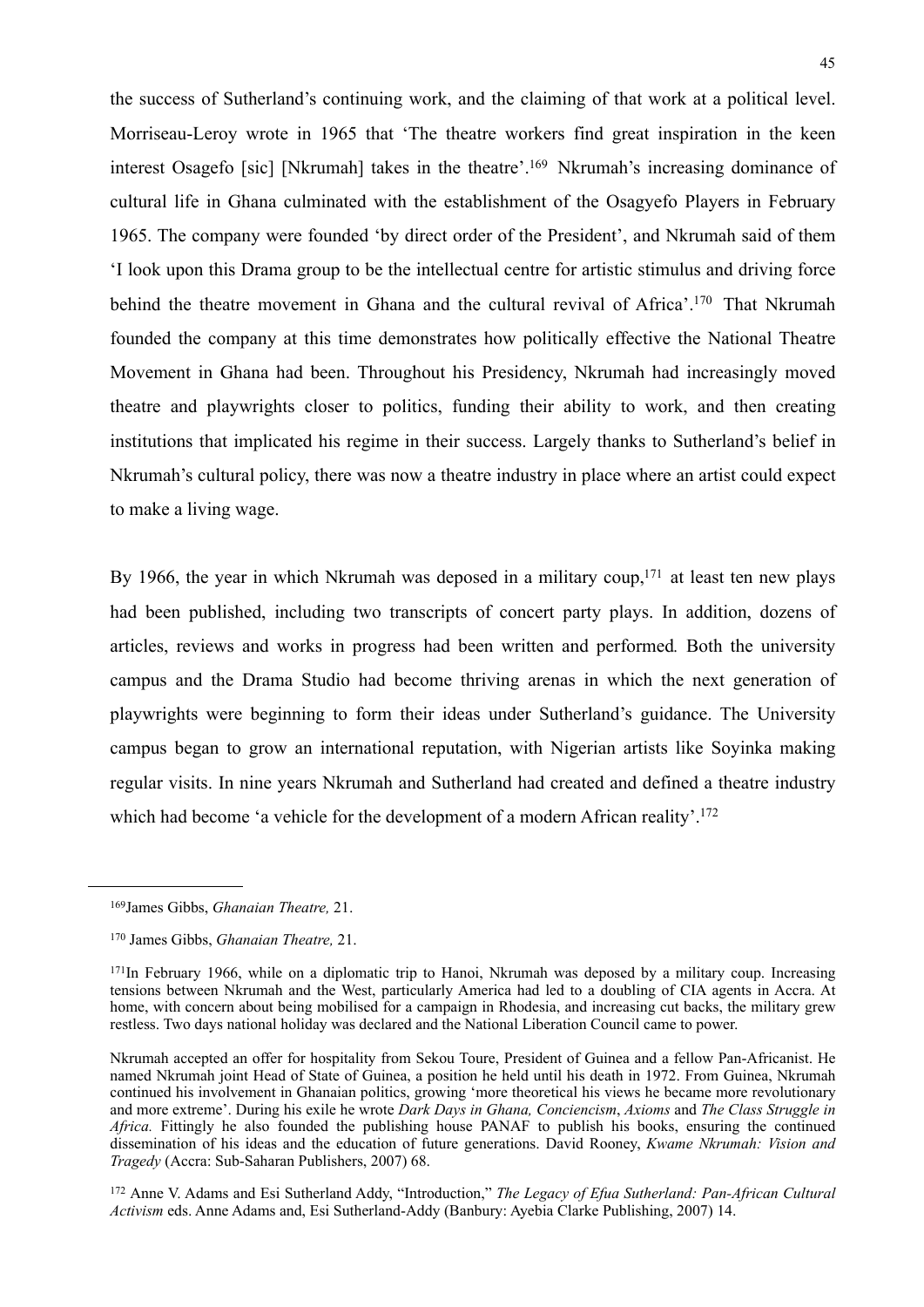This period of Ghanaian history successfully defined a theatrical aesthetic that was intrinsically linked to the political ideology of the Nkrumah government. It delivered a mode of theatre that conveyed a pan-national cultural authority through codifying a framework of aesthetics that drew on folklore, and produced published texts written in English by career playwrights. Robert July states that 'For Mrs Sutherland, creation of authentic African theater was one of two major objectives; the other was continuity'[.173](#page-47-0) However, as will be explored in the next chapter, by perusing continuity through codifying the creative and aesthetic modes of Ghanaian theatre, Sutherland problemetised the position of playwriting. Through building institutions that represented and crystalysed a specific nationalist ideology and proselytised a unitary cultural model, Nkrumah enabled playwriting Ghana to flourish, whilst simultaneously actively excluded pluralistic cultural expressions.

<span id="page-47-0"></span><sup>&</sup>lt;sup>173</sup>Robert July, *An African Voice: the role of the humanities in African independence, (Durham: Duke University* Press, 1987) 77.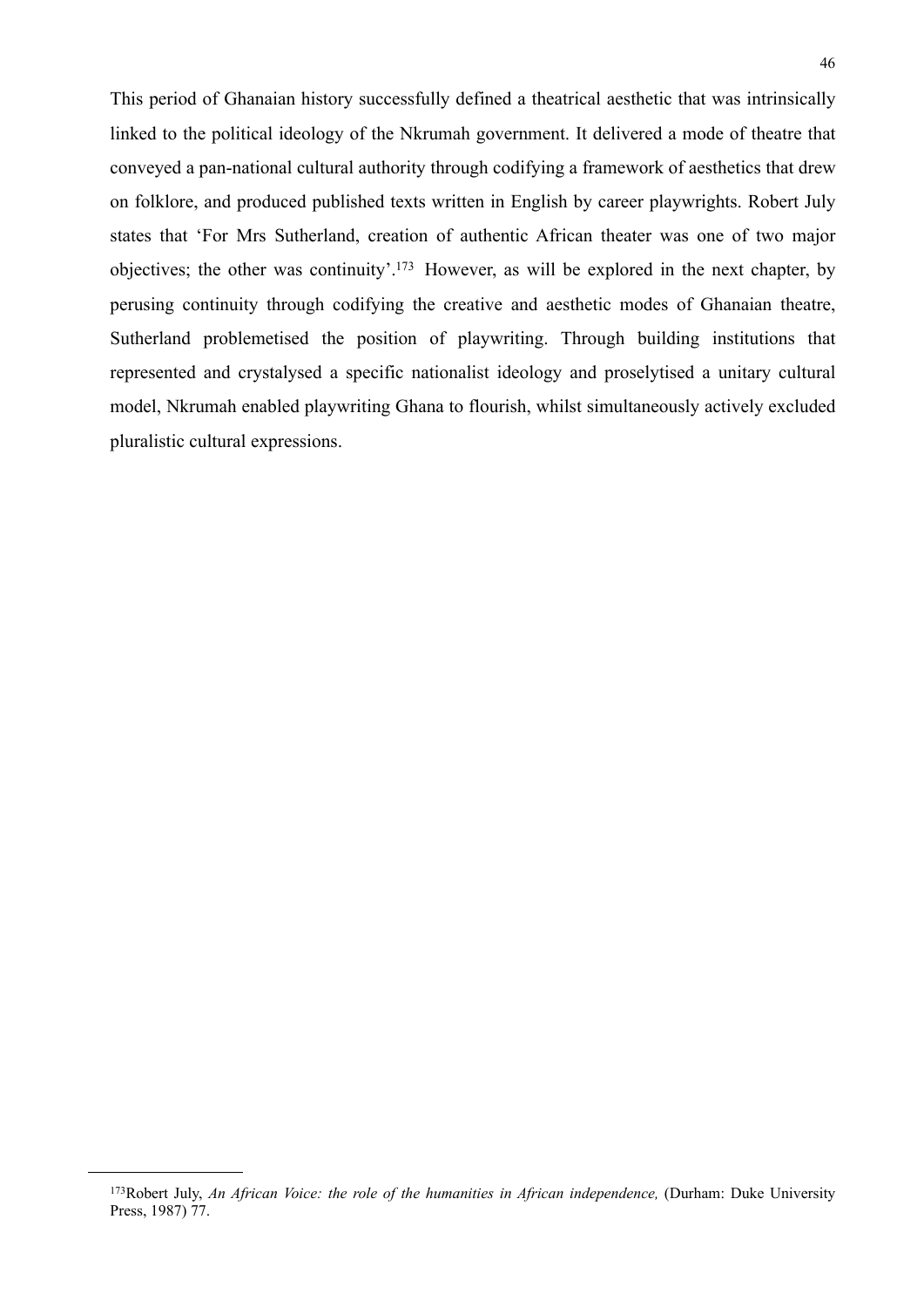47

## **'An era of decline': playwriting in Ghana 1966 - 1981.[174](#page-48-0)**

In this chapter I will analyse how playwrights and theatre institutions established during the Nkrumah era developed during the series of military coups until J.J. Rawlings' 31 December Revolution of 1981. I will argue, with reference to Efua Sutherland's *The Marriage of Anansewa*  (1975) (which contains all the elements of her *Anansegoro* developed throughout the 1960s), that playwriting in Ghana, having established firm aesthetic and creative codes in response to Nkrumaist nationalist policies, became increasingly marginalised by the military governments. Working with the statement that within a postcolonial context the patterns of cultural expression 'become part of the objective situation confronted by later generations […] having once been part of the solution to a dilemma, [they] then become part of the new problem',<sup>175</sup> I will analyse how the creative and aesthetic patterns of theatre in Ghana established by Sutherland problematised the creative process for the new generation of playwrights. I will examine how these problems led artists to challenge Sutherland's position at the forefront of Ghanaian culture and briefly, but significantly, challenge the concept authorship in Ghanaian theatre. To analyse how playwrights adapted to the changing political landscape I will undertake a close textual analysis of Mohammed ben-Abdallah's *The Trial of Mallam Ilya* (1982). I will argue that with this play ben-Abdallah gave a glimpse of something radically different to the inherited codes of Sutherland's work whilst maintaining a legitimacy within the context of Ghanaian theatre.

Throughout the 1970s Efua Sutherland found herself increasingly in the 'political wilderness'[.176](#page-48-2) The end of Nkrumah's regime enabled the questioning of previously integral politico-cultural

<span id="page-48-0"></span><sup>174</sup>The period of 1966-1981 represents 'an era of decline' in the relationship between theatre and politics in Ghana, and in Ghana generally. During this period Ghana 'was governed by six regimes; two elected civilian governments and four military ones'. By 1982 there had been five successful coup attempts, two affected by the same man, Jerry Rawlings. Throughout the period Deborah Pellow and Naomi Chazan note that despite ideological differences, the regimes shared a 'tendency toward authoritarian rule, ethnic favouristism, intolerance of criticism, and above all, inability to overcome economic deterioration'. Deborah Pellow and Naomi Chazan, *Ghana: Coping with Uncertainty* (Colorado: Westview Press, 1986) 47.

<span id="page-48-1"></span><sup>175</sup>Frederick Jameson, 'Third-World Literature in the Era of Multinational Capitalism', *Social Text,* No. 15 (Autumn, 1986) 78.

<span id="page-48-2"></span><sup>176</sup>James Gibbs, "Efua Sutherland: "The Mother" of Ghanaian Theatre," *FonTomFrom: Contemporary Ghanaian Literature, and Film,* eds Kofi Anyidoho and James Gibbs, (Amsterdam: Editions Rodophi, 2000) 111.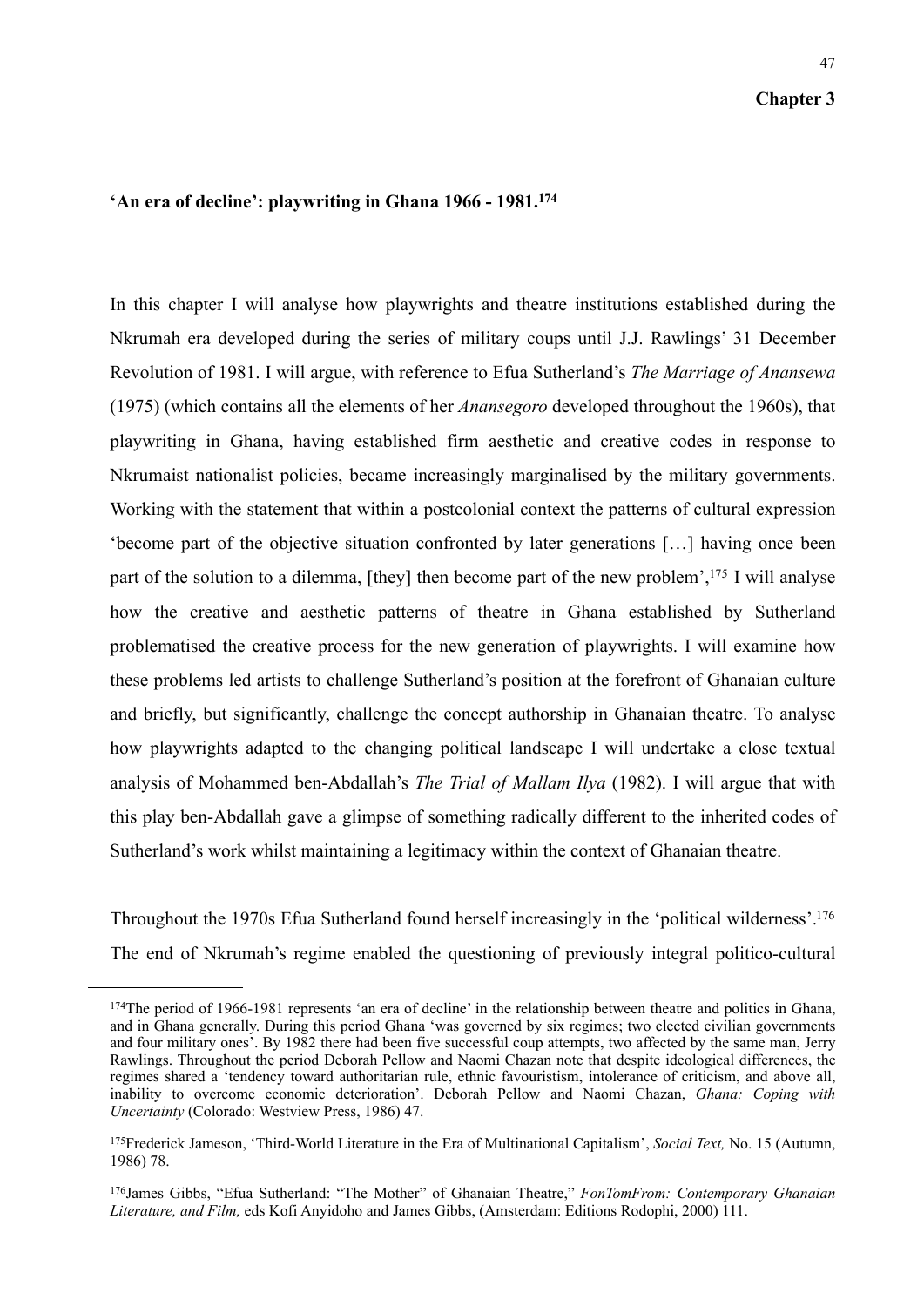trajectories, which included the position of theatre in Ghana.[177](#page-49-0) Sutherland's theatrical response to the coup itself was minimal (as had been any criticism of Nkrumah's regime in the years leading up to the coup). This is evident in her seminal play *The Marriage of Anansewa* (1975) where there is an absence of any explicit connection between the play and the contemporary political situation. The play stands as the purist distillation of Sutherland's *Anansegoro* and as the fullest expression of the folk theatre that Morriseau-Leroy and Nkrumah advocated. The play contains all of the performative and dramaturgical devices that Sutherland developed with her various companies since the forming of the Experimental Theatre Company in 1959.

Sutherland suggests that 'Ananse is, artistically, a medium for society to criticise itself'[.178](#page-49-1) The stories are parables, wherein Ananse overreaches himself, achieving successes that are 'doubtful and temporary'.[179](#page-49-2) In the forward to the play Sutherland explains that

there are in existence some specialist groups who have given it [*Anansesem*] a full theatrical expression with established conventions. It is this system that I have developed and classified as *Anansegoro.*[180](#page-49-3)

Fundamentally, therefore, Ananse is a known quantity, a familiar folk character that audiences recognise, and are therefore able to acknowledge their own position within the formulaic story telling process.

*The Marriage of Anansewa* traces the fortunes of George Kweku Ananse as he attempts to make money by betrothing his daughter, Anansewa, to four different chiefs at the same time. His plans go too well as each Chief falls in love with a photo of Anansewa and George eventually needs to extricate himself from the ensuing confusion by faking the death of his daughter. Three of the chiefs express their condolences, but Chief-who-is-Chief offers to pay for the funeral as though he and Anansewa were already married. Anansewa miraculously recovers and she, George and Chief-who-is-Chief live happily ever after. Throughout, the audience find enjoyment in observing Ananse's increasing predicament, as the Storyteller says to the audience, 'All of us

<span id="page-49-0"></span><sup>&</sup>lt;sup>177</sup>A significant effect of the coup was to contextualise the preceding decade as Nkrumaist, inferring a binarised alternative. A concept that was exploited by the new regime as it attempted to construct itself in opposition to Nkrumah.

<span id="page-49-1"></span><sup>178</sup> Efua Sutherland, *The Marriage of Anansewa,* (Accra: Sedco, 1975) v.

<span id="page-49-2"></span><sup>179</sup>Sutherland, *The Marriage of Anansewa,* v.

<span id="page-49-3"></span><sup>180</sup> Sutherland *The Marriage of Anansewa,* v.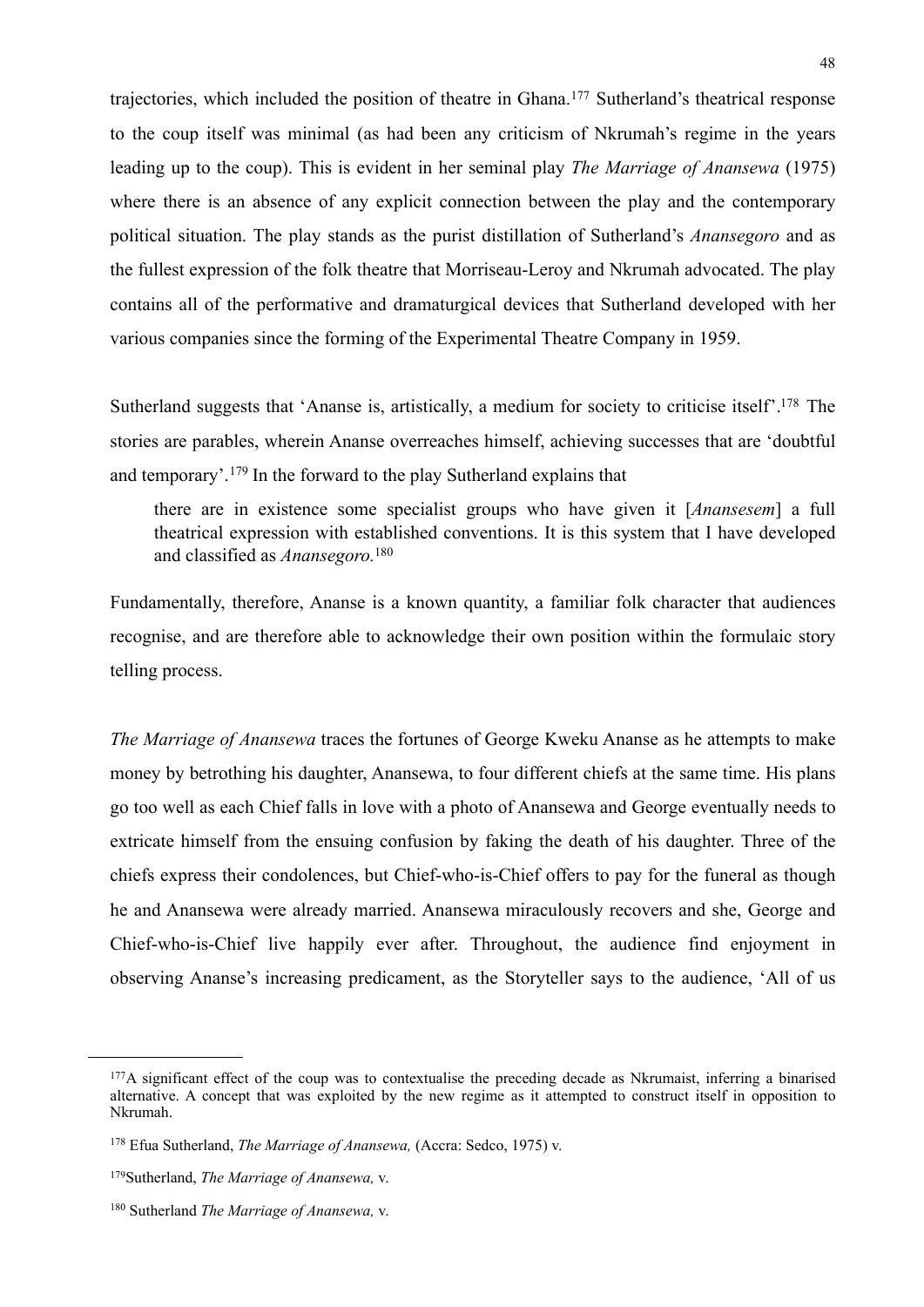have seen this knot that has been tied. How do you suppose Mr Ananse will untie it?'.<sup>181</sup> There is little sympathy for George, as he is the author of his own problems, but his crimes are essentially victimless.

The play has a heightened theatricality in performance with devices such as a props man being present on stage and a Storyteller who both inhabits the world of the play and maintains a dialogue with the audience. The acknowledged theatricality is referred to by Sutherland in the Forward as a key element of *Anansegoro:*

People come to a session to be, in story-telling parlance, 'hoaxed'. […] Hence in the course of a particularly entrancing story it is normal for an appreciative listener to engage in the following exchange:

LISTENER: Keep hoaxing me! *(Sisi me!)* NARRATOR: I am hoaxing you and will keep on hoaxing you! *(Mirisisi wo, misisi wo bio!)*

The formula is practically a form of applause, an encouragement to the Storyteller to sustain his artistry<sup>[182](#page-50-1)</sup>

The significance of the play within the context of the National Theatre Movement, therefore, is not the narrative but the performative elements. Sutherland demonstrates a progression from *Edufa* (in which the chorus are characters who inhabit the world of the play) as she clarifies the function of the chorus within *Anansegoro*, stating 'I have used the device of moving on to the stage a pool of *Players* representing both the specialist performers and the audience [in order to invoke an] element of community participation'.<sup>183</sup> Throughout, Sutherland foregrounds the societal role of the chiefs, Ananse, and traditional engagement rituals which she juxtaposes with a modern setting and modern values in order to present an updated version of a traditional *Anansesem*. These themes are supported by the codified framework of aesthetics which together create a distinctly Ghanaian performative experience.

Although the *The Marriage of Anansewa* is the culmination of Sutherland's theatrical exploration, it strikes an anomalous note within its socio-political context precisely because it is

<span id="page-50-0"></span><sup>181</sup>Sutherland, *The Marriage of Anansewa,* 65.

<span id="page-50-1"></span><sup>182</sup>Sutherland, *The Marriage of Anansewa,* vii.

<span id="page-50-2"></span><sup>183</sup>Sutherland, *The Marriage of Anansewa,* vii.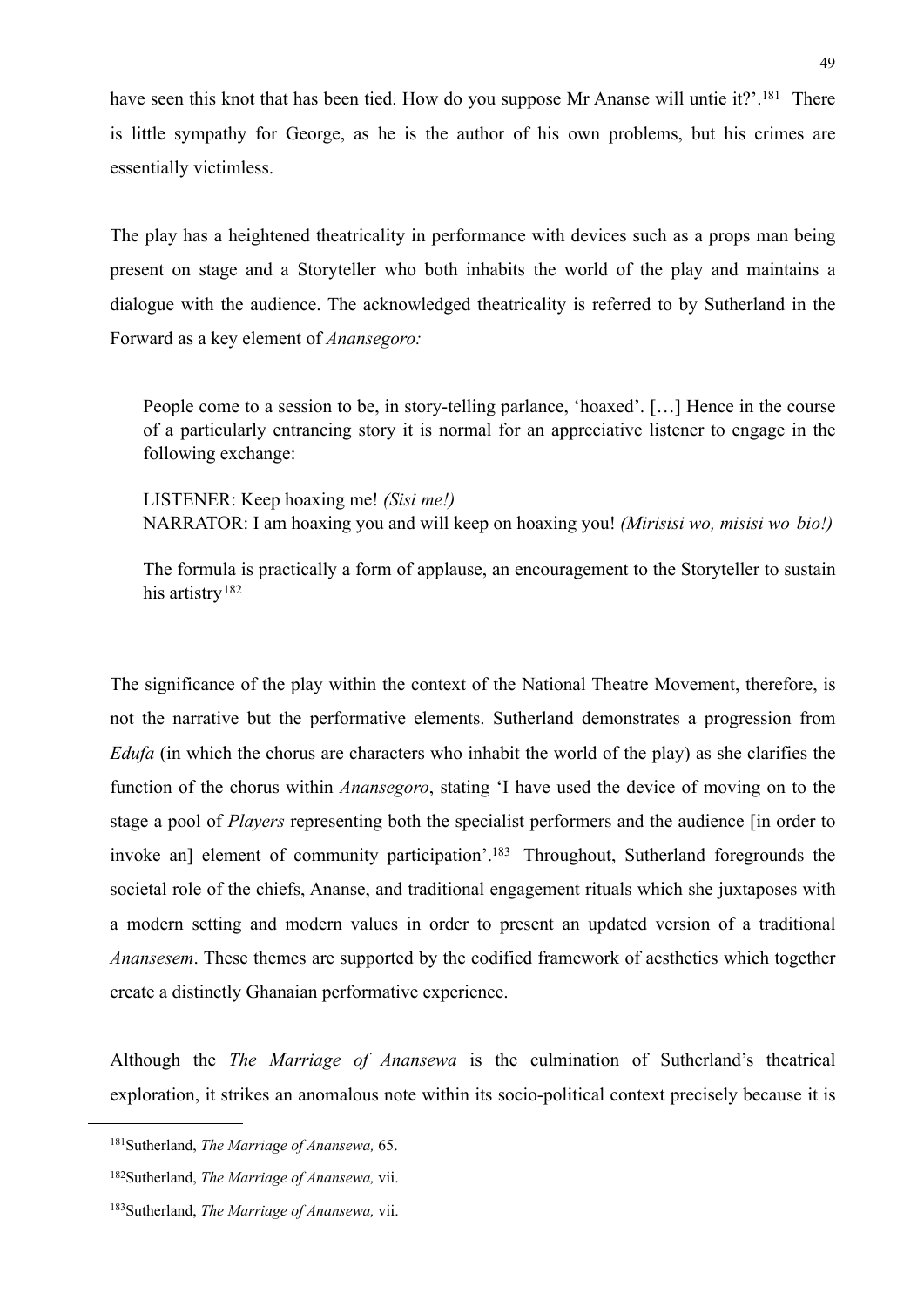not 'the story of the private individual destiny [as] an allegory of the embattled situation of the public third-world culture and society'[.184](#page-51-0) The play does not speak to the increasingly embattled situation of Ghanaian society but is a residual product of the nation building policies of the Nkrumah presidency. The dislocation between the National Theatre Movement and the changing political regime evident in the play, demonstrates how reliant on Nkrumah's nationalist policies the National Theatre Movement had been. However, the grandiose rhetoric of stimulating a 'truly African literature', had been displaced in 1966 by a regime that 'took altogether a much more modest administrative assessment of Ghana's role in Africa and the world'[.185](#page-51-1) Therefore, the play highlights that without political support, playwriting in Ghana was in danger of reverting to the liminality of the colonial era.

As the explicit support of the political hierarchy drifted away, the whole Nkrumaist cultural apparatus came under scrutiny as artists began to question the dominant cultural narrative and Sutherland's place at the forefront of the post independence cultural movement. In *Fragments*  (1969) the novelist Ayi Kwei Armah uses his characters to expose the inequality and ineffectual development of literature in post independence Ghana*.* In a chapter entitled 'Osagyefo', a title given to Nkrumah meaning 'conquerer['186](#page-51-2) (and therefore making a blatant comment on the cultural dominance of Sutherland), Armah introduces a thinly disguised pastiche of Sutherland, Akosua Russell, as 'our leading writer'[.187](#page-51-3)

Armah uses a disaffected and struggling novelist at a literary party to describe how 'that woman arranges these so-called soirees for only one thing: to get American money for her own use'.<sup>188</sup> Displaying the full extent to which the fictionalised Sutherland manipulates and controls the funding and image of Ghanaian cultural development, Armah goes on:

She'll tell the Americans it was she who taught you to write. Or if that's too much she'll say she encouraged you, inspired you, anything, and she'll get more money to continue the good work. She's some sweet poison[.189](#page-51-5)

<span id="page-51-0"></span><sup>184</sup>Frederick Jameson, 'Third-World Literature in the Era of Multinational Capitalism', *Social Text,* No. 15 (Autumn, 1986) 69

<span id="page-51-1"></span><sup>185</sup>Dennis Austin and Robin Luckham, *Politicians and Soldiers in Ghana 1966-1972* (London: Frank Cass, 1975) 19.

<span id="page-51-2"></span><sup>186</sup> A.K.Ocran, *A Myth is Broken* (Accra: Longmans, 1968) 38.

<span id="page-51-3"></span><sup>187</sup> Ayi Kwei Armah, *Fragments* (London: Heinemann, 1969) 109.

<span id="page-51-4"></span><sup>188</sup>Armah, *Fragments*, 109.

<span id="page-51-5"></span><sup>189</sup>Armah, *Fragments*, 111.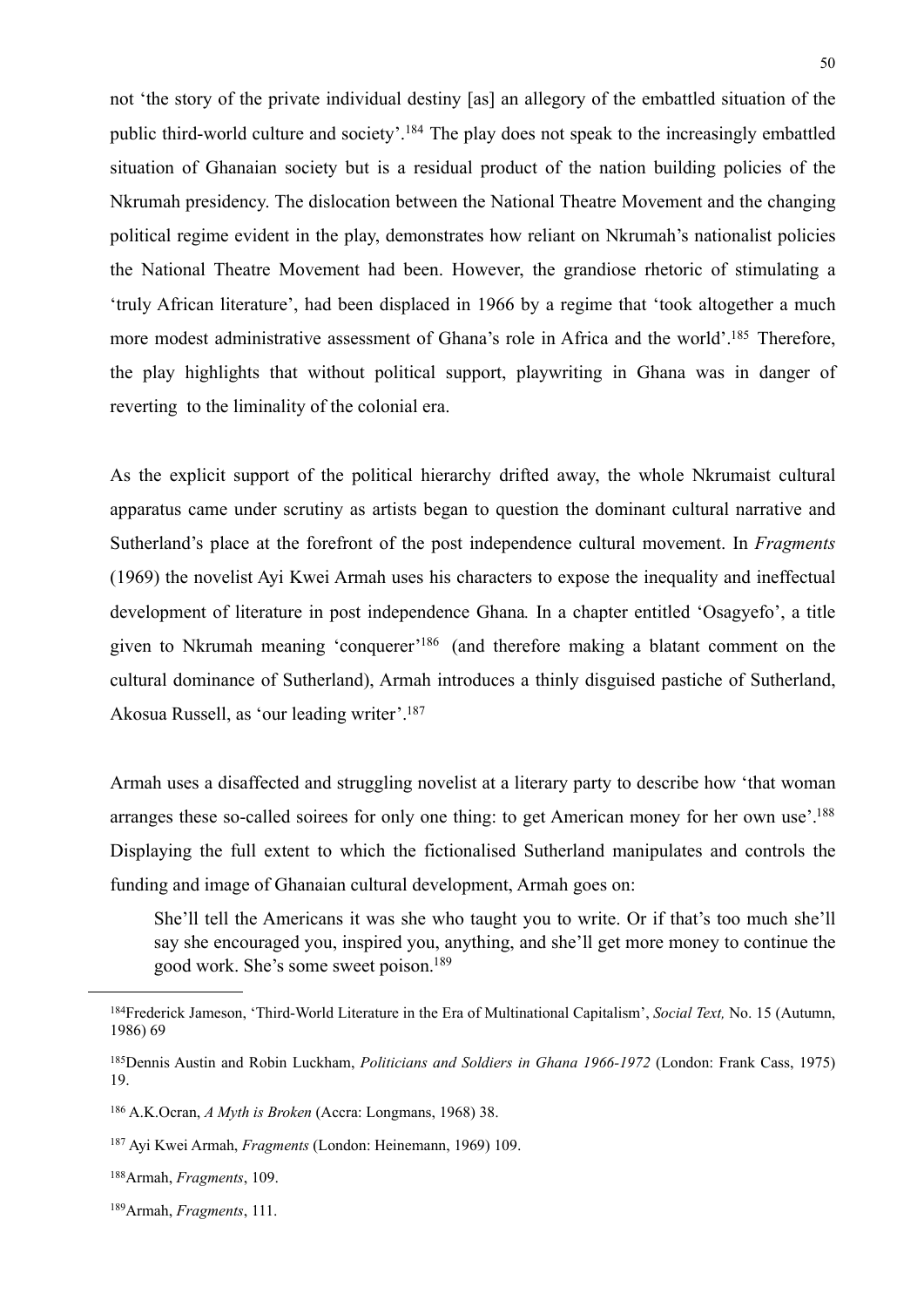51

Perhaps the most damning statement in the chapter comes when Armah's struggling novelist pays the ultimate insult to a playwright when he says that 'She's no writer, and she knows it'.[190](#page-52-0)

Gibbs suggests that 'anyone who wielded as much influence as Efua Sutherland would inevitably come in for criticism and would encounter resentment'[.191](#page-52-1) However, the criticism is at least partly justified. In the case of *The Marriage of Anansewa* Gibbs writes that 'Although the play credits Efua Sutherland as the sole author, this obscures the sharing of ideas that went into its creation'[.192](#page-52-2) Mohammed ben-Abdallah, who as a young actor had been a member of Sutherland's *Kusum Agromba* theatre group, goes further in an interview given in 1984, when he states that 'the group makes the play, she doesn't write, she works with them on the play […] when they finished she wrote the script in Akan and then translated it into English'.<sup>193</sup> Sutherland is revealed in this statement as a skilled devisor and dramaturge, a 'formidable team leader'[,194](#page-52-4) who developed plays over a long and collaborative process, transcribing works for publication once they had been tried and tested.

However, due to the intertwined nature of culture and education advocated by Sutherland and Nkrumah, Armah's criticism strikes at a much more significant issue in the development of Ghanaian theatre. Through Sutherland's work as an artist-educator, and her elevated profile due to investment in her work, she fostered a generation of writers committed to a collaborative and prolonged process, alongside a dedicated group of trained actors who performed her plays. As Sutherland's *Anansegoro* had become synonymous with Ghanaian theatre, so her creative process became the way that Ghanaian theatre was made. Indeed, an example of her influence is manifest in the career of Ama Ata Aidoo who worked as Sutherland's assistant at the School of Performing Arts during the late 1960s and was an advocate of the extended creative process. In a recent interview she states that her second play, *Anowa* (1970), 'was only produced after it had

<span id="page-52-0"></span><sup>190</sup>Armah, *Fragments*, 117.

<span id="page-52-1"></span><sup>191</sup> James Gibbs, "Efua Sutherland: "The Mother" of Ghanaian Theatre," *FonTomFrom: Contemporary Ghanaian Literature, and Film,* eds Kofi Anyidoho and James Gibbs (Amsterdam: Editions Rodophi, 2000) 111.

<span id="page-52-2"></span><sup>192</sup> James Gibbs, "What is *The Marriage of Anansewa* and who performed the wedding ceremony?" *Nkyin-Kyin: Essays on the Ghanaian Theatre,* ed. James Gibbs (Amsterdam: Editions Rodolphi, 2009) 135.

<span id="page-52-3"></span><sup>193</sup>James Gibbs, "What is *The Marriage of Anansewa* and who performed the wedding ceremony?" *Nkyin-Kyin,* 135.

<span id="page-52-4"></span><sup>194</sup> James Gibbs, "What is *The Marraige of Anasewa* and who performed the wedding ceremony?" *Nkyin-Kyin,*135.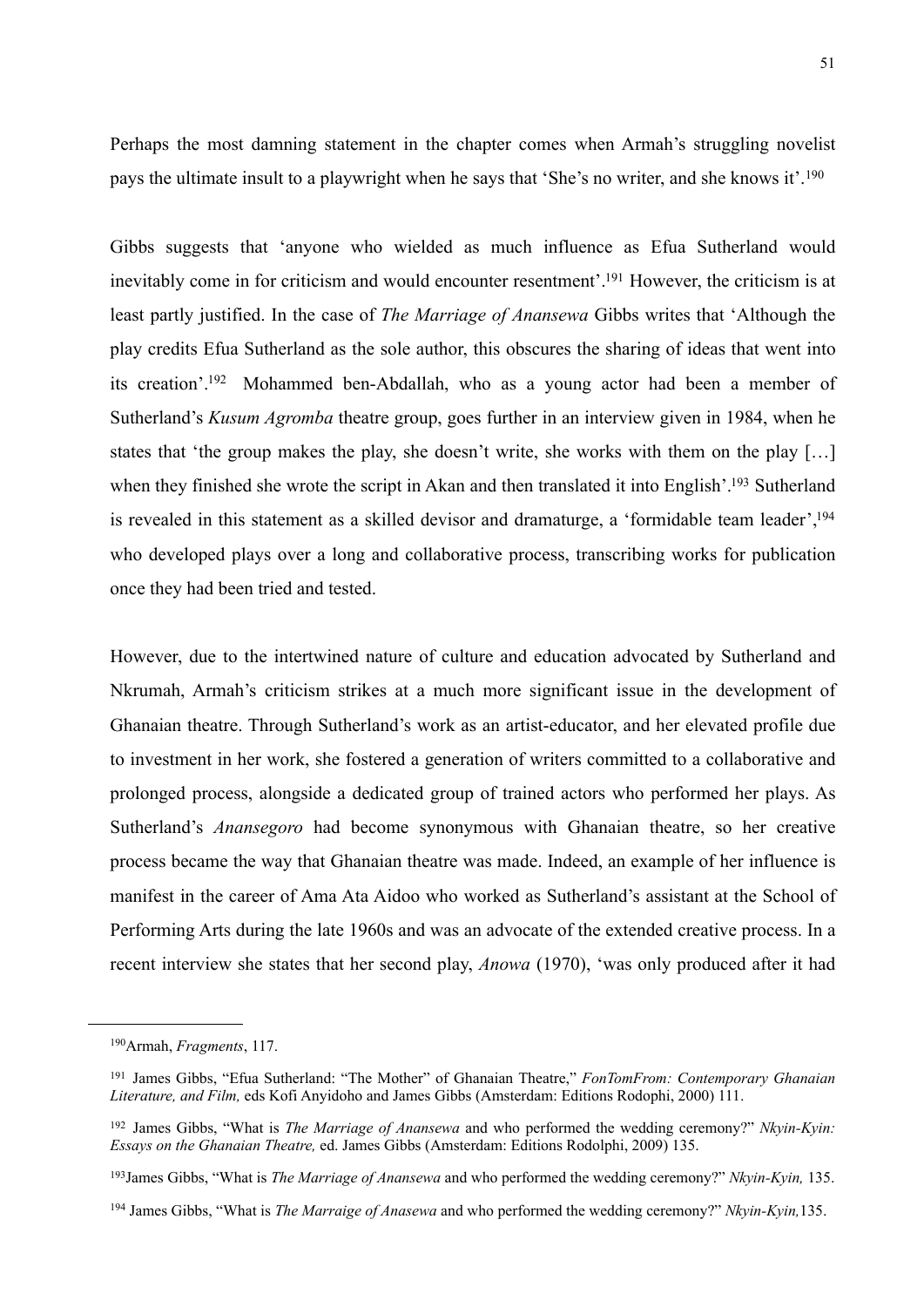been published and so could not be amended during production'.<sup>195</sup> As a result, Aidoo states that 'I myself killed my dramatic impulses because I swore never to write [another] play unless I had a group to work with'[.196](#page-53-1) Both *Anowa* and *The Dilemma of a Ghost* became globally famous works, but Aidoo's aversion to writing plays unless she could collaborate and alter her work, has resulted in her never writing another play. In the same interview, Aidoo also says that she was 'lucky to fall into the hands of someone like Efua Sutherland'[,197](#page-53-2) and describes her as 'an enabler',<sup>198</sup> which she doubtless was. However, the cultural policy that had invested so heavily in Sutherland as she sought to define and capture a single national form, had effectively led to the disproportionate favouring of that type of work, thereby hindering the development of alternative or multiple creative practices and artistic voices.

The result of these strict and resource heavy creative processes is evident in Sutherland's 1965 essay 'The Second Phase of the National Theatre Movement in Ghana', in which she calls for 'Much more writing of dramatic literature'[.199](#page-53-4) Sutherland highlights the pressures placed upon artists, stating that 'even the few capable of providing creative materials have been sucked too heavily into organization, teaching and training'.<sup>200</sup> When James Gibbs joined the English Department at the University of Ghana in 1967, Alastair Niven, a colleague of Gibbs, wrote that 'There has been a disgraceful lack of dramatic activity at Legon this year and Mr Gibbs's two offerings...have almost single handedly filled the vacuum'[.201](#page-53-6) That just two productions could 'fill the vacuum' of a year's worth of work after the most prolific period of playwriting in Ghanaian theatre is curious and suggests that under J. Scott Kennedy, an American returnee who had succeeded Joe de Graft, the School of Performing Arts had struggled to address the lack of dramatic literature.

<span id="page-53-0"></span><sup>195</sup>Ama Ata Aidoo, 'I Have Published Less Than I Would Have Wished',ndn.nigeriadailynews.com, accessed 22/8/10

<span id="page-53-1"></span><sup>196</sup> Aidoo, 'I Have Published Less Than I Would Have Wished'

<span id="page-53-2"></span><sup>197</sup>Aidoo 'I Have Published Less Than I Would Have Wished'.

<span id="page-53-3"></span><sup>198</sup>Aidoo 'I Have Published Less Than I Would Have Wished'.

<span id="page-53-4"></span><sup>199</sup>Efua Sutherland, "The Second Phase of the National Theatre Movement," *FonTomFrom,* ed., James Gibbs (Amsterdam: Mantutu, 2000) 45.

<span id="page-53-5"></span><sup>200</sup>Sutherland, "The Second Phase of the National Theatre Movement," *FonTomFrom,* 46.

<span id="page-53-6"></span><sup>201</sup>James Gibbs, "The Legon 7: The Story of a Campus Drama Group, October 1968 - June 1970," *Nkyin-Kyin: Essays on the Ghanaian Theatre,* ed. James Gibbs (Amsterdam: Editions Rodolphi, 2009) 174.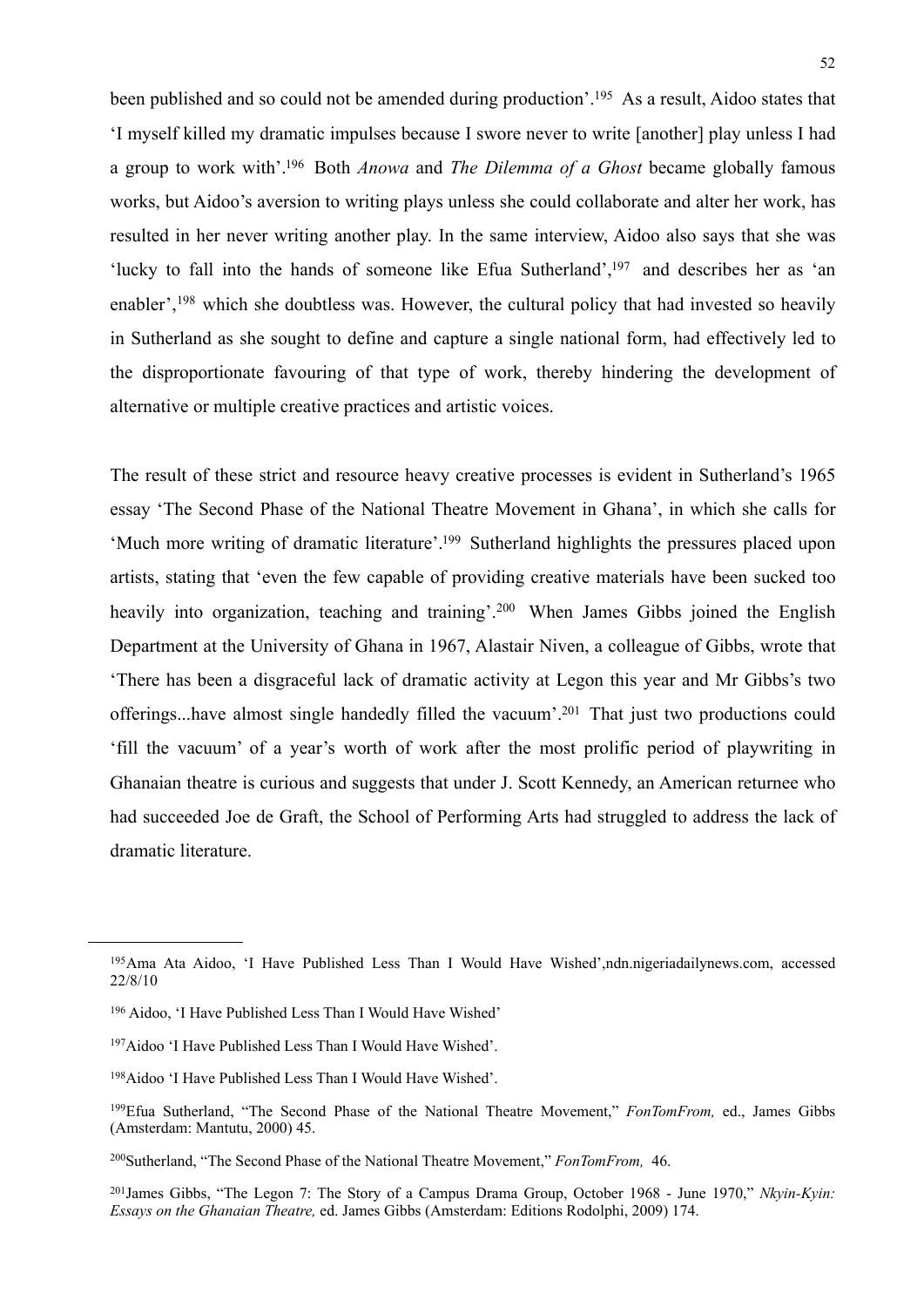Artists found the ability to sustain a career increasingly difficult as the political situation in Ghana grew worse.<sup>[202](#page-54-0)</sup> Though plays continued to be published during the early part of the decade (with *The Marriage of Anansewa* being published as late as 1975) this points to the strength of the University of Ghana, publishing houses established in the Nkrumah era, and the global attention on West African writers, rather than to a support for theatre at a political level. As Gibbs points out, 'Just because there is a lot published on that period, does that suggest that there is a ferment of creativity?'.[203](#page-54-1) The teaching institutions and the existence of the Arts Council of Ghana are highlighted in UNESCO's 1975 cultural policy report on Ghan[a204](#page-54-2) as effective and progressive, and the report highlights the significant progress that had been made post independence. However, 1975 'proved to be a critical turning point, and by 1977, the economic disorder was unprecedented'.[205](#page-54-3) Cultural progress, without financial and ideological support, was unsustainable. In just ten years the national narrative had changed rapidly from a progressive success story to an economic disaster.

The move towards small scale touring theatre that began with Gibbs' campus based company the Legon 7 in 1970, and continued with ben-Abdallah's Legon Road Theatre, seems to have been both a financial necessity and a strategic move to capture audiences that had previously been the quarry of the populist concert party. However, touring was not a simple option as the organisational infrastructure that had been developed failed to sustain post Nkrumah. In 1969, the director of the Arts Council of Ghana said that 'some of his departments were dead, some of his regional organizers did nothing, and that the Accra headquarters could not help the regions because the regions did not "have the facilities that will call for an expert to go to the site'[.206](#page-54-4) Despite this the company did undertake some touring with the assistance of Sutherland's minibus. With the Legon Road Theatre, ben-Abdallah wrote *The Alien King, The Slaves* and *The* 

<span id="page-54-0"></span><sup>202</sup>On the 13th January 1973 General Ignatius Acheampong staged the coup that removed the short lived civilian government of Dr Kofi Busia and his Progress Party, and brought an end to the Second Republic. As Sandra Greene states, in 1973 'international oil prices skyrocketed, and what little support for the arts existed between 1966 and 1973 virtually evaporated.' Sandra E. Greene, 'Developing the Arts for Development: Perspectives on Ghana', *Africa Notes* (1998) [http://www.einaudi.cornell.edu/files/content/848/Developing\\_the\\_Arts\\_for\\_Development.pdf](http://www.einaudi.cornell.edu/files/content/848/Developing_the_Arts_for_Development.pdf) accessed August 24 2010

<span id="page-54-1"></span><sup>203</sup> Gibbs interview

<span id="page-54-2"></span><sup>204</sup> Cultural Division of the Ministry of Education and Culture, Accra, "Cultural Policy in Ghana", (Paris: The Unesco Press: 1975)

<span id="page-54-3"></span><sup>205</sup>Deborah Pellow and Naomi Chazan, *Ghana: Coping with Uncertainty* (Colorado: Westview Press, 1986) 58.

<span id="page-54-4"></span><sup>&</sup>lt;sup>206</sup>Anthony Graham-White "Drama" *European Language Writing in Sub-Saharan Africa, Volume 2, eds. Albert S.* Gerard and Gyorgy M. Vajda (Amsterdam: John Benjamins Publishing Company, 1986) 811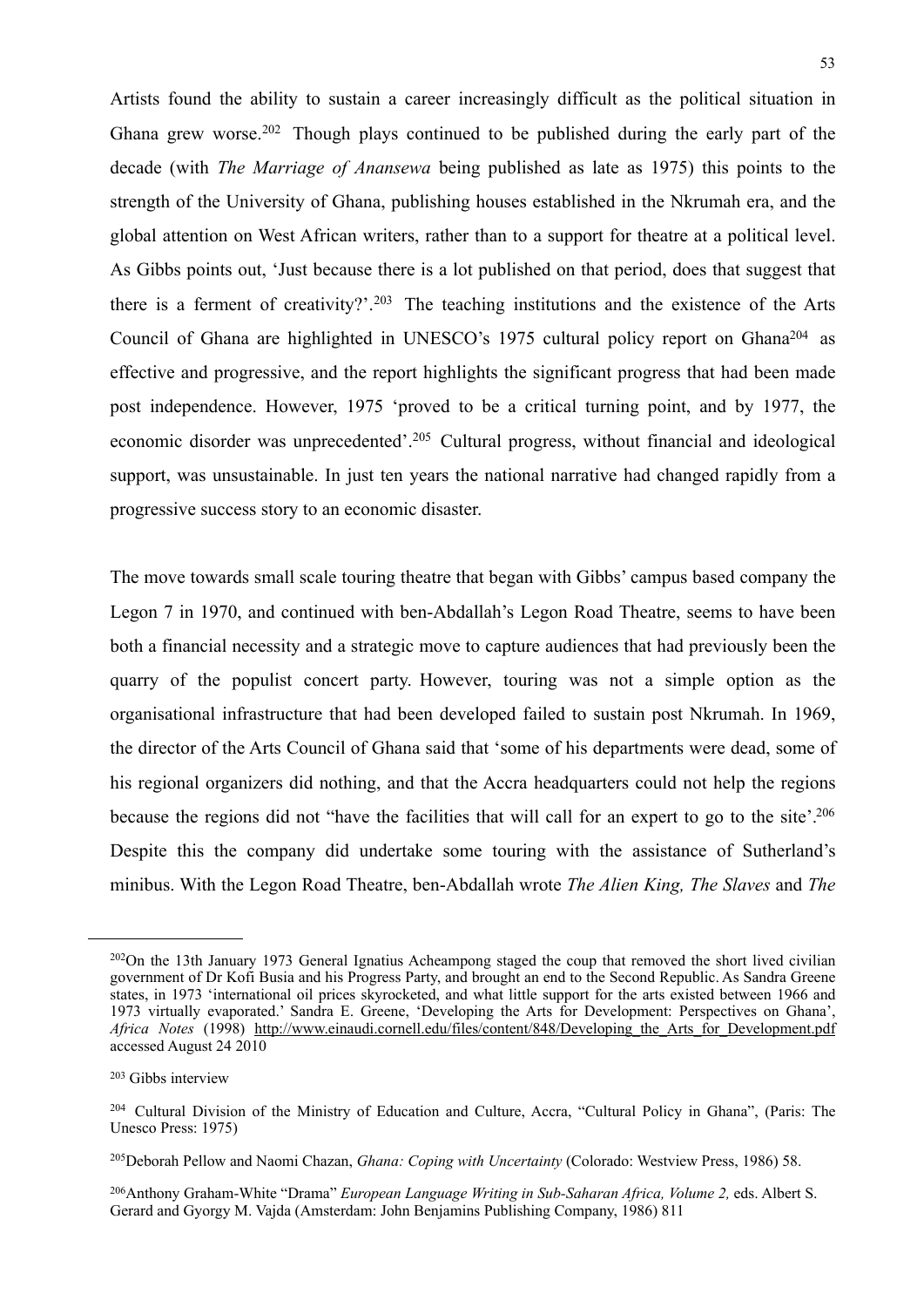*Verdict of the Cobra*, all of which were produced between 1969-1971. Gibbs wrote of these productions that ben-Abdallah demonstrated 'a particular knack of communicating to popular audiences'[,207](#page-55-0) and that the company would have been lost in the never-never land of Nkrumah's grandiose theatre, but in the harsh realities of Ghanaian theatrical life, they have earned a place in the national theatre movement.[208](#page-55-1)

Though the political situation was very different to the Nkrumah period, writing in 1972, Gibbs firmly placed the Legon Road Theatre within the National Theatre Movement, suggesting a continuation of the Ghana's theatrical trajectory with ben-Abdallah very much a part of that cultural linearity.

However, when ben-Abdallah left Ghana in 1974, having gained a scholarship to study in America, the geographical distance seems to have afforded him the liberty to break with Ghanaian theatres codified forms and directly address the contemporary political situation in Ghana. This can be most clearly seen in *The Trial of Mallam Ilya* (1982), which was premiered at the University of Georgia. In an interview published in 2000 ben-Abdallah elaborates on the process of the play, stating that:

*The Trial of Mallam Ilya* took a long time. From 1967 till 1976, it was not the writing which caused the delay [...] Every time I was ready to start something relevant happened.['209](#page-55-2)

The play marks a significant shift from Sutherland's creative codification. Since ben-Abdallah was not residing in Ghana, the play was not developed with a specific company. Recalling the process ben-Abdallah states, 'I put together a little outline, and for about seven months it was turning over in my head. Then, some evening from about 4 till 11 o'clock, I wrote it'[.210](#page-55-3) Perhaps more significantly, the play does not draw upon Akan folklore. Therefore, the play represents the emergence of a counter narrative, one not tied to the creative or cultural codes of the National

<span id="page-55-0"></span><sup>207</sup>James Gibbs, "The Legon 7: The Story of a Campus Drama Group, October 1968 - June 1970," *Nkyin-Kyin: Essays on the Ghanaian Theatre,* ed. James Gibbs (Amsterdam: Editions Rodolphi, 2009) 174.

<span id="page-55-1"></span><sup>208</sup>James Gibbs 'Mohammed ben-Abdallah and the Legon Road Theater', *[African Arts](http://www.jstor.org/action/showPublication?journalCode=africanarts)* Vol. 5, No. 4 [\(UCLA James](http://www.jstor.org/action/showPublisher?publisherCode=jscasc) [S. Coleman African Studies Center,](http://www.jstor.org/action/showPublisher?publisherCode=jscasc) 1972), 34,<http://www.jstor.org/stable/3334590> - accessed 20 Aug 2010

<span id="page-55-2"></span><sup>209</sup> Anastasia Agbenyega and James Gibbs, "Mohammed ben-Abdallah: On Plays and Playwriting," *Fontomfrom: Contemporary Ghanaian Literature, Theater and Film,* eds., Kofi Anyidoho and James Gibbs (Atlanta: Matutu, 2000) 61.

<span id="page-55-3"></span><sup>210</sup>Anastasia Agbenyega and James Gibbs, "Mohammed ben Abdallah: On Plays and Playwriting," *Fontomfrom,* 61.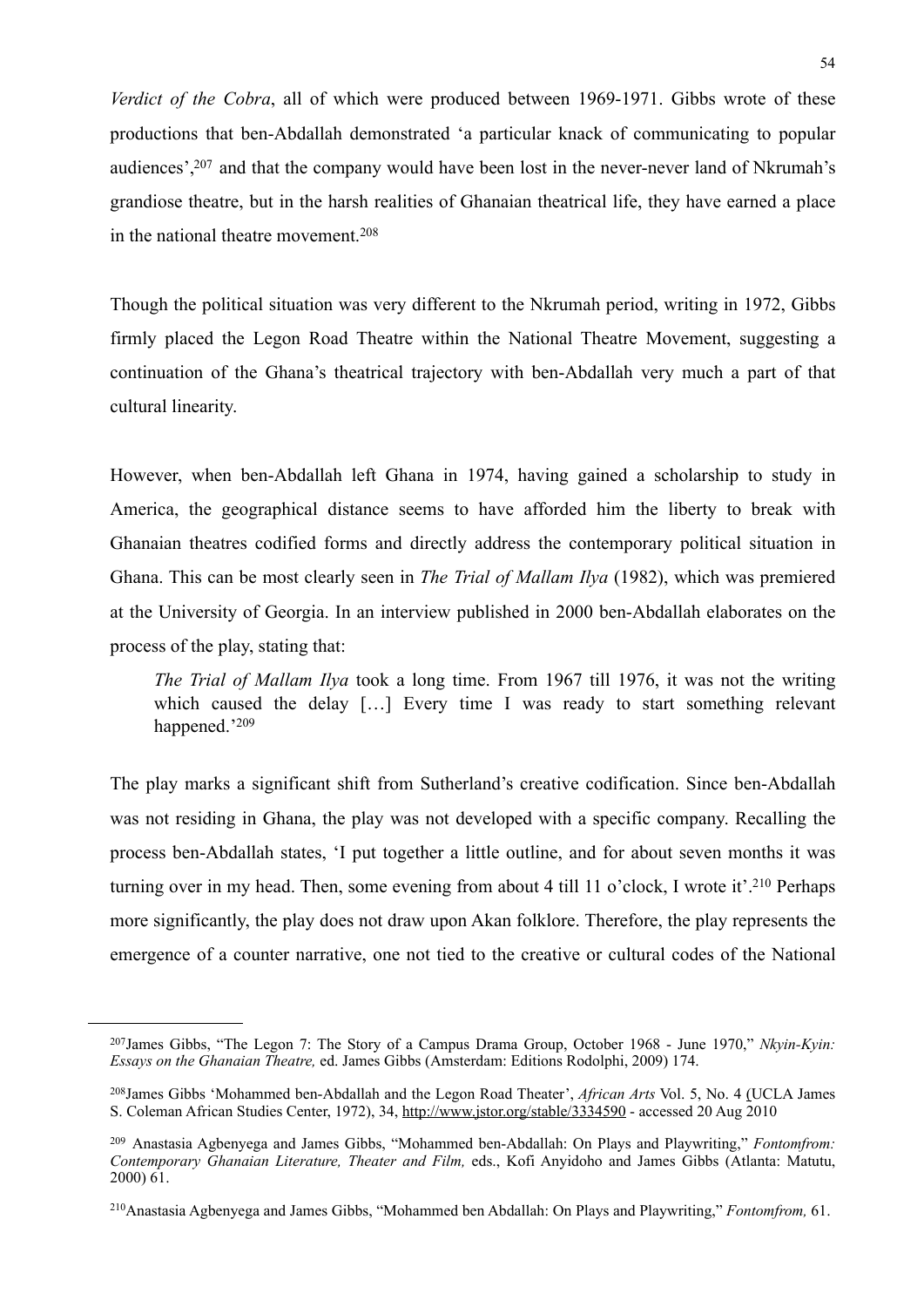Theatre Movement, but one that speaks directly, and accusingly, to the contemporary political situation.

Set in the fictional historic African kingdom of Angah, the play deals with the aftermath of the deposing of a dictator, Kuhmran, a thinly veiled representation of Nkrumah, and charts the fortunes of Mallam Ilya whose life intertwines with that of Kuhmran. The play takes the form of a trial staged when Ilya is an old man. Tellingly, it is the new generation holding the old to account, and the play reflects the deep frustrations felt by the new generation at the procession of coups in which 'One group of uneasy warriors followed another'[.211](#page-56-0)

At the beginning of the play Ilya's interrogator, Malwal, describes Ilya's life in terms that reflect Ghana's transition from colonialism to independence, 'Mallam, you have lived through the periods of glory, humiliation, assimilation, rejection and freedom'[.212](#page-56-1) Ben-Abdallah invites his audience to read the play as a 'set of figures and personifications to be read against [a] one-toone table of equivalences'[,213](#page-56-2) and make the simple leap from the fictional Angah to the factual Ghana, thereby making every question of the interrogators pertinent and politically charged. When Kouyate asks Ilya 'For how long shall our people be squeezed through the fingers of one generation of leeches right into the open palms of another?', $2^{14}$  for the contemporary audience, the question would have resonated with questions that they would wish to ask of the ruling regime.

The play moves fluidly from one setting to the next, effectively establishing location through lights and suggestion, and enabling the audience to constantly be immersed in the meaning of the play. Significantly, ben-Abdallah continues several of the performative conventions established by Sutherland and in many cases develops the devices in order to achieve greater communion with the audience which supports the play's political urgency. For example, in a key passage, ben-Abdallah uses the character of Ilya's prosecutor, Malwal, to fulfill the traditional role of the Storyteller. As with in *The Marriage of Anansewa,* and *Through a Film Darkly,* the Storyteller

<span id="page-56-0"></span><sup>211</sup> Mohammed ben-Abdallah, *The Trial of Mallam Ilya and Other Plays* (Accra: Woeli Publishing, 2003) 109.

<span id="page-56-1"></span><sup>212</sup> ben-Abdallah, *The Trial of Mallam Ilya,* 65.

<span id="page-56-2"></span><sup>213</sup>Frederick Jameson, 'Third-World Literature in the Era of Multinational Capitalism', *Social Text,* No. 15 (Autumn, 1986), p73

<span id="page-56-3"></span><sup>214</sup>Mohammed ben-Abdallah, *The Trial of Mallam Ilya and Other Plays* (Accra: Woeli Publishing, 2003) 108.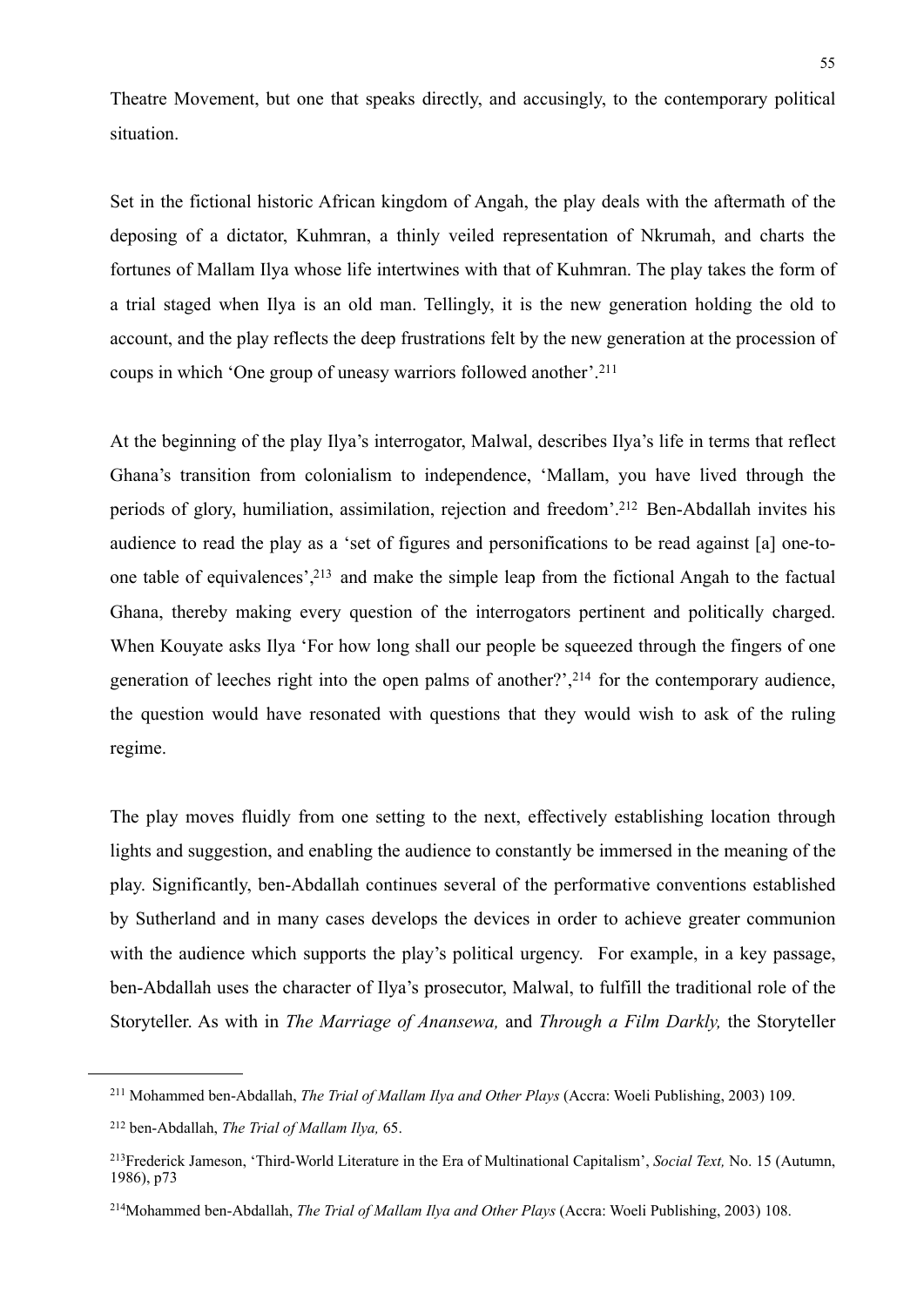both acts as a bridge between the action and the audience, and at points becomes involved himself within the action of the play. However, rather than being an omniscient character gently reminding the audience of the key themes, during Ilya's dramatised reminiscences Malwal violently shouts 'Cut! Cut!'[,215](#page-57-0) bringing the action abruptly back to the present in order to continue the trial of the old Ilya. At these points the action is moved from the stage to the audience, and at one point the device is used to encourage the audience to question Ilya about the revolution against the old king, Kuhmran, and his part in it. In a significant development of one of the key devises of *Anansegoro* the Storyteller facilitates a dialogue between the audience and the action, the stage instructions state, '*The following questions from the cast in the audience are to stimulate questions from the audience'*. [216](#page-57-1) Through extending the function of the Storyteller, and enabling a politically charged dialogue, ben-Abdallah effectively highlights the lack of an alternative political voice.

Though there is no specific chorus, singing, dancing and ritual underpin the play in an extension of what Sutherland termed *Mboguo*. [217](#page-57-2) In one lengthy passage a masquerade takes place in a village square in which Henry the Navigator, Queen Victoria, Cecil Rhodes and David Livingstone enact 'wildly grotesque<sup>'218</sup> representations of the history of European expansionism in Africa. Though the passage is not contextualised within the dialogue of the play, its purpose is to cite the fictionalised country of Angah within a pan-Africanist landscape. This gesture takes Sutherland's national agenda and expands upon it, enabling the warnings articulated within the play, such as Kouyate's, the leader of the masquerade, when he states, 'We live in a crucible where the horrors of the past are smelted with the violence of today to be forged into the monster of tomorrow',[219](#page-57-4) to apply as legitimately to the whole of Africa, as they do explicitly to Ghana. Whereas Sutherland had focused exclusively on Ghanaian nationalism, ben-Abdallah, through developing Sutherland's theatrical conventions, began to renegotiate the place of theatre in

<span id="page-57-0"></span><sup>215</sup>ben-Abdallah, *The Trial of Mallam Ilya,*115.

<span id="page-57-1"></span><sup>216</sup>ben-Abdallah, *The Trial of Mallam Ilya,* 101.

<span id="page-57-2"></span><sup>217</sup> *Mboguo,* as defined by Sutherland, are the musical performances present in Anansegoro and are 'part and parcel of the stories themselves'. *Mboguo* are th*e* songs that come between the story that advance the plot. Originally they had been used as a device for keeping people in the villages awake, so that after an evening meal when the storyteller felt that his audience was becoming drowsy he would begin a folk song that everyone knew. When the audience was revitalised from singing, the storyteller would continue with the narrative.

<span id="page-57-3"></span><sup>218</sup>Mohammed ben-Abdallah, *The Trial of Mallam Ilya and Other Plays* (Accra: Woeli Publishing, 2003) 90.

<span id="page-57-4"></span><sup>219</sup>ben-Abdallah, *The Trial of Mallam Ilya,* 106.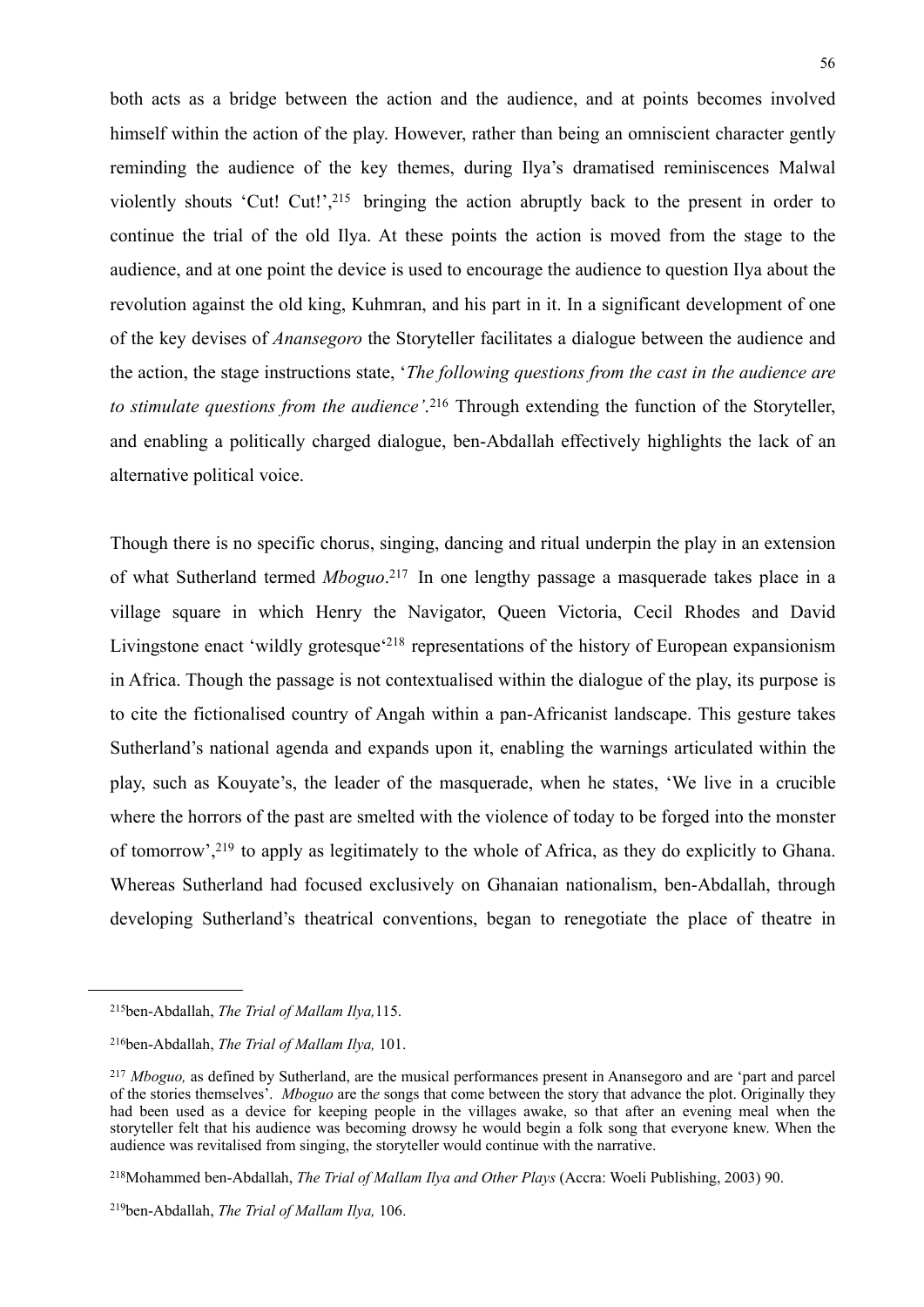Ghana as a means of exploring pan-African concerns within the framework of a legitimately Ghanaian theatre.

Having spent over a decade in the political wilderness, the explicit link between politics and playwriting in Ghana began to reemerge at the end of the 1970s as nationalist narratives were reclaimed and expanded at a political level. General Acheampong was deposed in 1978 in a palace coup with the country falling further into economic turmoil. Nine months later in June 1979 the young Flight Lieutenant Jerry John Rawlings staged his first coup, which again promised swift transition to civilian rule. It also included the most violent and symbolic establishment of a national counter narrative yet seen in Ghana. As head of the Armed Forces Revolutionary Council (AFRC), Rawlings immediately undertook a programme of 'housecleaning'. By July 1979, Acheampong, Akuffo and Afrifa, all former Heads of State, had been executed by firing squad in Accra. Rawlings ruthlessly established the beginning of a new chapter in Ghanaian political history. Recognising the significance of the individual as a representation of a pervasive narrative, Rawlings had broken the power of one narrative and begun a new one in which the story of Nkrumah was reinvigorated and reclaimed for a new generation. By the following september the Third Republic began with Dr Hilla Limann, the 'heir apparent to Nkrumah',<sup>220</sup> elected as President. Two years later in 1982, the Limann government having failed to tackle the massive economic problems and endemic corruption, Rawlings staged his second coup. In the same year ben-Abdallah returned to take up a lectureship at the University of Ghana to find that there were only two members of staff in the School of Performing Arts.

The period of 1966-1981 highlights several key factors in the development of Ghanaian playwriting and the development of the place of the playwright within Ghanaian society. The affect of the codification of the process of theatre making, which constructed a performative aesthetic in line with the political desire to promote a pan-national cultural homogeneity, inadvertently created a scenario in which alternative, multiple or insurgent voices and processes were undermined. Politically, Rawlings had demonstrated that through reclaiming and retelling national stories in the political arena, a new narrative could emerge that enabled a new generation to supersede the old one. Simultaneously, ben-Abdallah had demonstrated that through claiming and developing the performative and dramaturgical techniques developed by

<span id="page-58-0"></span><sup>220</sup>Deborah Pellow and Naomi Chazan, *Ghana: Coping with Uncertainty* (Colorado: Westview Press, 1986) 50.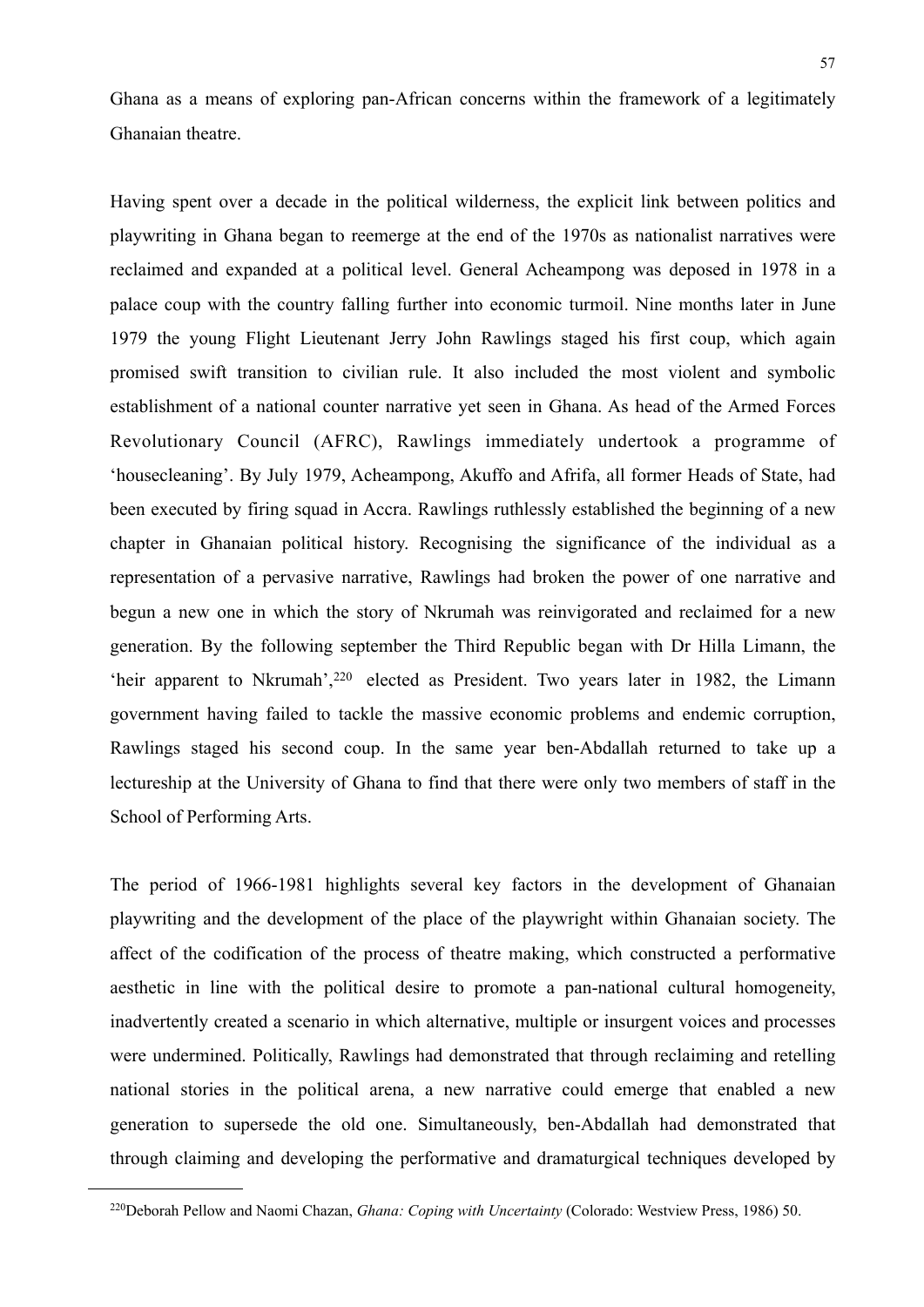Sutherland, a new theatre could emerge, that could reclaim its relevance and cultural authority within Ghanaian society, whilst remaining legitimately 'Ghanaian'.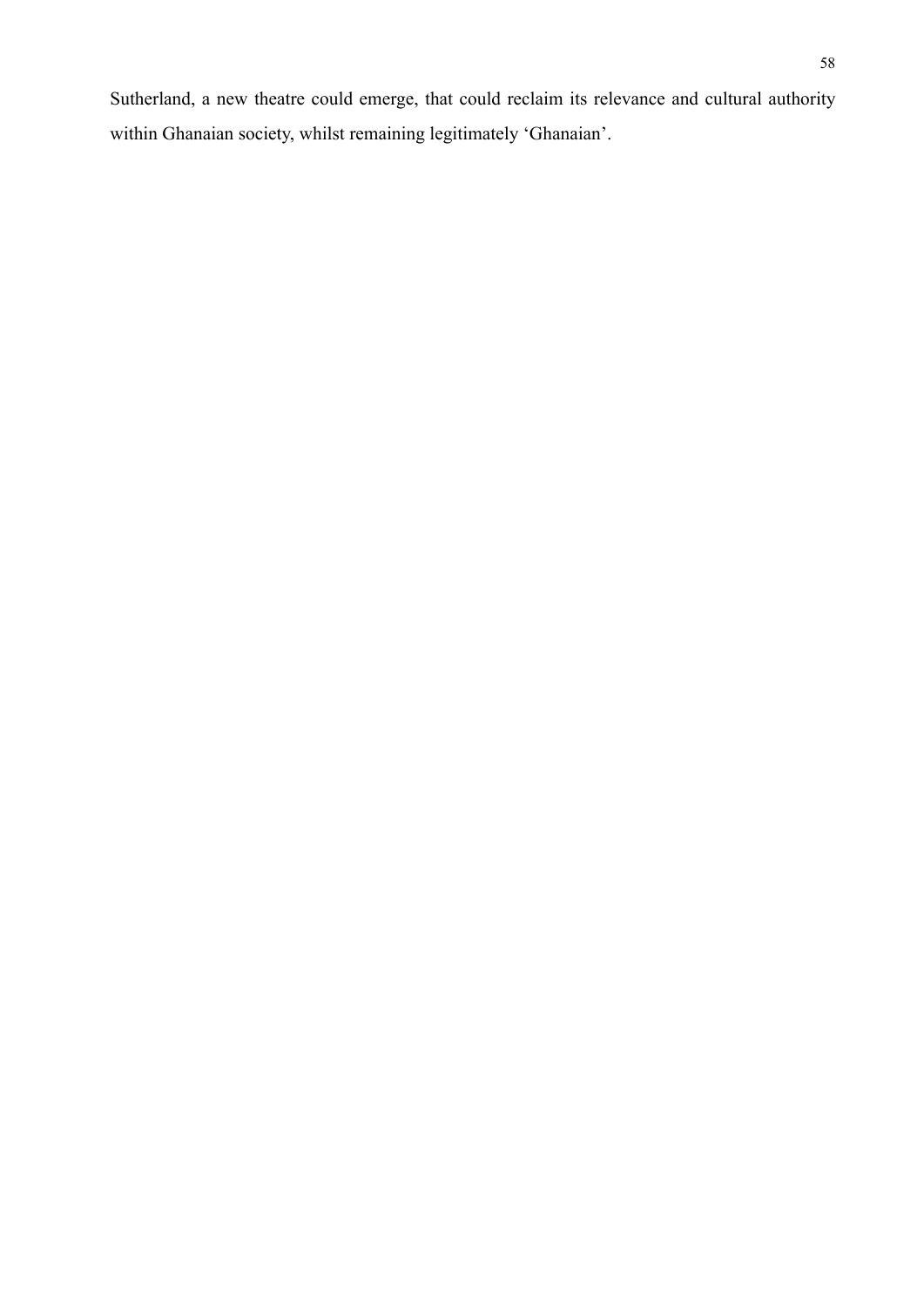## **The playwright, the President and the National Theatre: 1981 - 1991.**

In this chapter I will examine the development of playwriting in Ghana throughout the country's longest period of single party rule. Over this time period I will trace and analyse the influence of Mohammed ben-Abdallah as a playwright and his transition into politics as a Secretary of State in Rawlings' military government. With reference to ben-Abdallah's *The Witch of Mopti* (1989), I will argue that his work is both a development and a rebuttal of Sutherland's *Anansegoro,* and that the development of ben-Abdallah's *Abibigoro* (which included '[t]he fusion of the music, of the dance, of the mime, of the dialogue' $)^{221}$  represents a desire to reclaim theatre's position in Ghana as a central and significant arena in postcolonial nation building. I will analyse how and why ben-Abdallah used postcolonial theory to make claims about the place of his work within a broader postcolonial landscape, and argue that the success of ben-Abdallah's renegotiation of the political worth of theatre, compounded by the question of cultural authorship inherited from Sutherland's creative process, contributed to the introduction of the 1985 Copyright Act which restricted the use of folklore in new artistic works. Furthermore, I will argue that this success is evident in the re-emergence of institutions as icons of cultural robustness which resulted in the building of the National Theatre and the demolition of the Ghana Drama Studio. Ultimately, I will argue that by reclaiming and extending the theatrical and politico-cultural modes of the 1960s, the cultural trajectory of the 1980s reinforced the aesthetics and function of theatre in Ghana within much stricter parameters.

This period signaled the re-emergence of an entwined political and cultural narrative in Ghana. In a radio statement, broadcast shortly after Jerry Rawlings' return to power at the end of 1981, he said that 'this is not a coup. I ask for nothing less than a revolution, something that would transform the social and economic order of this country'[.222](#page-60-1) The definition of this moment as a popular revolution rather than a military coup carried with it the implication of a new politics emerging in Ghana that significantly broke from the past. To this point the aim of a military coup in Ghana had been to intervene in a chain of democracy, with the implicit inevitability of

<span id="page-60-0"></span><sup>221</sup> Glikpoe interview.

<span id="page-60-1"></span><sup>222</sup>Paul Nugent, *Big Men, Small Boys and Politics in Ghana* (London: Pinter, 1995) 15.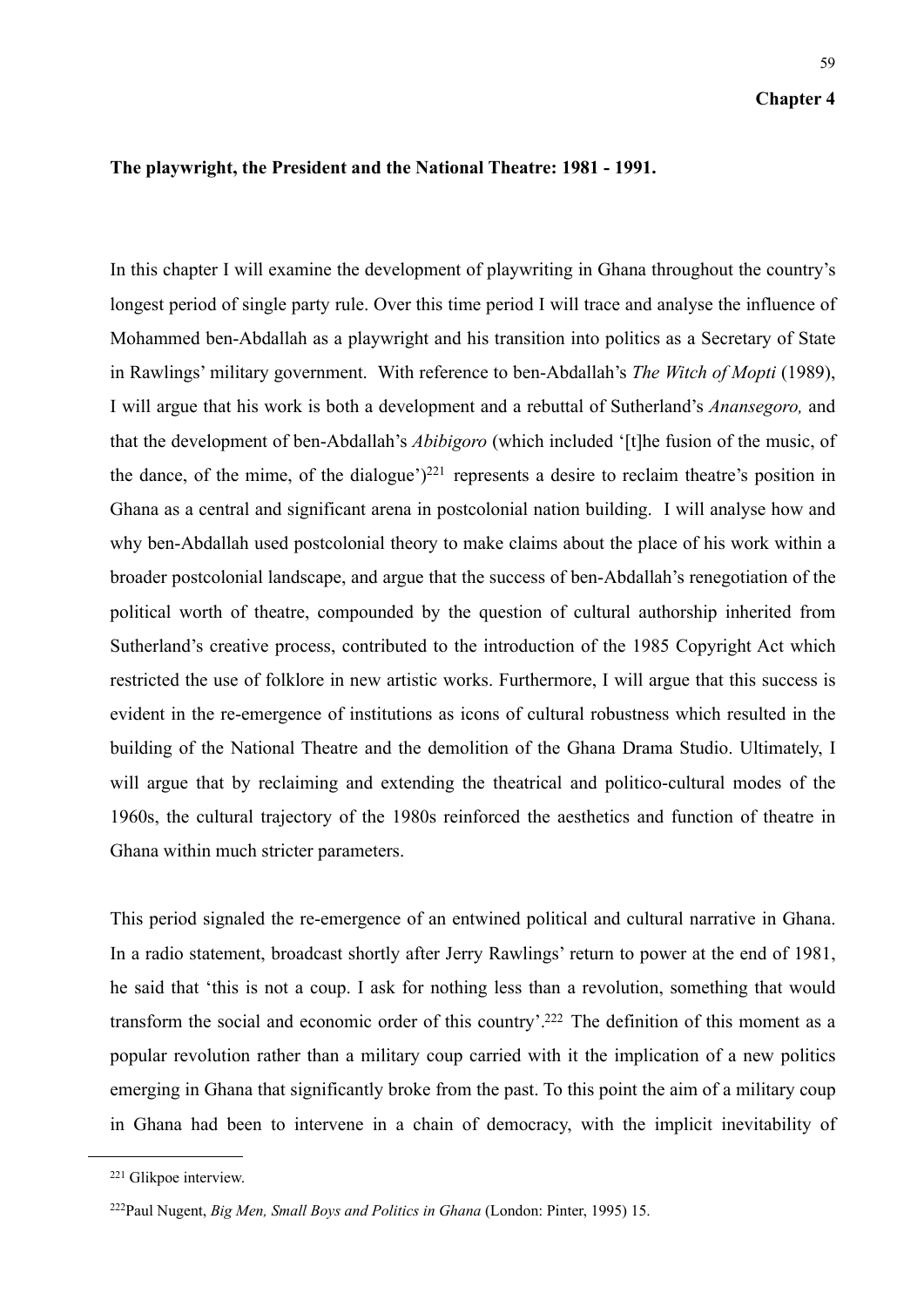reinstating civilian rule over a flexible time period. Rawlings, through invoking a revolutionary rhetoric, was legitimising his intent to remain in power at the head of a military government; there was no need to return to a popular democracy, because he spoke for the populace.

Playwriting in Ghana had gone through a prolonged period of inactivity during the second half of the 1970s. Mohammed ben-Abdallah returned to Ghana in 1981 having spent eight years studying in United States and took up a lectureship at the University of Ghana, joining a staff of two in the School of Performing Arts. Energised by the new political regime, ben-Abdallah took the opportunity to question, and then to influence and change, the established codification of Ghanaian theatre developed by Sutherland. He quickly began to create a new model of Ghanaian theatre, couched firmly in his pan-African political views and a re-emergent postcolonial urgency to communicate a unitary national identity through culture.

Despite having created the politically oppositional *The Trial of Mallam Ilya* without a dedicated company, during the closure of the University of Ghana directly after the 1981 coup, $223$  ben-Abdallah led a group of staff and students in the establishment of a small campus based troupe (as ben-Abdallah's previous company, the Legon Road Theatre was disbanded when he left for America). As Dzifa Glikpoe, a student at the School, and current Director of The National Theatre Players, recalled in an interview given for this research, 'they decided to pick some people and start a […] resident theatre company for the School of Performing Arts […] they invited some of us'.[224](#page-61-1) The company was named *Abibigromma*, and would perform *Abibigoro.* The name of the company was a significant statement of intent from ben-Abdallah and demonstrates both his political maturation during his time in the United States, and, through explicitly adopting the codes of *Anansegoro,* his desire to challenge Sutherland's dominance in Ghanaian theatre. As Glikpoe states, *'Anansegoro* had to do with Ananse stories […] What Abdallah did is to tell the story of the black man […] *Abibigoro*, that's a play about the black race'.[225](#page-61-2)

<span id="page-61-0"></span><sup>&</sup>lt;sup>223</sup>The universities had been closed both to nullify the prospect of continuing student protests that had been so prevalent during the previous government and to free up students to help with voluntary schemes that were taking place across the country.

<span id="page-61-1"></span><sup>224</sup> Dzifa Glikpoe Interview, conducted 22.09.2009

<span id="page-61-2"></span><sup>225</sup> Glikpoe interview.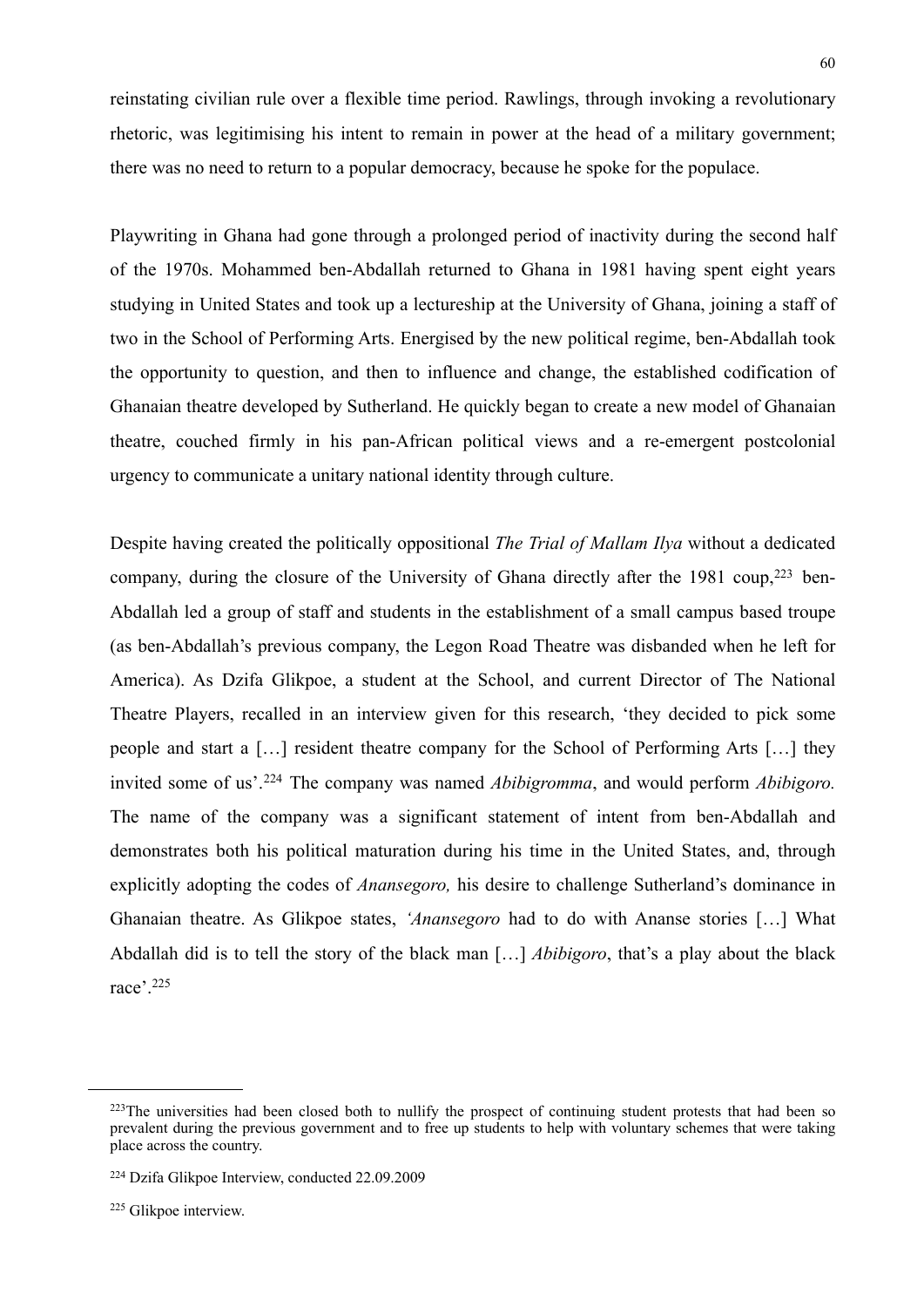Ben-Abdallah drew explicitly from *Anansegoro,* placing his work within the framework of aesthetics established by Sutherland. As Dzifa Glikpoe recalls, 'Efua [Sutherland] developed *Anansegoro* from the everyday storytelling, and she developed it for stage. Then Abdallah went into history using the same elements'[.226](#page-62-0) With *Abibigromma* ben-Abdallah developed his most famous works including *The Witch of Mopti* (1989) and *Land of a Million Magicians* (1989)*.* The opening scene of ben-Abdallah's *The Witch Of Mopti* represents a summation of contemporary Ghanaian theatre and his own artistic intent. The elements of Sutherland's *Anansegoro* are immediately evident in the presence of a Storyteller and a musical chorus who greet the audience before the story begins. The stage directions stipulate a sign 'down left, across the proscenium line<sup>'227</sup> reading ABIBIGROMMA. The sign boldly declares the newness of this theatre movement and sparks the first dialogue of the play. By having the Storyteller, Abotsi, and his assistant, Kofi Onny, argue in Twi and English about whether the audience understand 'the white man's English'[,228](#page-62-2) ben-Abdallah immediately confronts the question of expression and definition of culture in a postcolonial society. His solution is not to attempt to offer his audience an answer, but to let them know that he is aware of the question. By so doing ben-Abdallah equalises English and Akan on stage, rather than using Akan as a dramatic device in a predominantly English text as Sutherland had done.

Moreover, ben-Abdallah makes explicit the pan-Africanist politics of *Abibigromma* by placing much of his work in a historical setting. *The Witch of Mopti* is set in 'an old-walled city far away on the banks of the Niger'.[229](#page-62-3) Fanon suggests that 'The native intellectual who decides to give battle to colonial lies fights on the field of the whole continent'[.230](#page-62-4) In this respect, setting the play in Mopti: is a pertinent choice, it is in Mali, a centre of ancient African civilisation closely linked geographically to the ancient Empire of Ghana. Mopti is Muslim and its official language is French. By choosing it as a setting ben-Abdallah is implying that modern Ghanaian audiences have commonalities with stories and people that centuries of colonialism have interrupted but not removed.

<span id="page-62-0"></span><sup>226</sup> Glikpoe interview

<span id="page-62-1"></span><sup>227</sup>Mohammed ben-Abdallah, *The Witch of Mopti* (Accra: Woeli Press, 1988) 3.

<span id="page-62-2"></span><sup>228</sup> ben-Abdallah, *The Witch of Mopti,* 3.

<span id="page-62-3"></span><sup>229</sup> ben-Abdallah, *The Witch of Mopti,* 6.

<span id="page-62-4"></span><sup>230</sup>Frantz Fanon, *The Wretched of the Earth* (London: Penguin, 2001) 170.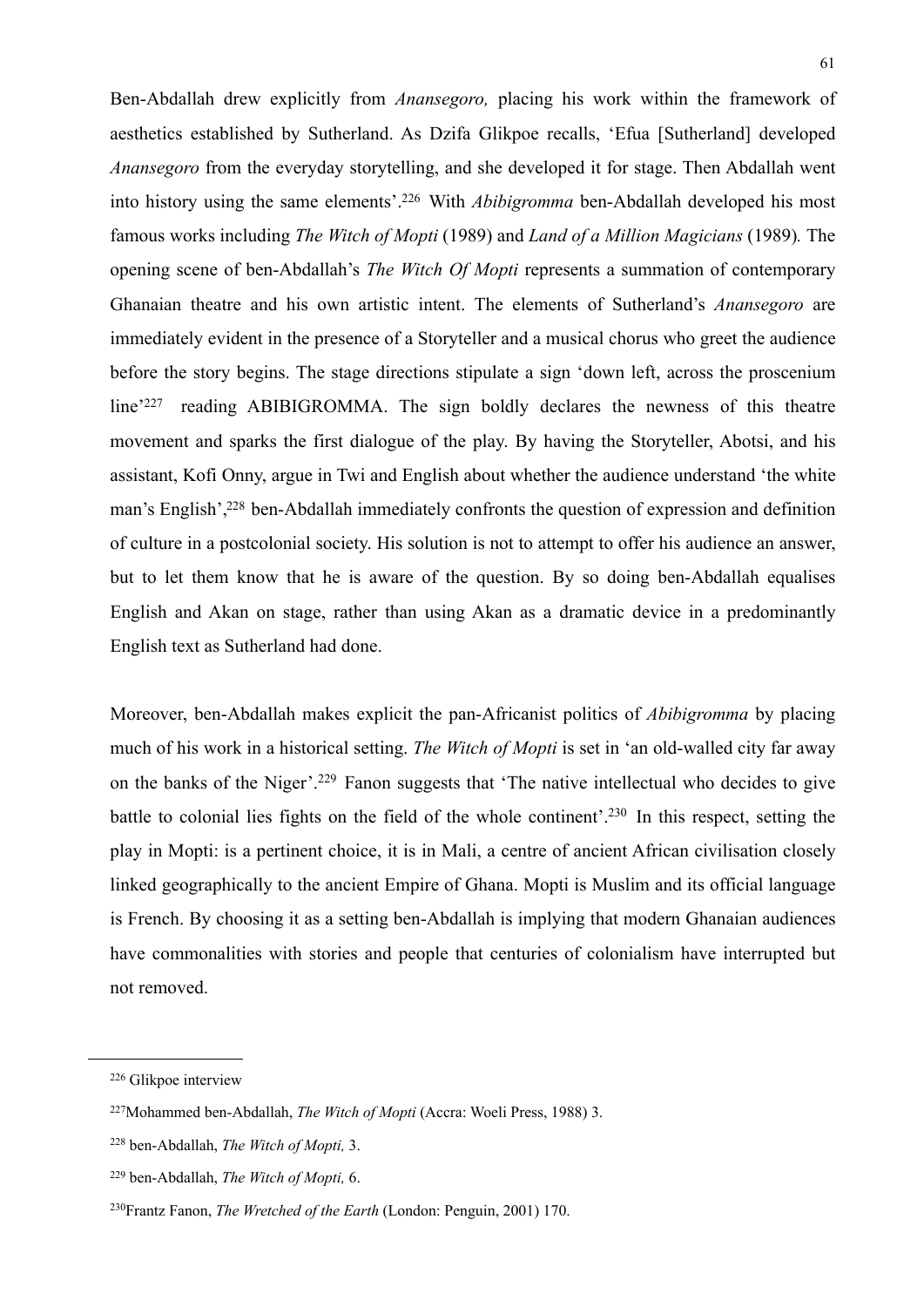From the beginning of the play ben-Abdallah signals that his new theatre is both legitimated as Ghanaian theatre by its adherence to the codes of Anansegoro, but also expands it to articulate the distinctness of *Abibigoro*:

ABOTSI Some people think we do concert. NII ASI Some think we are just jokers. ... TOGBI Dondology! Some say we are dondologists. **OSABUTEY** Some even say we do drama and play all sorts of musical instruments. KOFI ONNY Ebinomm koraa se ye to anansesem. [*Some say we do ananseseem*] NII KWEI But, the truth of the matter is… ALL We do all of those things and more!<sup>231</sup>

In this passage ben-Abdallah lists all the various skills and performative elements that make up his *Abibigoro* and out of which contexts they have grown. They draw on the traditions of Ghanaian concert party; they draw on it but are not limited to it. They are jokers, fools and comedians. They study 'dondology', the art of Ghanaian drums and drumming. They do dramas, play instruments and tell Ananse stories. In a manner reminiscent of Sutherland's engagement with orature, in this passage ben-Abdallah acknowledges what precedes him but does so in order to place those stories firmly in the past. As the politics of Ghana is moving forward and redefining itself, so is its theatre.

This redefinition is evident in the way the ban-Abdallah extends the function of key elements of *Anansegoro.* For example, in *Anansegoro* the Storyteller acts as a way of 'moving in and out of a secondary characterisation in order to objectify and comment critically upon certain events and

<span id="page-63-0"></span><sup>231</sup>Mohammed ben-Abdallah, *The Witch of Mopti* (Accra: Woeli Press, 1988) 4-5.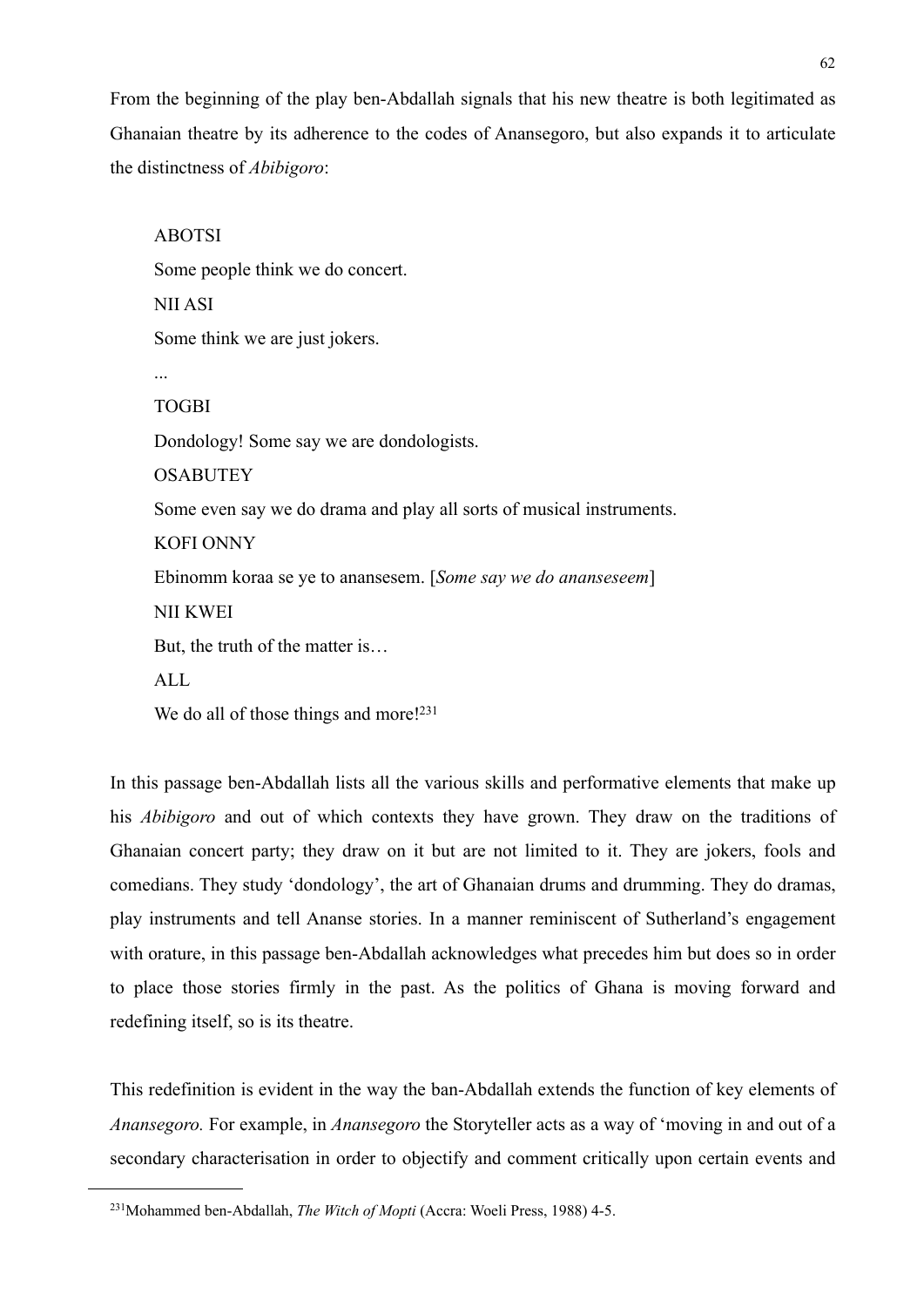relationships'[.232](#page-64-0) However, ben-Abdallah extends the technique, placing the Storyteller at the centre of the theatrical event as the link between audience and story in order to articulate his own theatrical manifesto. Ben-Abdallah uses the moment to explicitly break from the past in a statement that sets out clearly what Ghanaian theatre now is and equally clearly, therefore, what it is not. Sutherland had left such politicisation of her work to others, allowing the likes of Morriseau-Leroy and Nkrumah to foreground her work as part of a postcolonial political agenda. However ben-Abdallah proactively politicises his work, drawing on Sutherland's aesthetic, he positions his work as the new Ghanaian theatre to compliment the new Ghanaian politics.

As well as contextualising his work within the political landscape, ben-Abdallah goes further by placing his work within the broader context of postcolonial discourse. In an interview given to James Gibbs in the 1990s ben-Abdallah suggests that his plays belong within Fanon's 'third phase' where 'the African artist liberates himself or herself utterly from […] colonial enslavement'.<sup>233</sup> He suggests that in the 1960s much of the theatre was that of assimilation to Western culture and later to the ""glorification of the African past"<sup>234</sup> and the 'total rejection of Western culture'[.235](#page-64-3) This historiographical reading of the development of Ghanaian theatre, that ignores the debates around language and politico-cultural iconography, suggests that ben-Abdallah was attempting to consciously impose a linear postcolonial reading on the progression of theatre in Ghana, with the result that Sutherland's work was maneuvered into the 'second phase' in which Fanon suggests that 'old legends will be reinterpreted within the light of a borrowed aestheticism'.[236](#page-64-4) Though *Anansegoro* reinterprets Ghanaian legend, Sutherland did not borrow an aesthetic but painstakingly constructed one that reflected a post-independence nationalist agenda. That Sutherland's work does not fit within Fanon's definition suggests that ben-Abdallah's motives are more political than cultural. This is underlined by Fanon's suggestion that in the third phase the artist-intellectual creates 'a revolutionary literature', <sup>237</sup> thus

<span id="page-64-0"></span><sup>232</sup> *The Legacy of Efua Sutherland: Pan-African Cultural Activism* eds. Anne Adams and, Esi Sutherland-Addy (Banbury: Ayebia Clarke Publishing, 2007) 174.

<span id="page-64-1"></span><sup>233</sup> Anastasia Agbeyega and James Gibbs, "Mohammed ben-Abdallah: On Plays and Playwriting," *Fontomfrom: Contemporary Ghanaian Literature, Theater and Film,* eds., Kofi Anyidoho and James Gibbs (Atlanta: Matutu, 2000) 64.

<span id="page-64-2"></span><sup>234</sup>Anastasia Agbeyega and James Gibbs, "Mohammed ben-Abdallah: On Plays and Playwriting," *Fontomfrom,* 64.

<span id="page-64-3"></span><sup>235</sup> Anastasia Agbeyega and James Gibbs, "Mohammed ben-Abdallah: On Plays and Playwriting," *Fontomfrom,*64.

<span id="page-64-4"></span><sup>236</sup>Frantz Fanon, *The Wretched of the Earth* (London: Penguin, 2001) 179.

<span id="page-64-5"></span><sup>237</sup>Fanon, *The Wretched of the Earth,* 179.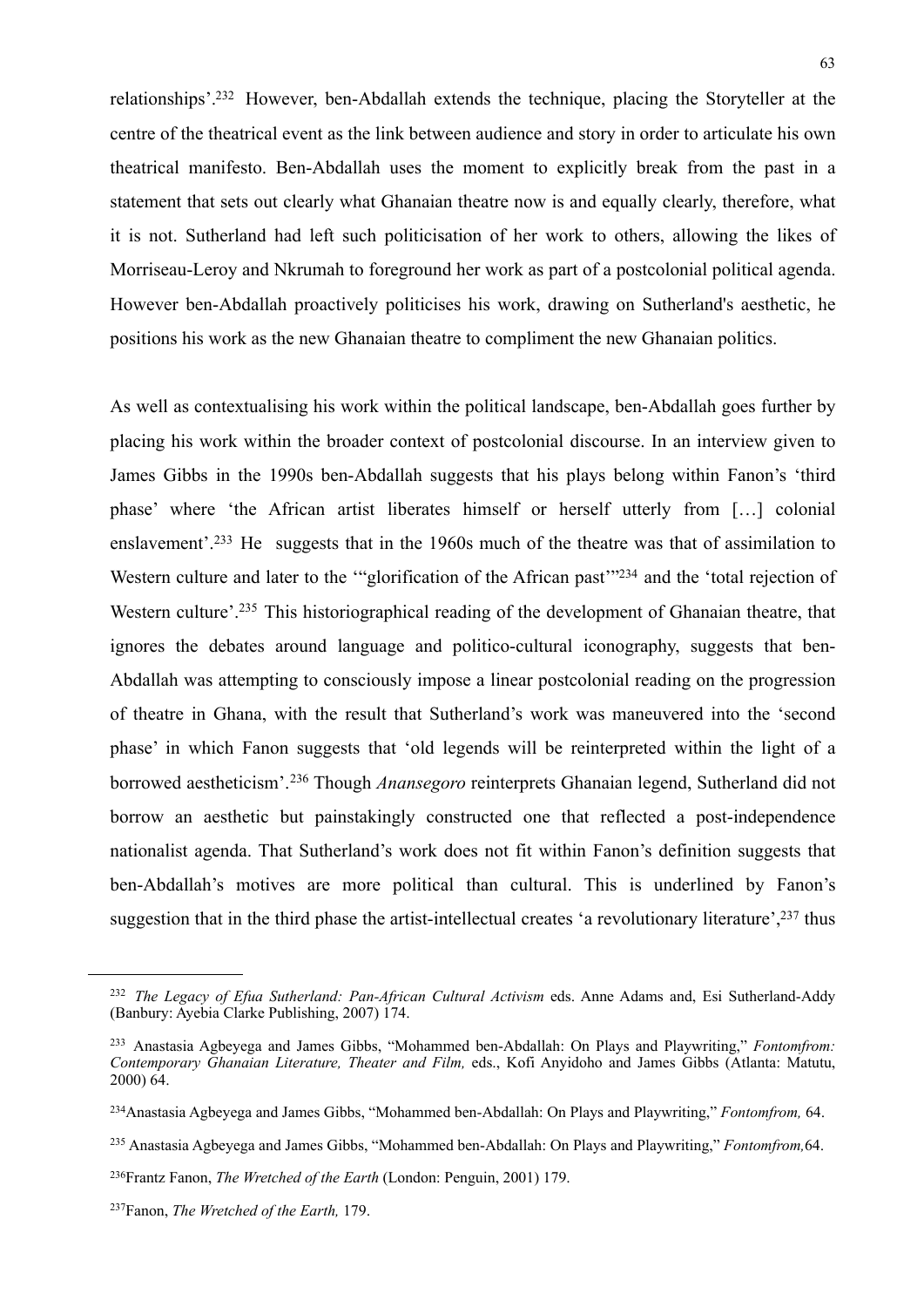highlighting a synchronicity of theatrical and political rhetoric that underlines ben-Abdallah's conscious repositioning of theatre within the Rawlings' regime.

Rawlings understood the potential of the arts, and particularly theatre in a way that no Ghanaian president had since Nkrumah. However, unlike Nkrumah, Rawlings invested political power in artists. During this period Rawlings gave ministerial positions to a succession of playwrights in his military regime: Ama Ata Aidoo, Asiedu Yirenkyi and Mohammed ben-Abdallah all served in the Rawlings government. From helping 'here and there['238](#page-65-0) on Rawlings' speeches, ben-Abdallah quickly moved into political office. In 1984, he took over the position of Secretary for Culture and Tourism from Asiedu Yirenkyi. The political link between culture and education again became explicit when ben-Abdallah's portfolio changed from the Department of Culture and Tourism to the Ministry of Culture and Education.

During this period the task of defining Ghanaian theatre as a cultural asset became part of the political agenda as the government struggled to turn round the crippled economy. The intervention of the IMF in the Rawlings regime during the early 1980s, as well as recommending huge currency devaluation, provided an economic imperative for the government to define and monetarise Ghanaian culture. Since independence various administrations had seen the diplomatic value of Ghana's cultural heritage as they pursued national and international agendas. Now, however, the success of culture as a diplomatic and nationalising tool led to its commodification. In 1985, on the recommendation of both Unesco and WIPO, who defined folklore as, 'the totality of tradition-based creations of a cultural community, expressed by a group or individuals',[239](#page-65-1) ben-Abdallah was involved in the passing of a copyright law (PNDC Law No. 110) that 'removed folklore and other works of cultural heritage from the public domain'.[240](#page-65-2) As a result of the law, Ghanaian folklore was 'no longer free for anyone anywhere to copy, perform, or adapt'[.241](#page-65-3) This law was recommended to developing countries as a way of

<span id="page-65-0"></span><sup>238</sup> Anastasia Agbeyega and James Gibbs, "Mohammed ben-Abdallah: On Plays and Playwriting," *Fontomfrom: Contemporary Ghanaian Literature, Theater and Film,* eds., Kofi Anyidoho and James Gibbs (Atlanta: Matutu, 2000) 64.

<span id="page-65-1"></span><sup>239</sup> UNESCO, ['Recommendation on the Safeguarding of Traditional Culture and Folklore': \[](http://portal.unesco.org/en/ev.php-URL_ID=13141&URL_DO=DO_PRINTPAGE&URL_SECTION=201.html)[http://portal.unesco.org/](http://portal.unesco.org/en/ev.php-URL_ID=13141&URL_DO=DO_PRINTPAGE&URL_SECTION=201.html%5D) [en/ev.php-URL\\_ID=13141&URL\\_DO=DO\\_PRINTPAGE&URL\\_SECTION=201.html\] - accessed 21.9.2010.](http://portal.unesco.org/en/ev.php-URL_ID=13141&URL_DO=DO_PRINTPAGE&URL_SECTION=201.html%5D)

<span id="page-65-2"></span><sup>&</sup>lt;sup>240</sup>Katheleen Ludwig, 'The Nationalization and Commercialization of Ghanaian Folklore',[[www.mjpa.umich.edu/](http://www.mjpa.umich.edu/uploads/2/9/3/2/2932559/ghanaian_folklore.pdf%5D) [uploads/2/9/3/2/2932559/ghanaian\\_folklore.pdf\] - accessed 22.9.2010](http://www.mjpa.umich.edu/uploads/2/9/3/2/2932559/ghanaian_folklore.pdf%5D)

<span id="page-65-3"></span><sup>241</sup> Ludwig, 'The Nationalization and Commercialization of Ghanaian Folklore'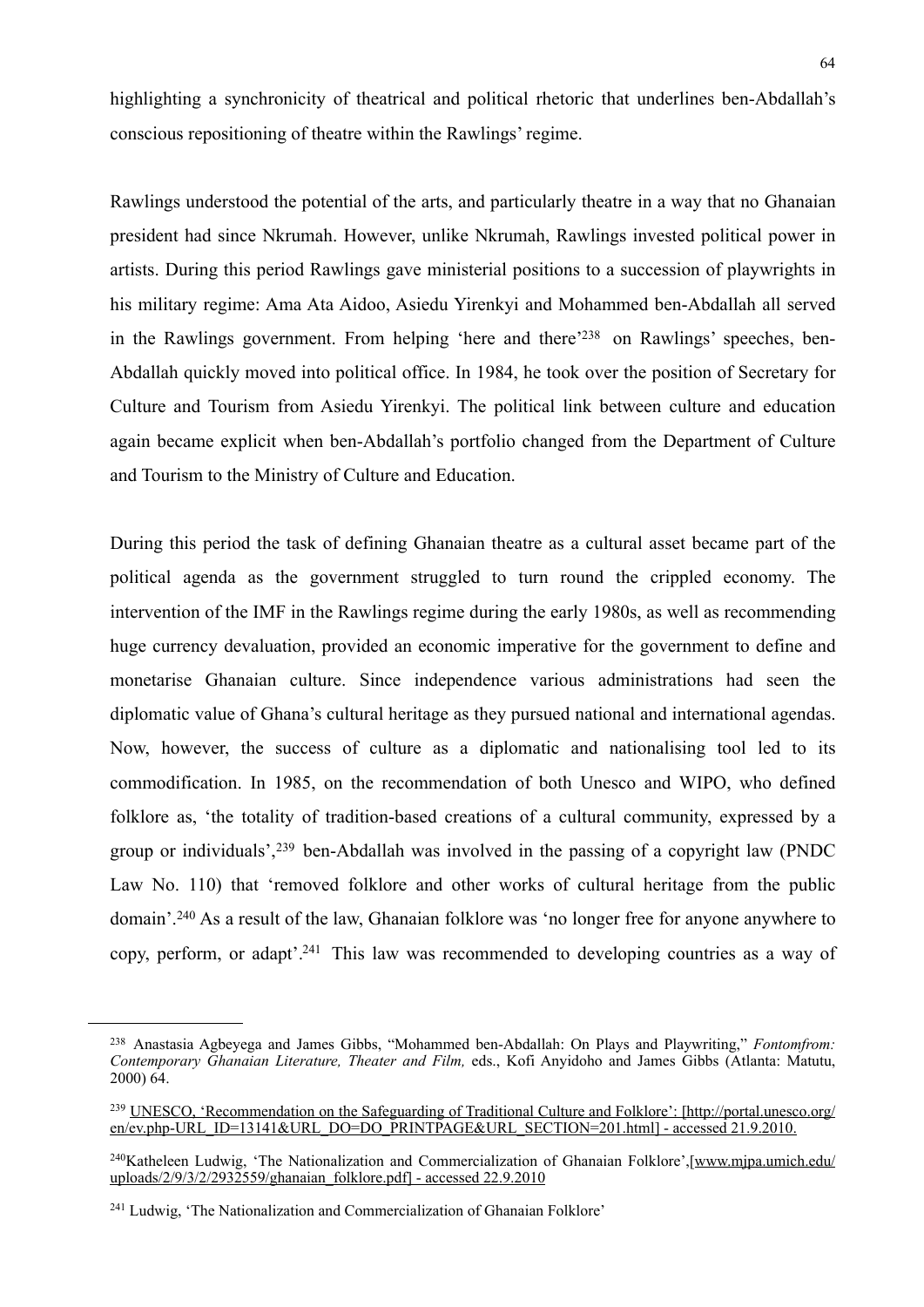protecting their cultural sovereignty from outside exploitation, but effectively it made Ghanaian culture a definable international brand.

Though Fanon suggests that 'a national culture is not a folklore', <sup>242</sup> the folk culture that had been so influential in the development of Ghanaian theatre, and was implicit within *Anansegoro* and so *Abibigoro*, was now defined in law as belonging to the government. Ironically ben-Abdallah recalls that when he was working in Kumasi as a 'drama organizer' years before he realised 'that all the teachers I met when I was going round to encourage them to do plays lacked scripts, so I kept saying, "You can do plays out of our folklore, Ananse stories and so on and so forth"<sup>243</sup> However, later amendments to the law extended liability to Ghanaians also, thereby legally preventing playwrights, teachers, or anyone else, from drawing on the country's collective cultural past unless they could pay a fee to the National Folklore Board.[244](#page-66-2)

Though the law does suggest a governmental desire to profit from Ghana's cultural wealth (as it it was designed to raise revenue from the use of folklore), that a playwright was involved in the government that implemented it suggests a desire on the part of ben-Abdallah to finally answer the question of ownership and authorship that had been so ambiguous and contentious in Sutherland's prolonged and collaborative creative processes. As mentioned in the previous chapter, ben-Abdallah had raised concerns over the issue of authorship in Sutherland's work which relied heavily on input from actors and, as her artistic practice developed, folklore. Whilst developing *Anansegoro* Sutherland had gone to villages and had learned from those who, in her words, had 'minded the culture'.<sup>245</sup> In an interview with Robert July she recalled 'I was so stuck with that village [Ekumfi Atwia]<sup>246</sup> [...] I couldn't rest. I thought, now what do you do about this

<span id="page-66-0"></span><sup>242</sup>Frantz Fanon, *The Wretched of the Earth* (London: Penguin, 2001) 188.

<span id="page-66-1"></span><sup>243</sup> Anastasia Agbeyega and James Gibbs, "Mohammed Ben-Abdallah: On Plays and Playwriting," *Fontomfrom: Contemporary Ghanaian Literature, Theater and Film,* eds., Kofi Anyidoho and James Gibbs (Atlanta: Matutu, 2000), 62.

<span id="page-66-2"></span><sup>244</sup>The National Folklore Board was created in 1991 from the revenue raised from royalty on Paul Simon's *Rhythm of the Saints*. The Board's tasks included interpreting the definition of folklore provided in the 1985 Act, and compiling an inventory of works that qualify as Ghanaian folklore. The law officially entrusts the National Folklore Board with 'the protection of folklore, expressly extends the folkloric royalty to Ghanaians, and mandates jail time or fines for non-compliance'.236 Katheleen Ludwig, 'The Nationalization and Commercialization of Ghanaian Folklore',[\[www.mjpa.umich.edu/uploads/2/9/3/2/2932559/ghanaian\\_folklore.pdf\]](http://www.mjpa.umich.edu/uploads/2/9/3/2/2932559/ghanaian_folklore.pdf%5D) accessed 22 September 2010.

<span id="page-66-3"></span><sup>245</sup> Gibbs interview.

<span id="page-66-4"></span><sup>246</sup> Sutherland invested both time and money into the village of Ekumfi Atwia over several years, and established the Kodzidan, the Storytelling House.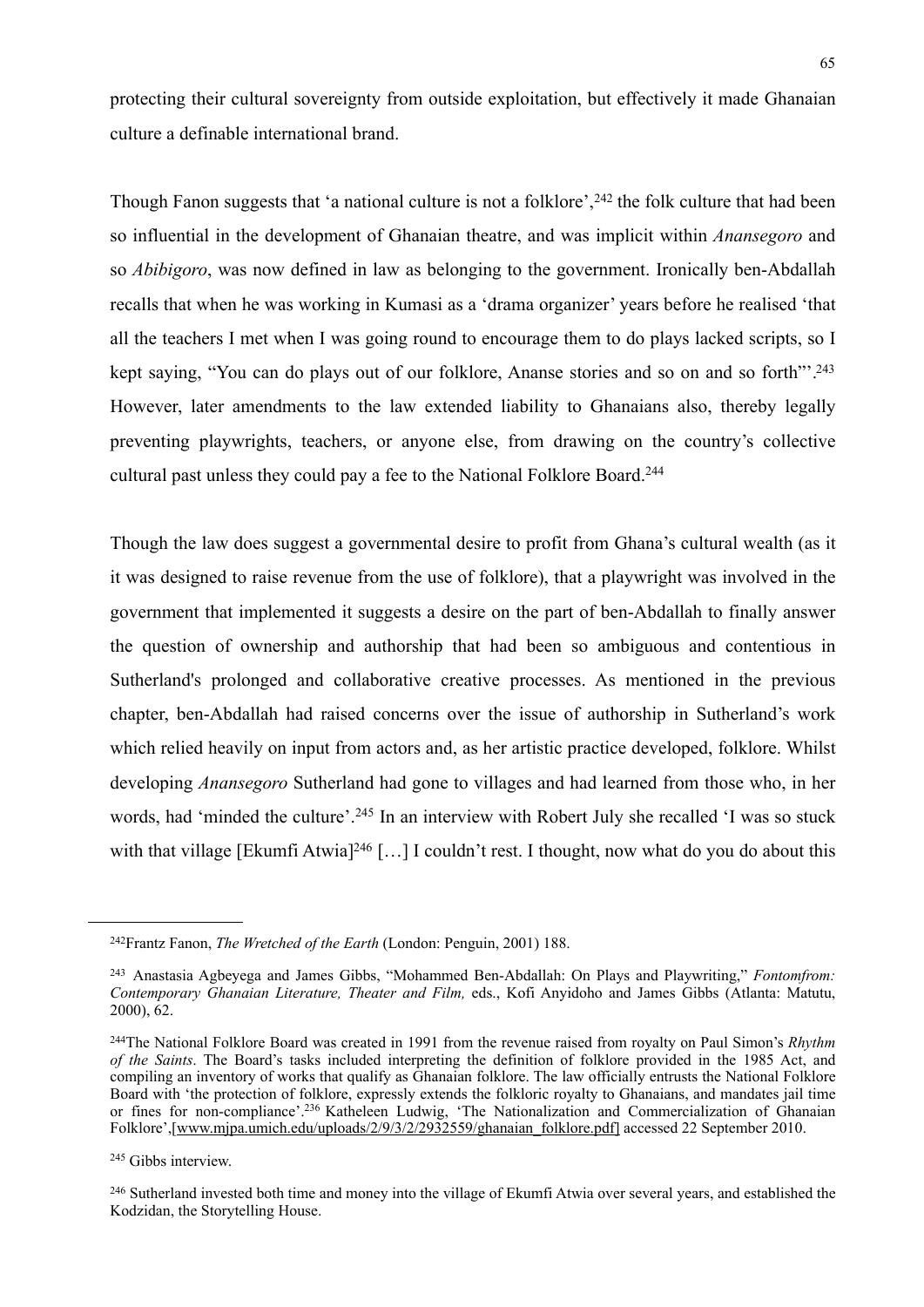mine of sources?'.<sup>247</sup> In his own work ben-Abdallah acknowledged the actors who had contributed to his play in print. As he later recalled, 'if you look at *The Witch of Mopti,* it is written specifically for that company - to the extent of having the names of real performers in the play'.[248](#page-67-1) The gesture is significant because it represents how ben-Abdallah sought to resolve the issue of how the resources upon which playwrights drew (both the collaborative resource of actors and the resource of folk culture) were being acknowledged and protected[.249](#page-67-2)

The Rawlings administration continued throughout the decade to take ownership of Ghana's national image in a wider sense, and ben-Abdallah continued to play a key role in securing that ownership. Throughout the 1980s restrictions on the press grew. Paul Nugent states that in 1989,

the government revoked the licenses of all publications and required their editors to reapply for registration. This was accompanied by the passage of the more stringent Newspaper Licensing Law (PNDC Law 221) and new licensing regulations. The latest controls were justified by the Secretary for Information, Dr Mohammed Ben-Abdallah, as an attempt to restore basic standards of decency in journalism and (more feebly) to conserve scarce paper for essential educational publications.[250](#page-67-3)

Ben-Abdallah's part in Government ended soon after, health problems led to him leaving office and eventually return to the University of Ghana to lecture.

The success of ben-Abdallah in redefining the theatre in Ghana as a means of diplomacy and an expression of national identity led to the resurgence of the National Theatre debate and the reemergence of institutions as icons of culture. The National Theatre Movement had stuttered and faded during the second half of the 1970s. Further to this the perennial economic problems in Ghana 'constantly postpone[d] the realization of a National Theatre for Ghana which Sutherland has constantly promoted'.<sup>251</sup> However, throughout the 1980s, and due to the strong working relationship between ben-Abdallah and Rawlings, the theatre demonstrated its

<span id="page-67-0"></span><sup>247</sup>Robert July, *An African Voice: the role of the humanities in African independence* (Durham: Duke University Press, 1987) 78.

<span id="page-67-1"></span><sup>248</sup> Anastasia Agbeyega and James Gibbs, "Mohammed Ben-Abdallah: On Plays and Playwriting", *Fontomfrom: Contemporary Ghanaian Literature, Theater and Film,* eds., Kofi Anyidoho and James Gibbs (Atlanta: Matutu, 2000) 61.

<span id="page-67-2"></span><sup>249</sup>Ben-Abdallah had been part of Sutherland's *Kusum Agromma* company that developed *The Marriage of Anansewa* but his contribution is not acknowledged in the published text.

<span id="page-67-3"></span><sup>250</sup>Paul Nugent, *Big Men, Small Boys and Politics in Ghana* (London: Pinter, 1995) 190.

<span id="page-67-4"></span><sup>251</sup>*The Cambridge Guide to African and Caribbean Theatre,* eds., Martin Bahnam, Erroll Hill, and George Woodyard (Cambridge: Cambridge University Press, 2000) 41.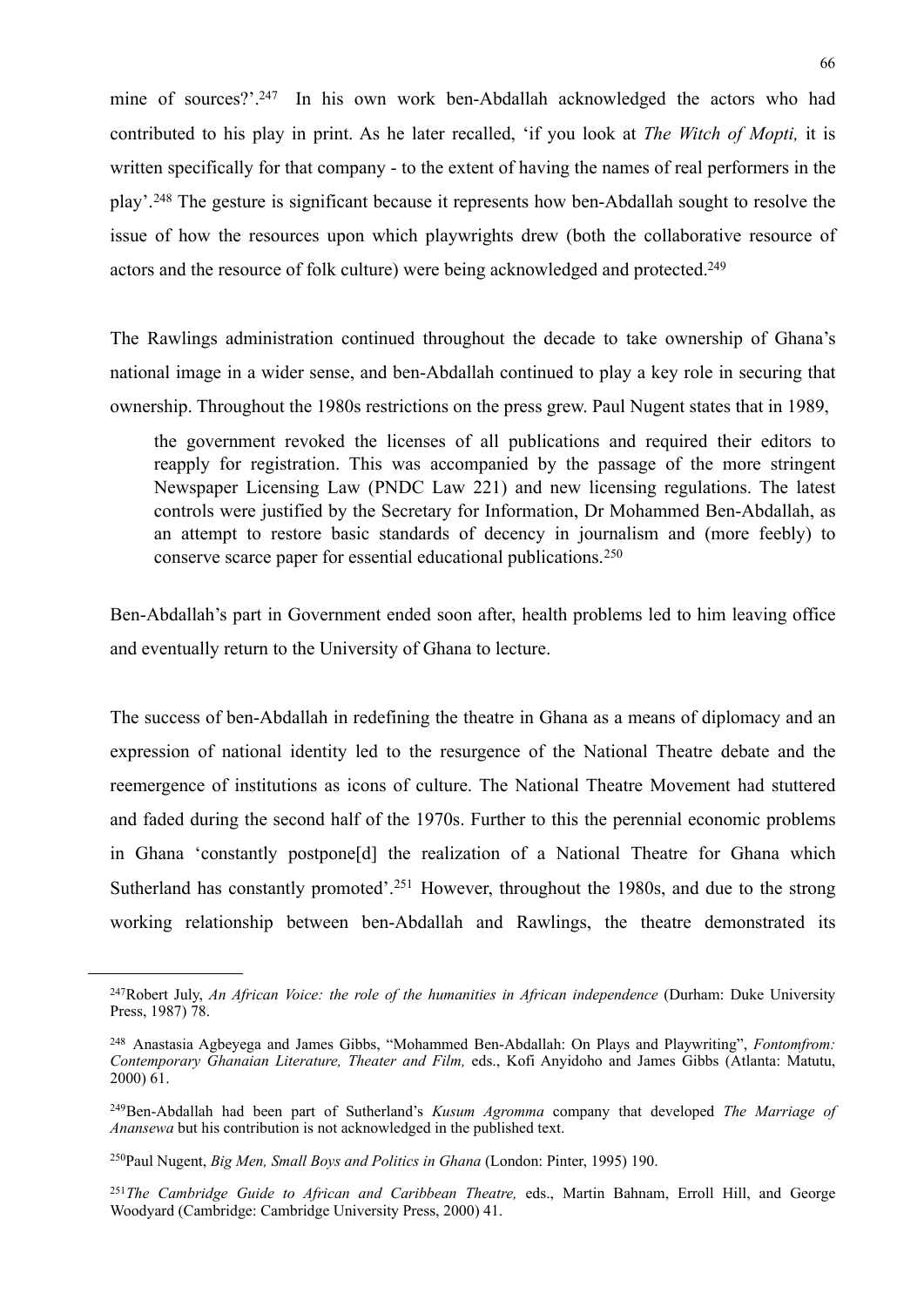diplomatic worth to Rawlings' political agenda. In 1986 a new politico-cultural body was formed and, as Sandra Green notes:

 Rawlings supported the founding of The National Commission on Culture, an agency that was designed, in part, to seek foreign donations to revive the arts. Money was obtained from China to build the National Theatre[.252](#page-68-0)

The building of the National Theatre is a clear illustration of the Rawlings administration's relationship with the arts. Established under PNDC Law 259, the National Theatre was funded by the Chinese government, designed by Chinese architects and built by a Chinese contractor. During the mid 1980s the Chinese were beginning to establish relations with many African nations in order to promote trade and diplomatic links; in Ghana they offered a prestige building and Rawlings was offered either a sports stadium or a National Theatre. As Gibbs tells the story 'Rawlings thought, "well, we already have a nice stadium, so let's have theatre"'.[253](#page-68-1)

In 1992 the Drama Studio was demolished to make way for the National Theatre. Gibbs remembers that 'as part of the contract with the Chinese the Drama Studio was to be rebuilt at Legon'.<sup>254</sup> This was ben-Abdallah's own contribution to the contract, insisting that a replica Studio be built on campus. He also added a small open air amphitheatre to the side of the National Theatre, imagining that in that space a new age of experimental Ghanaian theatre would be shown. The demolition of the Drama Studio, which had just celebrated its twenty-five year anniversary, represented the end of the Ghanaian theatrical development that Sutherland had pursued. Though it had been part of the University of Ghana for most of its existence, the Drama Studio's geographical position in the heart of Accra, several miles from the University, had enabled a sense of independent endeavor. It had been both a home and a symbol of theatrical experiment, particularly for Sutherland who had seen it as a place at which 'people could point their fingers […] and say, "that's a place where experiments in African drama are going on"'[.255](#page-68-3)

The contrast in the types of performance space in the two buildings is significant in the changing narrative of Ghanaian theatre. Ngugi suggests that 'the circle [is] the central image of the African

<span id="page-68-0"></span><sup>252</sup> Sandra E. Greene, 'Developing the Arts for Development: Perspectives on Ghana', *Africa Notes* (1998) [http://](http://www.einaudi.cornell.edu/files/content/848/Developing_the_Arts_for_Development.pdf) [www.einaudi.cornell.edu/files/content/848/Developing\\_the\\_Arts\\_for\\_Development.pdf](http://www.einaudi.cornell.edu/files/content/848/Developing_the_Arts_for_Development.pdf) accessed August 24 2010

<span id="page-68-1"></span><sup>253</sup>James Gibbs interview, conducted 29 July 2010

<span id="page-68-2"></span><sup>254</sup> Gibbs interview

<span id="page-68-3"></span><sup>&</sup>lt;sup>255</sup>Robert July, *An African Voice: the role of the humanities in African independence*, (Durham: Duke University Press, 1987) 76.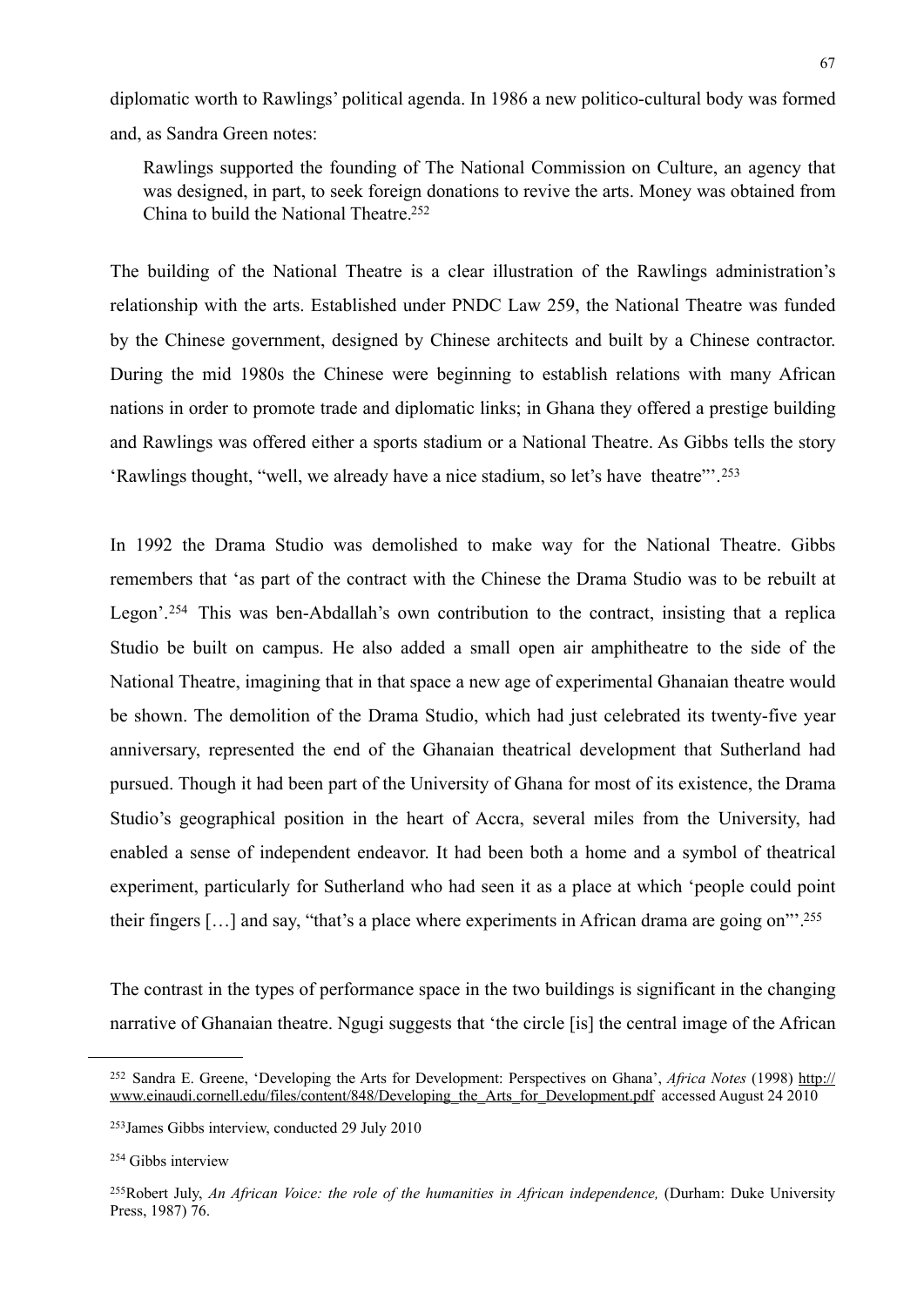aesthetic',[256](#page-69-0) and Sutherland had gone to great lengths with the Drama Studio to create a performance space in the round that reflected the traditional village story telling experience. The building of the proscenium arch theatre therefore, symbolically removed Sutherland's influence, replacing the traditional performative experience with a new, modern one, that realigned the function of Ghanaian theatre to reflect Rawlings' internationalist outlook. From the outside, the building is shaped like sails being caught in the wind and it represents a modern, grand home for a vibrant and assured theatre industry. The theatre itself is a proscenium arch with an auditorium that seats 1492 people, a number that seems incongruous to facilitating the intimate actor/ audience relationship inherent in *Anansegoro* and *Abibigoro.* As a result it seems to have struggled to relate to the theatre that had grown and developed since independence. This is underlined by the National Commission on Culture's 2004 Cultural Policy document, which states that '[t]he design of theatres should be based on African indigenous architecture as well as African concepts and traditions of performance'.[257](#page-69-1) Suggesting that just ten years into the National Theatre's existence, the Commission acknowledged the challenges that the building represents to the production of Ghanaian theatre.

The National Theatre immediately became home to three national companies: the National Dance Ensemble, the National Symphony Orchestra and *Abibigromma*, which had been brought from the University. The 1992 PNDC law 259 outlined the major objectives of the National Theatre to include,

 the promotion and development of the performing arts in Ghana; the development and promotion of a strongly integrated national culture and the formulation of an effective export promotion programme of works.[258](#page-69-2)

These policy points, reminiscent of Nkrumah's speech at the opening of the Drama Studio in 1961, mark the high point of what the Rawlings administration felt that theatre could accomplish and illustrate the place of theatre within the government's wider political agenda. The emphasis on the development and promotion of a 'national culture' and an 'export programme of work', suggests that by this point the government saw Ghanaian theatre as a codified national brand.

<span id="page-69-0"></span><sup>256</sup>Ngugi Wa Thiong'o, *Penpoints, Gunpoints and Dreams* (Oxford: Clarendon Press, 1998) 116

<span id="page-69-1"></span><sup>&</sup>lt;sup>257</sup>The National Commission on Culture, "The Cultural Policy of Ghana", 2004. [http://](http://s158663955.websitehome.co.uk/ghanaculture/privatecontent/File/CULTURAL.%20POLICY%20-%20FINAL.pdf) [s158663955.websitehome.co.uk/ghanaculture/privatecontent/File/CULTURAL.%20POLICY%20-%20FINAL.pdf](http://s158663955.websitehome.co.uk/ghanaculture/privatecontent/File/CULTURAL.%20POLICY%20-%20FINAL.pdf) 32 accessed 22 September 2010.

<span id="page-69-2"></span><sup>258</sup>National Theatre of Ghana website. [http://www.nationaltheatre.com.gh](http://www.nationaltheatre.com.gh/about) accessed 12 December 2010.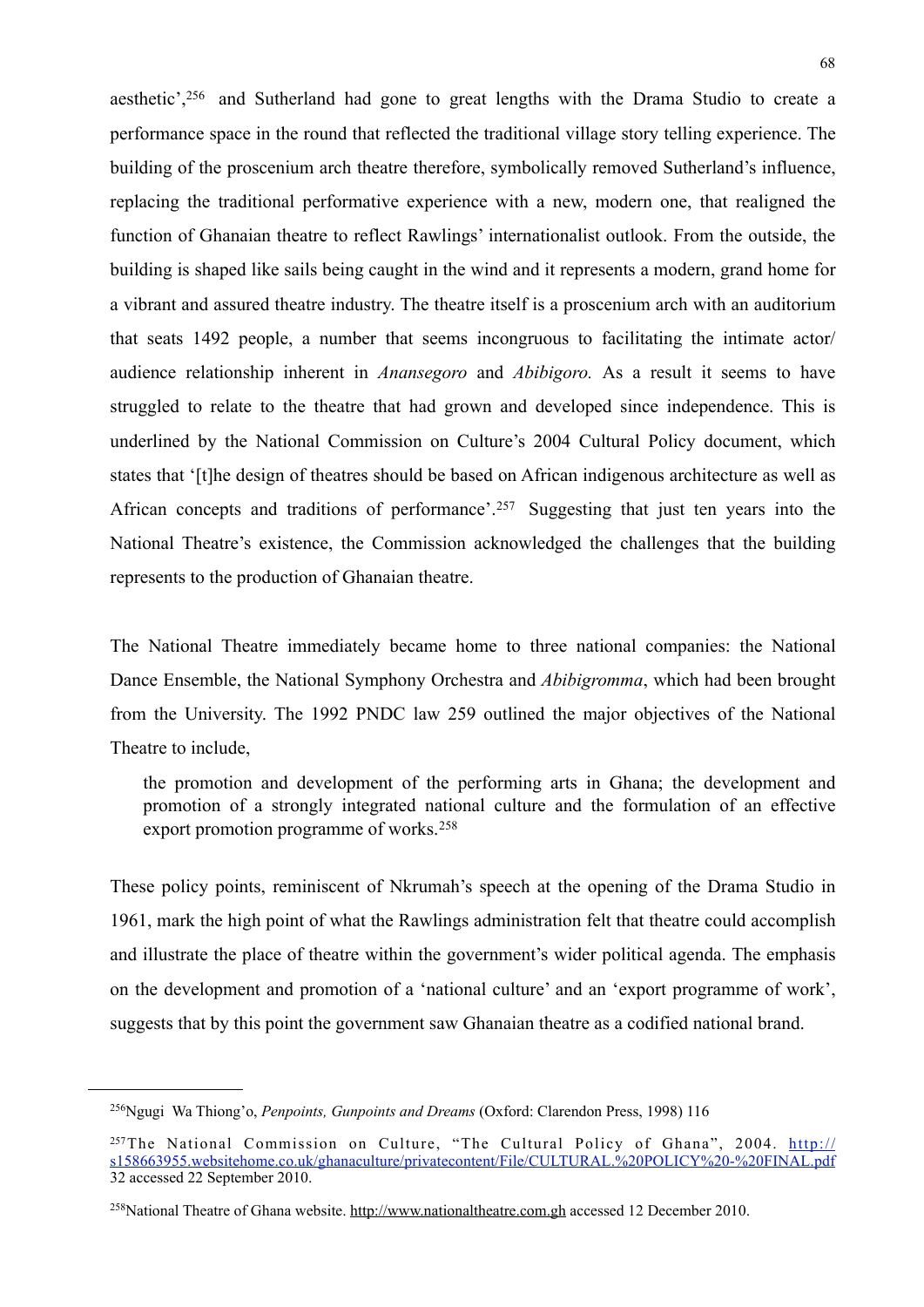Though the Drama Studio was rebuilt at the University of Ghana in accordance with ben-Abdallah's wishes, and even named the Efua T. Sutherland Drama Studio, Sutherland never visited it, nor did she step foot in the National Theatre. Her place in the narrative had been displaced. In her final interview conducted by Femi Osofisan in 1995 Sutherland made her stance on the National Theatre very clear:

that's not a place for experimentation […] I can't do *The Marriage of Anansewa* in that theatre, as we could in the Drama Studio very beautifully […] But they didn't think of that at all […] Somebody came along and said I'll give you a loan to build a big theatre […] this one won't allow developmental thinking  $[...]$  it's a monument.<sup>259</sup>

Others joined Sutherland in her sense of betrayal. Ama Ata Aidoo wrote the following poem, which concisely illustrates the relationship of the National Theatre with the defunct National Theatre Movement.

But the Drama Studio is gone, Robert, razed to the ground: to make way for someone's notion of the kind of theatre I Should want<sup>[260](#page-70-1)</sup>

This episode in Ghanaian theatre history saw the establishment of a new single, dominant aesthetic that became enshrined in law and housed in a new symbol of Ghanaian international diplomacy. In many ways ben-Abdallah was even more successful then Sutherland in creating a theatrical trope that defined, through active, personal political allying, a single, defined genre of Ghanaian theatre. The 1985 Copyright Act, and its subsequent amendments, crystallised and commodified the concept of Ghanaian theatre, taking it from being an experimental, inquisitive expression of nationalism to being a brand, capable of raising revenue. Symbolically, the law ossified the folk heritage that had been key to the development of Ghanaian theatre, and created a definite point at which folk culture ended and commercial culture began. The law placed folklore into the stewardship of the government, and later, the president in perpetuity. Through disconnecting new artists from their folk heritage, subsequent theatrical development, contingent

<span id="page-70-0"></span><sup>259</sup> Femi Osofisan "'There's a Lot of Strength in Our People': Efua Sutherland's Last Interview," *The Legacy of Efua Sutherland: Pan-African Cultural Activism* eds. Anne Adams and, Esi Sutherland-Addy (Banbury: Ayebia Clarke Publishing, 2007) 206.

<span id="page-70-1"></span><sup>260</sup>James Gibbs, "Introduction" *Nkyin-Kyin: Essays on the Ghanaian Theatre,* ed. James Gibbs (Amsterdam: Editions Rodolphi, 2009) xxii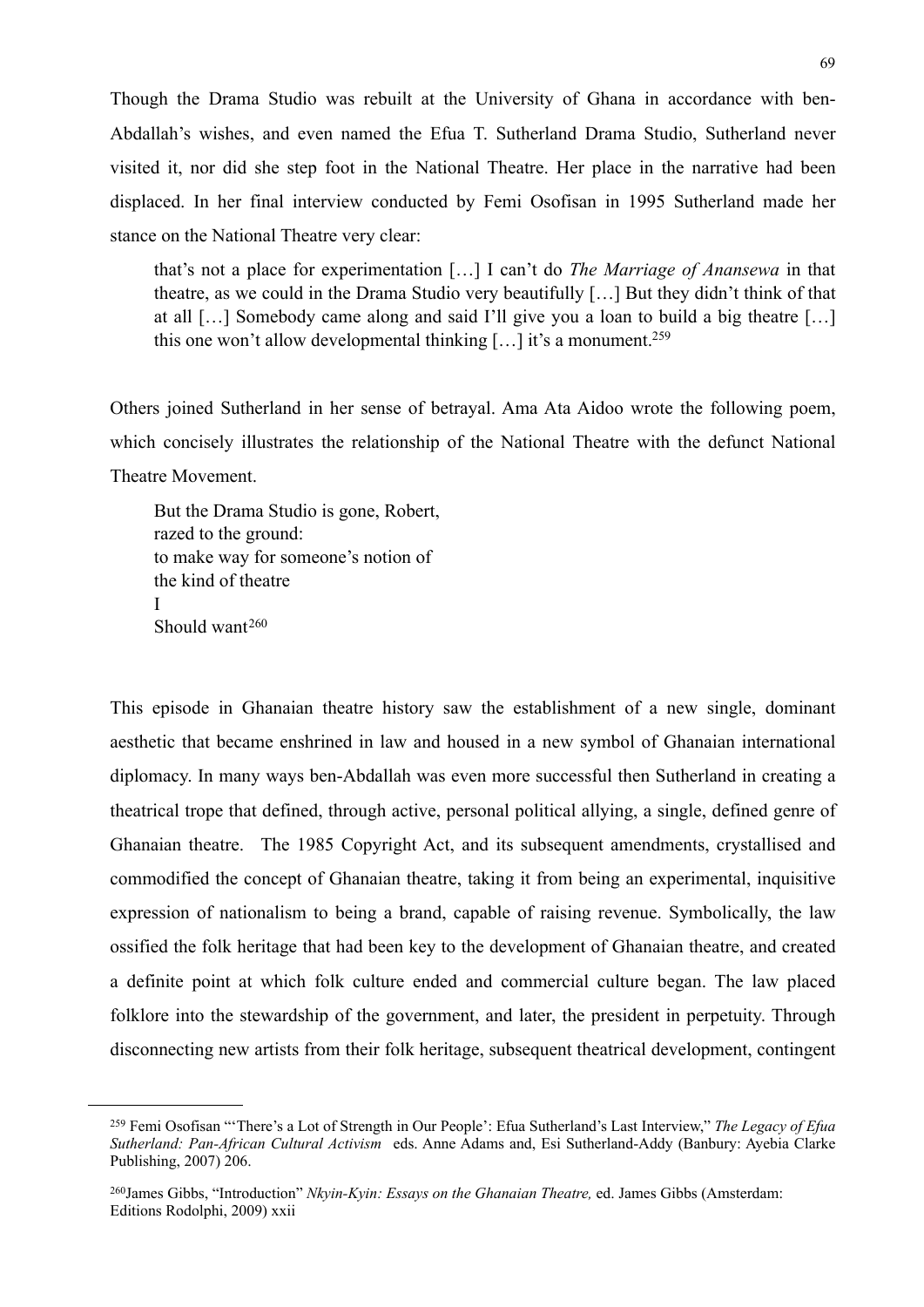on adopting the legitimating codes of *Anansegoro and Abibigoro,* was hindered. Through adopting and developing the modes of Ghanaian theatre and expanding the iconographic nature of Ghanaian theatre into a legalistic sphere, ben-Abdallah further restricted the legitimating parameters of Ghanaian theatre for following generations. The post-independent trend to promote a mono-theatrical expression, reclaimed and compounded by ben-Abdallah and Rawlings, left new artists with a shallow well from which to draw.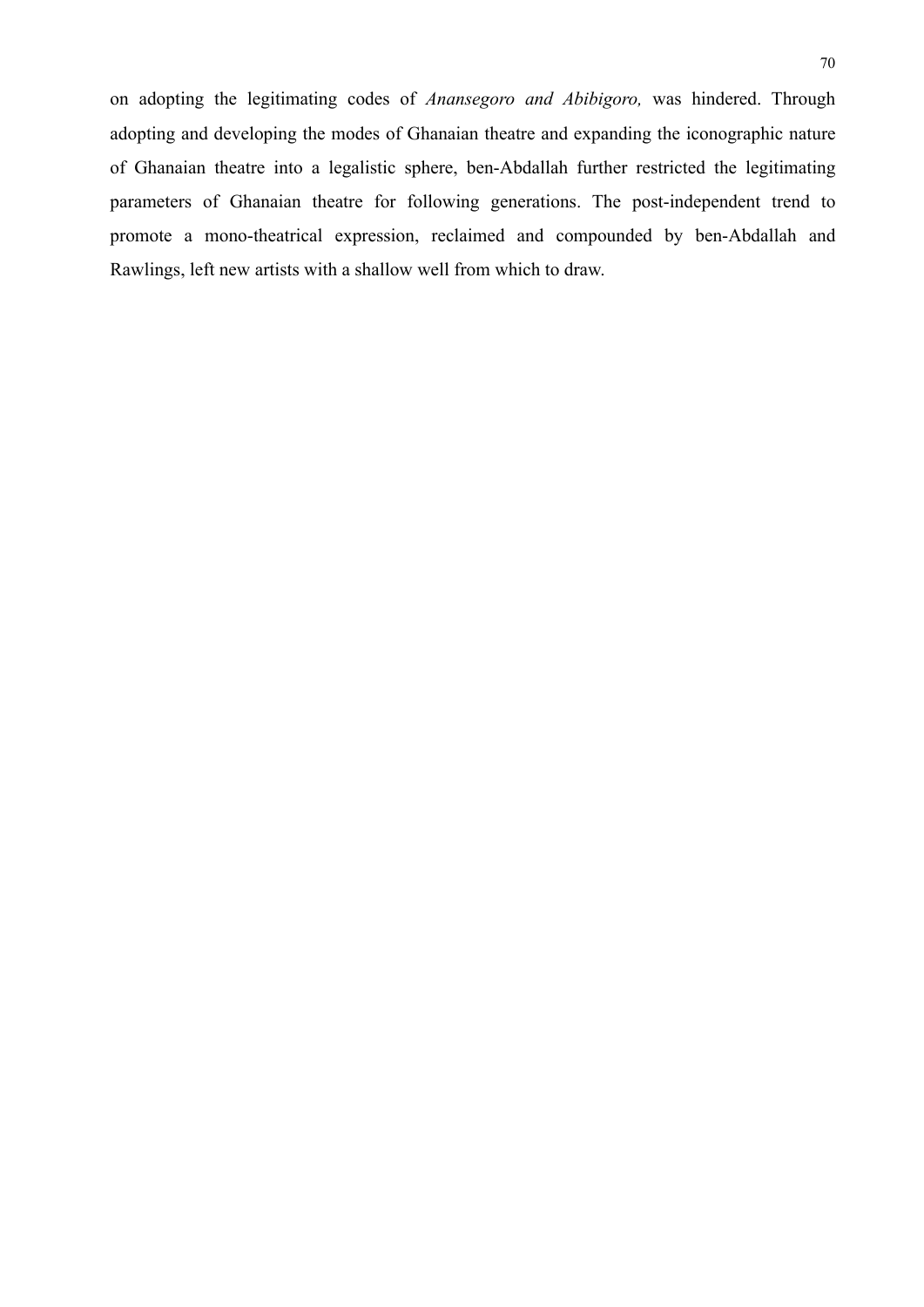#### **Chapter 5**

#### **Playwriting and Democracy, 1993 - 2007.**

In this final chapter I trace the changing relationship between playwriting and politics in the years following the re-establishment of democracy in 1993 with specific reference to Yaw Asare's *Ananse in the Land of Idiots* (2006)[.261](#page-72-0) The play, like ben-Abdallah's *The Trial of Mallam Ilya,, demonstrates how the established modes of Ghanaian theatre could be adopted and* developed to articulate an insurgent voice which directly questioned Ghana's political direction. However, the monopolistic system of artistic production, by this time firmly established in Ghanaian theatre and enshrined in the working practices of the National Theatre, continued to hinder a diverse theatre industry. This situation was highlighted by a lack of new, important plays being published in this period and underlined by the 2004 Cultural Policy document, produced by the National Commission on Culture, which defined the function of theatre in Ghana within the broader cultural landscape.

At the beginning of the 1990s a new crop of playwrights, inspired by the success of Sutherland and ben-Abdallah, emerged from the School of Performing Arts. This emergence was greeted with optimism in *African and Caribbean Theatre,* which stated that 'Efo Kodjo Mawugbe and other young playwrights give evidence of a new resurgence in Ghanaian theatre'[.262](#page-72-1) However, that evidence was slightly misrepresentative as, two generations after independence, theatre in Ghana had become very specific in its form, content and training. Dzifa Glikpoe, then an actor with *Abibigromma* now its Director, states that new writers simply adopted the performative codes of *Anansegoro*. 'Young people began to copy the style […] the elements you find in the Ananse story telling technique […] you find the same running through, the music, it's just the subject matter [that changes]'[.263](#page-72-2)

<span id="page-72-0"></span><sup>261</sup> Yaw Asare, *Ananse in the Land of Idiots* (Legon: StudyGhana Foundation, 2006).

<span id="page-72-1"></span><sup>262</sup>Bahnam, Martin, Erroll Hill and George Woodyard, eds., *Africa and Caribbean Theatre* (Cambridge University Press, 1994) 40.

<span id="page-72-2"></span><sup>263</sup> Glikpoe interview.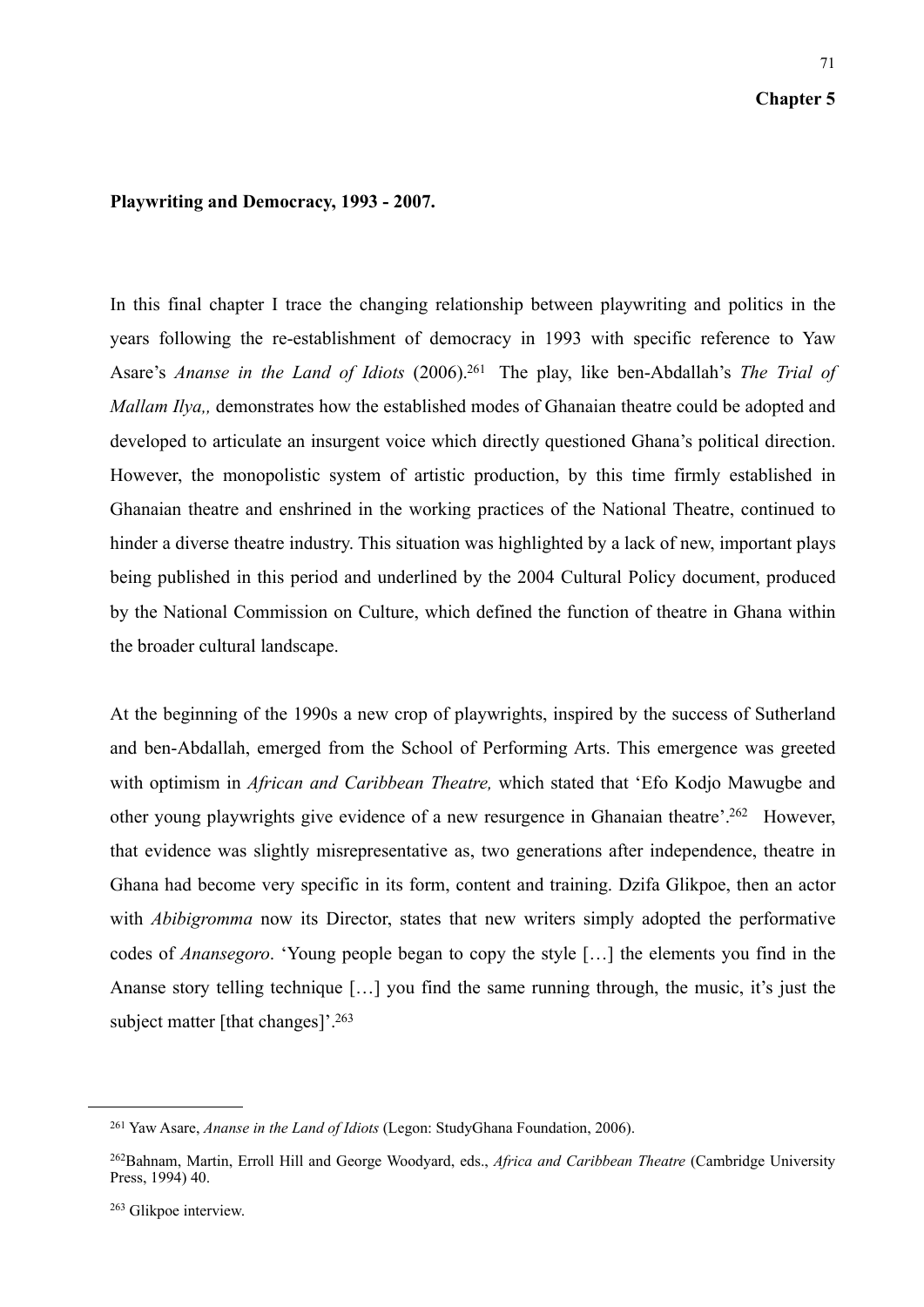As discussed in previous chapters, one of the key elements in both *Anansegoro* and *Abibigoro* is the way in which song and dance are used to further the story. Glikpoe recalls that 'in Efo [Mawugbe]'s first play […] the dancing was slapped on to the thing'[.264](#page-73-0) Glikpoe's contextualisation of this remark gives revealing insights into the expectation placed on playwrights to replicate the codified form of Ghanaian theatre:

 if you go to Abdallah's plays […] you cannot take out the music and dance and get the play to stand up, you cannot, but there were some who slapped music and dance onto the play, and you can take out the music and the dance and the play will run, it won't suffer any defect at all, and that's the difference.<sup>[265](#page-73-1)</sup>

Therefore, by the 1990s part of the skill of the playwright in Ghana is in successfully replicating the established and identifiable performative elements of *Anansegoro*. Furthermore, it was the use of these specific performative elements that cited the play, and so the playwright, within the canon of Ghanaian theatre.

Asare, one time lecturer at the University's School of Performing Arts, joined the National Theatre as Director of *Abibigromma* in 1994,<sup>266</sup> and stayed in post for five years.<sup>267</sup> Glikpoe recalls that 'Asare was very prolific'[268](#page-73-4) and that whilst he was Director 'we were doing his plays more and more'.<sup>269</sup> Therefore, at both the School of Performing Arts and the National Theatre, the Director of *Abibigromma* was also in many cases the main playwright. As Glikpoe explains:

[ben] Abdallah was one of the key people who saw to the formation of this company and he was a theatre person we were doing a lot of his plays, more of his plays than other plays from outside. So at that time he was very popular, people started complaining that we were doing only [ben] Abdallah plays.[270](#page-73-6)

<span id="page-73-4"></span>268Glikpoe interview.

<span id="page-73-6"></span>270Glikpoe interview.

<span id="page-73-0"></span><sup>264</sup>Glikpoe interview.

<span id="page-73-1"></span><sup>265</sup>Glikpoe interview.

<span id="page-73-2"></span><sup>266</sup>The first play performed at the National Theatre was Yaw Asare's *The Leopard's Story,* which featured members of the newly formed resident National Theatre players, *Abibigromma.* 

<span id="page-73-3"></span><sup>267</sup>In January 1993 the Fourth Republic was inaugurated and in the same month the National Theatre opened its doors. On 3 November 1992 Presidential elections were held in Ghana for the first time since 1979. The recently retired Flight-Lieutenant Jerry Rawlings stood as a civilian candidate and won a strongly contested election. The opposition parties boycotted the following parliamentary elections thereby enabling the National Democratic Council (NDC) to record a large majority. The NDC remained in power until December 2001 when a another strongly contested election was won by the National Patriotic Party (NPP).

<span id="page-73-5"></span><sup>269</sup>Glikpoe interview.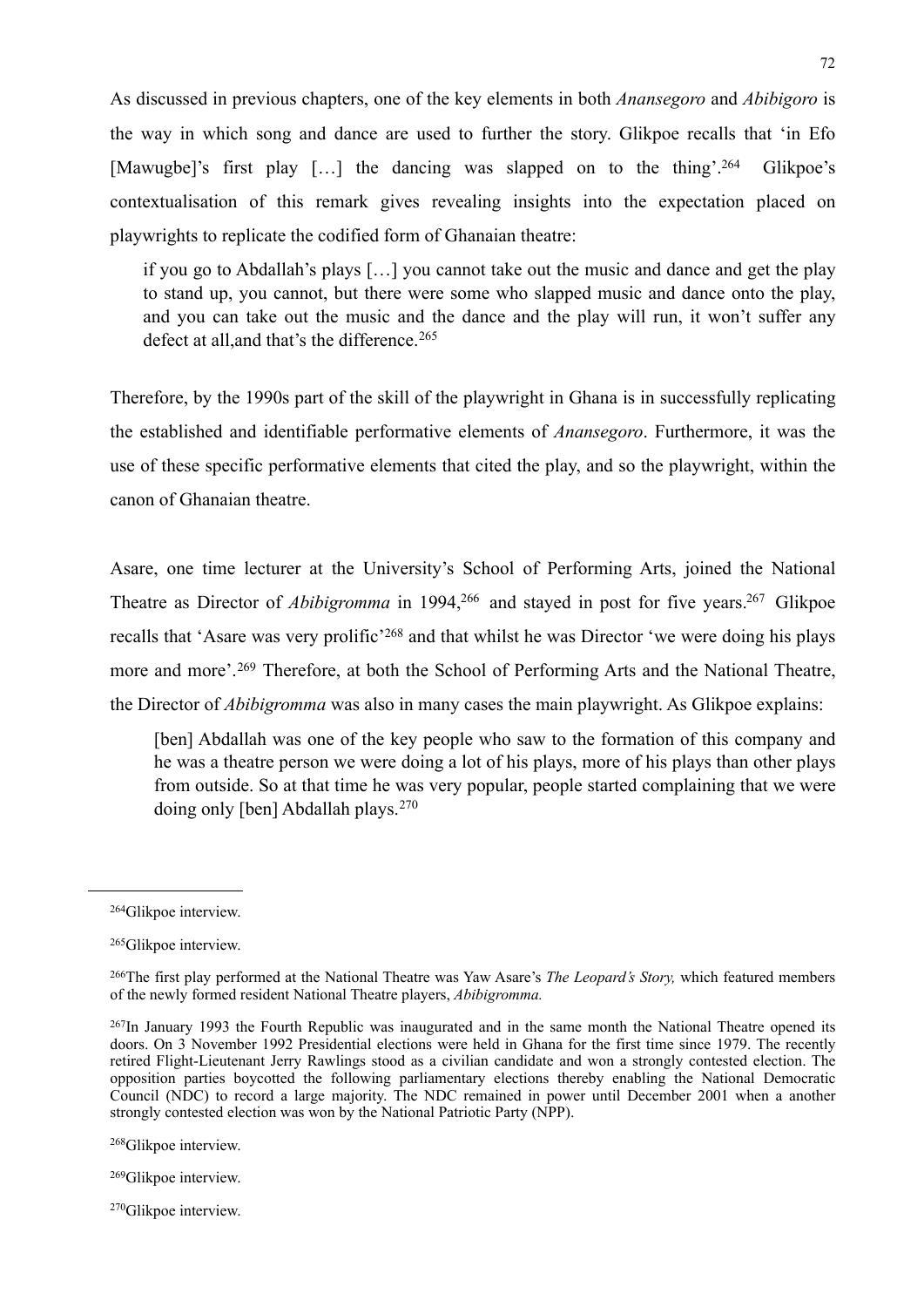The result of this creative monopoly was that only a small amount of plays were produced by the company. The statement also underlines the now established trend in Ghanaian theatre of the periodic dominance of a single writer. As Glikpoe states, 'if we were doing [ben] Abdallah's plays it was [ben] Abdallah's name that was going [becoming famous]. When Asare came it was his name that was going'.<sup>271</sup> This model of production perpetuated the creative process established by Sutherland thirty years previously, and was compounded by the monopoly that *Abibigromma* enjoyed as 'the only professional theatre company'.<sup>[272](#page-74-1)</sup>

However, within the strict parameters of Ghanaian theatre, Asare used his position as the main writer for *Abibigromma* to test the boundaries of *Anansegoro* and *Abibigoro.* His most famous play *Ananse in the Land of Idiots,* politicises *Anansegoro* and uses the familiarity of the conventions to shock and question his audience. The play is a piece of magical realism, set in the fictional Land of Idiots, it contains a chorus and the action moves easily between song, direct address and dialogue. The play begins with the character of Kweku Ananse addressing the audience; he acknowledges the playwright, criticising Asare's choice of title, but nods to 'the discretion of the playwright'.<sup>273</sup> By so doing Asare immediately implements Sutherland's 'hoaxing' technique which, as Gibbs defines it, is 'the fully conscious enjoyment of the willing suspension of disbelief'.<sup>274</sup> By acknowledging the fiction of the play Asare enables a conspiratorial relationship to develop between the character and the audience as the familiar antihero narrative of Ananse develops.

Asare uses the conventions of *Anansegoro* to present a familiar character whom he then profoundly subverts in order to present a highly political message. Whereas ben-Abdallah redefined *Anansegoro* to fit a pan-Africanist politics that supported Rawlings' early revolutionary agenda, Asare worked within the confines of Ghanaian theatrical convention to present an insurgent and politically oppositional message. Asare draws his audience in further to the familiarity of the performative experience, even acknowledging Sutherland in Ananse's opening address. Ananse thanks Sutherland for her previous stories about him, saying 'I puff my

<span id="page-74-0"></span><sup>271</sup>Glikpoe interview.

<span id="page-74-1"></span><sup>272</sup> Glikpoe interview.

<span id="page-74-2"></span><sup>273</sup>Yaw Asare, *Ananse in the Land of Idiots* (Legon: StudyGhana Foundation, 2006) 1.

<span id="page-74-3"></span><sup>274</sup>Asare, *Ananse in the Land of Idiots,* xiv.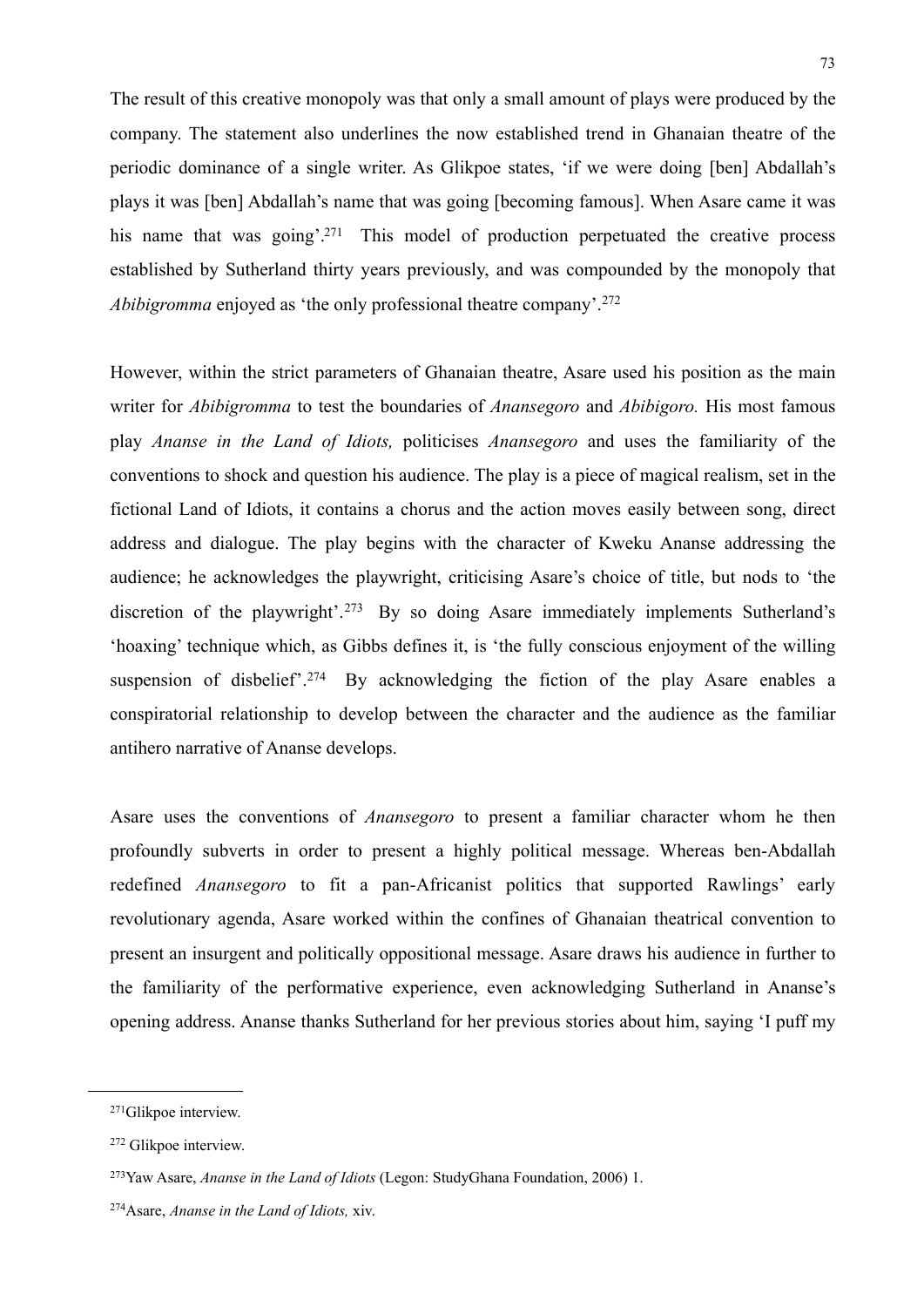pipe to that thoughtful daughter of the land',[275](#page-75-0) however, unlike Sutherland, Asare's Ananse is not harmless. As Awo Asiedu, Director of the School of Performing Arts, states, 'his Ananse is more ruthless and cruel […], the trickster character in folk tales does not cause real harm […] but Asare's does [...] he does take that mould but he goes further'.<sup>276</sup>

Asare's Ananse is not representative of the aspirational masses who comically try to get ahead, only to be brought back down. Rather, he represents the ruling elite and uses his trickery to take advantage of honest people. Towards the end of the play Ananse fools his guard into drinking glue so that he will be unable to tell of Ananse's trickery. This shocking passage directly reflects the contemporary socio-political landscape which had lost the revolutionary ideology of Rawlings early administration and had moved towards a more western model of government 'committed to the logic of capitalist accumulation'.[277](#page-75-2) In the programme notes to the play's 1994 remount, Asare writes that the play 'is meant above all, to sensitize African and other exploited peoples of the world on the inherent lusts, perversions and attitudes which have facilitated the process of their entanglement, dislocation and dispossession'[.278](#page-75-3) In this way Asare articulates the political urgency of his work, and echoes of Joe de Graft are evident. Whereas de Graft sites the action of *Through a Film Darkly* firmly within contemporary Ghana, Asare uses the metaphorical 'Dim-nyim-lira', the Land of Idiots, to demonstrate to his audience the dangers of allowing the political class to manipulate and disenfranchise them from their cultural heritage. With this play Asare begins to demonstrate how the most fundamental element of Sutherland's *Anansegoro,* Ananse himself, can be used to make political, insurgent work.

However, the play also inadvertently highlights the diminishing importance of theatre within Ghanaian culture. Whereas the publication and dissemination of plays had been a key reason for the development of playwriting in Ghana in the decade following independence, none of Asare's plays were published in his lifetime.<sup>279</sup> Glikpoe recalls that 'after he was dead one lecturer decided to publish *Ananse In the Land of Idiots*'.[280](#page-75-5) That the most famous play of the Director of

<span id="page-75-0"></span><sup>275</sup>Yaw Asare, *Ananse in the Land of Idiots* (Legon: StudyGhana Foundation, 2006) 3.

<span id="page-75-1"></span><sup>276</sup> Dr Awo Asiedu interview, conducted 22 September 2009.

<span id="page-75-2"></span><sup>277</sup> Paul Nugent, *Big Men, Small Boys and Politics in Ghana* (London: Pinter, 1995) 273.

<span id="page-75-3"></span><sup>278</sup>Yaw Asare, *Ananse in the Land of Idiots* (Legon: StudyGhana Foundation, 2006) xviii.

<span id="page-75-4"></span> $279$  Unfortunately, following the death of Efo Mawugbe, this pattern has continued up to 2011.

<span id="page-75-5"></span><sup>280</sup>Glikpoe interview.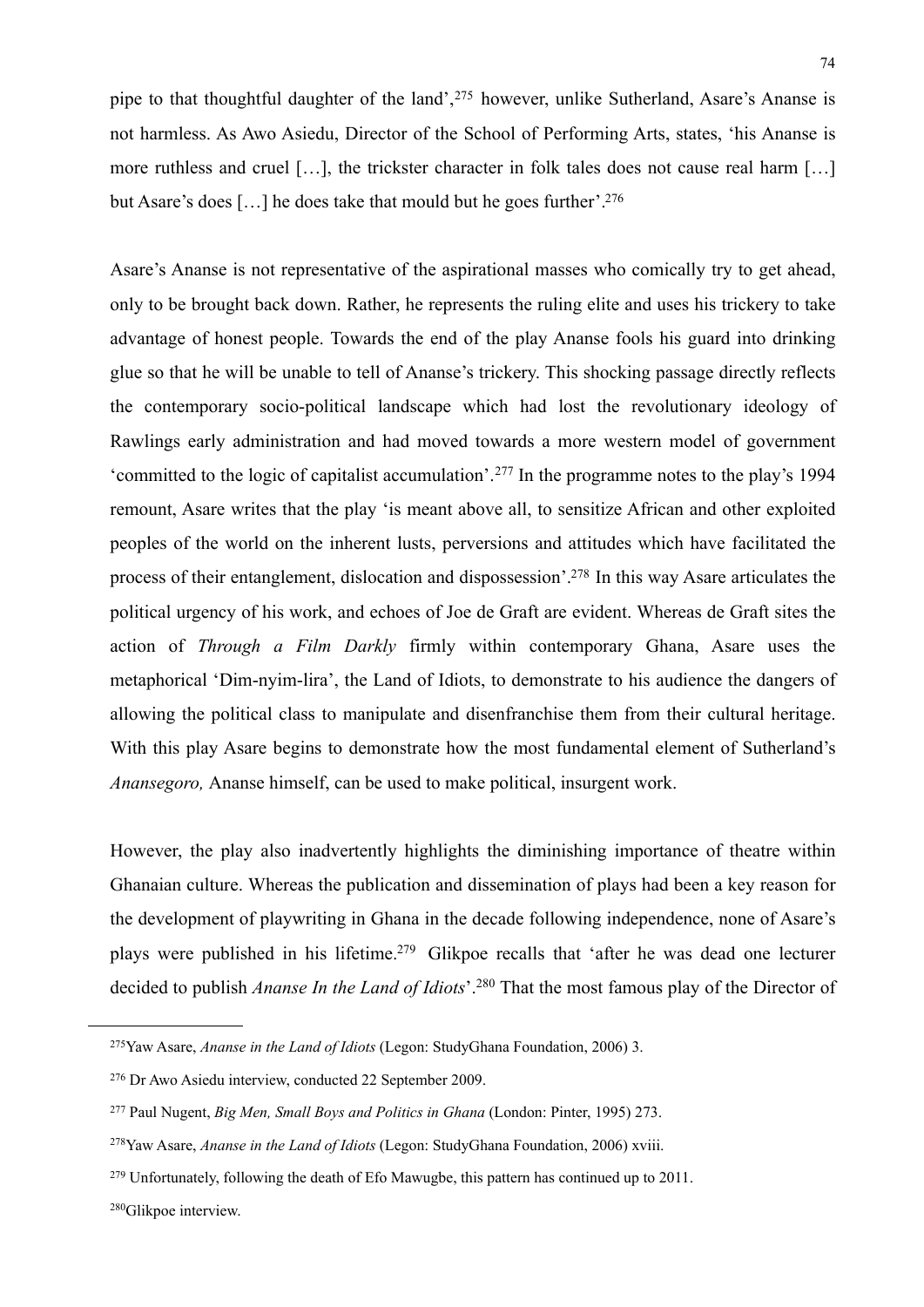*Abibigromma* was published posthumously underlines the fact that there was no other theatre company in Ghana who would read or perform the play and, more significantly, that as the political need for theatre diminished, there was no will to publish even the most successful and important playwrights.

The lack of political need for theatre is illustrated by the changing patterns in viewing habits in Ghana brought about by the proliferation of television and Nigerian films. By the mid 1990s audiences were turning away from theatre and traditional forms of communal entertainment as Ghana was transformed by the arrival of electricity into villages. The result, as noted by Nugent, was 'the proliferation of television sets in rural homes'[.281](#page-76-0) Equally, Ghanaians now used their televisions to look abroad to 'programmes borrowed from CNN'.[282](#page-76-1) Therefore traveling theatre troupes were now a much less desirable means of reaching people than they had been a generation before. The Nigerian film industry, 'Nollywood', makes and distributes up to two thousand films a year[.283](#page-76-2) According to Federica Agelucci the films:

 tell stories that appeal to and reflect the lives of its public: stars are local actors; plots confront the viewer with familiar situations of romance, comedy, witchcraft, bribery, prostitution. The narrative is overdramatic, deprived of happy endings, tragic. The aesthetic is loud, violent, excessive; nothing is said, everything is shouted.[284](#page-76-3)

The production turnover, effective distribution and cheapness of the films means that they have superseded theatre as popular, accessible entertainment across the region. The combined impact of these new media outlets was also felt by the National Theatre. Glikpoe states that 'people would now want to stay home and watch videos […] going out at night to the National Theatre to watch a live show, it became burdensome'.[285](#page-76-4)

The rise in alternative media also brought about a redefinition of the place of theatre in Ghana at a policy level. In response to the success of the Nigerian film industry the National Commission on Culture's 2004 Cultural Policy notes that the state shall 'promote the indigenisation of film

<span id="page-76-4"></span>285Glikpoe interview.

<span id="page-76-0"></span><sup>281</sup> Paul Nugent, *Big Men, Small Boys and Politics in Ghana* (London: Pinter, 1995) 268.

<span id="page-76-1"></span><sup>282</sup> Nugent, *Big Men, Small Boys and Politics in Ghana,* 268.

<span id="page-76-2"></span><sup>283</sup> Colin Freeman, "[In Nollywood, 'lights, camera, action' is best case scenario](http://www.telegraph.co.uk/news/worldnews/1550776/In-Nollywood-lights-camera-action-is-best-case-scenario.html)" *The Telegraph*, May (2006) [http://](http://www.telegraph.co.uk/news/worldnews/1550776/In-Nollywood-lights-camera-action-is-best-case-scenario.html) [www.telegraph.co.uk/news/worldnews/1550776/In-Nollywood-lights-camera-action-is-best-case-scenario.html](http://www.telegraph.co.uk/news/worldnews/1550776/In-Nollywood-lights-camera-action-is-best-case-scenario.html) accessed 11 June 2011.

<span id="page-76-3"></span><sup>&</sup>lt;sup>284</sup> Peter Hugo, "Nollywood"<http://www.pieterhugo.com/nollywood/> accessed 1 July 2011.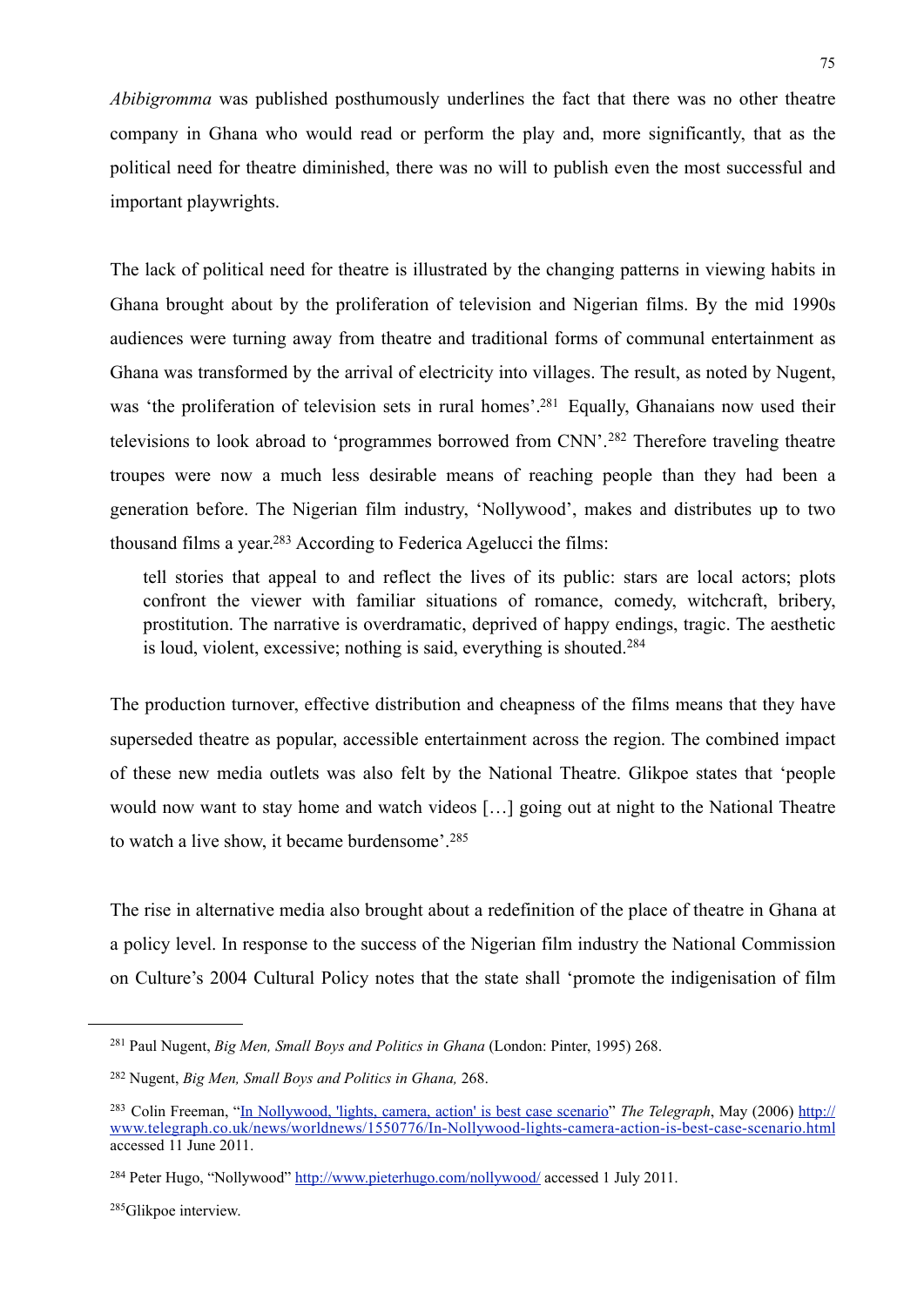distribution, assist in the marketing of Ghanaian films and establish standards in exhibition facilities compatible with acceptable theatre usage<sup>2</sup><sup>286</sup> The National Commission, recognising the importance of a competitive national film industry, encouraged the sharing of theatre's limited resources. The document demonstrates how quickly and completely film had come to fulfill the historical role of theatre in Ghana, as a cost effective definer and disseminator of culture that appeals to both the educated and illiterate sections of society. Though *Abibigromma* has attempted to compete for new audiences, Glikpoe acknowledges the immediate economic dilemma of such projects, 'you get to a village [...] but how much can you charge a farmer?'.<sup>[287](#page-77-1)</sup>

The 2004 Cultural Policy document is wide ranging and focuses on areas of cultural preservation and access. It largely focusses on the need to establish more museums, galleries and written materials that can be disseminated. Theatre, though noted as a useful tool, is conspicuous by the lack of emphasis placed on it. Where theatre is mentioned, it is noted that the '[d]ocumentation, preservation and presentation of written literature...shall be encouraged'.[288](#page-77-2) Therefore, the political worth of theatre is now as a means of preserving an established cultural identity in published texts, rather than enabling the creation of new texts that renegotiate or redefine a changing sense of nation.

Without the economic investment that theatre enjoyed during its days of political support, professional theatre in Ghana has had to adapt its remit within the wider cultural spectrum in order to survive. Glikpoe points towards the growth of theatre for development in which *Abibigromma* have recently become engaged and suggests that 'we are not only concentrated on mainstream theatre, we move to theatre for development, because […] they are always sponsored'.[289](#page-77-3) The economic aspect of these projects is crucial to *Abibigromma*, as Glikpoe explains, 'when we do [theatre for development projects] and we get some money, then we go back to our mainstream [plays]. That's how we fund ourselves'.<sup>290</sup> Therefore, the artistic

<span id="page-77-0"></span><sup>&</sup>lt;sup>286</sup>The National Commission on Culture, "The Cultural Policy of Ghana", 2004. [http://](http://s158663955.websitehome.co.uk/ghanaculture/privatecontent/File/CULTURAL.%20POLICY%20-%20FINAL.pdf) [s158663955.websitehome.co.uk/ghanaculture/privatecontent/File/CULTURAL.%20POLICY%20-%20FINAL.pdf](http://s158663955.websitehome.co.uk/ghanaculture/privatecontent/File/CULTURAL.%20POLICY%20-%20FINAL.pdf) 46 accessed 22 September 2010.

<span id="page-77-1"></span><sup>287</sup>Dzifa Glikpoe interview.

<span id="page-77-2"></span><sup>288</sup>The National Commission on Culture, "The Cultural Policy of Ghana", 2004. [http://](http://s158663955.websitehome.co.uk/ghanaculture/privatecontent/File/CULTURAL.%20POLICY%20-%20FINAL.pdf) [s158663955.websitehome.co.uk/ghanaculture/privatecontent/File/CULTURAL.%20POLICY%20-%20FINAL.pdf](http://s158663955.websitehome.co.uk/ghanaculture/privatecontent/File/CULTURAL.%20POLICY%20-%20FINAL.pdf) 30 accessed 22 September 2010.

<span id="page-77-3"></span><sup>289</sup> Glikpoe interview.

<span id="page-77-4"></span><sup>290</sup>Glikpoe interview.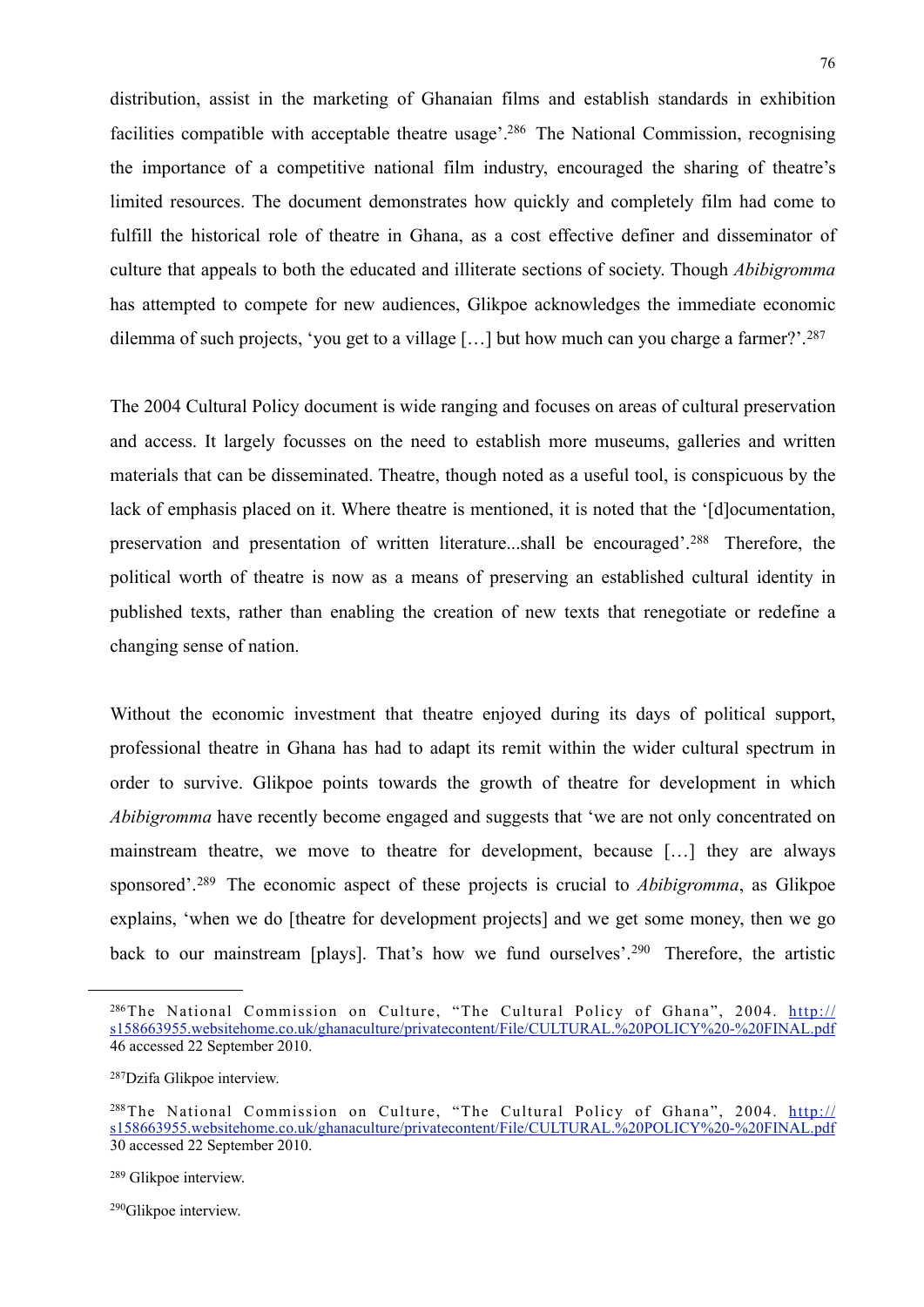programme of *Abibigromma* has now become reliant on its ability to engage in theatre for development projects. This scenario places significant practical restrictions on the work the company can produce, not least the length of time they are able to spend developing new work. Glikpoe recalls that:

When George Bush came here and launched his fight against malaria with our President at the time, we were asked to take up that programme and we stayed in the central region for two months working in different communities. So these ones are paid for […] all these things we have to bring out to people just to keep us going.<sup>[291](#page-78-0)</sup>

The years after 1993 represent a slow decline in the fortunes of Ghanaian theatre, and the gradual erosion of the historical relationship between playwrights and politics. The success of Sutherland and ben-Abdallah in establishing a framework of legitimating codes that dictated both the form of the play and the creative process, compounded by the iconic nature of the National Theatre, restricted the ways in which new theatre could be made. Moreover, the political agenda that had previously supported the exploration and definition of a new sense of nation, now emphasised the protection and preservation of a defined national culture. This is evident in the 2007 Ghana $@50$  programme which was designed to run alongside countrywide celebrations to mark fifty years since the end of British rule.[292](#page-78-1) During the event the National Theatre staged one play from the Ghanaian canon every month,<sup>293</sup> of those plays not one had been written in the previous two decades*.* Ultimately, the importance of the event, which was the most significant staged by the National Theatre since its inception, was not the texts or the productions, but the political symbolism of Ghanaian theatre as an icon of a robust and dynamic culture.

Through researching the story of Ghanaian theatre, I initially aimed to understand why Ghanaian theatre flourished directly post independence but then faded to its present state. I felt that this was an important, unheard story that could aid an understanding of the plight of Ghana's current playwrights. To this end, the analysis has enabled an understanding of the colonial and postcolonial eras not as two distinct epochs in Ghanaian theatre history, though they were

<span id="page-78-0"></span><sup>291</sup>Glikpoe interview.

<span id="page-78-1"></span><sup>292</sup> January: *Everyman, adapted by Martin Owusu;* February: *The Blinkards* dir. Owusu*;* March: *The Slaves;* April: *Co-existence,* Martin Owusu and Willie Anku; May: *The Fifth Landing Stage;* June: *The Third Woman;* July: *The Marriage of Anansewa*; August: *Dilemma of a Ghost; September: Offending the Corpse Martin Owusu; October: Sons and Daughters Dir. Martin Owusu; The Legend of Aku Sika,* Martin Owusu*;* December: *Ananse in the Land of Idiots. Source http://www.ghana50.go.gh*

<span id="page-78-2"></span><sup>&</sup>lt;sup>293</sup> With the exception of April in which Profs. Owusu and Anku collaborated on a musical piece exploring 'diverse Ghanaian traditional rhythms' with 'dramatic re-enactments' from Ghanaian legend'.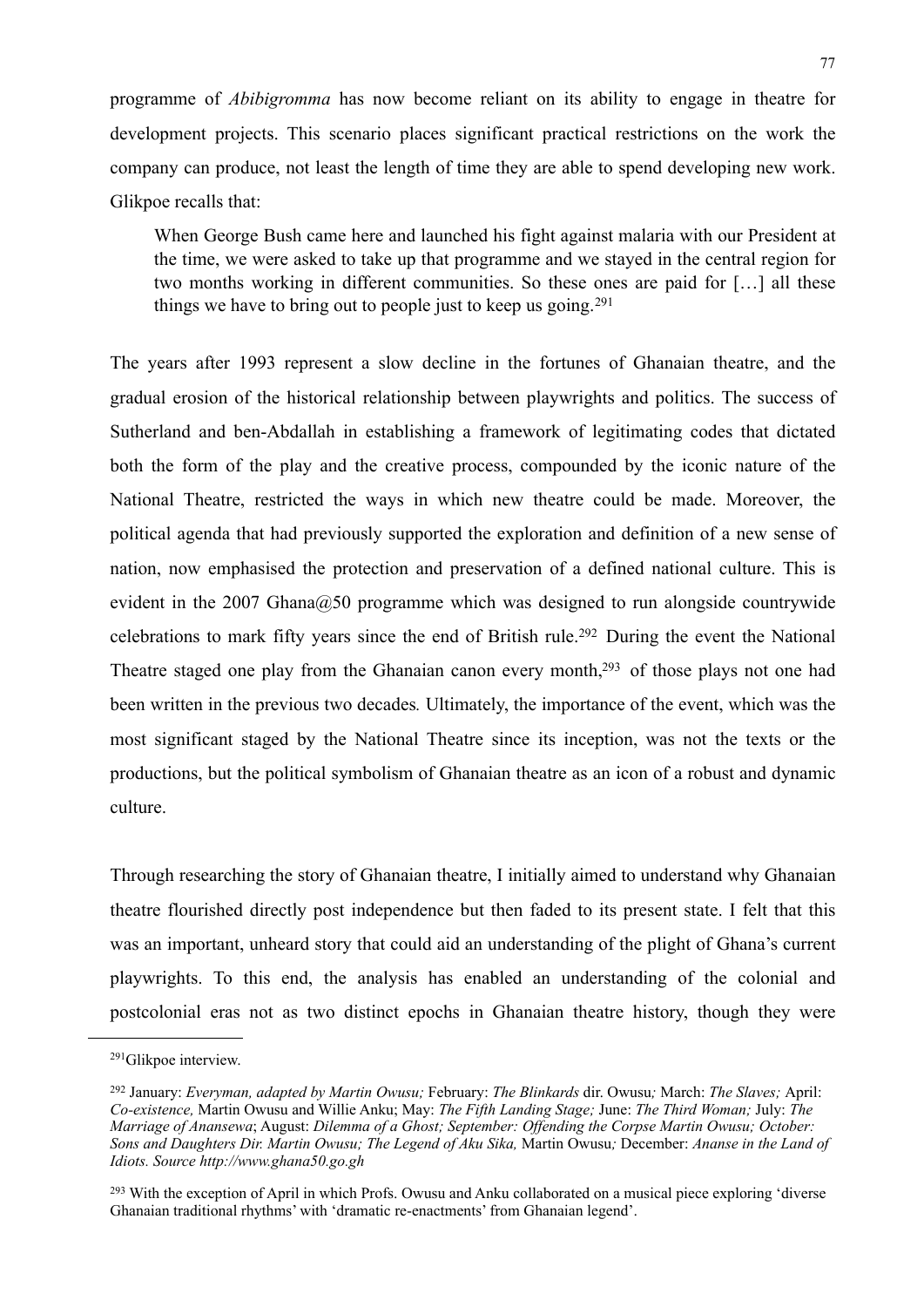politically manufactured to appear that way, but rather as a fluid, causal relationship. Nkrumah's response to the liminal and incoherent nature of colonial era literary theatre enabled him to recreate and define theatre as a central element in the nation building process. Therefore, through developing within Nkrumah's strict political agenda, theatre's function and aesthetics became necessarily codified as practitioners, such as Efua Sutherland, sought to compliment a greater political cause, and so benefit from the political patronage that such work secured. This led to the development of legitimating codes in Ghanaian theatre which established a trend of delegitimisation of alternative, pluralistic or oppositional voices. Moreover, having developed within defined political parameters post-independence, theatre was unable to redefine itself when the political situation changed (firstly post Nkrumah and latterly post Rawlings), as the legitimating codes of Ghanaian theatre had been so effectively established. Therefore, theatre in Ghana suffered periodic decline when it was not actively supported by a political agenda as there was no colonial or postcolonial legacy of oppositional theatre. Furthermore, the primarily political function of theatre in Ghana focussed on establishing the symbols of cultural success, investing in icons of culture rather than establishing a system for sustained and sustainable theatrical creation.

Therefore, the analysis of the plays as a collective document of Ghana's cultural history has delivered an insight into the complex interplay between politics and culture within a colonial and then postcolonial society. Addressing the question of the development of Ghanaian playwriting and the reasons behind its dramatic diminution with reference to postcolonial theory, based upon the claims of ben-Abdallah, has enabled me to explore the place of Ghana within a wider critical context. The discovery of moments of disjuncture between theory and the reality of the Ghanaian situation, have revealed a highly individual case study in which the development of Ghanaian theatre has not been linear or cohesive with postcolonial discourse, but has consistently questioned the place and function of playwriting within the cultural and political arenas in Ghana.

Additionally the question of authorship, and ultimately ownership, of culture within Ghana, as analysed through the prism of a highly codified theatrical regime which explicitly draws on folklore, has led to more questions, such as how has the copyright legislation introduce in 1985 affected the creation of new artistic works? What incentive is there in such a highly regulated and codified system for new playwrights to make work? And what role does the National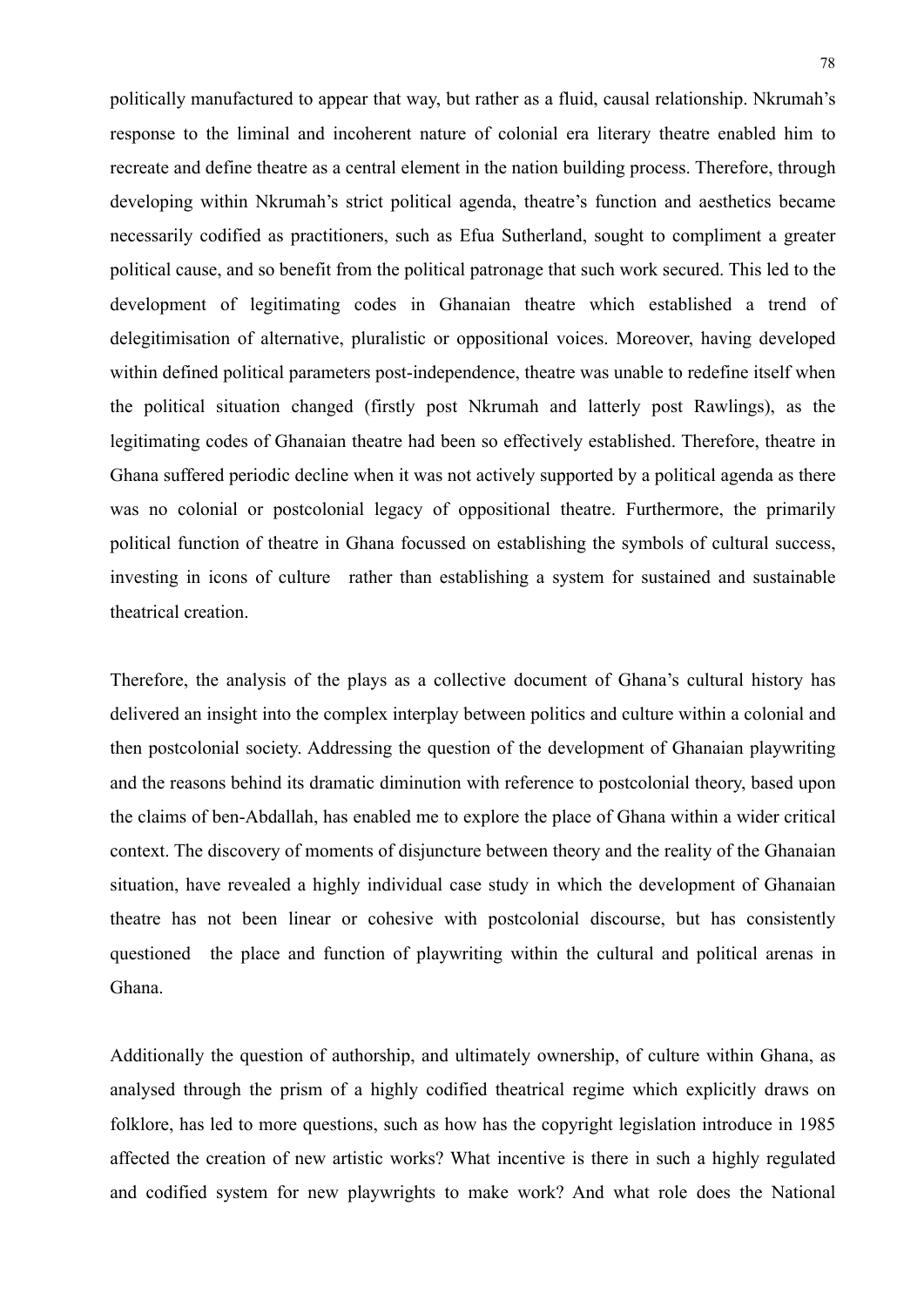Folklore Board play in funding the development of new artists in the absence of a regulated Arts Council? Equally, they ask fundamental questions of the function of playwriting within small postcolonial nations, and the way in which the governments of such nations use moments of cultural enunciation to describe and support their political distinctiveness.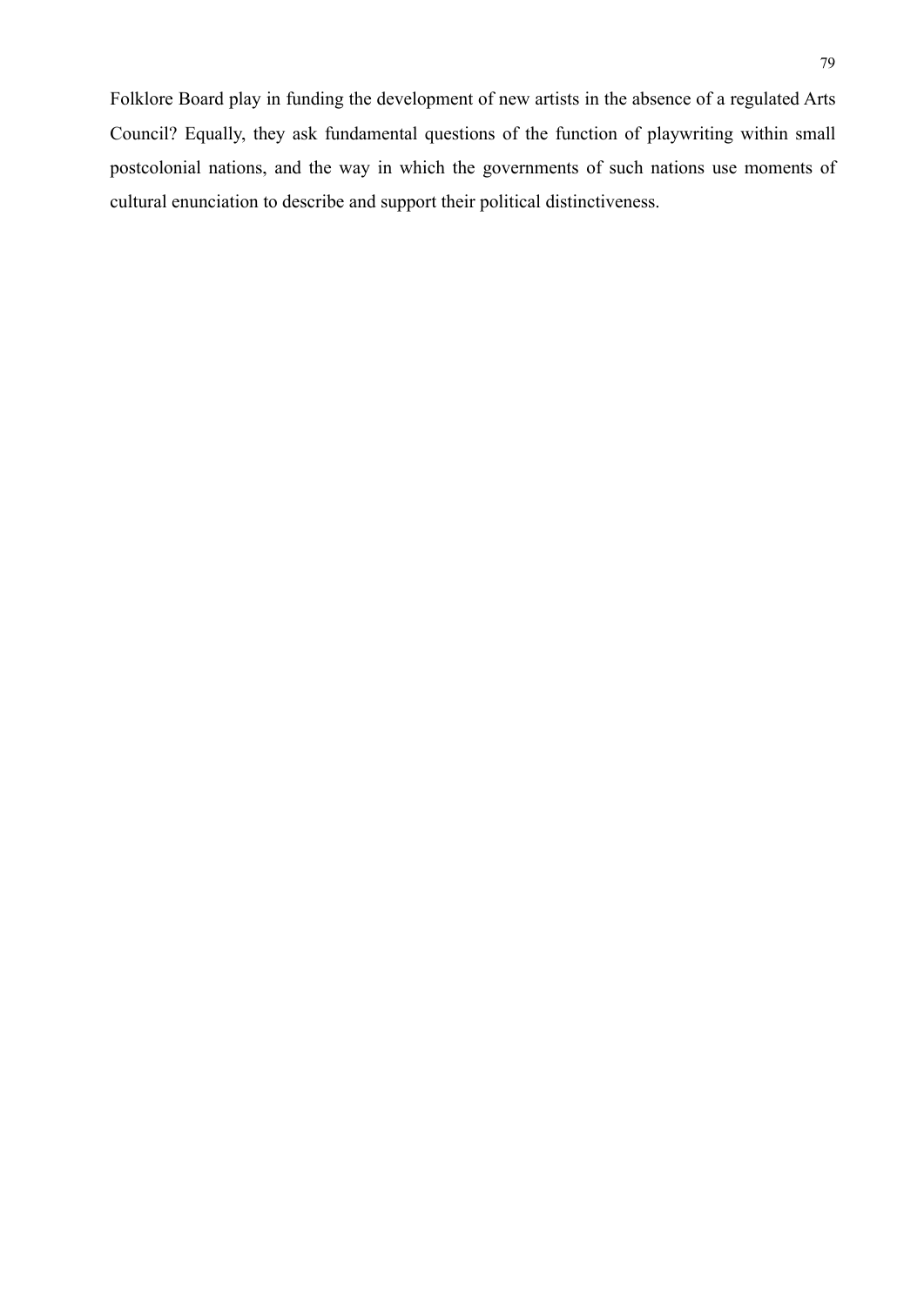## **Appendix A.**

### **Map of West Africa**



Source: <http://www.anna.aero/2010/06/30/accra-attracts-more-out-of-africa-services-to-ghana/>



## **Map of Ghana**

Source: <http://www.radar7.org/usa-news/ghana-map.html>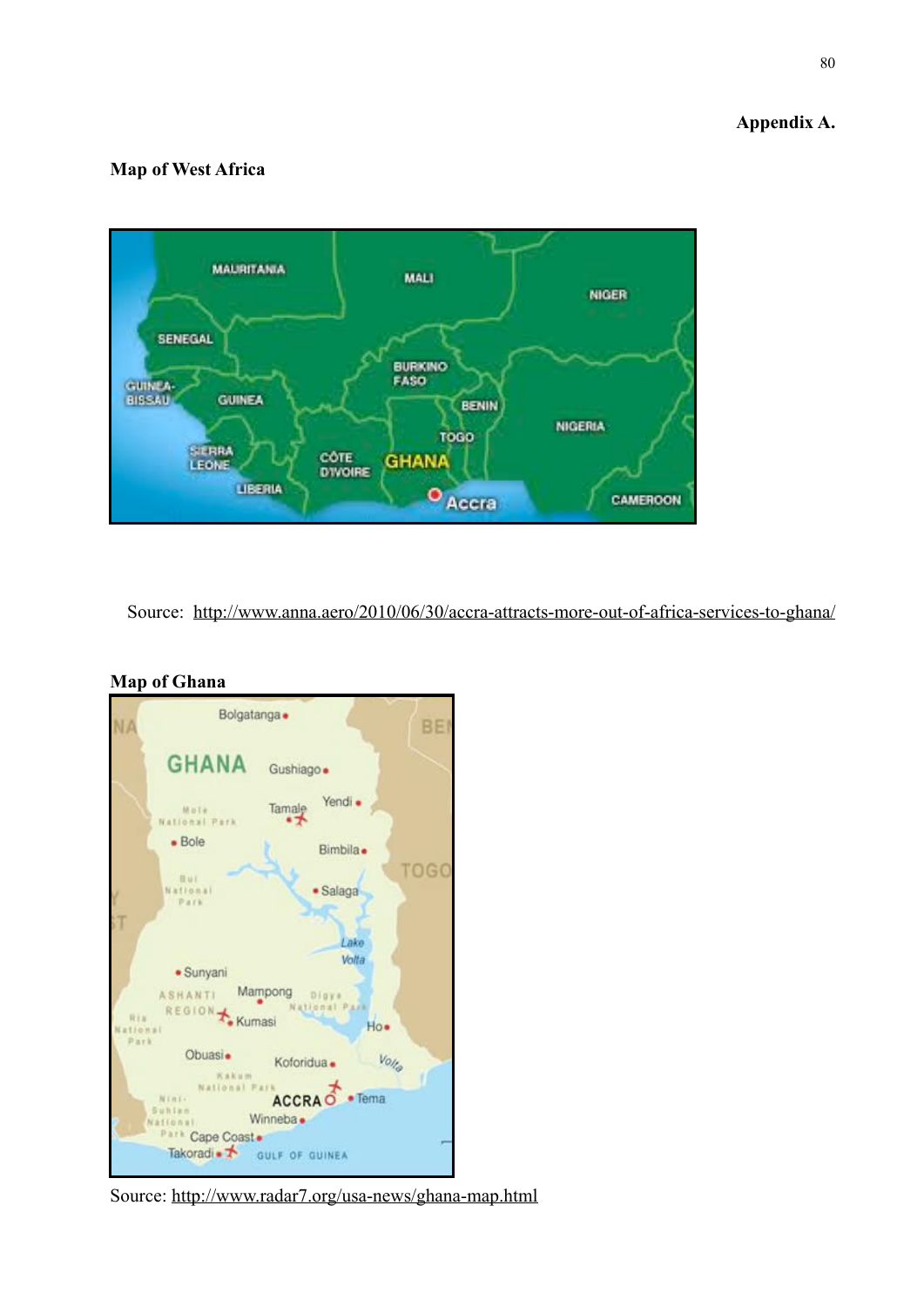# **Appendix B**

| <b>Tenure</b> | Incumbent                                                           | <b>Affiliation</b>                                                                                 | <b>Notes</b>                                               |
|---------------|---------------------------------------------------------------------|----------------------------------------------------------------------------------------------------|------------------------------------------------------------|
| 1957 - 1966   | Kwame Nkrumah                                                       | <b>CCP</b>                                                                                         | Deposed in a military<br>coup.                             |
| 1966 - 1969   | Major General<br>Ankrah                                             | National Liberation<br>Council                                                                     | Forced to resign                                           |
| 1969 - 1970   | Brigadier Afrifa                                                    | National Liberation<br>Council,<br>subsequently<br>Chairman of the<br>Presidential<br>Commission   |                                                            |
| 1970 - 1972   | Edward Akufo-Addo                                                   |                                                                                                    | Deposed in a military<br>coup.                             |
| 1972 - 1978   | Colonel Acheampong<br>(subsequently<br>General)                     | National Redemption<br>Council,<br>subsequently<br><b>Supreme Military</b><br>Council              | Deposed in a palace<br>coup.                               |
| 1978 - 1979   | Lietenant-General<br>Akuffo                                         | <b>Supreme Military</b><br>Council                                                                 | Deposed in a military<br>coup.                             |
| 1979          | <b>Flight Lieutenant</b><br>Rawlings                                | <b>Armed Forces</b><br>Revolutionary<br>Council                                                    |                                                            |
| 1979 - 1981   | Dr Hilla Limann                                                     | <b>PNP</b>                                                                                         | Deposed in a military<br>coup.                             |
| 1981 - 2001   | <b>Flight Lieutenant</b><br>Rawlings<br>(subsequently<br>President) | <b>Provisional National</b><br>Defence Council<br>(subsequently<br>National Democratic<br>Council) | Stood as a civilian<br>candidate in the 1993<br>Elections. |
| $2001 - 2009$ | John Kufour                                                         | <b>NPP</b>                                                                                         |                                                            |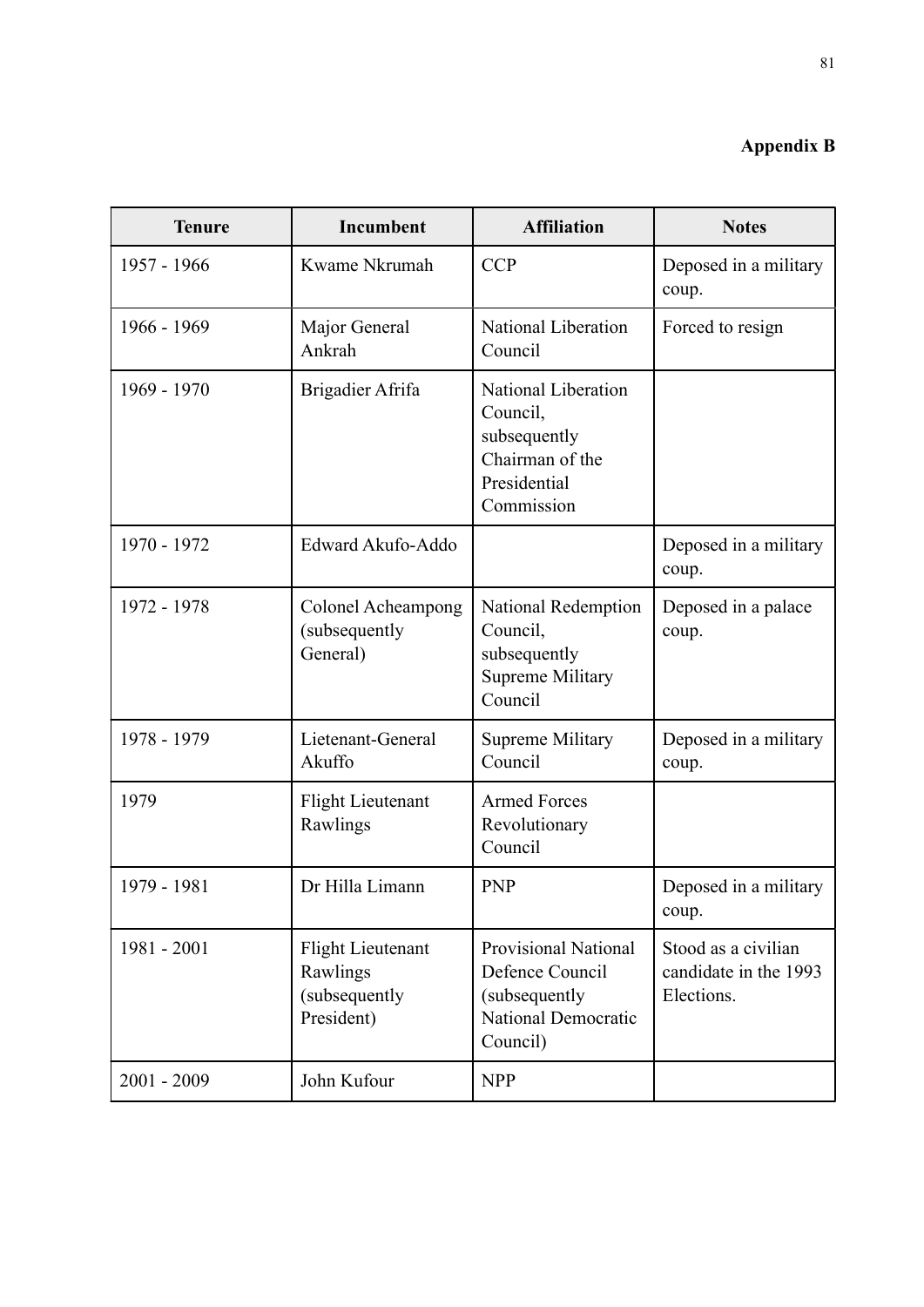#### **Appendix C.** [294](#page-83-0)

Below is a list of the plays considered in this thesis. It is not intended as an exhaustive list of Ghanaian playwriting history but as both an indicator of the types of plays that were published throughout the timeframe addressed in this thesis and a demonstration of the increasing obstacle of publication (and therefore dissemination) for playwrights in Ghana. There are notable exceptions from this list and thesis, Saka Acquaye's Ga 'folk opera' *The Lost Fisherman* and Aidoo's *Anowa,* and the plays of Martin Owusu and Bill Marshall. I am acutely aware, through researching Ghanaian theatre, that several important contributers are sidelined or wholly ignored in contemporary discourse. It is not my intention to add to this situation. My aim with this thesis is to unpick the complex relationship between playwriting and politics in Ghana as it developed and though some major works are omitted from this study they are by no means irrelevant to the story of Ghanaian theatre.

#### **1916 - 1957 (Chapter 1)**

- Dove, Mabel. Selected Writings of a Pioneer West African Feminist. Nottingham: Trent Editions, 2004.
- Fiawoo, F. Kwesi. The Fifth Landing Stage. Accra: Sedco Publishing Ltd, 1983
- Sekyi, Kobina. The Blinkards: A Comedy and The Anglo-Fanti: A Short Story. Accra: Readwide Publishers, 1997.
- Danquah, J.B. The Third Woman. London: Society for Christian Literature, 1943.

#### **1957 - 1966 (Chapter 2)**

- Aidoo, Ama Ata. Dilemma of a Ghost. New York: Collier Books 1965.
- De Graft, J.C. Through A Film Darkly. London: Oxford University Press, 1970.
- Sutherland, Efua. Foriwa. Accra-Tema: Ghana Publishing Corporation, 1971.
- Sutherland, Efua. Edufa. Accra: Sedco, 1966.

<span id="page-83-0"></span><sup>294</sup> For an exhaustive list of Ghanaian plays and criticism see James Gibbs, *Ghanaian Theatre: a bibliography* (Llangyndir: Nolisment Publications, 1995/7).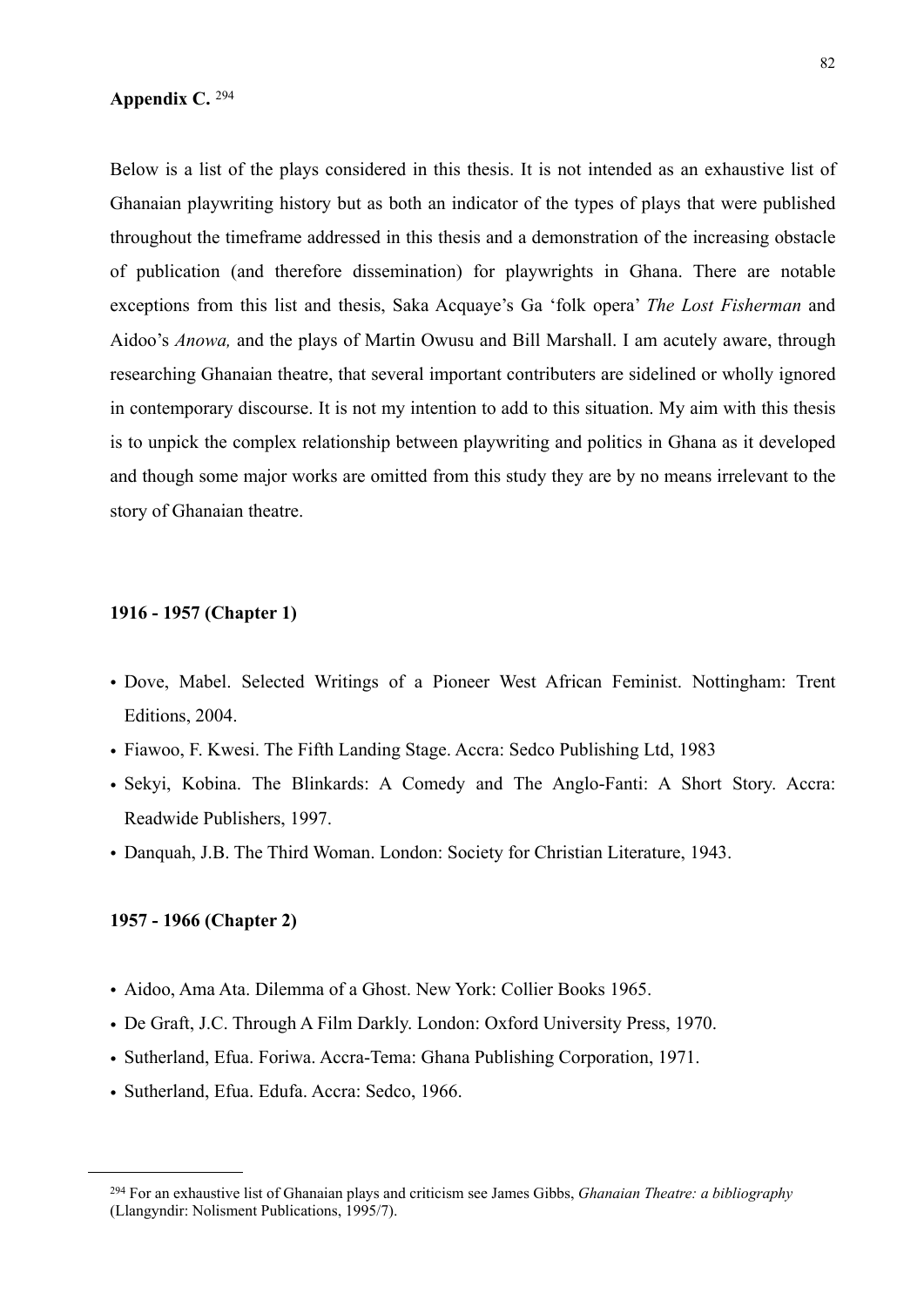#### **1966 - 1981 (Chapter 3)**

- ben-Abdallah, Mohammed. The Trial of Mallam Ilya and Other Plays. Accra: Woeli Publiishing, 2003.
- Sutherland, Efua. The Marriage of Anansewa. Accra: Sedco, 1975.

#### **1981 - 1991 (Chapter 4)**

• ben-Abdallah, Mohammed. The Witch of Mopti. Accra: Woeli Press, 1988.

# **1993 - 2007 (Chapter 5/ Conclusion)**

• Asare, Yaw. Ananse in the Land of Idiots. Legon: StudyGhana Foundation, 2006.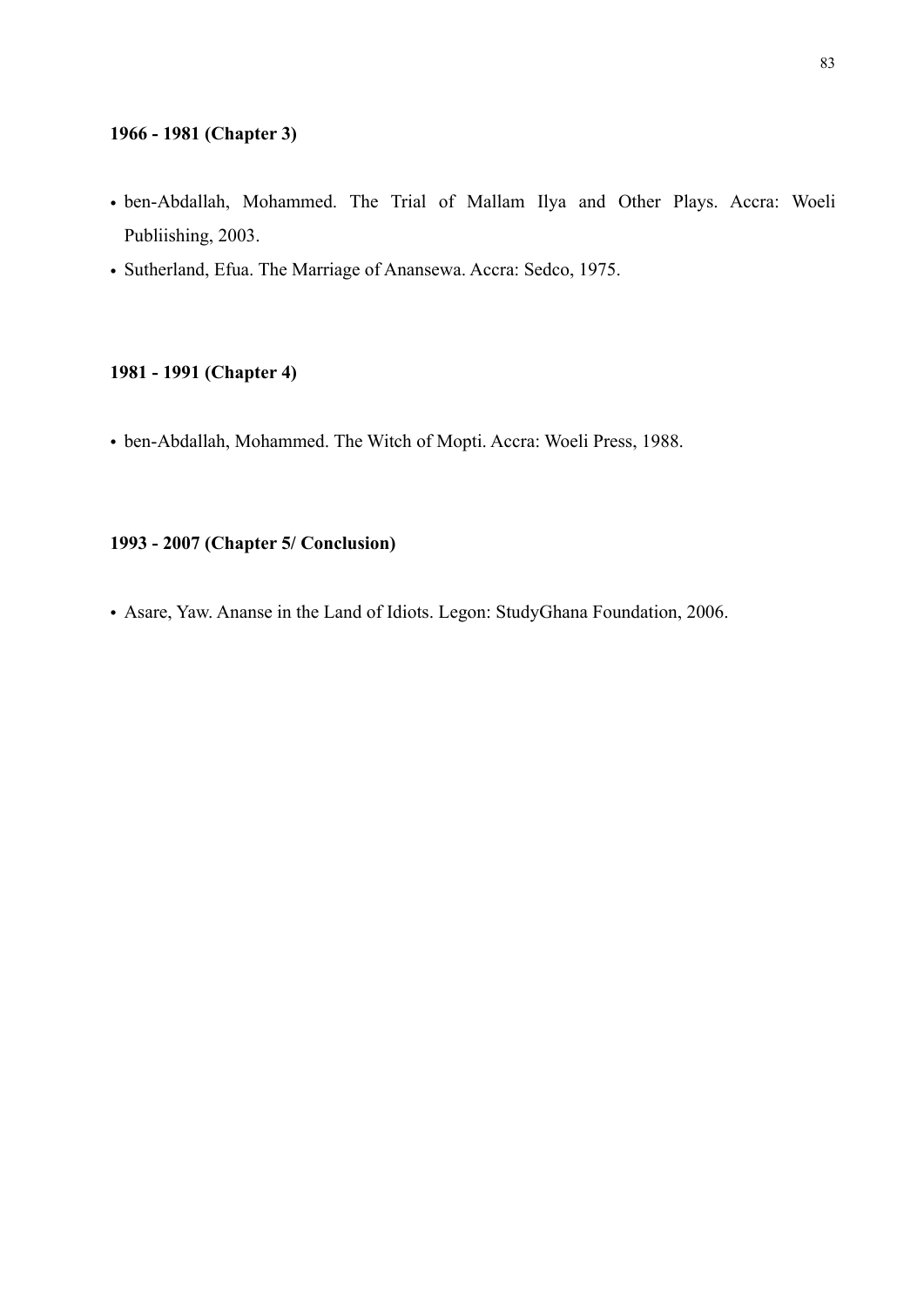#### **Bibliography**

ben-Abdallah, Mohammed. *The Witch of Mopti.* Accra: Woeli Press, 1988.

- ben-Abdallah, Mohammed. *The Trial of Mallam Ilya and Other Plays*. Accra: Woeli Publiishing, 2003.
- ben-Abdallah, Mohammed. *The Slaves. Theatre and Slavery: Ghosts at the Crossroads.* Ed. Michael Walling. Middlesex: Border Crossings Ltd., 2007.
- "About". *The National Theatre of Ghana*, (2009). 10 Sept. 2010. <[http://](http://www.nationaltheatre.com.gh/about)  [www.nationaltheatre.com.gh/about](http://www.nationaltheatre.com.gh/about)>.
- Adams, Anne V. and Esi Sutherland Addy. "Introduction." *The Legacy of Efua Sutherland: Pan-African Cultural Activism.* Eds. Anne Adams and, Esi Sutherland-Addy. Banbury: Ayebia Clarke Publishing, 2007. 6-17.
- Agbenyega, Anastasia, and James Gibbs. "Mohammed ben-Abdallah: On Plays and Playwriting." *Fontomfrom: Contemporary Ghanaian Literature, Theater and Film.* Eds. Kofi Anyidoho and James Gibbs. Atlanta: Matutu, 2000. 59-60.
- Agovi, Kofi.E. "The origin of literary theatre in colonial Ghana, 1920 1957." *Research Review,*  6.1 (1990). May 20th 2010. *<<http://archive.lib.msu.edu/DMC>*>.
- Aidoo, Ama Ata. *Dilemma of a Ghost*. New York: Collier Books 1965.
- Aidoo, Ama Ata. "I Have Published Less Than I Would Have Wished". *Next,* (June 2010). October 10th 2010. <<http://234next.com/csp/cms/sites/Next/ArtsandCulture/Books/5576862-147/story.csp>>.
- Ajayi, J.F.A. and M. Crowder, Eds. *History of West Africa Vol. 2.* London: Longman, 1974.
- Ames, Ernest, "An ABC for Baby Patriots (1899). *Empire Writing: An Anthology of Colonial Literature 1870-1918.* Ed. Elleke Boehmer. Oxford: Oxford University Press. 1998. 277
- Agelucci, Federica. "Nollywood". *Pieter Hugo,* (2008). 11th July 2011. <<http://www.pieterhugo.com/nollywood/>>.
- Angmor, Charles. *Contemporary Literature in Ghana 1911-1978: A Critical Evaluation*. Accra: Woeli Publishing Services, 1996.
- Apter, David. *Ghana in Transition.* New York: Atheneum, 1968.

Armah, Ayi Kwei. *The Beautiful Ones Are Not Yet Born.* London: Heinemann, 1972.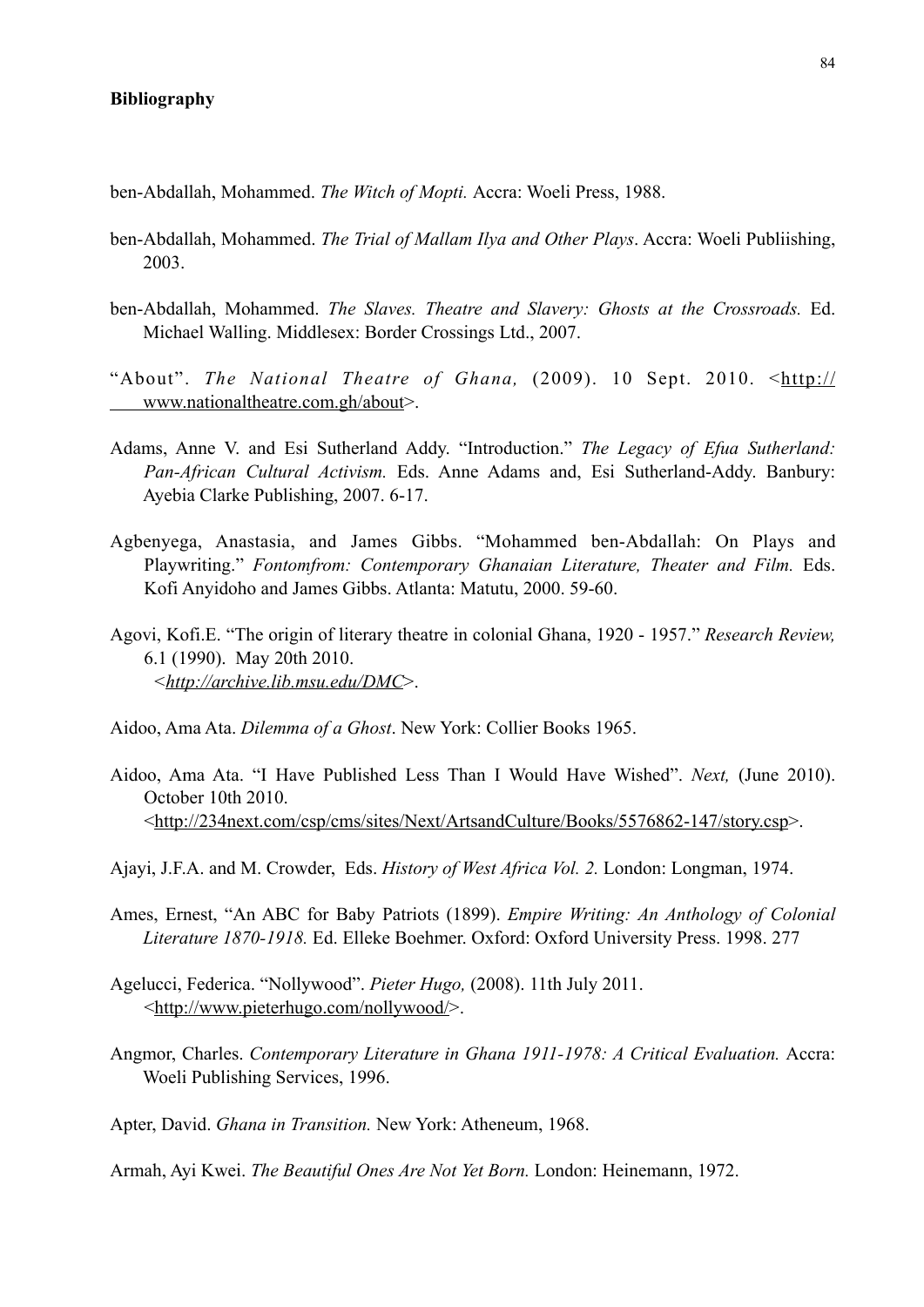Asare, Yaw. *Ananse in the Land of Idiots.* Legon: StudyGhana Foundation, 2006.

- Ashcroft, Bill. "Language and Transformation." *The Post-Colonial Studies Reader.* Eds., Bill Ashcroft, Gareth Griffiths and Helen Tiffin. London: Routledge, 2006. 277-280.
- Asiedu, Awo "Interview with Mohammed ben-Abdallah." *African Theatre: Playwrights and Politics*. Eds. Martin Bahnam, James Gibbs and Femi Osofisan. Oxford: James Currey, 2001. 95-105.
- Austin, Dennis, and Robin Luckham. *Politicians and Soldiers in Ghana 1966-1972*. London: Frank Cass, 1975.
- Bahnam, Martin, Erroll Hill, and George Woodyard. Eds. *The Cambridge Guide to African and Caribbean Theatre.* Cambridge: Cambridge University Press, 2000.
- Barber, Karin, John Collins and Alain Ricard. *West African Popular Theatre.* Oxford: James Currey, 1997.
- Barnes, Leonard. *Soviet Lights on the Colonies.* Middlesex: Penguin Books, 1944.
- Beik, Janet. *Hausa Theater in Niger: A Contemporary Oral Culture.* London: Garland Publishing, Inc., 1987.
- Bhabha, Homni K. *The Location of Culture.* London: Routledge, 1994.
- Bhatia, Nandi. *Acts of Authority/ Acts of Resistance: Theater and Politics in Colonial and Postcolonial India.* University of Michigan Press, 2004.
- Boateng, Boatema. *The Copyright Thing Doesn't Work Here.* Minneapolis: University of Minnesota Press, 2011.
- Burton, Antionette. Ed. *Gender, Sexuality and Colonial Modernities.* London: Routledge, 1999.
- Chazan, Naomi. *An Anatomy of Ghanaian Politics: Managing Political Recession, 1969-1982.*  Boulder: Westview Press, 1983.
- Cole, Catherine. *Ghana's Concert Party Theatre.* Bloomington: Indiana University Press, 2001
- Coombs, Douglas. *The Gold Coast, Britain and the Netherlands 1850-1874.* London: Oxford University Press, 1963.
- Danquah, J.B. *The Third Woman.* London: Society for Christian Literature, 1943.
- Davidson, Basil. *Black Star.* London: Allen Lane, 1973.
- Dirks, Nicholas B. "Introduction: Colonialism and Culture." *Colonialism and Culture.* Ed. Nicholas B. Dirks. Michigan: University of Michigan press, 1994. 1-4.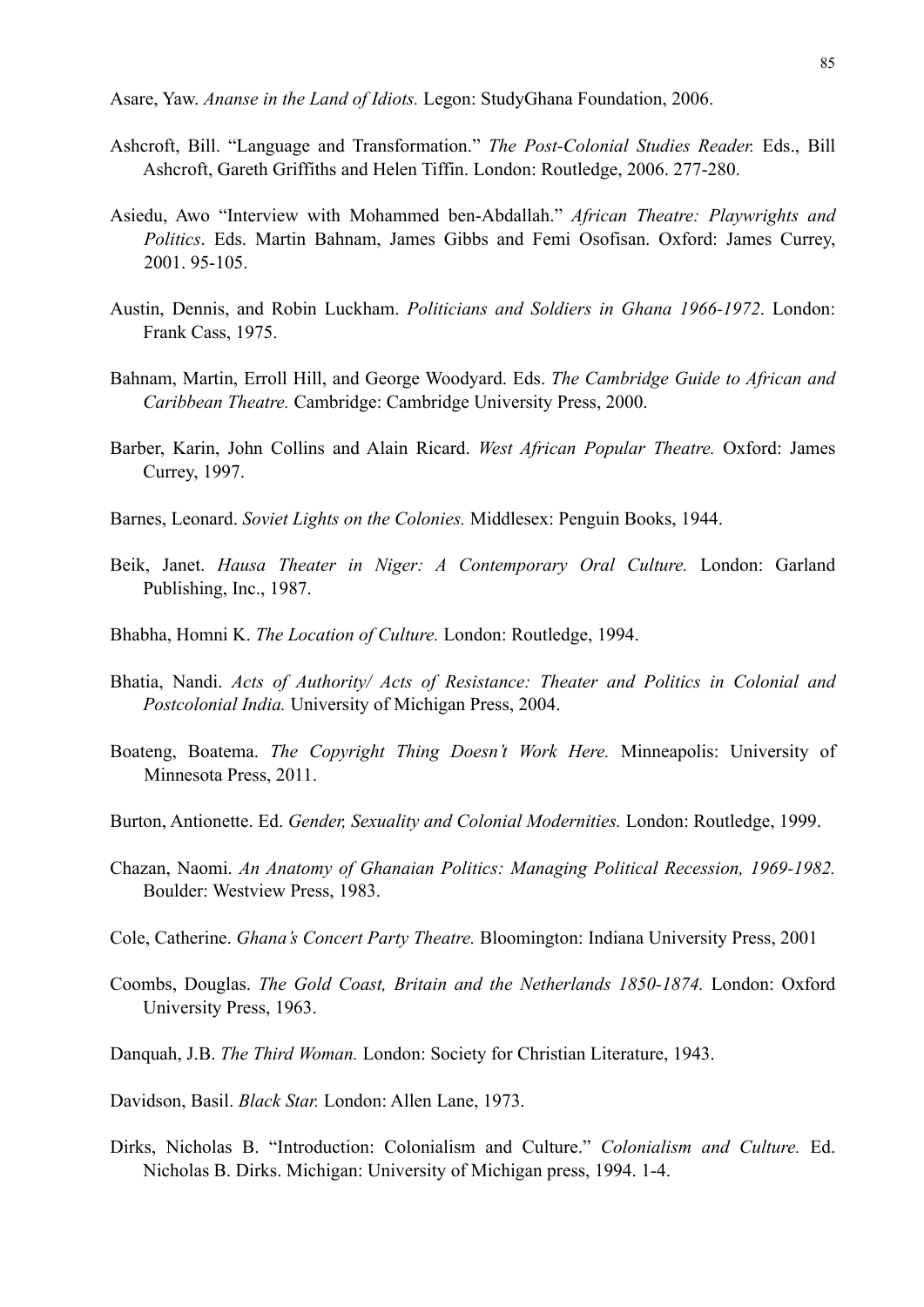- Donkor, David. "Pan African Nationalism and Theatre Discourse in the New Political Economy of Ghana". *Codesria,* (2003). October 10th 2010. <[http://www.codesria.org/IMG/pdf/donkor.pdf>](http://www.codesria.org/IMG/pdf/donkor.pdf).
- Enningful, Ato. "Shakespeare in the Flesh", *The Ghanaian,* 6.3, (1963): 21.
- Etherton, Michael. *The Development of African Drama*. London: Hutchinson & Co., 1982.
- Euba, Femi. "Review of African Theatre: Playwrights and Politics", *Theatre Journal, 54.4*  (2002): 671-672.

Fanon, Frantz. *Black Skin, White Masks.* London: Pluto Press, 1952.

Fanon, Frantz. *The Wretched of the Earth.* London: Macgibbon and Kee, 1965.

Fanon, Frantz. *A Dying Colonialism.* New York: Grove Press, 1965.

Fiawoo, F. Kwesi. *The Fifth Landing Stage*. Accra: Sedco Publishing Ltd, 1983

Freeman, Colin. "[In Nollywood, 'lights, camera, action' is best case scenario"](http://www.telegraph.co.uk/news/worldnews/1550776/In-Nollywood-lights-camera-action-is-best-case-scenario.html)*. The Telegraph,*  [May \(2006\). June 11th 2011.](http://www.telegraph.co.uk/news/worldnews/1550776/In-Nollywood-lights-camera-action-is-best-case-scenario.html)

 *<*[http://www.telegraph.co.uk/news/worldnews/1550776/In-Nollywood-lights-camera](http://www.telegraph.co.uk/news/worldnews/1550776/In-Nollywood-lights-camera-action-is-best-case-scenario.html)  [action-is-best-case-scenario.html>](http://www.telegraph.co.uk/news/worldnews/1550776/In-Nollywood-lights-camera-action-is-best-case-scenario.html).

- "Ghana Political Dynamics under the Fourth Republic" *Country-data.* November 1994. 21 Sept. 2010 [<http://www.country-data.com/cgi-bin/query/r-5309.html>](http://www.country-data.com/cgi-bin/query/r-5309.html).
- Gibbs, James. "Mohammed ben-Abdallah and the Legon Road Theater". *[African Arts](http://www.jstor.org/action/showPublication?journalCode=africanarts)*, 5.4 (1972): 34-36.
- Gibbs, James. "Ghana." *A History of Theatre in Africa.* Ed. Martin Banham. Cambridge: Cambridge University Press, 2004. 159.

Gibbs, James. *Nkyin-Kyin: Essays on the Ghanaian Theatre.* Ed. James Gibbs*.* Amsterdam: Editions Rodolphi, 2009.

- Gibbs, James. "What is *The Marraige of Anasewa* and who performed the wedding ceremony?" *Nkyin-Kyin: Essays on the Ghanaian Theatre.* Ed. James Gibbs*.* Amsterdam: Editions Rodolphi, 2009. 127-142.
- Gibbs, James. "The Legon 7: The Story of a Campus Drama Group, October 1968 June 1970."  *Nkyin-Kyin: Essays on the Ghanaian Theatre.* Ed. James Gibbs*.* Amsterdam: Editions Rodolphi, 2009. 173-202.

Gibbs, James. *Ghanaian Theatre: A Bibliography.* Unpublished, 1995/7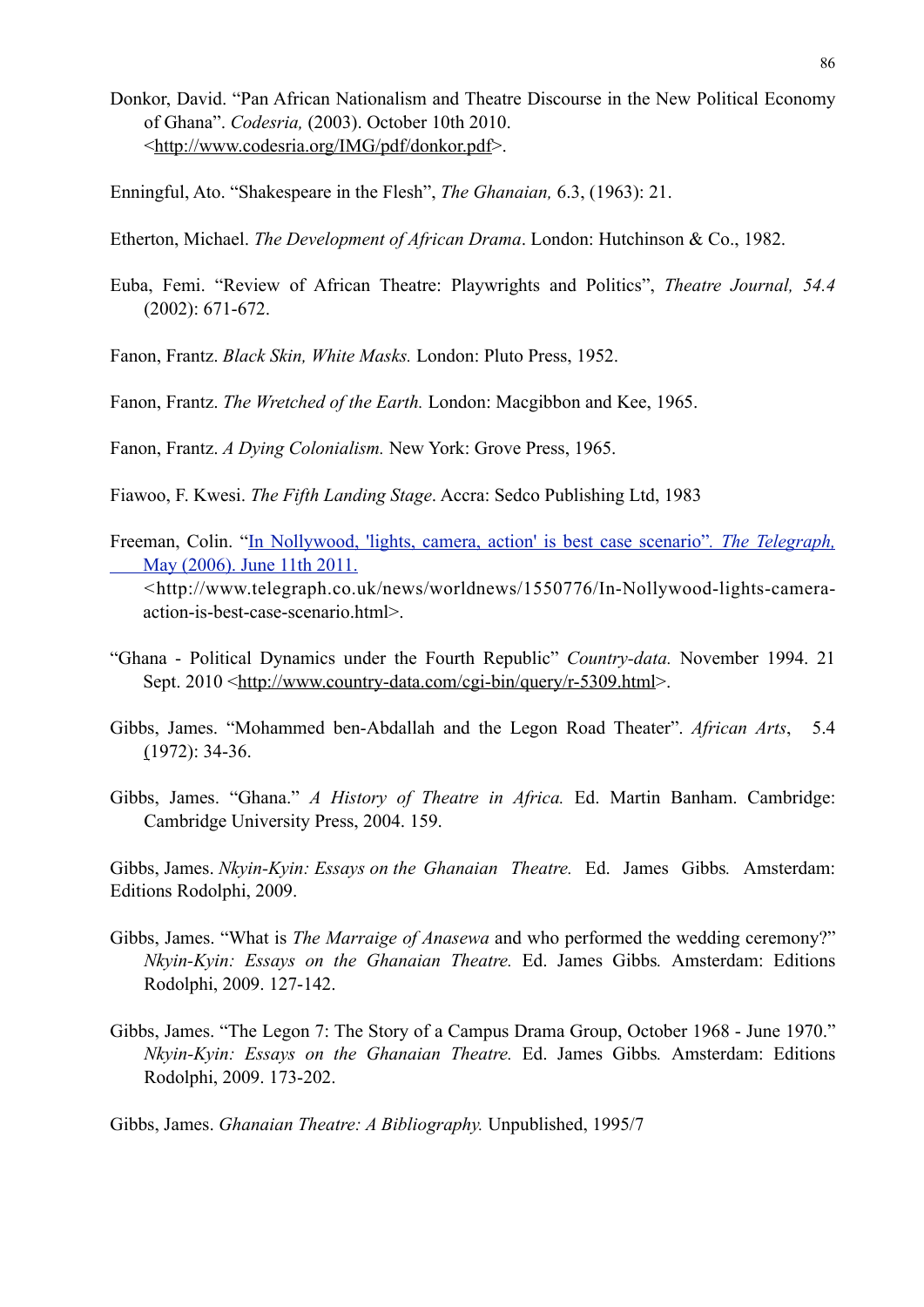- Gibbs, James. "Sold Down the Coast: Slave Trading in F. Kwesi Fiawoo's *The Fifth Landing Stage.*" *Theatre and Slavery: Ghosts at the Crossroads.* Ed. Michael Walling. Middlesex: Border Crossings Ltd., 2007.
- Gienow-Hecht, Jessica, and Frank Schumacher. *Culture and International History.* New York: Berghan Books, 2003.
- De Graft, J.C. *Sons and Daughters.* London: Oxford University Press, 1979.

De Graft, J.C. *Through A Film Darkly*. London: Oxford University Press, 1970.

Deandrea, Pietro *Fertile Crossings: Metamorphoses of Genre in Anglophone West African Literature,* Amsterdam: Editions Rodolphi, 2002.

- Greene, Sandra E. "Developing the Arts for Development: Perspectives on Ghana". *Africa Notes,*  (1998). August 24th 2010.  $\le$  h t t p : //www.einaudi.cornell.edu/files/content/848/ Developing the Arts for Development.pdf>.
- Hinton, Rita, ed., *Fabien Colonial Essays.* London: George Allen and Unwin Ltd., 1945.
- Hussey, E.R. J., MacMillan, W. M. and C. K. Meek. *Europe and West Africa.* Oxford University Press, 1940.
- Jameson, Frederick. "Third-World Literature in the Era of Multinational Capitalism." *Social Text,* 15 (1986): 65-88.
- Jeyifo, Biodun. "When *Anansegoro* Begins to Grow: Reading Efua Sutherland three Decades on." *The Legacy of Efua Sutherland: Pan-African Cultural Activism.* Eds., Anne V. Adams and, Esi Sutherland-Addy. Banbury: Ayebia Clarke Publishing, 2007. 24-37.
- Jones, Eldred Durosimi. Ed. *African Literature Today.* London: Heinemann, 1976.
- Jones, Trevor. *Ghana's First Republic 1960 1966: the pursuit of the political kingdom.* London: Methuen, 1976.
- July, Robert. An African Voice: the role of the humanities in African independence. Durham: Duke University Press, 1987.
- July, Robert. "'Here, Then, is Efua': Sutherland and the Drama Studio." *The Legacy of Efua Sutherland: Pan-African Cultural Activism.* Eds., Anne Adams and, Esi Sutherland-Addy. Banbury: Ayebia Clarke Publishing, 2007. 160-165.
- Kennedy, J. Scott. *In Search of African Theatre.* New York: Charles Scribner's Sons, 1993.
- Komasi, Mabel. "Efua Theodora Sutherland: Visionary Pioneer of Ghanaian Children's Literature." *The Legacy of Efua Sutherland: Pan-African Cultural Activism.* Eds.s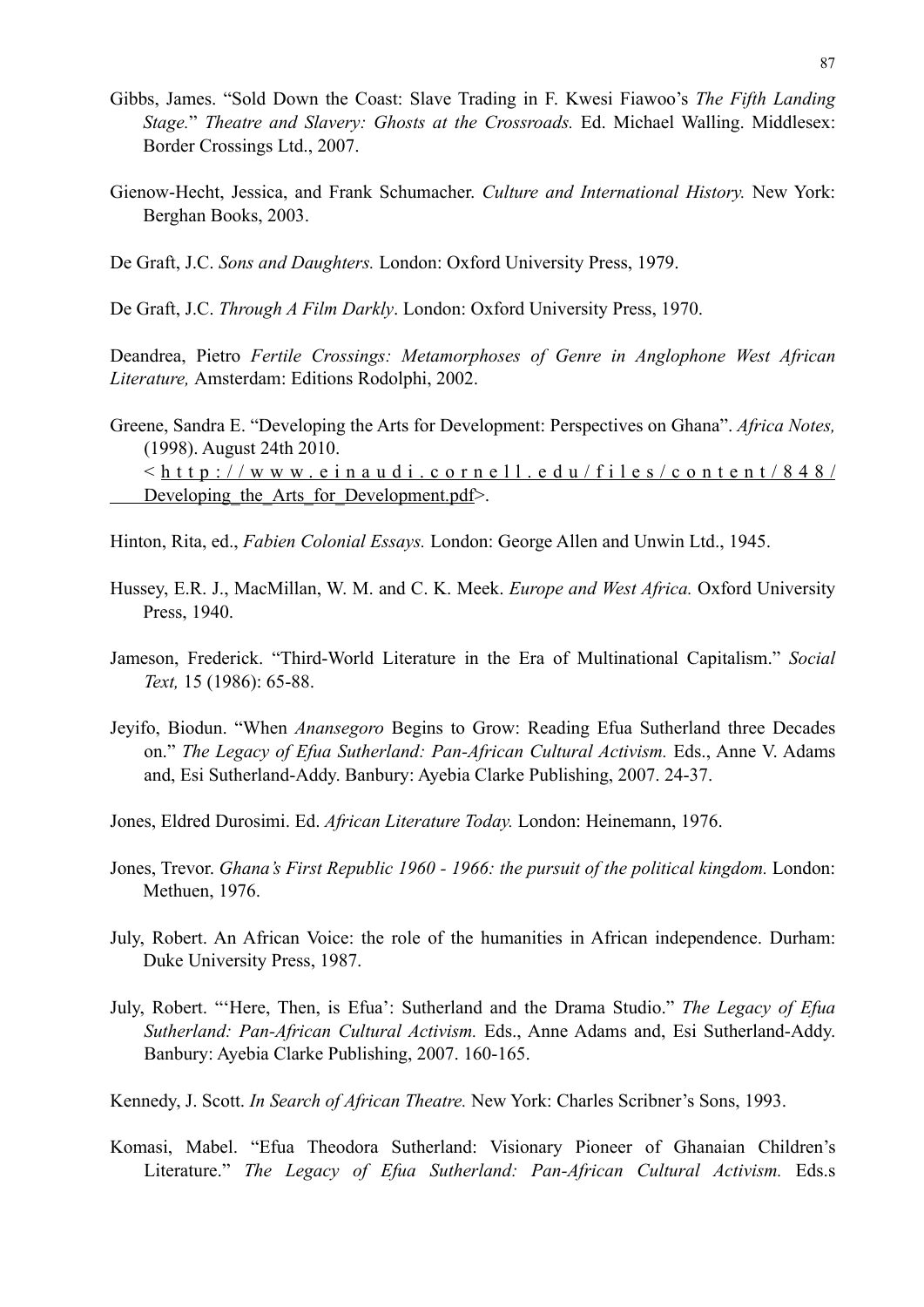Anne V. Adams and, Esi Sutherland-Addy. Banbury: Ayebia Clarke Publishing, 2007. 68-79.

Lewis, W. A. *Politics in West Africa.* Oxford University Press, 1965.

- Ludwig, Katheleen. "The Nationalization and Commercialization of Ghanaian Folklore". *The Michigan Journal of Public Affairs,* (2009*).* September 22nd 2010. <[www.mjpa.umich.edu/uploads/2/9/3/2/2932559/ghanaian\\_folklore.pdf>.](http://www.mjpa.umich.edu/uploads/2/9/3/2/2932559/ghanaian_folklore.pdf%5D)
- Marshall, Bill. *Shadow of an Eagle.* Accra: Sedco, 2003.
- McClintock, Anne. *Imperial Leather: race, gender and sexuality in the colonial contest*. London: Routledge, 1995.
- Metcalfe, G.E. Ed. *Great Britain and Ghana: Documents of Ghana History 1807-1957.* London: Thomas Nelson and Sons Ltd.,1964.
- Morrisseau-Leroy, Felix. "African National Theatre: For Whom?" *Okyeame*, 4.1 (1968): 91-95.
- Newell, Stephanie. *Literary Culture in Colonial Ghana: how to play the game of life*. Manchester University Press, 2002.
- Nkrumah, Kwame. *The Autobiography of Kwame Nkrumah.* Edinburgh: Thomas Nelson and Sons Ltd., 1957.
- Nkrumah, Kwame. *Towards Colonial Freedom.* London: Heinemann, 1962.
- Nkrumah, Kwame. *Conciencism.* London: Heinemann, 1964.
- Nkrumah, Kwame. "1964 Drama Workshop'", *Ghana Cultural Review* I, (1965): 30.
- Nkrumah, Kwame. *Dark Days in Ghana.* London: Panaf Publications Ltd., 1968.
- Ngugi Wa Thiong'o. *Barrel of a Pen: Resistance to Repression in Neo-Colonial Kenya.* Trenton: Africa World Press, 1983.
- Ngugi Wa Thiong'o. *Decolonising the Mind.* Harare: Zimbabwe Publishing House, 1987.
- Ngugi Wa Thiong'o. *Penpoints, Gunpoints and Dreams: towards a critical theory of arts and the state of Africa.* Oxford: Clarendon Press, 1998.
- Nugent, Paul. *Big Men, Small Boys and Politics in Ghana.* London: Pinter, 1995.
- Obeng, Samuel. *Selected Speeches of Kwame Nkrumah, Vol. 5*. Accra: Afram Publications Ltd, 1997.
- Ocran, A. K.,*A Myth is Broken.* Essex: Longman, Green and Co. Ltd., 1968.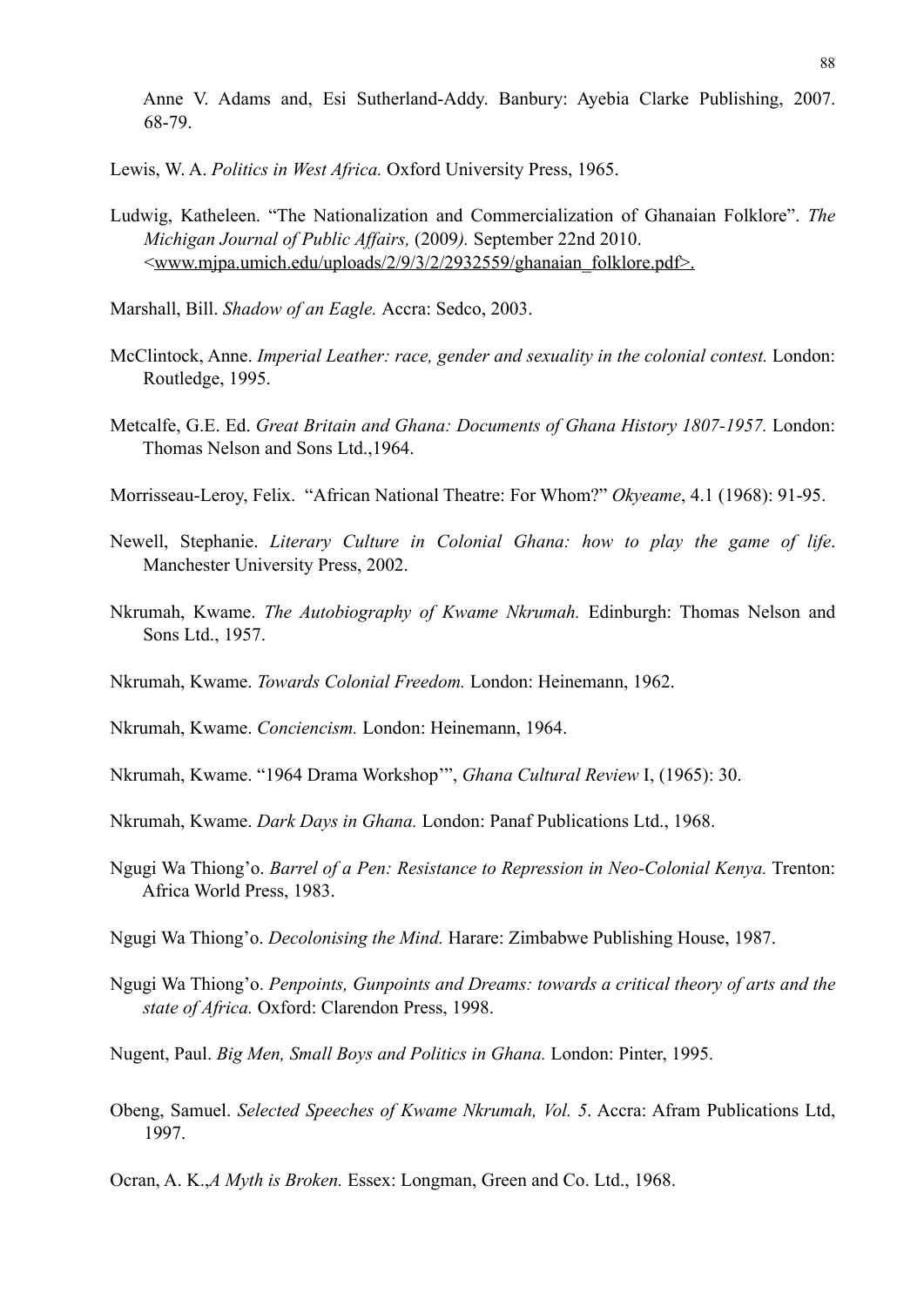- Odamtten, Vincent O. "A Bird of the Wayside Sings." *Modern African Drama.* Ed., Biodun Jeyifo. London: W.W. Norton and Co. 2002. 590-601.
- Oquaye, Mike. *Politics in Ghana 1972-1979.* Accra: Tornado Publications, 1980.
- Osofisan, Femi. "'There's a Lot of Strength in Our People': Efua Sutherland's Last Interview."  *The Legacy of Efua Sutherland: Pan-African Cultural Activism*. Eds., Anne V. Adams and, Esi Sutherland-Addy. Banbury: Ayebia Clarke Publishing, 2007. 201-210.
- Owusu, Maxwell. *Uses and Abuses of Political Power.* Chicago: The University of Chicago Press, 1970.
- Padmore, George. *The Gold Coast Revolution.* London: Dennis Dobson Ltd., 1953.
- Parker, Bettye J. "Interview with Ngugi Wa Thiong'o." *Critical Perspectives on Ngugi Wa Thiong'o.* Ed. Killam, G. D. Boulder: Three Continents Press, 1984. 58-66.
- Pearce, R. D. *The Turning Point in Africa: British Colonial Policy 1938-48*. London: Frank Cass, 1982.
- Pellow, Deborah, and Naomi Chazan. *Ghana: coping with uncertainty.* London: Gower 1986.
- ["Recommendation on the Safeguarding of Traditional Culture and Folklore"](http://portal.unesco.org/en/ev.php-URL_ID=13141&URL_DO=DO_PRINTPAGE&URL_SECTION=201.html) *The General Conference of UNESCO*.1989. 21 Sept. 2010 <[http://portal.unesco.org/en/ev.php-](http://portal.unesco.org/en/ev.php-URL_ID=13141&URL_DO=DO_PRINTPAGE&URL_SECTION=201.html%5D) URL  $ID=13141$
- Rooney, David. Kwame Nkrumah: Vision and Tragedy. Accra: Sub-Saharan Publishers, 2007.
- Said, Edward W. *Culture and Imperialism.* London: Vintage, 1994.
- Sekyi, Kobina. *The Blinkards: A Comedy and The Anglo-Fanti: A Short Story.* Accra: Readwide Publishers, 1997.
- Shillington, Kevin. *Ghana and the Rawlings Factor.* London: Macmillan Press Ltd., 1992.
- Sutherland-Phillips, Amowi. "Chronology." *The Legacy of Efua Sutherland: Pan-African Cultural Activism*. Eds., Anne V. Adams and, Esi Sutherland-Addy. Banbury: Ayebia Clarke Publishing, 2007. 239-242.
- Sutherland, Efua. *Foriwa.* Accra-Tema: Ghana Publishing Corporation, 1971.

Sutherland, Efua. *Edufa.* Accra: Sedco, 1966.

Sutherland, Efua. *The Marriage of Anansewa.* Accra: Sedco, 1975.